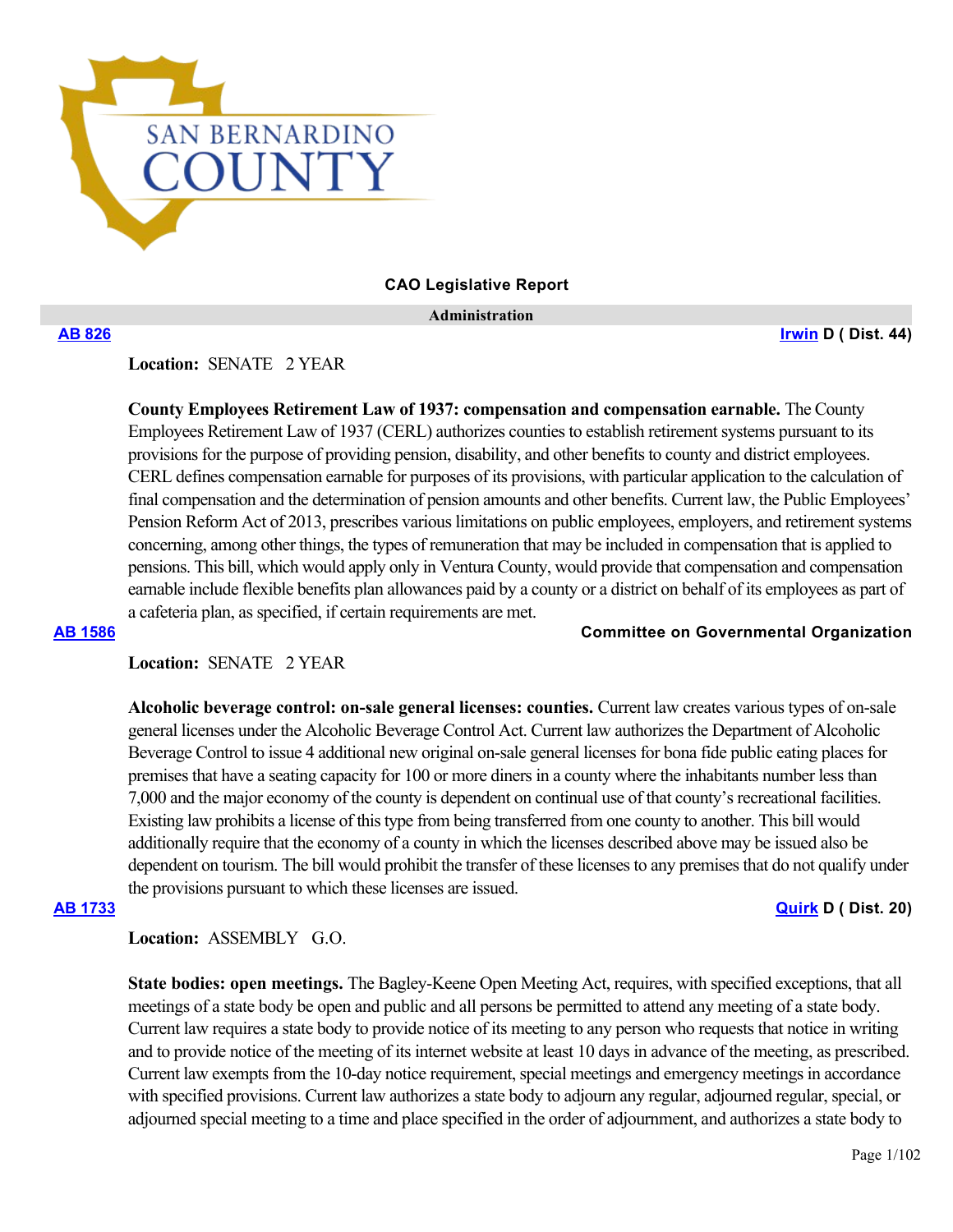similarly continue or recontinue any hearing being held, or noticed, or ordered to be held by a state body at any meeting. This bill would specify that a "meeting" under the act, includes a meeting held entirely by teleconference.

## **[AB 1763](https://ctweb.capitoltrack.com/public/publishbillinfo.aspx?bi=GebF4hg4dh4WZ3wAyMs0i6GyzvPW8jzP71EgQ68nz9qq6JuioNV05c65Wc175BQH) [Smith](https://ad33.asmrc.org/) R ( Dist. 33)**

**Location:**  ASSEMBLY PRINT

**Counties.** Current law provides that a county is the largest political division of the state that has corporate powers.This bill would make a nonsubstantive change to this provision.

## **[AB 1795](https://ctweb.capitoltrack.com/public/publishbillinfo.aspx?bi=wg1t5GtNNHGyFieQeDRThBmcov7bT8yqaJ5lWLv574S4EuG5ZAMvaQaW%2BnnloC16) [Fong](https://ad34.asmrc.org/) R ( Dist. 34)**

**Location:**  ASSEMBLY G.O.

**Open meetings: remote participation.** The Bagley-Keene Open Meeting Act, requires state bodies to allow all persons to attend meetings and provide an opportunity for the public to address the state body regarding any item included in its agenda, except as specified. This bill would require state bodies, subject to existing exceptions, to provide all persons the ability to participate both in-person and remotely, as defined, in any meeting and to address the body remotely.

# **[AB 1890](https://ctweb.capitoltrack.com/public/publishbillinfo.aspx?bi=UH4XiiD51j6u%2Fm9%2BivrxLDVgDB%2F7N36X4xCVmh0l4ha4Q3KXo2y88zA8KDsIGv0u) [Choi](https://ad68.asmrc.org/) R ( Dist. 68)**

**Location:**  ASSEMBLY REV. & TAX

**Income taxes: credits: COVID-19 supplemental paid sick leave.** The Personal Income Tax Law and Corporation Tax Law allow various credits against the taxes imposed by those laws. This bill, for taxable years beginning on or after January 1, 2021, and before January 1, 2023, would allow a credit against the taxes imposed by those laws to employers, as specified, for the expenses of complying with specified COVID-19 supplemental paid sick leave requirements.

## **[AB 1944](https://ctweb.capitoltrack.com/public/publishbillinfo.aspx?bi=mSePNxv%2B%2Bx1IZrircPgIMdYod4tDSh5ebPoxTwOq3k7Z4bYPmtsTzBRCkN2mVl1P) [Lee](https://a25.asmdc.org/) D ( Dist. 25)**

**Location:**  ASSEMBLY L. GOV.

**Local government: open and public meetings.** Current law, the Ralph M. Brown Act, requires, with specified exceptions, that all meetings of a legislative body of a local agency, as those terms are defined, be open and public and that all persons be permitted to attend and participate. Current law, until January 1, 2024, authorizes a local agency to use teleconferencing without complying with those specified teleconferencing requirements in specified circumstances when a declared state of emergency is in effect, or in other situations related to public health. This bill would specify that if a member of a legislative body elects to teleconference from a location that is not public, the address does not need to be identified in the notice and agenda or be accessible to the public when the legislative body has elected to allow members to participate via teleconferencing.

# **[AB 2328](https://ctweb.capitoltrack.com/public/publishbillinfo.aspx?bi=IDdzVxnhiJK6zt%2BZzfp8Q40SlUVv0Cp6JVvxVTCzbk9lw%2B6zxly9JMjyFxwlqXcF) [Flora](https://ad12.asmrc.org/) R ( Dist. 12)**

**Location:**  ASSEMBLY L. GOV.

**Local ordinances: home experience sharing.** Current law defines "hosting platform" as a marketplace that is created for the primary purpose of facilitating the rental of a residential unit, as specified. This bill would prohibit a city or county from prohibiting or effectively prohibiting the use of property as a home experience sharing unit. The bill would define "home experience sharing unit" as a privately owned, noncommercial property or residential dwelling unit that is rented partially for a fee for a period of fewer than 18 continuous hours and that does not provide sleeping accommodations to transients. The bill would authorize a city or county to reasonably regulate home experience sharing units to protect the public's health and safety, as specified. This bill contains other related provisions.

 **Air Quality**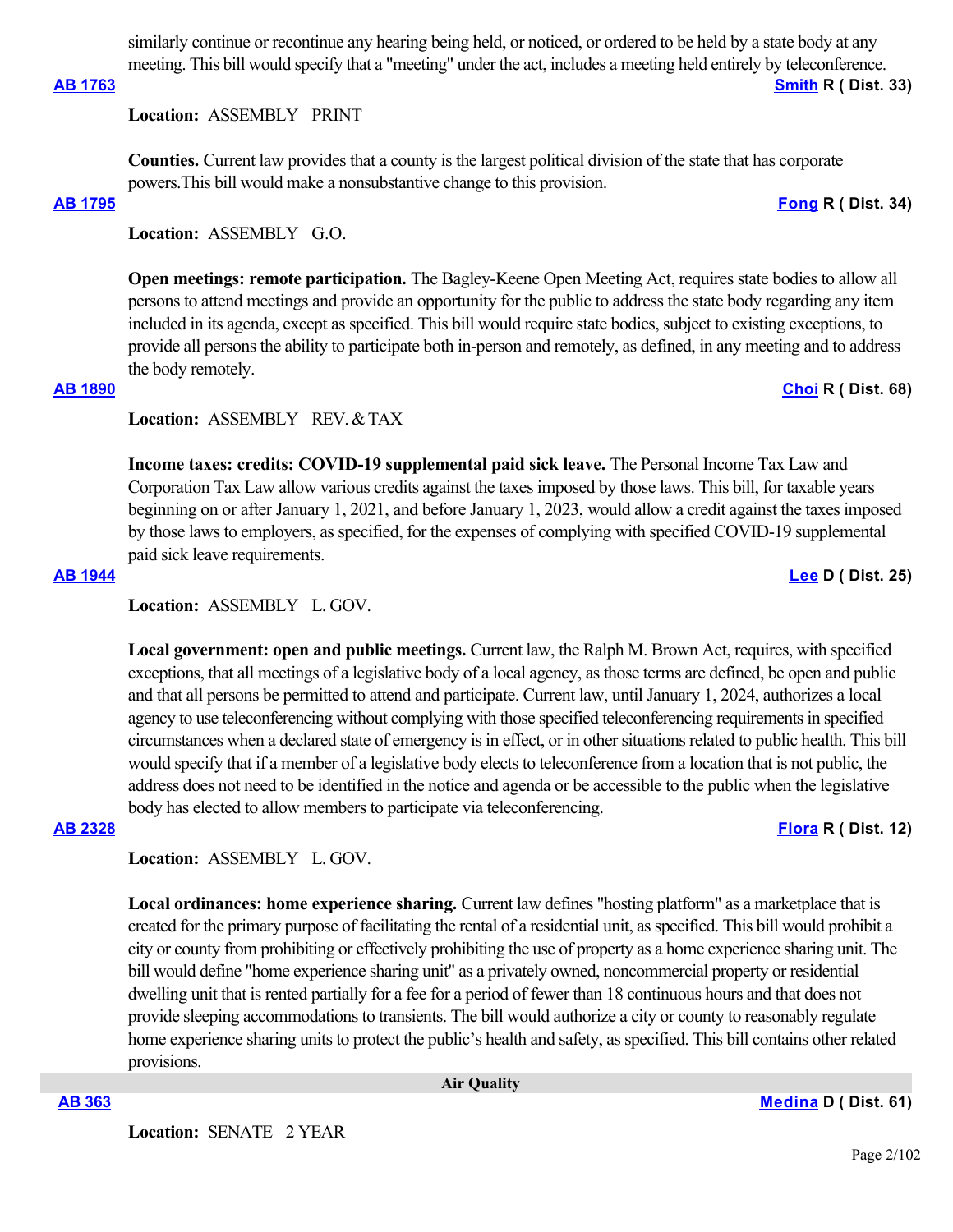**Carl Moyer Memorial Air Quality Standards Attainment Program.** Current law requires the State Air Resources Board to establish or update grant criteria and guidelines for covered vehicle and infrastructure projects as soon as practicable, but not later than July 1, 2017. The state board's program guidelines describe the minimum criteria and requirements for on-road heavy-duty vehicles and the types of projects that can be incentivized to provide surplus emissions reductions from on-road heavy-duty vehicles through contracts or through the On-Road Heavy-Duty Voucher Incentive Program (VIP). The VIP guidelines allow for the early retirement of existing on-road heavy-duty vehicles, allowing these high-polluting vehicles to be replaced with newer, lower emission vehicles. The VIP guidelines further describe the minimum criteria and requirements for eligibility in the VIP, including, but not limited to, limiting the fleet size and vehicle weight class of eligible vehicles, excluding from program eligibility vehicles subject to the solid waste collection vehicle rule and the fleet rule for transit agencies, and prohibiting the leasing of replacement vehicles. This bill would require the state board, upon appropriation by the Legislature, to develop project grant criteria and guidelines for a new On-Road Heavy-Duty Vehicle Incentive Program (VIP2) that shall provide additional incentives for projects eligible for program funding that are deployed in disadvantaged communities, as provided, and in low-income communities, as defined.

 **Animal Control**

### **[AB 253](https://ctweb.capitoltrack.com/public/publishbillinfo.aspx?bi=GQCGowHCDHpTna5zSJgoguowHMgxmK2FRRve1q1XJLAw8a6Trlfhtp%2FefAgWjQBQ) [Patterson](https://ad23.asmrc.org/) R ( Dist. 23)**

# Location: **SENATE** 2 YEAR

**Animal welfare.** Current law requires an authorized officer who makes an arrest relating to the felony offense of dogfighting, as specified, and authorizes an authorized officer who makes an arrest for any of certain offenses relating to animal abuse, including a misdemeanor offense proscribing animal fighting, as specified, to lawfully take possession of the animals. If ownership of the seized animals or birds cannot be determined after reasonable efforts, current law authorizes the officer or other person designated as custodian of the animals or birds, after holding the animals and birds for a period of not less than 10 days, to petition the magistrate for permission to humanely euthanize or otherwise dispose of the animals or birds. Current law requires the petition to be published in a newspaper of general circulation. This bill would instead require the petition to be published in a newspaper, online or in print, of general circulation, a social media outlet belonging to a law enforcement agency or a county or appropriate local governmental entity, or a law enforcement internet website.

**[AB 1881](https://ctweb.capitoltrack.com/public/publishbillinfo.aspx?bi=zcAKfo05bt24NNs4OK7SGvtvcMPtgmi81vdmmOvSwn3NK%2Fc6NKYBm2W00H1%2FnzFy) [Santiago](https://a53.asmdc.org/) D ( Dist. 53)**

Location: ASSEMBLY B.&P.

**Animal welfare: Dog and Cat Bill of Rights.** Would enact the Dog and Cat Bill of Rights, and would require every public animal control agency or shelter, society for the prevention of cruelty to animals shelter, humane society shelter, or rescue group to post a copy of the Dog and Cat Bill of Rights. The bill would impose a civil penalty for failure to post the Dog and Cat Bill of Rights, as specified. The bill would make legislative findings and declarations in support of the Dog and Cat Bill of Rights. By imposing new duties on local public officials, the bill would create a state-mandated local program.

# **[AB 1885](https://ctweb.capitoltrack.com/public/publishbillinfo.aspx?bi=aneE83eLixxKNbR3tbjRiXSOe2tIkggfQag8mwMPqxRqRCHv%2FnWUQYF1HXE77DBn) [Kalra](https://a27.asmdc.org/) D ( Dist. 27)**

# Location: ASSEMBLY B.&P.

**Cannabis and cannabis products: animals: veterinary medicine.** Would prohibit the Veterinary Medical Board from disciplining a veterinarian who recommends the use of cannabis on an animal for potential therapeutic effect or health supplementation purposes, unless the veterinarian is employed by or has an agreement with a cannabis licensee, as specified. The bill would require the board to adopt guidelines, by January 1, 2024, for veterinarians to follow when recommending cannabis within the veterinarian-client-patient relationship, and would require the board to post the guidelines on its internet website. The bill would require that cannabis products intended for animals comply with additional concentration and other standards adopted by regulations of the department.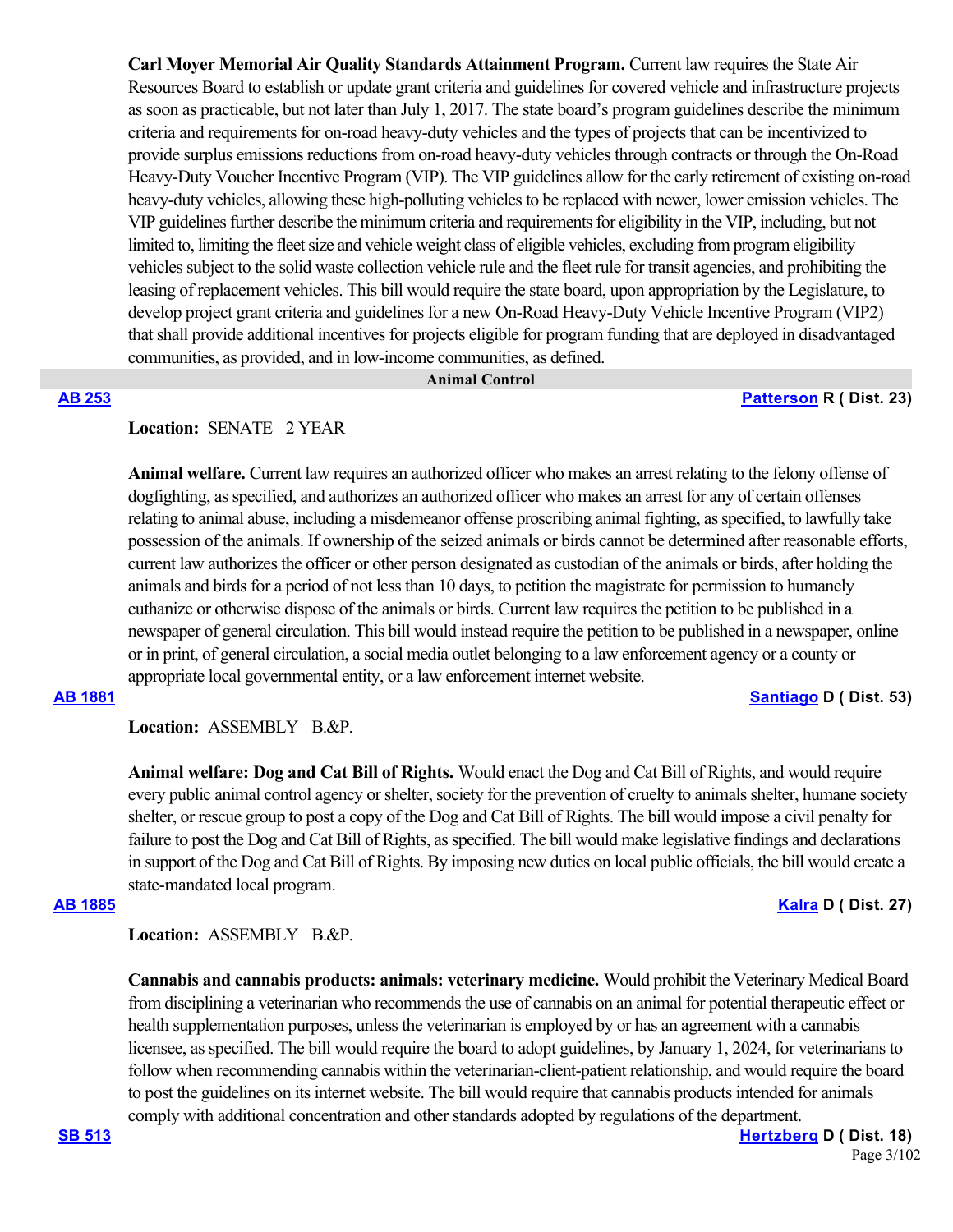**Homeless shelters grants: pets and veterinary services.** Current law establishes the California Emergency Solutions and Housing Program, under the administration of the Department of Housing and Community Development and requires the department to, among other things, provide rental assistance and housing relocation and stabilization services to ensure housing affordability to people who are experiencing homelessness or who are at risk of homelessness. This bill would require the department, subject to an appropriation in the annual Budget Act, to develop and administer a program to award grants to qualified homeless shelters, as described, for the provision of shelter, food, and basic veterinary services for pets owned by people experiencing homelessness.

### **Behavioral Health**

### **[AB 383](https://ctweb.capitoltrack.com/public/publishbillinfo.aspx?bi=%2FQLVv91rOuc2oS6u4AYdMS0GLT81m945bVBlL2js37uuPmk8i2E1QlOSdoauHW%2BB) [Salas](https://a32.asmdc.org/) D ( Dist. 32)**

Location: **SENATE** 2 YEAR

**Behavioral health: older adults.** Would establish within the State Department of Health Care Services an Older Adult Behavioral Health Services Administrator to oversee behavioral health services for older adults. The bill would require that position to be funded with administrative funds from the Mental Health Services Fund. The bill would prescribe the functions of the administrator and its responsibilities, including, but not limited to, developing outcome and related indicators for older adults for the purpose of assessing the status of behavioral health services for older adults, monitoring the quality of programs for those adults, and guiding decisionmaking on how to improve those services. The bill would require the administrator to receive data from other state agencies and departments to implement these provisions, subject to existing state or federal confidentiality requirements. The bill would require the administrator to report to the entities that administer the MHSA on those outcome and related indicators by July 1, 2022, and would require the report to be posted on the department's internet website.

**[AB 552](https://ctweb.capitoltrack.com/public/publishbillinfo.aspx?bi=0B1pP8xZSqmT1PDx5eLChQYAYYE5i75lfquaLpGyuniEx%2FusY9NutFnw5eFM16dd) [Quirk-Silva](https://a65.asmdc.org/) D ( Dist. 65)**

**Location:**  SENATE RLS.

**Integrated School-Based Behavioral Health Partnership Program.** The School-based Early Mental Health Intervention and Prevention Services for Children Act of 1991 authorizes the Director of Health Care Services, in consultation with the Superintendent of Public Instruction, to award matching grants to local educational agencies to pay the state share of the costs of providing school-based early mental health intervention and prevention services to eligible pupils at schoolsites of eligible pupils, subject to the availability of funding each year. This bill would authorize the Integrated School-Based Behavioral Health Partnership Program, which the bill would establish, to provide prevention and early intervention for, and access to, behavioral health services for pupils.

## **[AB 562](https://ctweb.capitoltrack.com/public/publishbillinfo.aspx?bi=0mhpjkHAEcG1jm5Vw8i6jwSxLR%2F%2BNMh0Tavv6YWLyevnje9Nov9EFd1uaN0ONPx4) [Low](https://a28.asmdc.org/) D ( Dist. 28)**

**Location:**  SENATE 2 YEAR

## **Frontline COVID-19 Provider Mental Health Resiliency Act of 2021: health care providers: mental**

**health services.** Would require the Director of Consumer Affairs to establish a mental health resiliency program, as specified, to provide mental health services to licensed health care providers who provide or have provided consistent in-person healthcare services to COVID-19 patients. The bill would require the relevant boards to notify licensees and solicit applications for access to the program immediately upon the availability of services. The bill would require an applicant to make an attestation that states, among other things, that the applicant is an eligible licensee, as defined. The bill would make an applicant who willfully makes a false statement in their attestation guilty of a misdemeanor. By creating a new crime, this bill would impose a state-mandated local program. The bill would repeal these provisions on January 1, 2025.

### **[AB 586](https://ctweb.capitoltrack.com/public/publishbillinfo.aspx?bi=SHR6zabaLsjdf%2BzCcgiD53IVIwpRXk6kA78OcVCQKjFBxFFWbCgeQdTfug6tFoq0) [O'Donnell](https://a70.asmdc.org/) D ( Dist. 70)**

**Location:**  SENATE 2 YEAR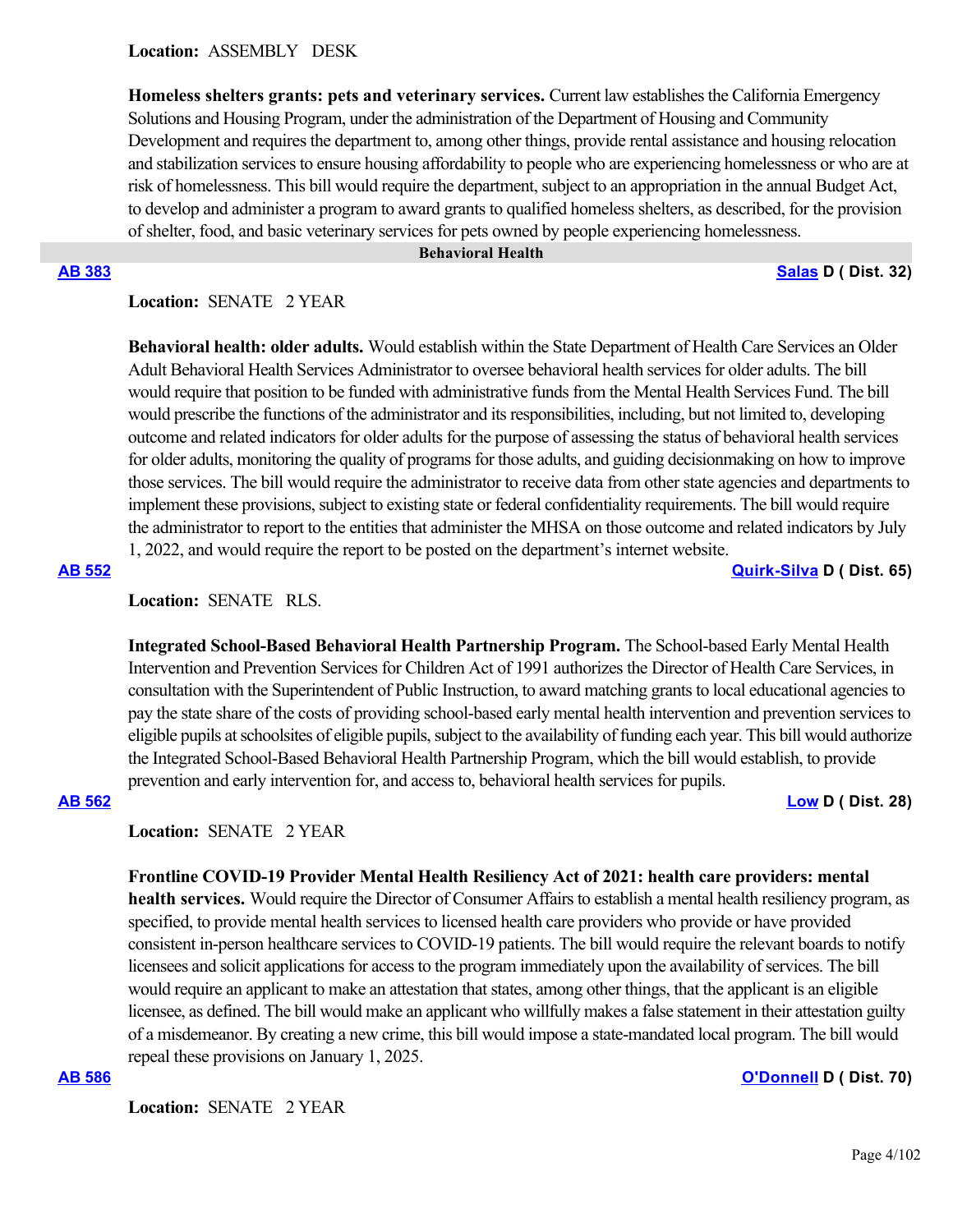**Pupil health: health and mental health services: School Health Demonstration Project.** Would establish, within the State Department of Education, the School Health Demonstration Project, a pilot project, to be administered by the department, in consultation with the State Department of Health Care Services, to expand comprehensive health and mental health services to public school pupils by providing training and support services to selected local educational agencies to secure ongoing Medi-Cal funding for those health and mental health services, as provided.

## **[AB 662](https://ctweb.capitoltrack.com/public/publishbillinfo.aspx?bi=erZ6gMT6w26e4Kk5PP9lLG%2FhPNnZuLja8UX%2FXMqjjoDdiOhjbnCJ4LRDSkVsxH95) [Rodriguez](https://a52.asmdc.org/) D ( Dist. 52)**

**Location:**  SENATE RLS.

**Mental health: dispatch and response protocols: working group.** Would require the California Health and Human Services Agency to convene a working group, as specified, no later than July 1, 2022, to examine the existing dispatch and response protocols when providing emergency medical services to an individual who may require evaluation and treatment for a mental health disorder. The bill would require the working group to develop recommendations for improvements to those dispatch and response protocols and recommend amendments to existing law, including, but not limited to, the provisions governing involuntarily taking an individual into temporary custody for a mental health evaluation and treatment. The bill would require the working group to submit periodic reports to the Legislature every 6 months to update the Legislature on its progress, and to submit a final report of its recommendations to the Legislature on or before January 1, 2024.

## **[AB 988](https://ctweb.capitoltrack.com/public/publishbillinfo.aspx?bi=jPjlAAna2I%2BTXPXFt0nZGgjfP4UQuHD0yMrgtf7cg0IF6eh90GIQOatSW9biM2p8) [Bauer-Kahan](https://a16.asmdc.org/) D ( Dist. 16)**

**Location:**  SENATE 2 YEAR

**Mental health: 988 crisis hotline.** Current law, the Warren-911-Emergency Assistance Act, requires every local public agency, as defined, to have an emergency communication system and requires the digits "911" to be the primary emergency telephone number within the system. Current federal law, the National Suicide Hotline Designation Act, designates the 3-digit telephone number "988" as the universal number within the United States for the purpose of the national suicide prevention and mental health crisis hotline system operating through the National Suicide Prevention Lifeline maintained by the Assistant Secretary for Mental Health and Substance Abuse and the Veterans Crisis Line maintained by the Secretary of Veterans Affairs. This bill would require 988 centers, as defined, to, by July 16, 2022, provide a person experiencing a behavioral health crisis access to a trained counselor by call and, by January 1, 2027, provide access to a trained counselor by call, text, and chat.

# **[AB 1051](https://ctweb.capitoltrack.com/public/publishbillinfo.aspx?bi=a3w1OkLET76v%2BDCLHEBggLONCLqllIvKabF03mplQ91C6hp%2BtvB%2FWO%2BRGDpYXa3l) [Bennett](https://a37.asmdc.org/) D ( Dist. 37)**

**Location:**  SENATE 2 YEAR

**Medi-Cal: specialty mental health services: foster youth.** Current law requires the State Department of Health Care Services to issue policy guidance concerning the conditions for, and exceptions to, presumptive transfer of responsibility for providing or arranging for specialty mental health services to a foster youth from the county of original jurisdiction to the county in which the foster youth resides, as prescribed. This bill would make those provisions for presumptive transfer inapplicable to a foster youth or probation-involved youth placed in a community treatment facility, group home, or a short-term residential therapeutic program (STRTP) outside of their county of original jurisdiction, as specified

# **[AB 1214](https://ctweb.capitoltrack.com/public/publishbillinfo.aspx?bi=0GWU1DaW8dN3saNJzw6FAOQHyt32kczPx0t9YjN6S6m0XO2QN10erzhmYUrvmZpD) [Waldron](https://ad75.asmrc.org/) R ( Dist. 75)**

**Location:**  SENATE 2 YEAR

**Medi-Cal eligibility.** Would make an individual who is incarcerated in a state prison or county jail eligible for the Medi-Cal program for 30 days before the date they are released from that correctional facility if they otherwise meet Medi-Cal eligibility criteria but for their commitment in a correctional facility. The bill would require the State Department of Health Care Services to send an annual report to the Legislature on the implementation of these provisions, would authorize the department to implement these provisions by various means, including provider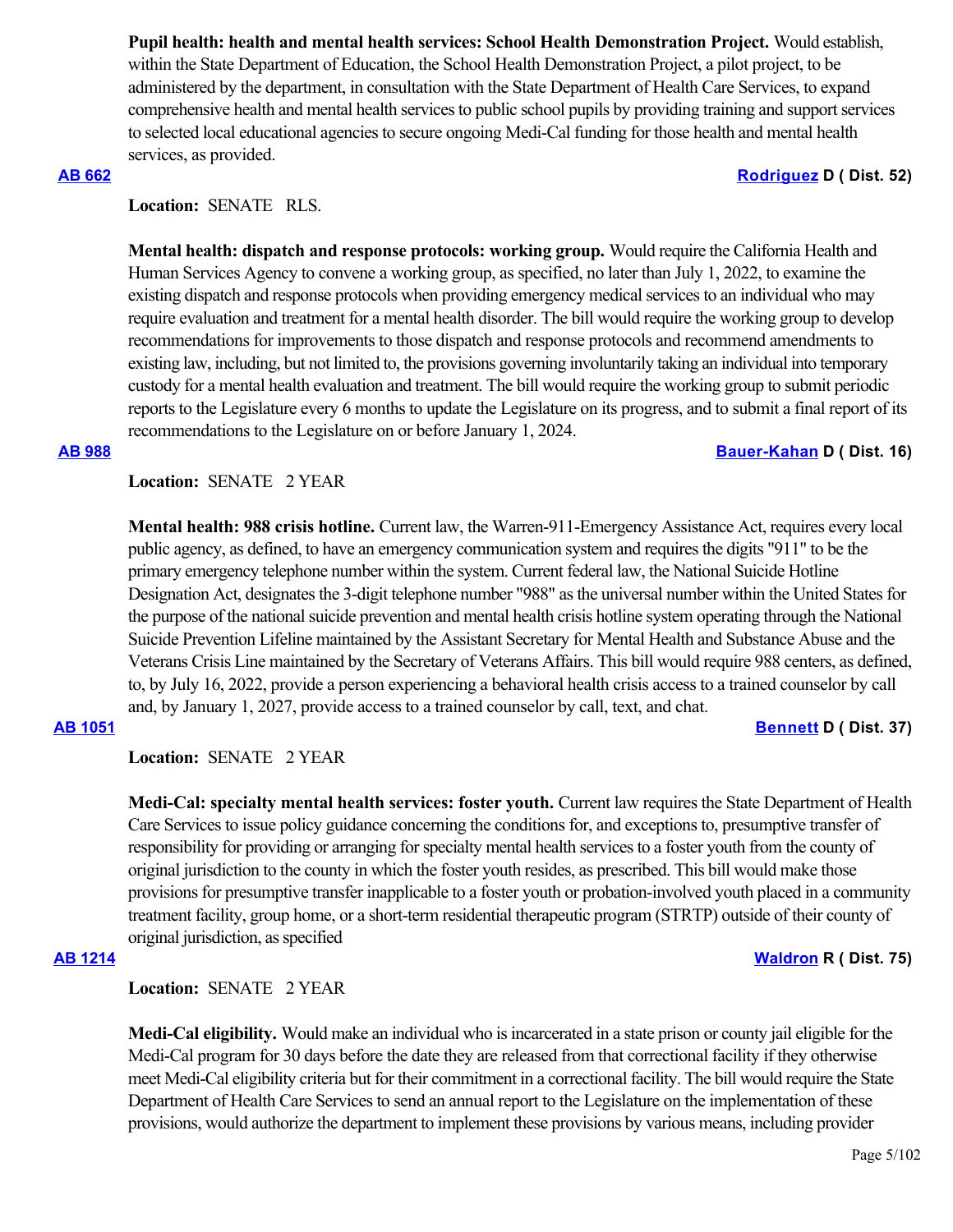bulletins, and, by January 1, 2026, would require the department to promulgate regulations. The bill would require the department to seek federal approvals, including amendments to the state plan, necessary to implement these provisions, and would condition the implementation of these provisions on the department obtaining necessary federal approvals, and to the extent that federal matching funds are obtained.

## **[AB 1929](https://ctweb.capitoltrack.com/public/publishbillinfo.aspx?bi=AK1XcCTxmWnmGvIZovnFVhV4J3B%2F3qPbj%2FhWVd22sjVJoHyCb0gcLTTcaqwxG7Fr) [Gabriel](https://a45.asmdc.org/) D ( Dist. 45)**

### **Location:**  ASSEMBLY HEALTH

**Medi-Cal: violence preventive services.** Would require the State Department of Health Care Services to establish a community violence prevention and recovery program, under which violence preventive services would be provided by qualified violence prevention professionals, as defined, as a covered benefit under the Medi-Cal program, in order to reduce the incidence of violent injury or reinjury, trauma, and related harms, and promote trauma recovery, stabilization, and improved health outcomes. Under the bill, the services would be available to a Medi-Cal beneficiary who (1) has been violently injured as a result of community violence, as defined, (2) for whom a licensed health care provider has determined that the beneficiary is at significant risk of experiencing violent injury as a result of community violence, or (3) has experienced chronic exposure to community violence. The bill would authorize the department to meet these requirements by ensuring that qualified violence prevention professionals are designated as community health workers.

### **[AB 1988](https://ctweb.capitoltrack.com/public/publishbillinfo.aspx?bi=5MRyB49kCImIkL%2FgzLuldFC6VMoEfxEP0KpmrxpgQG1otAo%2FE4NbLe%2FPkH5EC0wd) [Bauer-Kahan](https://a16.asmdc.org/) D ( Dist. 16)**

## Location: ASSEMBLY C. & C.

**9-8-8 mental health crisis hotline system.** Current federal law, the National Suicide Hotline Designation Act of 2020, designates the 3-digit telephone number "988" as the universal number within the United States for the purpose of the national suicide prevention and mental health crisis hotline system operating through the National Suicide Prevention Lifeline maintained by the Assistant Secretary for Mental Health and Substance Abuse and the Veterans Crisis Line maintained by the Secretary of Veterans Affairs. This bill would establish the 9-8-8 mental health crisis hotline system in state government and would require the Office of Emergency Services to implement, oversee, and enforce the emergency communications system components and operations of the 9-8-8 system. **Position: San Bernardino County Watch**

## **[AB 2020](https://ctweb.capitoltrack.com/public/publishbillinfo.aspx?bi=BIhHh%2FbHdc79LXMWOvlhn9xLWK%2F4VkpeBhK8bAW7%2BSeFNqviyeVSjvp2u7vfFuZi) [Gallagher](http://ad03.asmrc.org/) R ( Dist. 3)**

**Location:**  ASSEMBLY HEALTH

**Mental health services: gravely disabled.** The Lanterman-Petris-Short Act provides for the involuntary commitment and treatment of a person who is a danger to themselves or others or who is gravely disabled. Current law also provides for a conservator of the person or estate to be appointed for a person who is gravely disabled. Current law, for the purposes of involuntary commitment and conservatorship, defines "gravely disabled," among other things, as a condition in which a person, as a result of a mental health disorder, is unable to provide for the basic personal needs of food, clothing, or shelter. This bill would, if a county elects to use this meaning and subject to an appropriation of funds for these purposes, expand the definition of "gravely disabled" for these purposes to mean a condition in which a person, as a result of a mental health disorder, is incapable of making informed decisions about, or providing for, their own basic personal needs for food, clothing, shelter, or medical care without significant supervision and assistance from another person and, as a result of being incapable of making these informed decisions, the person is at risk of substantial bodily harm, dangerous worsening of a concomitant serious physical illness, significant psychiatric deterioration, or mismanagement of essential needs that could result in bodily harm.

# **[AB 2175](https://ctweb.capitoltrack.com/public/publishbillinfo.aspx?bi=gRKl8t9Yeg1i5vTZObOz2uZeUoLktAlP7hcmuPuZOoTjdEWIVS%2BTE2b6AEYMttWm) [Rubio, Blanca](https://a48.asmdc.org/) D ( Dist. 48)**

Location: ASSEMBLY AGING & L.T.C.

**California Wandering Prevention Task Force.** Would establish the California Wandering Prevention Task Force,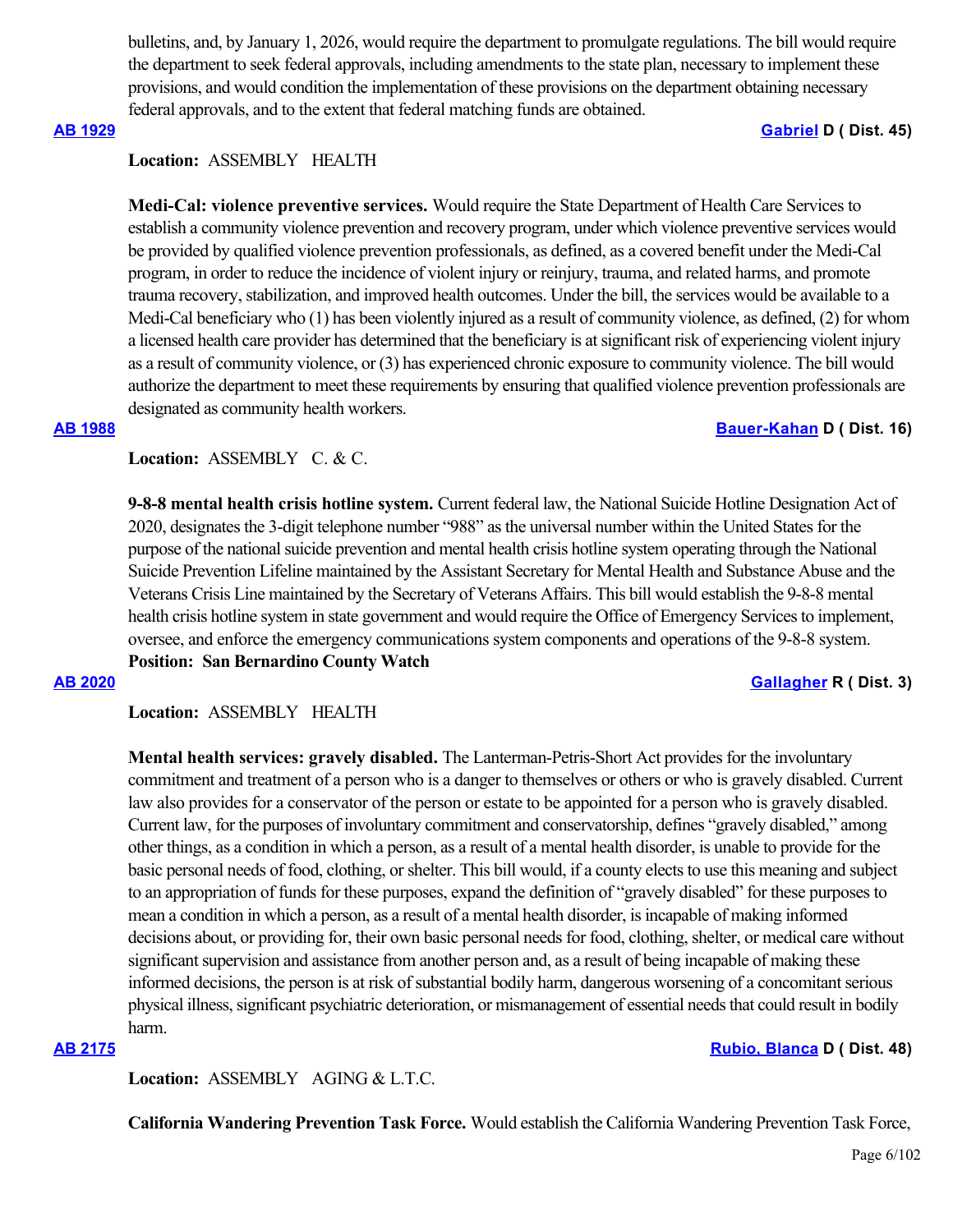under the jurisdiction of the Department of Justice, to address, on a statewide basis, the issue of wandering by individuals with cognitive impairment. The task force would consist of 20 members, to be appointed by the Attorney General or their designee. The task force membership would include, among others, the Director of the California Department of Aging or their designee, and representatives of law enforcement, counties, service providers, hospital systems, and regional centers. The bill would require the task force to meet 4 to 6 times per year, and to report to the Legislature its recommendations for wandering prevention by June 30, 2024, as specified.

**[AB 2275](https://ctweb.capitoltrack.com/public/publishbillinfo.aspx?bi=0rZDZ7V4LfTK8QzVfyOkkaZ6l8fuvqDLIImfTxRCQBE98PfcWrpgr2kxU7rmT3lf) [Wood](https://a02.asmdc.org/) D ( Dist. 2)**

# **Location:**  ASSEMBLY HEALTH

**Mental health: involuntary commitment.** The Lanterman-Petris-Short Act provides for the involuntary commitment and treatment of persons with specified mental disorders for the protection of the persons committed. Under the act, when a person, as a result of a mental health disorder, is a danger to others, or to themselves, or gravely disabled, the person may, upon probable cause, be taken into custody and placed in a facility designated by the county and approved by the State Department of Health Care Services for up to 72 hours for evaluation and treatment. If certain conditions are met after the 72-hour detention, the act authorizes the certification of the person for a 14-day maximum period of intensive treatment and then a 30-day maximum period of intensive treatment after the 14-day period. This bill would, among other things, specify that the 72-hour period of detention begins at the time when the person is first detained. The bill would, if a facility detaining a person on a 72-hour detention is not a county-designated facility for evaluation and treatment, require the facility staff, or other person designated by the county, to take all possible steps to release the detained person or transfer them to a designated facility within 72 hours of their detention, as specified. The bill would require that a certification review hearing be held within 7 days of the initial detention when a person is certified for 14-day or 30-day intensive treatment or has been placed on a sequence of 72-hour detentions while awaiting placement at a designated facility.

## **[AB 2317](https://ctweb.capitoltrack.com/public/publishbillinfo.aspx?bi=z60z4%2Bllm0UZm4nXLxyaoqvJ9Q602PJFfV0eg4q5SLwv9kmGRsycOO9xYP6ti298) [Ramos](https://a40.asmdc.org/) D ( Dist. 40)**

## **Location:**  ASSEMBLY HEALTH

**Children's psychiatric residential treatment facilities.** Would require the State Department of Health Care Services to license and establish regulations for psychiatric residential treatment facilities, which the bill would define as a licensed residential facility operated by a public agency or private organization that provides psychiatric services, as prescribed under the Medicaid regulations, to individuals under 21 years of age, in an inpatient setting. The bill would require the department's regulations and certifications to be consistent with applicable Medicaid regulations governing psychiatric residential treatment facilities, in order to maximize federal financial participation, as specified. The bill would include inpatient psychiatric services to individuals under 21 years of age provided in a licensed children's crisis psychiatric residential treatment facility as mental health services provided under the Medi-Cal program

## **[AB 2416](https://ctweb.capitoltrack.com/public/publishbillinfo.aspx?bi=32PAbi7Xv%2FbAR4Sn8GXSA2GTD%2F7nuFuceLGU5eRvYCiJIwhw9WVfJxMDni8XMBdU) [Calderon](https://a57.asmdc.org/) D ( Dist. 57)**

## **Location:**  ASSEMBLY PRINT

**Children and Youth Behavioral Health Initiative Act: virtual platform.** Current law establishes the Children and Youth Behavioral Health Initiative, which is administered by the agency and its departments and declares the purpose of the initiative to be to transform the state's behavioral health system into an innovative ecosystem in which all children and youth 25 years of age and younger, regardless of payer, are screened, supported, and served for emerging and existing behavioral health needs. Current law requires the State Department of Health Care Services to, among other things, procure and oversee a vendor to establish and maintain a behavioral health services and supports virtual platform to integrate behavioral health screenings, application-based supports, and direct behavioral health services, as specified. This bill would make nonsubstantive changes to a provision relating to that virtual platform.

# **[AB 2518](https://ctweb.capitoltrack.com/public/publishbillinfo.aspx?bi=eAgZGGJreUzxD6pmh%2FcMpNeQoi7jnaR0mOjMvklLird1TG13XolNCJCnTFWeoNE7) [Gabriel](https://a45.asmdc.org/) D ( Dist. 45)**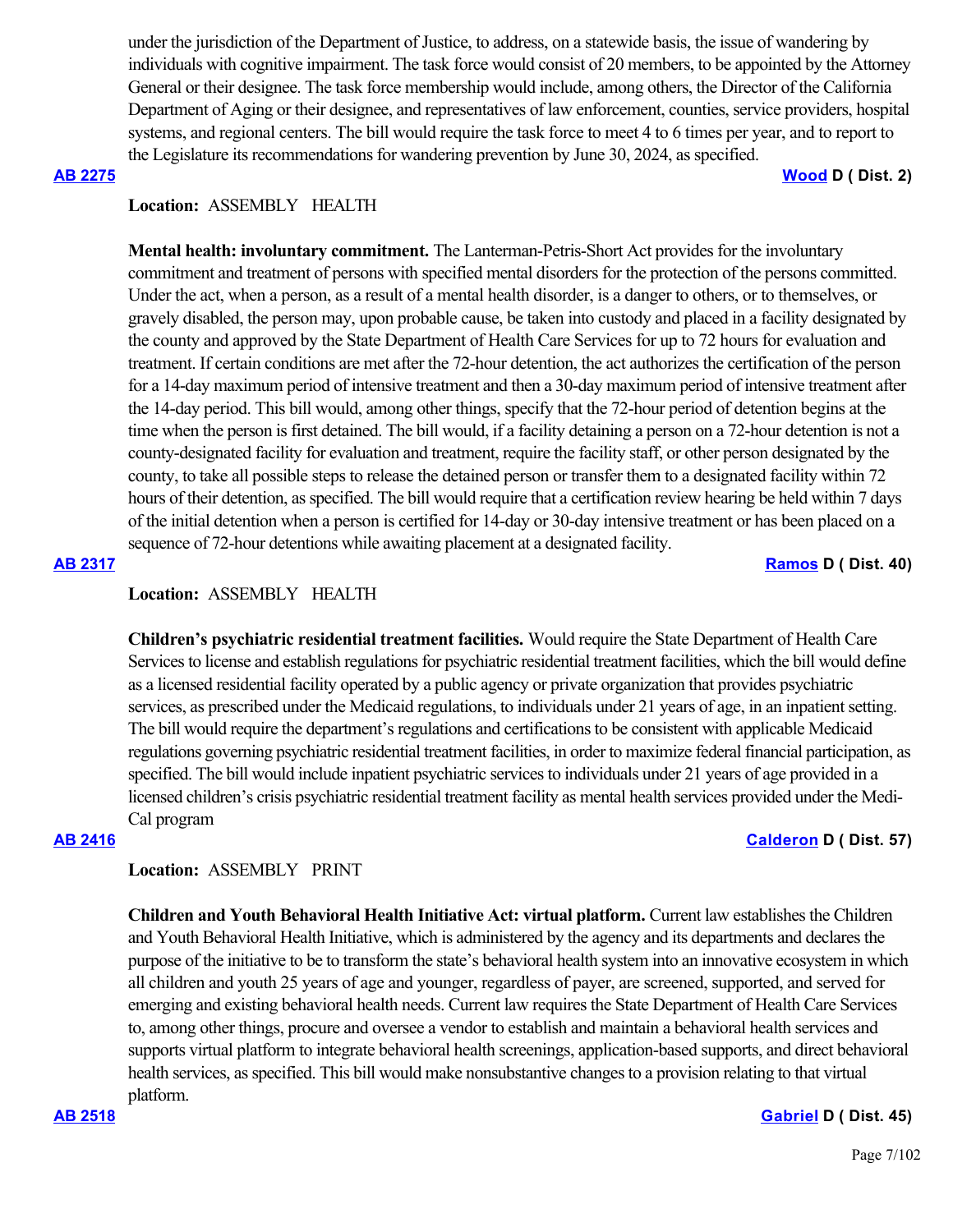**Location:**  ASSEMBLY HEALTH

**Severe mental illness.** Current law provides for various programs at the state and local level for the treatment and support of people with severe mental illness, including providing emergency and outpatient mental health services. Current law requires the State Department of Health Care Services to perform various functions with regard to the statewide delivery of mental health services, including, among other things, implementing a system of required performance reporting by local mental health programs. This bill would require the department to prepare a study that describes models of supportive health care services and available treatment options and resources for individuals with severe mental illness.

## **[AB 2768](https://ctweb.capitoltrack.com/public/publishbillinfo.aspx?bi=5bsMnjTWVpzyp%2Bdc3HmtoyheiTxyQZnhVpxnTxnj%2Bh2iV45313nDjkKmfgkk2nf2) [Waldron](https://ad75.asmrc.org/) R ( Dist. 75)**

**Location:**  ASSEMBLY PRINT

**Mental health.** Current law establishes a system of mental health programs, largely administered through the counties, to provide mental health services in the state. This bill would state the intent of the Legislature to enact legislation that would make changes to the provision of mental health services in the state.

# **[AB 2818](https://ctweb.capitoltrack.com/public/publishbillinfo.aspx?bi=kbqj4MNlmc82Z2AYRMZ22NcsQS3lZukyKNyCYfKeY%2F4xBsH0C9oap8aw8y1MHsF%2F) [Waldron](https://ad75.asmrc.org/) R ( Dist. 75)**

**Location:**  ASSEMBLY PRINT

**Substance use disorder treatment.** Current law consolidates within the State Department of Health Care Services all substance use disorder functions and programs from the former State Department of Alcohol and Drug Programs. This bill would state the intent of the Legislature to enact legislation relating to substance use disorder treatment.

# **[AB 2853](https://ctweb.capitoltrack.com/public/publishbillinfo.aspx?bi=oC6rGWY4TiyP9nFrpVNkjfQuCkVKk7rIRCLbqyC4fK0wxGXq9EieFL8qAxQbgL8p) [Lackey](https://ad36.asmrc.org/) R ( Dist. 36)**

**Location:**  ASSEMBLY HEALTH

**Mental health: involuntary holds.** Would require the State Department of Health Care Services to establish guidelines for the application of the Lanterman-Petris-Short Act to ensure that it is uniformly applied by counties, including, at a minimum, an explanation of how to determine if a person meets the definition of gravely disabled and if a person is a danger to themselves or others. The bill would also require the department to establish a maximum period of time for which a person may be detained for an evaluation to determine if the person should be taken into custody for a 72-hour involuntary commitment. **[SB 281](https://ctweb.capitoltrack.com/public/publishbillinfo.aspx?bi=31%2FBAMEQSqkDJ4SnUHjoay1rhX5GkZBGTzju0xqKfdMWTAgIROvrX%2FRV8PwHlfdY) [Dodd](http://sd03.senate.ca.gov/) D ( Dist. 3)**

**Location:**  ASSEMBLY 2 YEAR

**Medi-Cal: California Community Transitions program.** Current law requires the State Department of Health Care Services to provide services consistent with the Money Follows the Person Rebalancing Demonstration for transitioning eligible individuals out of an inpatient facility who have not resided in the facility for at least 90 days, and to cease providing those services on January 1, 2024. Current law repeals these provisions on January 1, 2025. This bill would instead require the department to provide those services for individuals who have not resided in the facility for at least 60 days, and would make conforming changes. The bill would extend the provision of those services to January 1, 2029, and would extend the repeal date of those provisions to January 1, 2030.

## **[SB 293](https://ctweb.capitoltrack.com/public/publishbillinfo.aspx?bi=mUvfNmpscz%2Fn6%2BS49x%2BVSyD1bPMaRpllCZj7GTDR7ts%2FffO9tJ0wQhEoWSyFW7qH) [Limón](http://sd19.senate.ca.gov/) D ( Dist. 19)**

**Location:**  ASSEMBLY 2 YEAR

**Medi-Cal specialty mental health services.** Current law provides for the Medi-Cal program, which is administered by the State Department of Health Care Services, under which qualified low-income individuals receive health care services, including specialty mental health services, and Early and Periodic Screening, Diagnostic, and Treatment services for an individual under 21 years of age. With respect to specialty mental health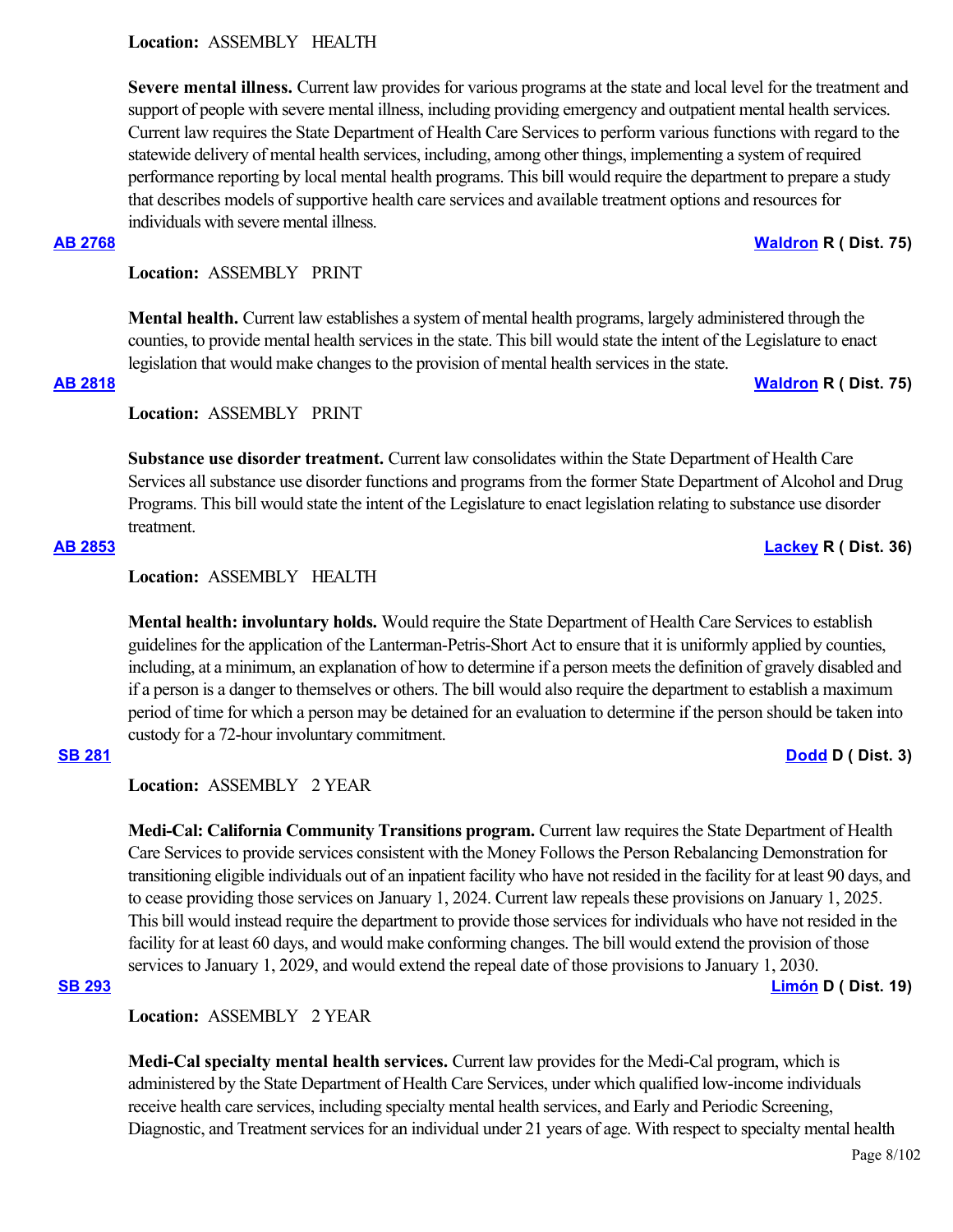services provided under the Early and Periodic Screening, Diagnostic, and Treatment Program, on or after January 1, 2022, this bill would require the department to develop standard forms, including intake and assessment forms, relating to medical necessity criteria, mandatory screening and transition of care tools, and documentation requirements pursuant to specified terms and conditions, and, for purposes of implementing these provisions, would require the department to consult with representatives of identified organizations, including the County Behavioral Health Directors Association of California.

### **[SB 340](https://ctweb.capitoltrack.com/public/publishbillinfo.aspx?bi=o7c4xnROQN3yzqqUUsr3HDvHSt5jsU2jMveJJkW5YKoG0bJsOECHrt2wV%2Fr7HQpj) [Stern](http://sd27.senate.ca.gov/) D ( Dist. 27)**

# **Location:**  ASSEMBLY 2 YEAR

**Lanterman-Petris-Short Act: hearings.** Current law, the Lanterman-Petris-Short Act, authorizes the involuntary commitment and treatment of persons with specified mental health disorders for the protection of the persons so committed. Under the act, if a person, as a result of a mental health disorder, is a danger to others, or to themselves, or is gravely disabled, the person may, upon probable cause, be taken into custody and placed in a facility designated by the county and approved by the State Department of Social Services as a facility for 72-hour treatment and evaluation. Existing law provides for judicial review of the involuntary commitment and requires reasonable attempts to be made by the mental health facility to notify family members or any other person designated by the patient of the time and place of judicial review. This bill would authorize a family member, friend, or acquaintance with personal knowledge of the person receiving treatment to make a request to testify in the judicial review proceedings, in writing, to the counsel of a party to the judicial review

**[SB 349](https://ctweb.capitoltrack.com/public/publishbillinfo.aspx?bi=1L3797EhI2HFs7ApAr3VSL6hzfJ582iH%2BJ%2BuA%2FOxH2OXpHfqUH1jsojsWut4TzeR) [Umberg](https://sd34.senate.ca.gov/) D ( Dist. 34)**

# **Location:**  ASSEMBLY THIRD READING

**California Ethical Treatment for Persons with Substance Use Disorder Act.** Would create the California Ethical Treatment for Persons with Substance Use Disorder Act to provide protection for substance use disorder treatment clients and their families. The bill would declare the intent for its provisions to be construed in favor of maximizing protections for clients, families, and their communities. The bill would impose requirements and proscribe unlawful acts relating to marketing and advertising with respect to treatment providers, as defined by the bill. The bill would require a treatment provider doing business in the state to adopt a client bill of rights for persons receiving treatment for substance use disorder, as specified, and to make the bill of rights available to all clients and prospective clients.

# **[SB 749](https://ctweb.capitoltrack.com/public/publishbillinfo.aspx?bi=IymgRTJUUIDdyuoG0Z0cGRsj2MTvybinG930ba6Cwf%2BGm%2BSh0spGW5TTrTV6Tlge) [Glazer](http://sd07.senate.ca.gov/) D ( Dist. 7)**

# **Location:**  ASSEMBLY 2 YEAR

**Mental health program oversight: county reporting.** Current law provides for various mental and behavioral health programs that are administered by the counties. The Mental Health Services Act (MHSA), an initiative measure enacted by the voters as Proposition 63 at the November 2, 2004, statewide general election, establishes the Mental Health Services Oversight and Accountability Commission to oversee the provisions of the MHSA and review the county plans for MHSA spending. Current law requires the State Department of Health Care Services, in consultation with the commission and other entities, to develop and administer instructions for the Annual Mental Health Services Act Revenue and Expenditure Report, which identifies and evaluates county mental health programs funded by the MHSA.This bill would require, to the extent the Legislature makes an appropriation for these provisions, the commission, in consultation with state and local mental health authorities, to create a comprehensive tracking program for county spending on mental and behavioral health programs and services, as specified, including funding sources, funding utilization, and outcome data at the program, service, and statewide levels. **[SB 964](https://ctweb.capitoltrack.com/public/publishbillinfo.aspx?bi=Jx6xKpgGpUc7MvFj296G%2BNleYv4K2FXUJt1yHrFMk5Kdo6j5nTh%2F6XGOXMLUobmc) [Wiener](http://sd11.senate.ca.gov/) D ( Dist. 11)**

**Location:**  SENATE HEALTH

**Behavioral health.** Current law establishes the Board of Behavioral Sciences in the Department of Consumer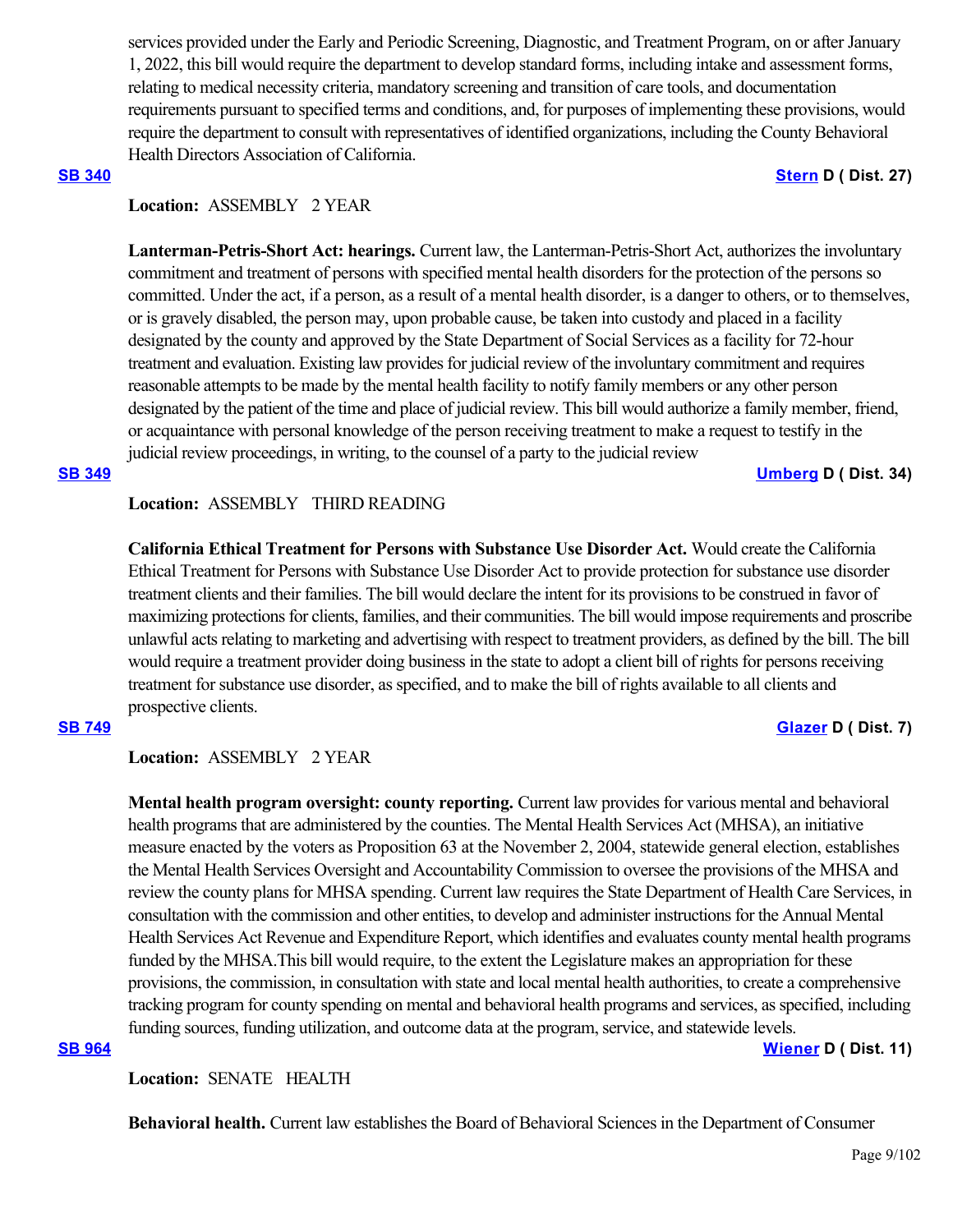Affairs for the purpose of licensing and regulating marriage and family therapists, licensed educational psychologists, clinical social workers, and licensed professional clinical counselors.This bill would require the board, on or before January 1, 2024, to conduct an analysis and provide recommendations to the Legislature regarding specified topics relating to behavioral health professionals, including the scope of practice laws for behavioral health workers, license requirements and clinical training requirements for behavioral health professionals, and requirements for renewing the license of a behavioral health professional who has an expired license.

### **[SB 970](https://ctweb.capitoltrack.com/public/publishbillinfo.aspx?bi=ZPgcc11w7DRukXp4q7xxiYYaN38LmZTBDrZ5wBtHRoPq75SsZznvOO2u%2FCttQ8rz) [Eggman](http://sd05.senate.ca.gov/) D ( Dist. 5)**

# **Location:**  SENATE HEALTH

**Mental Health Services Act.** The the Mental Health Services Act (MHSA) requires a certain percentage of funds in the Mental Health Services Fund (MHSF) to be used by the counties for specified purposes, including requiring 20% of all unexpended and unreserved funds on deposit in the MHSF each month to be distributed to the counties and used for prevention and early intervention programs and requiring 5% of the total funding for each county mental health program for children's mental health care, adult and older adult mental health care, and prevention and early intervention to be utilized for innovative programs, as specified. This bill would amend the MHSA by eliminating those percentage funding requirements commencing with the 2024–25 fiscal year. By changing the purposes for which the funds in the MHSF may be used, the bill would make an appropriation. **[SB 1003](https://ctweb.capitoltrack.com/public/publishbillinfo.aspx?bi=29J6BOFriWd3nFSebHkNfGHl56i9fS5%2FFN%2FktrZ8Ku2J6MCWwnzk30KvjydpkD1q) [Eggman](http://sd05.senate.ca.gov/) D ( Dist. 5)**

# **Location:**  SENATE HEALTH

**Trauma-Informed Care Training Program.** Would create the Trauma-Informed Care Training Program under the State Department of Public Health for the purpose of approving Trauma-Informed Care Training providers and certifying training programs. The bill would require the department to approve trainings provided by state or local agencies, nonprofit organizations, or educational institutions with demonstrated expertise and experience working with victims of violent crime and mass casualty events. The bill would also require the department to approve and certify all Trauma- Informed Care Training courses that meet certain criteria, including, among other things, courses that provide a minimum of 40 hours of training, and teaches the major tenets of trauma-informed care, as specified. The bill would set forth legislative findings and declarations in support of these provisions.

**[SB 1143](https://ctweb.capitoltrack.com/public/publishbillinfo.aspx?bi=j7LE46hg9IZzAOG1zpDoekrYzSLSPnmI1Qibdh6188OP7llHw0CxPu%2Bf%2FMe6h4Bm) [Roth](http://sd31.senate.ca.gov/) D ( Dist. 31)**

**Location:**  SENATE RLS.

**Acute Care Psychiatric Hospital Loan Fund.** Would establish the California Acute Care Psychiatric Hospital Loan Fund to provide loans, upon appropriation by the Legislature, to qualifying county applicants for the purpose of building acute care psychiatric hospitals. The bill would require the authority to develop an application for county applicants by January 1, 2024. The bill would require initial preliminary applications for projects to be submitted to the authority by an unspecified date and would require the authority to approve the project based on specified criteria. The bill would also require the authority to provide a report to the Department of Finance and the budget committees of the Assembly and Senate by an unspecified date that would include, among other things, the number of projects that are receiving loans and their geographic distribution. This bill contains other existing laws.

## **[SB 1154](https://ctweb.capitoltrack.com/public/publishbillinfo.aspx?bi=hl%2FWEq94M3yIQ01HyhS%2B1UzGTcq8gWX33thC55tyPYr0ZhF%2BdfkDCJAHh6xMvPF%2B) [Eggman](http://sd05.senate.ca.gov/) D ( Dist. 5)**

# **Location:**  SENATE HEALTH

**Facilities for mental health or substance use disorder crisis: database.** Would require, by January 1, 2024, the State Department of Public Health, in consultation with the State Department of Health Care Services and the State Department of Social Services, and by conferring with specified stakeholders, to develop a real-time, internetbased database to collect, aggregate, and display information about beds in inpatient psychiatric facilities, crisis stabilization units, residential community mental health facilities, and licensed residential alcoholism or drug abuse recovery or treatment facilities in order to facilitate the identification and designation of facilities for the temporary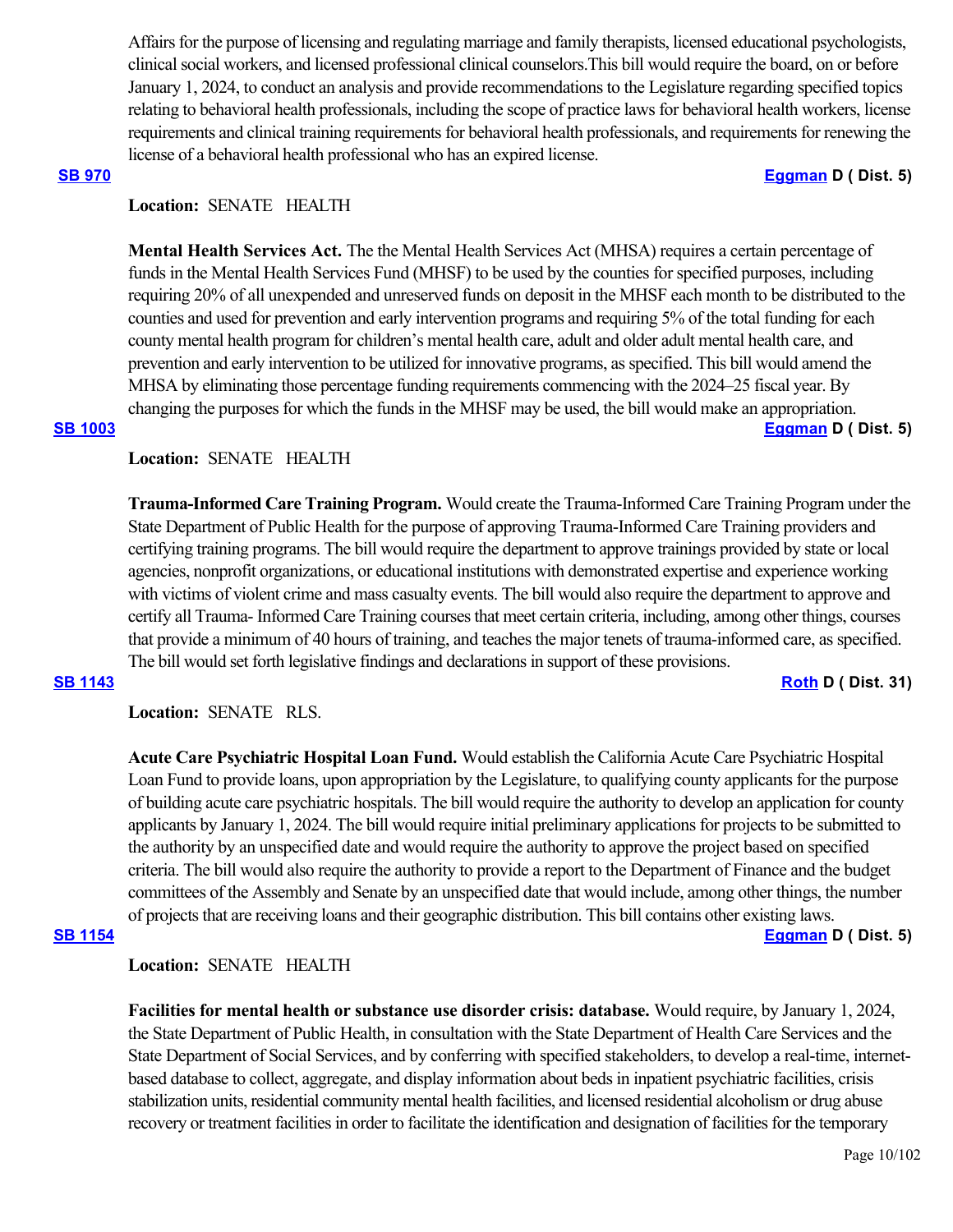treatment of individuals in mental health or substance use disorder crisis. The bill would require the database to include a minimum of specific information, including the contact information for a facility's designated employee, and have the capacity to, among other things, enable searches to identify beds that are appropriate for the treatment of individuals in a mental health or substance use disorder crisis.

# **[SB 1227](https://ctweb.capitoltrack.com/public/publishbillinfo.aspx?bi=lK87z9ghedSNRV7gXfY2qBADgZ8cmfWfH1YA%2BRfSGpJM%2BkbsIsv77jxmzZ%2Bc319F) [Eggman](http://sd05.senate.ca.gov/) D ( Dist. 5)**

**Location:**  SENATE RLS.

**Involuntary commitment: intensive treatment.** The Lanterman-Petris-Short Act provides for the involuntary commitment and treatment of persons with specified mental disorders for the protection of the persons committed. Under the act, when a person, as a result of a mental health disorder, is a danger to others, or to themselves, or gravely disabled, the person may, upon probable cause, be taken into custody and placed in a facility designated by the county and approved by the State Department of Health Care Services for up to 72 hours for evaluation and treatment. Under existing law, if a person is detained for 72 hours under those provisions, and has received an evaluation, the person may be certified for not more than 14 days of intensive treatment, as specified. Current law further authorizes a person to be certified for an additional period of not more than 30 days of intensive treatment if the person remains gravely disabled and is unwilling or unable to accept treatment voluntarily. Current law requires the person to be released at the end of the 30 days, except under specified circumstances, including, but not limited to, when the patient is subject to a conservatorship petition filed pursuant to specified provisions. This bill would authorize an additional 30-day period of treatment if the patient is still in need of intensive treatment and the certification for the additional 30-day treatment period has begun.

**[SB 1238](https://ctweb.capitoltrack.com/public/publishbillinfo.aspx?bi=JSV7DrlxoWQUO2hlB09zDsxFKEwNje0aoS%2Fq4jSncO42yQo6jOqHQ2UQTuXEWXS%2F) [Eggman](http://sd05.senate.ca.gov/) D ( Dist. 5)**

## **Location:**  SENATE HEALTH

**Behavioral health services: existing and projected needs.** This bill would require the State Department of Health Care Services, in consultation with each council of governments, to determine the existing and projected need for behavioral health services for each region in a specified manner and would require, as part of that process, councils of governments to provide the department-specified data. The bill would authorize a council of governments, within 30 days following notice of the determination from the department, to file with the department an objection to the department's determination of the region's existing and projected behavioral health need. The bill would require the department to make a final written determination of the region's existing and projected behavioral needs within 45 days of receiving an object. By adding to the duties of councils of governments, this bill would impose a state-mandated local program. This bill contains other related provisions and other existing laws.

# **[SB 1282](https://ctweb.capitoltrack.com/public/publishbillinfo.aspx?bi=n8UA0NPfn4SyQOkuQafpo%2Fg4wDnezuyeFEA26LE3whCCLYjlkEDc3S530SNiCkef) [Bates](https://bates.cssrc.us/) R ( Dist. 36)**

**Location:**  SENATE RLS.

**Opioid Master Settlement Agreement.** Would establish the California Opioid Settlement Fund in the State Treasury, and would require the total amount of the state's share of funds received pursuant to the Master Settlement Agreement, defined to mean the National Opioid Settlement Agreement announced on February 25, 2022, by the Attorney General of the State of California between California and other states and the leading United States opioid product manufacturers, to be deposited in the fund. The bill would require distribution of funds from the fund to be made by annual appropriation of the Legislature consistent with the requirements of this bill, to the extent permissible under the terms of the Master Settlement Agreement, including a requirement that at least 60% of the funds appropriated be used to provide addiction-related services for people who are homeless or at risk of becoming homeless and priority shall be given to certain activities, including, among others, creating new, or expanding existing, substance use disorder treatment facilities.

### **[SB 1283](https://ctweb.capitoltrack.com/public/publishbillinfo.aspx?bi=rt8TgYWCy9cEhh5r%2BMdAOiotAscg8ADO8Vw6AL75L1lkUUC0wss%2B5hhI7d3w6IM5) [Bates](https://bates.cssrc.us/) R ( Dist. 36)**

**Location:**  SENATE RLS.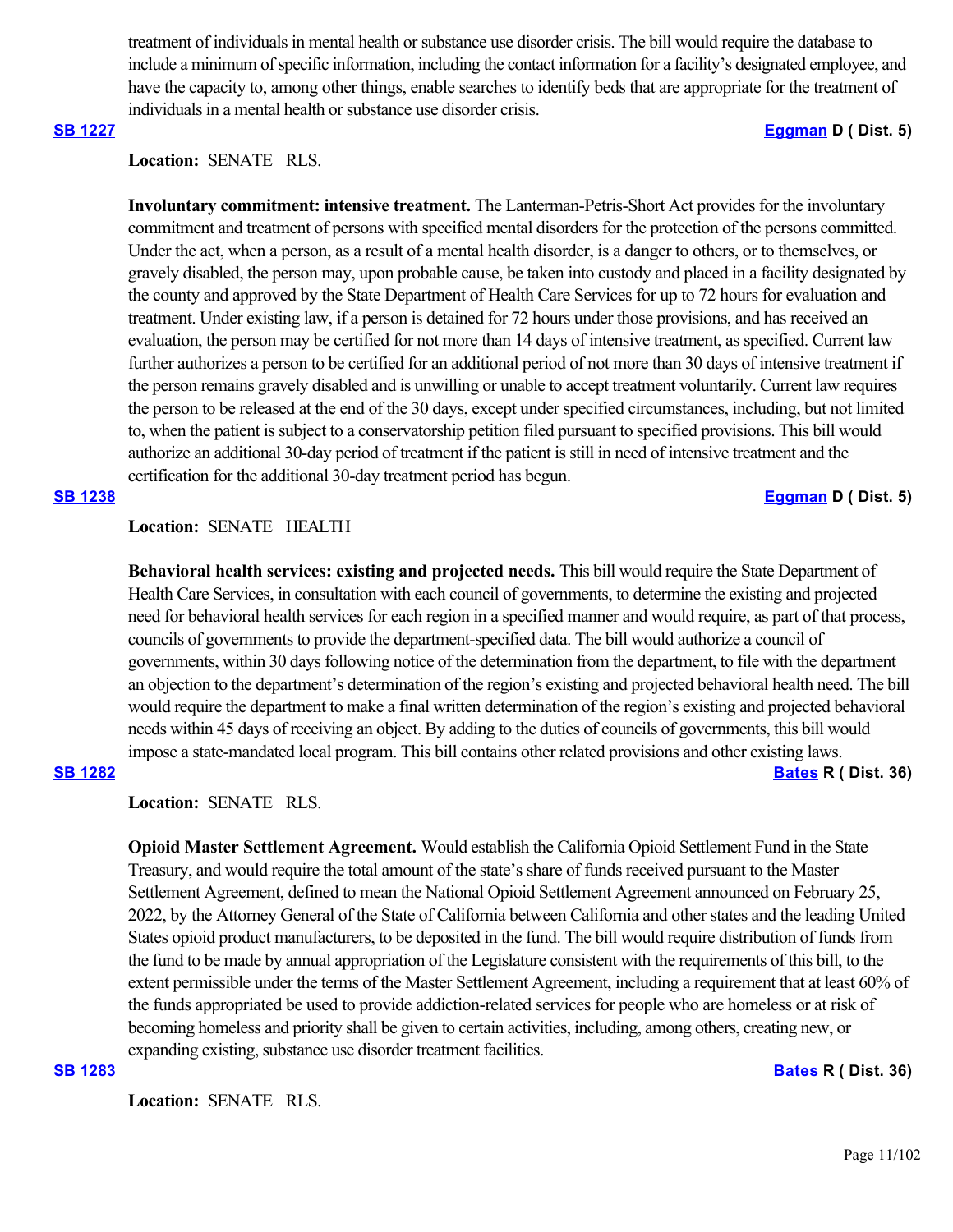**Mental Health Services Act.** The Mental Health Services Act (MHSA), an initiative measure enacted by the voters as Proposition 63 at the November 2, 2004, statewide general election, establishes the continuously appropriated Mental Health Services Fund to fund various county mental health programs and requires counties to spend those funds on mental health services, as specified. Current law authorizes counties to establish a prudent reserve for their Local Mental Health Services Fund, not to exceed 33% of the average community services and support revenue received for the preceding 5 years. This bill, instead, would limit the counties' prudent reserve to 30% of the average community services and support revenue received for the preceding 5 years.

# **[SB 1303](https://ctweb.capitoltrack.com/public/publishbillinfo.aspx?bi=dRa3uUs%2BmKvU%2F1paoLvovnuZHz7I0vke2eOU%2FVJT58GF0%2Bj96b0v2BRA9dYnXWZB) [Jones](https://jones.cssrc.us/) R ( Dist. 38)**

**Location:**  SENATE JUD.

**Conservatorships: serious mental illness and substance use disorders: counties.** Current law establishes a procedure for the appointment of a conservator for a person who is determined to be gravely disabled as a result of a mental health disorder or an impairment by chronic alcoholism, as specified, pursuant to a petition to the superior court by an officer conducting an investigation and concurring with a recommendation of conservatorship. Current law also establishes a procedure for the appointment of other types of conservatorship or a guardianship as ordered by the probate court. This bill would authorize any county or city and county to adopt these conservatorship provisions within their jurisdictions. This bill contains other existing laws.

## **[SB 1338](https://ctweb.capitoltrack.com/public/publishbillinfo.aspx?bi=zkZkYL0QpxhvLHSDrryjYjqhCvBG3i2P4Fy4WwFkw0z6i88mrhk2RP8yfCtLM2XB) [Umberg](https://sd34.senate.ca.gov/) D ( Dist. 34)**

Location: **SENATE** RLS.

**Community Assistance, Recovery, and Empowerment (CARE) Court Program.** The Assisted Outpatient Treatment Demonstration Project Act of 2002, known as Laura's Law, requires each county to offer specified mental health programs, unless a county or group of counties opts out by a resolution passed by the governing body, as specified. Current law defines "assisted outpatient treatment" to mean categories of outpatient services that have been ordered by a court, as prescribed. This bill would establish the Community Assistance, Recovery, and Empowerment (CARE) Court Program to connect a person struggling with untreated mental illness and substance use disorders with a court-ordered CARE plan. The bill would authorize a court to order an adult person who is suffering from a mental illness and a substance use disorder and who lacks medical decisionmaking capacity to obtain treatment and services under a CARE plan that is managed by a CARE team, as specified.

## **[SB 1394](https://ctweb.capitoltrack.com/public/publishbillinfo.aspx?bi=8oiUvbsQbFGCISr3xEIVRRmoTCtOiNbi1Cq1FGsiplH0O7n3Kk0isqE97GEjqp9C) [Eggman](http://sd05.senate.ca.gov/) D ( Dist. 5)**

**Location:**  SENATE JUD.

**Conservatorships: gravely disabled persons.** Current law authorizes a court to establish a temporary conservatorship for a period not to exceed 30 days and appoint a temporary conservator under specified circumstances. Current law, if the proposed conservatee demands a court or jury trial on the issue of whether they are gravely disabled, authorizes the court to extend the temporary conservatorship until the date of the disposition of the issue by the court or jury trial if that extension does not exceed 6 months. This bill would instead authorize the court to extend the temporary conservatorship until the date of the disposition of the issue by the court or jury trial if that extension does not exceed 180 days.

# **[SB 1416](https://ctweb.capitoltrack.com/public/publishbillinfo.aspx?bi=Ckgq9dObZpLNAwfruKS5eoP9WSMjTtFhQ1gjVUmz%2BOdZpz5dJhyuWSOkoYxHwSwv) [Eggman](http://sd05.senate.ca.gov/) D ( Dist. 5)**

**Location:**  SENATE HEALTH

**Mental health services: gravely disabled persons.** The Lanterman-Petris-Short Act provides for the involuntary commitment and treatment of a person who is a danger to themselves or others or who is gravely disabled. Current law also provides for a conservator of the person or estate to be appointed for a person who is gravely disabled. Current law, for the purposes of involuntary commitment and conservatorship, defines "gravely disabled," among other things, as a condition in which a person, as a result of a mental health disorder, is unable to provide for the basic personal needs of food, clothing, or shelter. This bill would also include under the definition of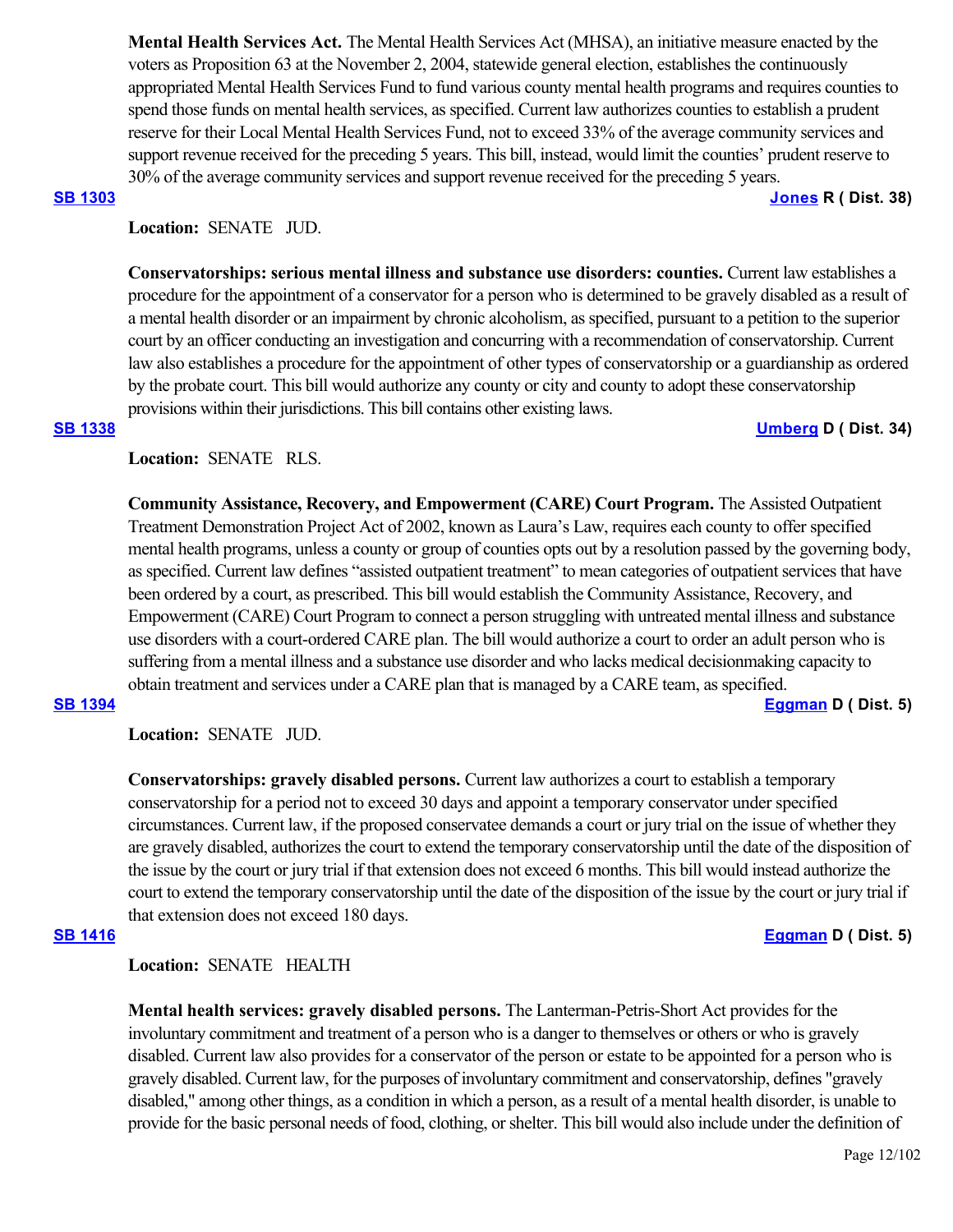"gravely disabled" a condition in which a person, as a result of a mental health disorder, is unable to provide for the basic personal needs of personal or medical care or self protection and safety.

### **[SB 1446](https://ctweb.capitoltrack.com/public/publishbillinfo.aspx?bi=%2BPyPbbZd8k0rY%2Beb6ZLnIbeUfGiSPEabavTPvcxfRO6WcnnjXslyTB6bYmzcy9Hf) [Stern](http://sd27.senate.ca.gov/) D ( Dist. 27)**

# **Location:**  SENATE HEALTH

**Mental health care guaranteed rights.** Current law provides that, to the extent resources are available, community mental health services should use a client-centered approach that includes having an identifiable person or team responsible for their support and treatment and having a mental health advocate available to ensure their rights as mental health consumers. Current law also requires each local mental health director to appoint, or contract for the services of, one or more county patients' rights advocates. Under this bill, a person that lacks supportive housing and behavioral health care and is otherwise not living safely in the community would have a right to mental health care services, housing that heals, and access to a full-service partnership model, including access to treatment beds and a recovery facilitator that shall navigate access to appropriate resources for the person.

### **Broadband**

**[AB 1934](https://ctweb.capitoltrack.com/public/publishbillinfo.aspx?bi=BUCqayROPwPBivesNljqMAm14lMfbZV9QghcystfHTiYbqqGRlLgkHV%2BUsTzh40Q) [Rodriguez](https://a52.asmdc.org/) D ( Dist. 52)**

# **Location:**  ASSEMBLY EMERGENCY MANAGEMENT

**Office of Emergency Services: broadband communications grant program: fairgrounds.** Current law sets forth various provisions on fairgrounds owned or operated by a district agricultural association, the California Exposition and State Fair, county fairs, and citrus fruit fairs. This bill would, upon an appropriation by the Legislature for this purpose, require the Office of Emergency Services to establish a grant program on or before January 1, 2024, to provide fairs with grant funding for purposes of building and upgrading broadband communication infrastructure on fairgrounds. The bill would require the office to determine how fairs receive grant funding based on the fairgrounds' need for broadband capabilities in order to service an emergency response operation. For purposes of the grant program, the bill would define "fair" to mean a district agricultural association, the California Exposition and State Fair, a county fair, or a citrus fruit fair.

## **[AB 2252](https://ctweb.capitoltrack.com/public/publishbillinfo.aspx?bi=%2BuSZVmWWzubXTivYWbjh%2BPvAZb%2FbY7BTvO2y3re6YgC9ekIzo2fDqdXJtSxaN4gc) [Aguiar-Curry](https://a04.asmdc.org/) D ( Dist. 4)**

# Location: ASSEMBLY C. & C.

**Broadband infrastructure: disasters: reports.** Would, following a state or local disaster for which the Governor has issued a declaration of emergency, require the Public Utilities Commission, within 12 months of the declaration of the emergency, to collect specified information from broadband service providers relating to the provider's efforts to restore, repair, or replace broadband infrastructure that was damaged as a result of the disaster, as specified. The bill would require that the information collected from broadband service providers by the commission be broken down by each disaster, submitted annually in a report by the commission to the appropriate policy committees of the Legislature, and posted in a conspicuous area on the commission's internet website. The bill would authorize the commission to make that information public, consistent with the commission's procedures.

**[AB 2751](https://ctweb.capitoltrack.com/public/publishbillinfo.aspx?bi=8cU4y3KaB5bvWbzr2RkC6CQawxCXYJtPlchMoVIlrGXnux8Lsl4JQkzZFk9EYFWS) [Garcia, Eduardo](https://a56.asmdc.org/) D ( Dist. 56)**

## Location: ASSEMBLY C. & C.

**Affordable Internet and Net Equality Act of 2022.** The Public Utilities Commission has regulatory authority over public utilities, including telephone corporations. Pursuant to its existing authority, the commission supervises administration of the state's telecommunications universal service programs, including programs financed through the California Teleconnect Fund Administrative Committee Fund and California Advanced Services Fund, which provide high-quality advanced communication services, also known as broadband services. This bill, the Affordable Internet and Net Equality Act of 2022, would require the commission, in coordination with the Department of Technology and the Department of General Services, to develop and establish the Net Equality Program. The bill would require the state and state agencies to only do business with an internet service provider offering affordable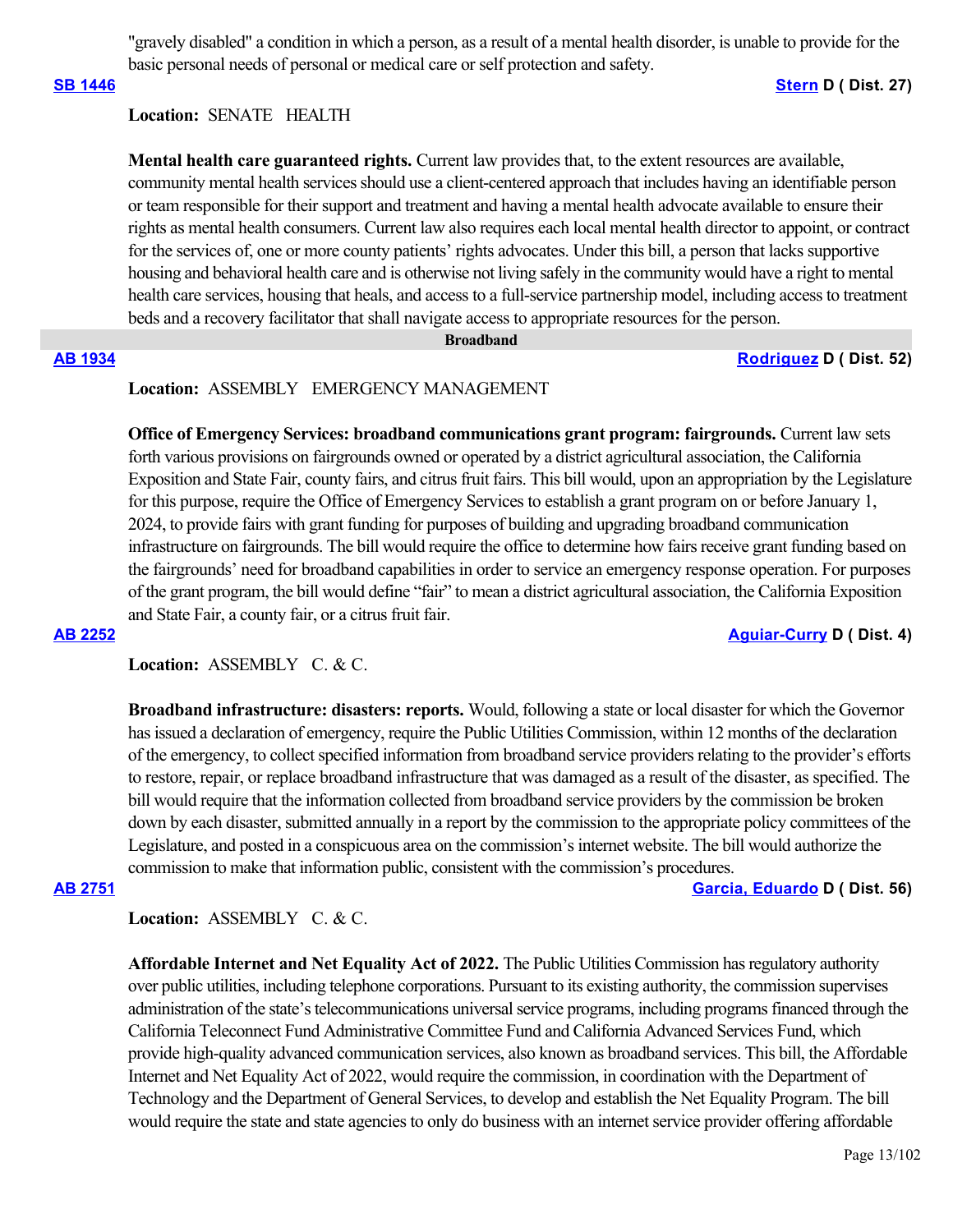home internet service to households participating in certain public assistance programs, as specified.

**[AB 2752](https://ctweb.capitoltrack.com/public/publishbillinfo.aspx?bi=vNkjaRrcr5ARS%2BuprbLa9o5uPmb3tT76%2BiABLiQrgG8gWTeugrnPaEAwBbxKlSLn) [Wood](https://a02.asmdc.org/) D ( Dist. 2)**

**Location:**  ASSEMBLY C. & C.

**Broadband infrastructure: mapping.** Would require the Public Utilities Commission, in collaboration with relevant state agencies and stakeholders, to additionally include all developed last-mile broadband service connections from the statewide open-access middle-mile broadband network on that interactive map.

## **[ACA 1](https://ctweb.capitoltrack.com/public/publishbillinfo.aspx?bi=vkAbgpBB9wOKQrx%2F6m3DJE4Lfzjw%2B69Lv7GxnaWpsGPIGgKDXm0xJSIkZsa8QVVB) [Aguiar-Curry](https://a04.asmdc.org/) D ( Dist. 4)**

**Location:**  ASSEMBLY L. GOV.

**Local government financing: affordable housing and public infrastructure: voter approval.** The California Constitution prohibits the ad valorem tax rate on real property from exceeding 1% of the full cash value of the property, subject to certain exceptions. This measure would create an additional exception to the 1% limit that would authorize a city, county, city and county, or special district to levy an ad valorem tax to service bonded indebtedness incurred to fund the construction, reconstruction, rehabilitation, or replacement of public infrastructure, affordable housing, or permanent supportive housing, or the acquisition or lease of real property for those purposes, if the proposition proposing that tax is approved by 55% of the voters of the city, county, or city and county, as applicable, and the proposition includes specified accountability requirements.

## **[SB 743](https://ctweb.capitoltrack.com/public/publishbillinfo.aspx?bi=7BlsynAWj96xt2uQ%2BjSEcHfrhFZB5GRldZzR9UBh%2BNQd140Q5dnXihta9xv0Ktk6) [Bradford](http://sd35.senate.ca.gov/) D** ( Dist. 35)

**Location:**  ASSEMBLY 2 YEAR

**Housing developments: broadband adoption: grant program.** Would, upon appropriation by the Legislature, would require the Public Utilities Commission to establish a grant program to fund broadband adoption, digital literacy, and computer equipment for eligible publicly supported communities, low-income mobilehome parks, and farmworker housing, as defined. The bill would require the commission to award grants to eligible publicly supported communitiescommunities, low-income mobilehome parks, and farmworker housing for the purpose of providing either one-time or both funding for computer equipment and to establish computer labs, and ongoing funding for broadband service and digital literacy programs.

 **Brown Act**

**[AB 1733](https://ctweb.capitoltrack.com/public/publishbillinfo.aspx?bi=gdXgMvvVB%2FXofsbZdlxRMIFcbIyYqdIKF%2BeEXtE2thnO4FAzsCRaxh3Ris06M6Lc) [Quirk](https://a20.asmdc.org/) D ( Dist. 20)**

**Location:**  ASSEMBLY G.O.

**State bodies: open meetings.** The Bagley-Keene Open Meeting Act, requires, with specified exceptions, that all meetings of a state body be open and public and all persons be permitted to attend any meeting of a state body. Current law requires a state body to provide notice of its meeting to any person who requests that notice in writing and to provide notice of the meeting of its internet website at least 10 days in advance of the meeting, as prescribed. Current law exempts from the 10-day notice requirement, special meetings and emergency meetings in accordance with specified provisions. Current law authorizes a state body to adjourn any regular, adjourned regular, special, or adjourned special meeting to a time and place specified in the order of adjournment, and authorizes a state body to similarly continue or recontinue any hearing being held, or noticed, or ordered to be held by a state body at any meeting. This bill would specify that a "meeting" under the act, includes a meeting held entirely by teleconference.

# **[AB 1795](https://ctweb.capitoltrack.com/public/publishbillinfo.aspx?bi=wg1t5GtNNHGyFieQeDRThBmcov7bT8yqaJ5lWLv574S4EuG5ZAMvaQaW%2BnnloC16) [Fong](https://ad34.asmrc.org/) R ( Dist. 34)**

**Location:**  ASSEMBLY G.O.

**Open meetings: remote participation.** The Bagley-Keene Open Meeting Act, requires state bodies to allow all persons to attend meetings and provide an opportunity for the public to address the state body regarding any item included in its agenda, except as specified. This bill would require state bodies, subject to existing exceptions, to provide all persons the ability to participate both in-person and remotely, as defined, in any meeting and to address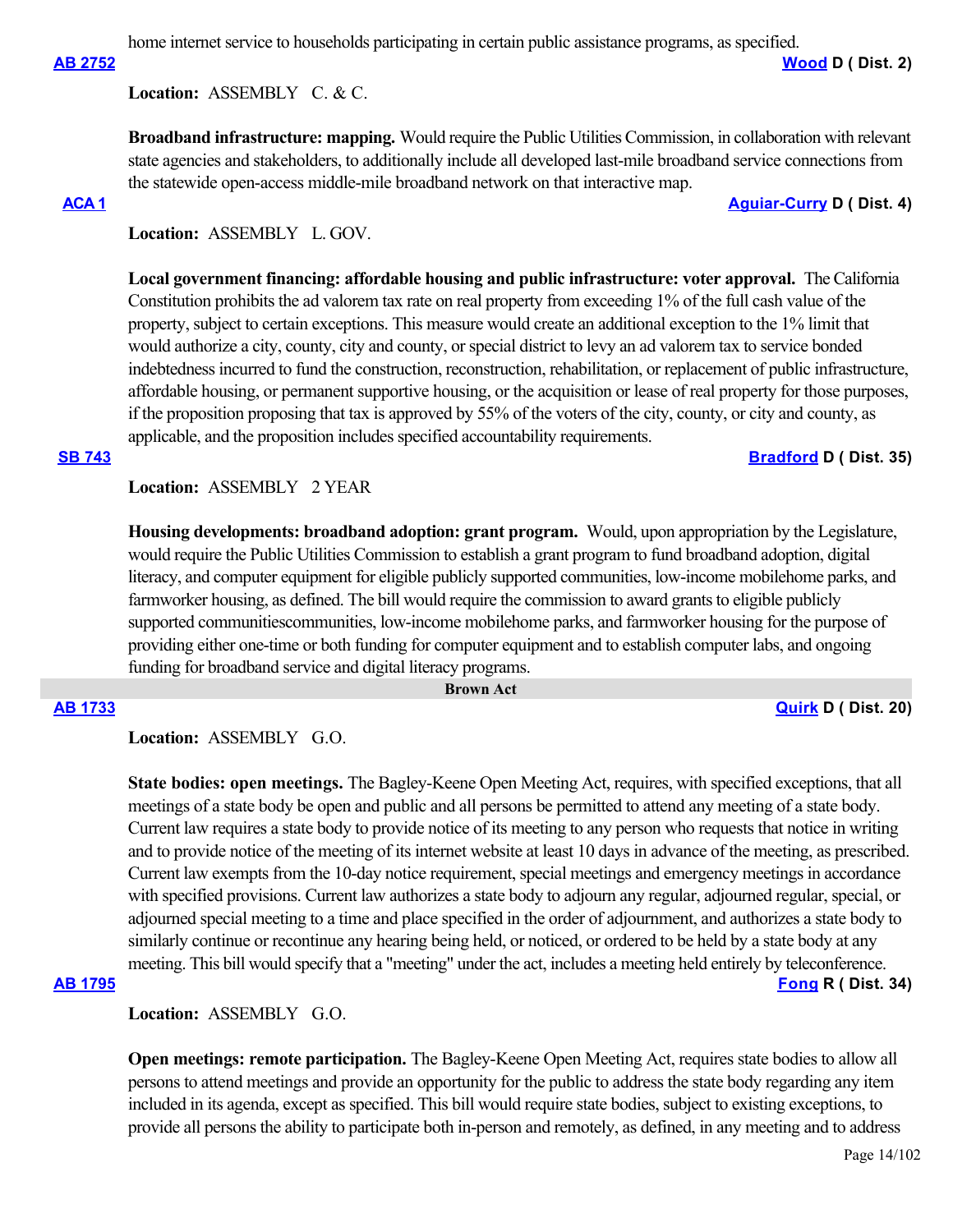the body remotely.

**Location:**  ASSEMBLY L. GOV.

**Local government: open and public meetings.** Current law, the Ralph M. Brown Act, requires, with specified exceptions, that all meetings of a legislative body of a local agency, as those terms are defined, be open and public and that all persons be permitted to attend and participate. Current law, until January 1, 2024, authorizes a local agency to use teleconferencing without complying with those specified teleconferencing requirements in specified circumstances when a declared state of emergency is in effect, or in other situations related to public health. This bill would specify that if a member of a legislative body elects to teleconference from a location that is not public, the address does not need to be identified in the notice and agenda or be accessible to the public when the legislative body has elected to allow members to participate via teleconferencing.

## **[AB 2449](https://ctweb.capitoltrack.com/public/publishbillinfo.aspx?bi=I5n6p2PIkw0De4xQ7eWXu6fKFJQ259uwRtZ%2Fn5otztjndF8XP6zCfd%2FAX7YME6kS) [Rubio, Blanca](https://a48.asmdc.org/) D ( Dist. 48)**

# **Location:**  ASSEMBLY L. GOV.

**Open meetings: local agencies: teleconferences.** Current law, until January 1, 2024, authorizes a local agency to use teleconferencing without complying with specified teleconferencing requirements in specified circumstances when a declared state of emergency is in effect, or in other situations related to public health. This bill would authorize a local agency to use teleconferencing without complying with those specified teleconferencing requirements if at least a quorum of the members of the legislative body participates in person from a singular location clearly identified on the agenda that is open to the public and situated within the local agency's jurisdiction. The bill would impose prescribed requirements for this exception relating to notice, agendas, the means and manner of access, and procedures for disruptions. The bill would require the legislative body to implement a procedure for receiving and swiftly resolving requests for reasonable accommodation for individuals with disabilities, consistent with federal law.

## **[SB 848](https://ctweb.capitoltrack.com/public/publishbillinfo.aspx?bi=6OsQu0oU7JnguhmKtx3Qo65Lrk1CaeXRzGblv4mGeaJYzL4RPAEsXWKf8EIkZC3n) [Umberg](https://sd34.senate.ca.gov/) D ( Dist. 34)**

Location: **SENATE** JUD.

**Civil actions: parties and postponements.** Current law authorizes, until July 1, 2023, a party to appear remotely and a court to conduct conferences, hearings, proceedings, and trials in civil cases, in whole or in part, through the use of remote technology. This bill would eliminate the sunset provision, thereby allowing these provisions to continue indefinitely.

# **[SB 1100](https://ctweb.capitoltrack.com/public/publishbillinfo.aspx?bi=6cJ9L92XQ1NgKD%2B3OrqIkndhxGDFJGzGGp%2F7T2ZSbj03VAA24m7G9hO%2BxENp5OUF) [Cortese](http://sd15.senate.ca.gov/) D ( Dist. 15)**

# **Location:**  SENATE JUD.

**Open meetings: orderly conduct.** Current law authorizes the members of the legislative body conducting the meeting to order the meeting room cleared and continue in session, as prescribed, if a group or groups have willfully interrupted the orderly conduct of a meeting and order cannot be restored by the removal of individuals who are willfully interrupting the meeting. This bill would authorize the presiding member of the legislative body conducting a meeting to remove an individual for willfully interrupting the meeting. The bill, except as provided, would require removal to be preceded by a warning by the presiding member of the legislative body that the individual is disrupting the proceedings, a request that the individual curtail their disruptive behavior or be subject to removal, and a reasonable opportunity to cease the disruptive behavior. The bill would similarly require a warning, a request that the individual curtail their disruptive behavior or be subject to removal, and a reasonable opportunity to cease the disruptive behavior before clearing a meeting room for willful interruptions by a group or groups. The bill would define "willfully interrupting" to mean intentionally engaging in behavior during a meeting of a legislative body that substantially impairs or renders infeasible the orderly conduct of the meeting in accordance with law and applicable rules, as specified.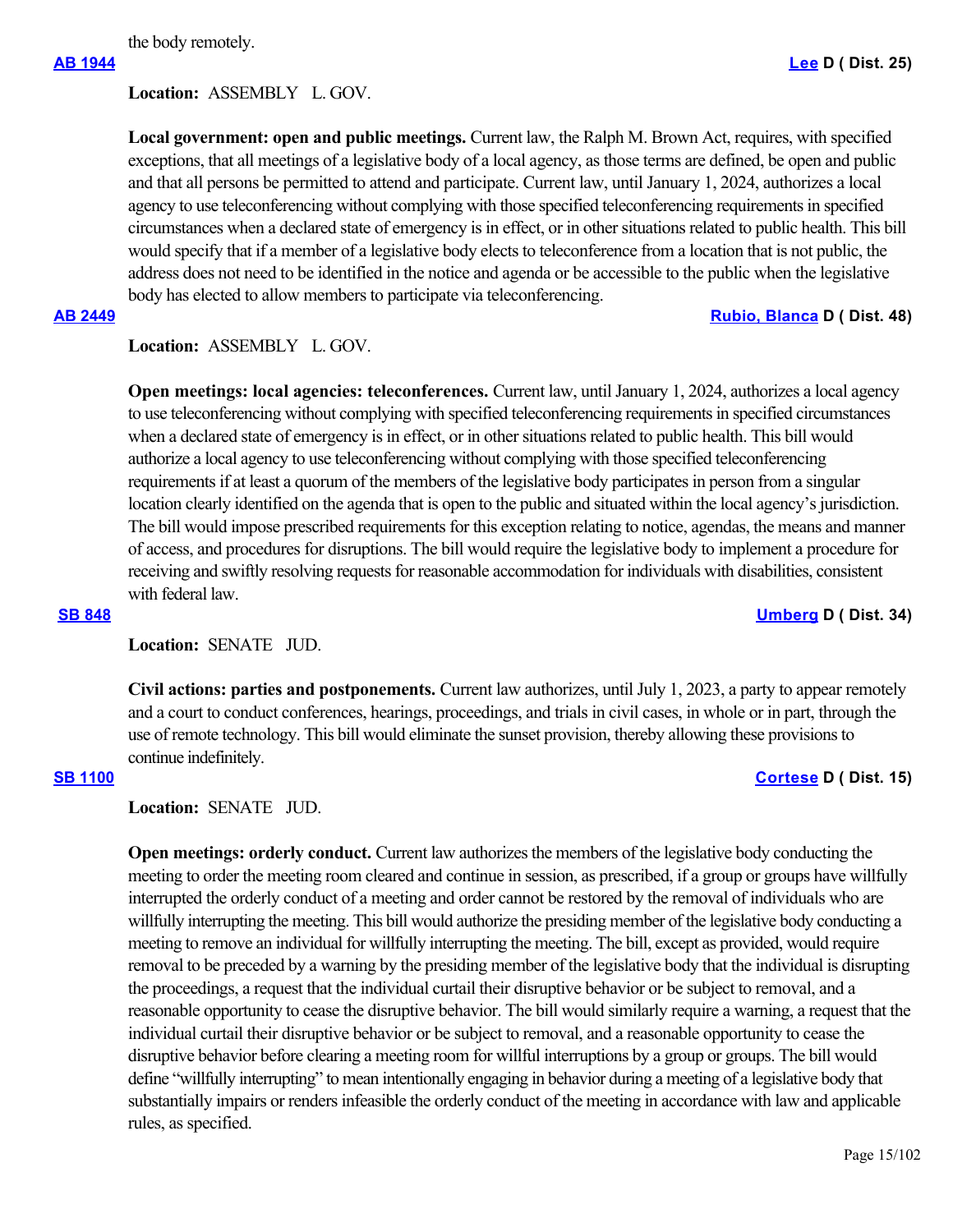Location: **SENATE** BUDGET & F.R.

**Economic relief: COVID-19 pandemic.** Would create the California Emergency Relief Fund as a special fund in the State Treasury to provide emergency resources or relief relating to state of emergency declarations proclaimed by the Governor. The bill would transfer from the General Fund to the California Emergency Relief Fund \$150,000,000 for purposes relating to the COVID-19 emergency proclaimed by the Governor on March 4, 2020. The bill would appropriate \$150,000,000 from that fund to the Office of Small Business Advocate for a closed round to fund small business grant applications waitlisted from previous rounds of the California Small Business COVID-19 Relief Grant Program.

 **Budget**

# **[AB 1624](https://ctweb.capitoltrack.com/public/publishbillinfo.aspx?bi=8EhZvMkg%2Bryj6G2PjZnFDigy2t8yZDTaJEeRdIF6fNUKQ9SyVxwP8F7Vm7OAd2UY) [Ting](https://a19.asmdc.org/) D ( Dist. 19)**

**Location:**  ASSEMBLY BUDGET

**Budget Act of 2022.** Would make appropriations for the support of state government for the 2022–23 fiscal year. This bill contains other related provisions.

Location: **ASSEMBLY BUDGET** 

**Budget Act of 2022.** Would express the intent of the Legislature to enact statutory changes relating to the Budget Act of 2022.

# **[SB 840](https://ctweb.capitoltrack.com/public/publishbillinfo.aspx?bi=xeGjg6Ve%2FOtZtf38qm%2B6zDuHRoAIMtzS%2Fcqi2K6xEZOWe86VC3rs0EgpG%2BceRuLt) [Skinner](http://sd09.senate.ca.gov/) D ( Dist. 9)**

Location: **SENATE** BUDGET & F.R.

**Budget Act of 2022.** This bill would make appropriations for the support of state government for the 2022–23 fiscal year. This bill contains other related provisions.

 **Cannabis**

| Location: ASSEMBLY PUB. S. |  |
|----------------------------|--|
|                            |  |

**Proposition 47: repeal.** The Safe Neighborhoods and Schools Act, enacted as an initiative statute by Proposition 47, as approved by the electors at the November 4, 2014, statewide general election, made various changes relating to theft and the possession of controlled substances, including by, among other things, generally reducing the penalty for those crimes, including reducing the penalty for possession of concentrated cannabis, establishing a procedure by which individuals convicted of those crimes prior to the passage of the act may petition for resentencing under the act, and creating the crime of shoplifting. This bill would repeal the changes and additions made by Proposition 47, except those related to reducing the penalty for possession of concentrated cannabis. **[AB 1646](https://ctweb.capitoltrack.com/public/publishbillinfo.aspx?bi=jIcH8N4M1EmPtLBgwD8FLH%2FWAGSv4rYsb8GY755t12kZmeYbBUaV%2Fw%2B3xK63W1MM) [Chen](https://ad55.asmrc.org/) R ( Dist. 55)**

Location: ASSEMBLY B.&P.

**Cannabis packaging: beverages.** The Control, Regulate and Tax Adult Use of Marijuana Act (AUMA), an initiative measure approved as Proposition 64 at the November 8, 2016, statewide general election, authorizes a person who obtains a state license under AUMA to engage in commercial adult-use cannabis activity pursuant to that license and applicable local ordinances. The Medicinal and Adult-Use Cannabis Regulation and Safety Act (MAUCRSA), among other things, consolidates the licensure and regulation of commercial medicinal and adult-use cannabis activities, including retail commercial cannabis activity. Current law places specified requirements on the packaging of cannabis and cannabis products, including authorizing cannabis beverages to be packaged in glass containers that are clear or any color.This bill would authorize cannabis beverages to be packaged in clear

**[AB 87](https://ctweb.capitoltrack.com/public/publishbillinfo.aspx?bi=aP6tBr0AiMKGFAYx2CsdLBAC6h8IlxwJmhePJG5%2BQYnibqIKe%2FksE37RChPbnT8a) Committee on Budget**

**[SB 161](https://ctweb.capitoltrack.com/public/publishbillinfo.aspx?bi=KgBWpSKaK1qosaVlb8Ds4L7fexWS0bY09GuuGnPYq5%2B2Y3ONYoHOCCncw5ff6KIG) [Skinner](http://sd09.senate.ca.gov/) D ( Dist. 9)**

**[AB 1599](https://ctweb.capitoltrack.com/public/publishbillinfo.aspx?bi=9PiOwnRjRLY4DnAca%2F3COFkubgfkQsdUW9osKyrVqR9UZownSLqTVN%2F6ZVqH%2FBVu) [Kiley](https://ad06.asmrc.org/) R ( Dist. 6)**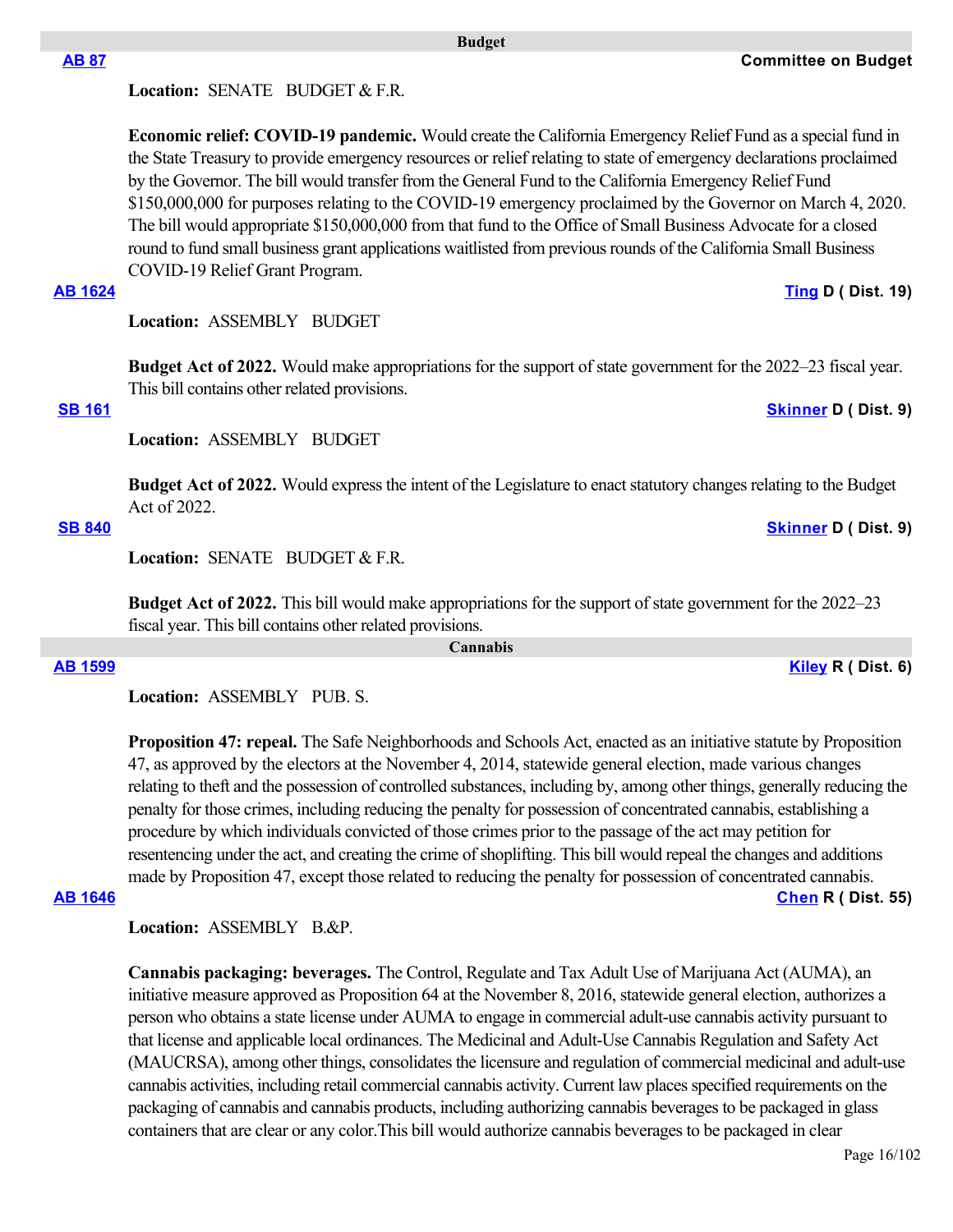containers.

# **Location:**  ASSEMBLY APPR.

**Cannabis crimes: resentencing.** The Control, Regulate and Tax Adult Use of Marijuana Act (AUMA), enacted by the voters at the November 8, 2016, statewide general election, regulates the cultivation, distribution, and use of cannabis for nonmedical purposes by individuals 21 years of age and older. Under AUMA, a person 21 years of age or older may, among other things, possess, process, transport, purchase, obtain, or give away, as specified, up to 28.5 grams of cannabis and up to 8 grams of concentrated cannabis. Current law authorizes a person to petition for the recall or dismissal of a sentence, dismissal and sealing of a conviction, or redesignation of a conviction of an offense for which a lesser offense or no offense would be imposed under AUMA. This bill would, if a sentence was not challenged by July 1, 2020, require the court to issue an order recalling or dismissing the sentence, dismissing and sealing, or redesignating the conviction no later than March 1, 2023, and would require the court to update its records accordingly and to notify the Department of Justice. The bill would require the Department of Justice, on or before July 1, 2023, to complete the update of the state summary criminal history information database, and ensure that inaccurate criminal history is not reported, as specified.

# **[AB 1725](https://ctweb.capitoltrack.com/public/publishbillinfo.aspx?bi=eDF9mvzrhO16tfXjtjgocRb3w2U96hc6wcYATijL3sdIAx4x5R1ko7wfYGLXFOH8) [Smith](https://ad33.asmrc.org/) R ( Dist. 33)**

# **Location:**  ASSEMBLY PUB. S.

**Illegal cultivation of cannabis.** Would amend the Control, Regulate and Tax Adult Use of Marijuana Act (AUMA) to make it a felony, punishable by 16 months or 2 or 3 years in county jail, for a person over 18 years of age to plant, cultivate, harvest, dry, or process more than 6 living cannabis plants. The bill would additionally make it a felony, punishable by 16 months or 2 or 3 years in county jail, for a person at least 18 years of age but less than 21 years of age to plant, cultivate, harvest, dry, or process less than 6 living cannabis plants. By increasing the penalty for a crime, this bill would impose a state-mandated local program.

**[AB 2102](https://ctweb.capitoltrack.com/public/publishbillinfo.aspx?bi=axvV2WSYSOTMOD%2BJjQZLd78r%2B4q1nkZAB5bToerZ7cMO1hgwLRMaps1hYybq1bSp) [Jones-Sawyer](https://a59.asmdc.org/) D ( Dist. 59)**

# **Location:**  ASSEMBLY JUD.

**Cannabis: facilities used for unlawful purposes.** Would impose a civil penalty of up to \$30,000 per violation against a person who violates the prohibition on renting, leasing, or making available a building, room, space, or enclosure for the purpose of unlawfully manufacturing, distributing, or selling cannabis, in addition to the criminal penalty, and authorizes injunctive relief, as specified. The bill would make each day the violation continues a separate violation for this purpose. The bill would specify what entities may bring an action for civil penalties or injunctive relief and how the civil penalty is distributed. The bill would authorize the entity bringing the case to recover the costs of the investigation and reasonable attorney's fees either from the defendant or from the fine, as specified.

# **[AB 2150](https://ctweb.capitoltrack.com/public/publishbillinfo.aspx?bi=7Wmtzh3EFvFL6Y%2Bi8QIOK15SoFNfFsFucrq1L1Kv3c6aIaItT8p0jwtVP4y%2FNSSY) [Lackey](https://ad36.asmrc.org/) R ( Dist. 36)**

Location: ASSEMBLY B.&P.

**Cannabis research.** If the Regents of the University of California accept the responsibility, existing law requires the University of California to establish the Center for Medicinal Cannabis Research in order to develop and conduct studies intended to ascertain the general medical safety and efficacy of cannabis, among other duties. This bill would, if the regents accept the responsibility, require the center to establish a study examining the effects of cannabis products that are currently in the commercial cannabis stream of commerce and, in consultation with the Department of the California Highway Patrol, evaluating the public safety consequences of cannabis use and improving understanding of the best methods for determining related driving impairments. The bill would require the center to report the findings of the study on or before January 1, 2027. The bill would amend AUMA by appropriating \$2 million to the center for this purpose from the State and Local Government Law Enforcement Account in the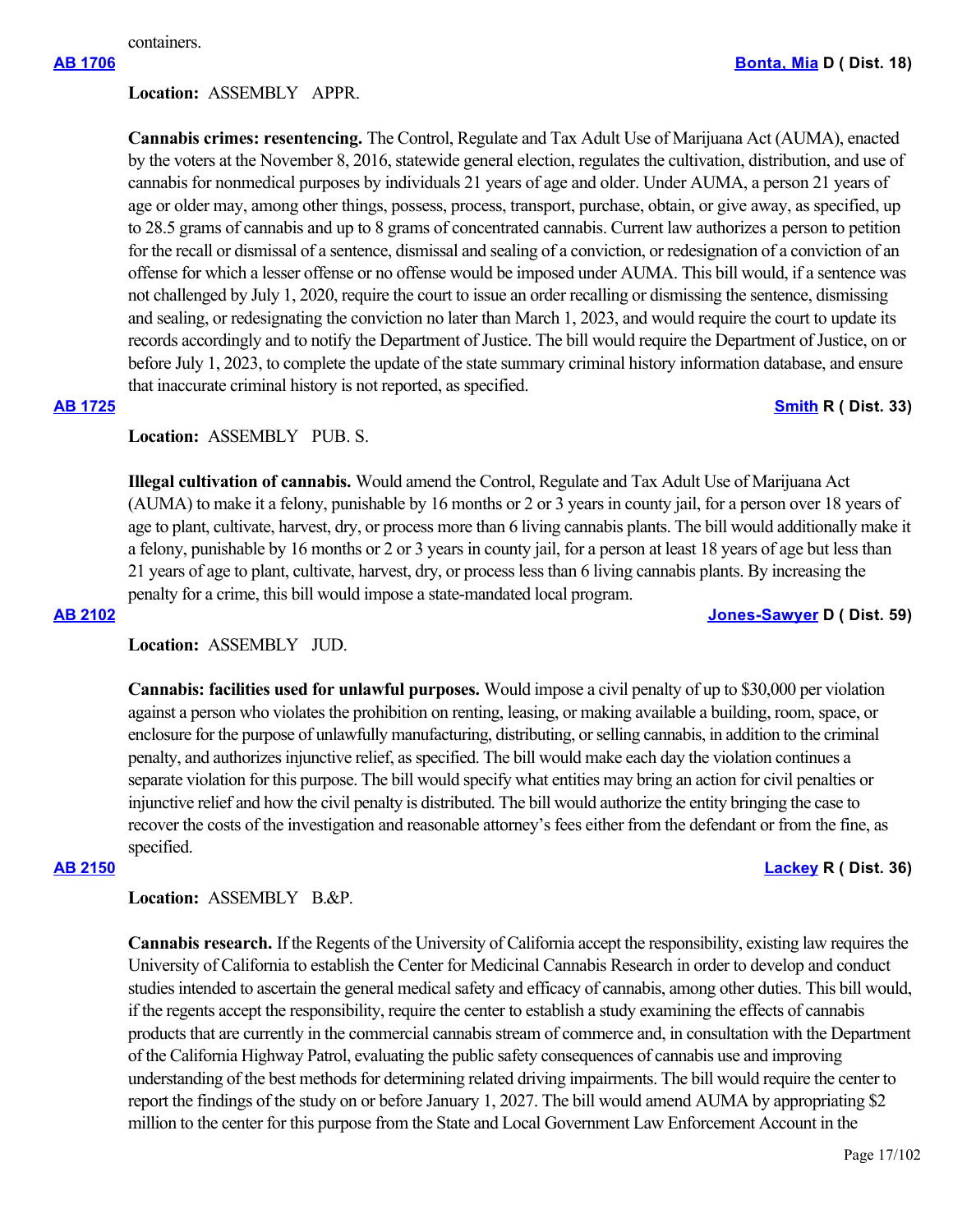California Cannabis Tax Fund. This bill contains other existing laws.

Location: ASSEMBLY B.&P.

**Cannabis beverages.** The Medicinal and Adult-Use Cannabis Regulation and Safety Act (MAUCRSA), among other things, consolidates the licensure and regulation of commercial medicinal and adult-use cannabis activities, including retail commercial cannabis activity. Current law authorizes cannabis beverages to be packaged in glass containers that are clear or any color. This bill would define the term "cannabis beverages" for this purpose as a form of edible cannabis product that is intended to be consumed in its final state as a beverage.

**[AB 2188](https://ctweb.capitoltrack.com/public/publishbillinfo.aspx?bi=eYVa5aaGseAn6pz3DB43INLWZ2wJI0Q%2FhK3T%2FMXLm1xyr6u8wz4eeQvKjXNj2%2F8G) [Quirk](https://a20.asmdc.org/) D ( Dist. 20)**

**Location:**  ASSEMBLY L. & E.

**Discrimination in employment: use of cannabis.** The California Fair Employment and Housing Act prohibits various forms of employment discrimination and empowers the Department of Fair Employment and Housing to investigate and prosecute complaints alleging unlawful practices. This bill would amend the act to make it unlawful for an employer to discriminate against a person in hiring, termination, or any term or condition of employment, or otherwise penalize a person, if the discrimination is based upon the person's use of cannabis off the job and away from the workplace or, with prescribed exceptions, upon an employer-required drug screening test that has found the person to have nonpsychoactive cannabis metabolites in their urine, hair, or bodily fluids.

## **[AB 2224](https://ctweb.capitoltrack.com/public/publishbillinfo.aspx?bi=%2BOZjjrqdVwXp6nm7XJ0QmvoOfWoU73RZymCgS5KZRdWYW8PeSVJdUogxtlI3J7R2) [McCarty](https://a07.asmdc.org/) D ( Dist. 7)**

# **Location:**  ASSEMBLY PRINT

**Cannabis: delivery.** The Control, Regulate and Tax Adult Use of Marijuana Act of 2016 (AUMA), an initiative measure approved as Proposition 64 at the November 8, 2016, statewide general election, authorizes a person who obtains a state license under AUMA to engage in commercial adult-use cannabis activity pursuant to that license and applicable local ordinances. The Medicinal and Adult-Use Cannabis Regulation and Safety Act (MAUCRSA), among other things, consolidates the licensure and regulation of commercial medicinal and adult-use cannabis activities. The act requires all employees of a retailer, microbusiness, or nonprofit delivering cannabis or cannabis products to carry a copy of the licensee's current license and a government-issued identification with a photo of the employee. This bill would make a nonsubstantive change to the latter provision.

## **[AB 2421](https://ctweb.capitoltrack.com/public/publishbillinfo.aspx?bi=Yv5oqQzdvN3CGGfOMWwk35fLfHbS3z%2FMWMlEL9cVlv22eLn1cLkUz%2Bho5IiAs1al) [Rubio, Blanca](https://a48.asmdc.org/) D ( Dist. 48)**

**Location:**  ASSEMBLY W.,P. & W.

**Water: unlicensed cannabis cultivation.** Current law makes it unlawful to deposit, permit to pass, or place where it can pass, specified pollutants into the waters of this state, including any substance or material deleterious to fish, plant life, mammals, or bird life. A violation of this provision is a crime under the Fish and Game Code. Current law also subjects a violation of that provision to a civil penalty of no more than \$25,000 for each violation and an additional civil penalty of no more than \$10 for each gallon or pound of material discharged, and requires the civil action to be brought by the Attorney General upon complaint by the Department of Fish and Wildlife or by the district attorney or city attorney in the name of the people of the State of California. Current law provides that a specified affirmative defense to a violation of the criminal provision does not apply to an action for civil penalties or injunctive relief pursuant to that civil provision. This bill would provide that the specified affirmative defense to a violation of the criminal provision also does not apply in any other civil action that alleges a violation resulting from unlicensed cannabis cultivation.

# **[AB 2506](https://ctweb.capitoltrack.com/public/publishbillinfo.aspx?bi=%2FX98CnUx9WBUHX%2FWBE7uY0Lq84LEagulsMKO97QSvlLBJzcTvzkvLhjjyuzkCG%2Br) [Quirk](https://a20.asmdc.org/) D ( Dist. 20)**

**Location:**  ASSEMBLY REV. & TAX

**Cannabis: excise tax: cultivation tax.** The Control, Regulate and Tax Adult Use of Marijuana Act (AUMA),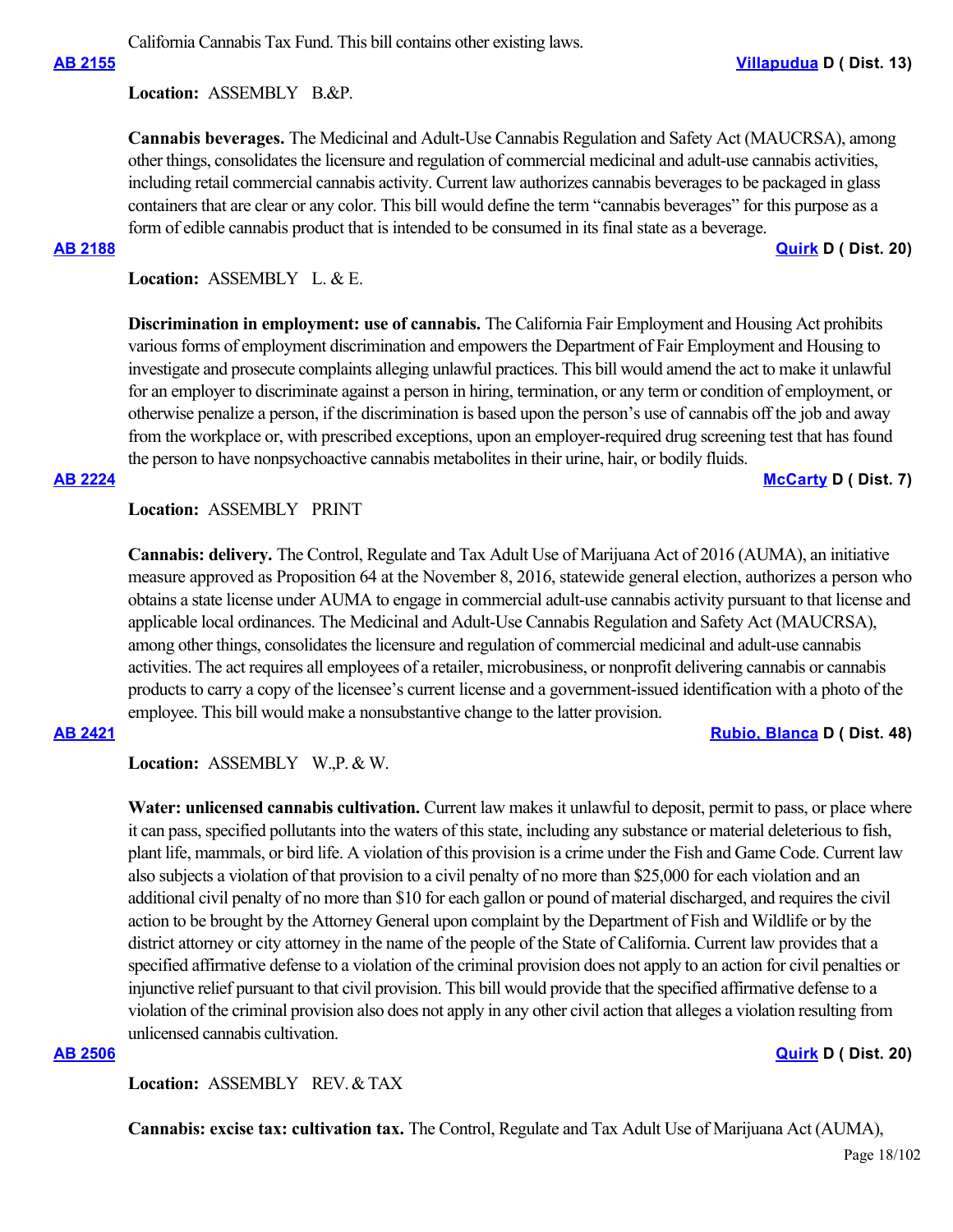imposes an excise tax on upon purchasers of cannabis or cannabis products sold in this state at the rate of 15% of the average market price of any retail sale by a cannabis retailer, and a separate cultivation tax on harvested cannabis that enters the commercial market, as specified. Current law, beginning January 1, 2020, requires the California Department of Tax and Fee Administration to adjust the cultivation tax rate for inflation each calendar year, except for the 2021 calendar year, in which existing law prohibited the department from adjusting for inflation unless the adjustment was for an inflation rate less than zero. This bill would suspend the imposition of the cultivation tax from July 1, 2023, to July 1, 2028, and would discontinue the requirement that the department adjust the cultivation tax rate for inflation for the 2023 calendar year and during the suspension. The bill would increase, from July 1, 2023, until July 1, 2028, the excise tax by an additional percentage that the Department of Finance estimates will generate the amount of revenue that would have been collected pursuant to the cultivation tax.

**[AB 2691](https://ctweb.capitoltrack.com/public/publishbillinfo.aspx?bi=ZVnETwz0hEcFUVt2Jv%2Bho8jf5OLqYe9BddSwBeVb3KfTuJG07cEIA0QwP1%2FIQxIN) [Wood](https://a02.asmdc.org/) D ( Dist. 2)**

## Location: **ASSEMBLY B.&P.**

**Cannabis: temporary cultivator event retail license.** Would require the Department of Cannabis Control to issue temporary cultivator event retail licenses that authorize the license holder to sell cannabis or cannabis products, containing cannabis cultivated by that licensee, at cannabis events in the state. The bill would authorize a licensee who holds a valid state cultivation license and a valid license, permit, or other authorization for cannabis cultivation issued by a local jurisdiction, and who cultivates no more than one acre of cannabis, as provided, to apply for a temporary cultivator event retail license. The bill would require a temporary cultivator event retail licensee to comply with all requirements imposed on cannabis retailers, unless otherwise specified.

# **[AB 2728](https://ctweb.capitoltrack.com/public/publishbillinfo.aspx?bi=e15joL2ba4hu3wxRsnQ1srQ2J3KgmQ%2B%2F7G0sFcWLeSdMMkB5%2FksDtSoncfIzBwy5) [Smith](https://ad33.asmrc.org/) R ( Dist. 33)**

## Location: **ASSEMBLY B.&P.**

**Unlawful cannabis activity: penalties.** The Control, Regulate and Tax Adult Use of Marijuana Act (AUMA), an initiative measure approved as Proposition 64 at the November 8, 2016, statewide general election, authorizes a person who obtains a state license under AUMA to engage in commercial adult-use cannabis activity pursuant to that license and applicable local ordinances. The Medicinal and Adult-Use Cannabis Regulation and Safety Act (MAUCRSA), among other things, consolidates the licensure and regulation of commercial medicinal and adult-use cannabis activities, including retail commercial cannabis activity. MAUCRSA gives the Bureau of Cannabis Control in the Department of Consumer Affairs the power, duty, purpose, responsibility, and jurisdiction to regulate commercial cannabis activity. This bill would impose an additional civil penalty on an unlicensed person engaging in commercial activity involving various cannabis products, including cannabis plants in excess of 6 plants, cannabis product, cannabis concentrate, cannabis biomass, and cannabis flower, as specified. This bill contains other related provisions and other existing laws.

## **Position: San Bernardino County Sponsor**

## **[AB 2792](https://ctweb.capitoltrack.com/public/publishbillinfo.aspx?bi=DN1s%2BXcfMqDd06ex6rMG4n39vndXX0i5k5gkZ1Y2EPfhZjwFfZVp%2FHyXI9EZ5KbZ) [Rubio, Blanca](https://a48.asmdc.org/) D ( Dist. 48)**

# **Location:**  ASSEMBLY REV. & TAX

**Cannabis: excise tax: cultivation tax.** MAUCRSA, for purposes of the California Cannabis Equity Act, requires the Department of Cannabis Control to develop and implement a program to provide waivers and deferrals for application fees, licensing fees, and renewal fees required by MAUCRSA, as specified. This bill, from July 1, 2022, to July 1, 2025, inclusive, would prohibit the department from including any mark-up amount in the average market price in an arm's length transaction for purposes of the cannabis excise tax, and would reduce the rate of the cannabis excise tax imposed on purchasers in a nonarm's length transaction to 8%. The bill, from July 1, 2022, to July 1, 2025, inclusive, would suspend the imposition of the excise tax upon purchasers of cannabis or cannabis products sold in this state by licensees eligible for a fee waiver or deferral pursuant to the program established by the Department of Cannabis Control under the California Cannabis Equity Act.

# **[AB 2844](https://ctweb.capitoltrack.com/public/publishbillinfo.aspx?bi=3hbHSMobGPLaonp%2F9dB3ItChgcX%2BlS2L6K%2FRkI1%2Fe6LOpFhek%2FImVeEUcdXj7qBK) [Kalra](https://a27.asmdc.org/) D ( Dist. 27)**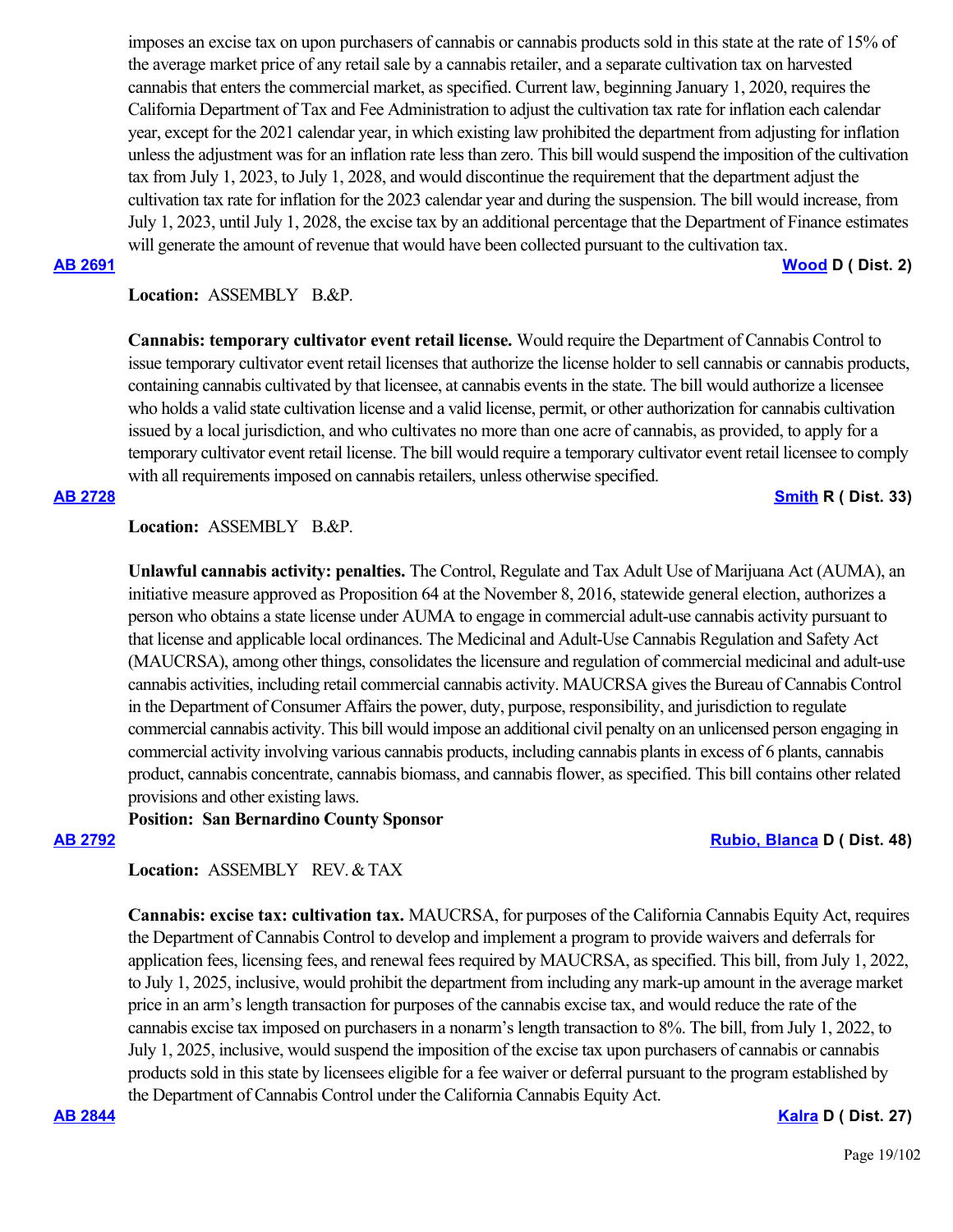Location: ASSEMBLY B.&P.

**Cannabis catering.** The Control, Regulate and Tax Adult Use of Marijuana Act (AUMA), an initiative measure approved as Proposition 64 at the November 8, 2016, statewide general election, authorizes a person who obtains a state license under AUMA to engage in commercial adult-use cannabis activity pursuant to that license and applicable local ordinances. The Medicinal and Adult-Use Cannabis Regulation and Safety Act (MAUCRSA), among other things, consolidates the licensure and regulation of commercial medicinal and adult-use cannabis activities. Under MAUCRSA, the Department of Cannabis Control has sole authority to license and regulate commercial cannabis activity, which MAUCRSA defines to include, among other activities, the delivery and sale of cannabis and cannabis products as provided for therein, and acting as a cannabis event organizer for temporary cannabis events. This bill would add acting as a cannabis caterer for a private event to the definition of commercial cannabis activity. This bill contains other related provisions and other existing laws.

# **[SB 1074](https://ctweb.capitoltrack.com/public/publishbillinfo.aspx?bi=BOKD1I42W%2B9fxc18el1%2FpaZd7tXuTl3K99w1ORc8FzEw%2FwMksia3FG6vVFTrCMto) [McGuire](http://sd02.senate.ca.gov/) D ( Dist. 2)**

# Location: **SENATE** GOV. & F.

**Cannabis: excise tax: cultivation tax.** Current law requires the California Department of Tax and Fee Administration to administer and collect the taxes. Existing law requires revenues from those taxes to be deposited into the California Cannabis Tax Fund, and continuously appropriates that tax fund for specified purposes. This bill would discontinue, beginning on July 1, 2022, the imposition of the cultivation tax. The bill would increase, from July 1, 2025, until July 1, 2026, the excise tax by an additional percentage that the Department of Finance estimates will generate half the amount of revenue that would have been collected pursuant to the cultivation tax, and would, beginning July 1, 2026, instead increase the excise tax by an additional percentage estimated by the department to generate the full amount of revenue that would have been collected pursuant to the cultivation tax. This bill contains other related provisions and other existing laws.

**[SB 1148](https://ctweb.capitoltrack.com/public/publishbillinfo.aspx?bi=eWdfEsHVGZOwUZ5nby3OoNkMTg7El7OgKI4B7b9PKHeor2bWN7wYpHYCLgRbYdgQ) [Laird](http://sd17.senate.ca.gov/) D ( Dist. 17)**

**Location:**  SENATE RLS.

**Cannabis: licenses: California Environmental Quality Act.** AUMA requires the Department of Cannabis Control to devise protocols to ensure compliance with state laws and regulations related to environmental impacts, including, but not limited to, the California Environmental Quality Act (CEQA). CEQA requires a lead agency, as defined, to prepare, or cause to be prepared, and certify the completion of, an environmental impact report on a project that it proposes to carry out or approve that may have a significant effect on the environment or to adopt a negative declaration if it finds that the project will not have that effect. This bill would provide that CEQA does not apply to the issuance of a state license to engage in commercial cannabis activity if the applicant is in compliance with all local ordinances that regulate commercial cannabis activity and if the local jurisdiction has filed a notice of exemption or a notice of determination following the adoption of a negative declaration or certification of an environmental impact report pursuant to CEQA that is specific to the applicant's commercial cannabis activity or license.

# **[SB 1186](https://ctweb.capitoltrack.com/public/publishbillinfo.aspx?bi=aZEIATfZDn7F3H%2FeCiTkG4Xoskr3rjh8y9v%2BaB3GKP8%2FandnpG%2Blfqdn%2Bpt1mskg) [Wiener](http://sd11.senate.ca.gov/) D ( Dist. 11)**

# **Location:**  SENATE RLS.

**Medicinal Cannabis Patients' Right of Access Act.** Would enact the Medicinal Cannabis Patients' Right of Access Act, which would prohibit a local jurisdiction from adopting or enforcing any regulation that prohibits the sale of, or otherwise imposes unreasonable restrictions on the safe and affordable sale of, medicinal cannabis to medicinal cannabis patients or their primary caregivers by medicinal cannabis businesses, as defined. The bill would prohibit regulations that unreasonably restrict, among other things, the operating hours or the number or frequency of sales of medicinal cannabis businesses. This bill would authorize a local jurisdiction to adopt and enforce specified regulations that would not be deemed unreasonable restrictions, including limiting the sale of medicinal cannabis to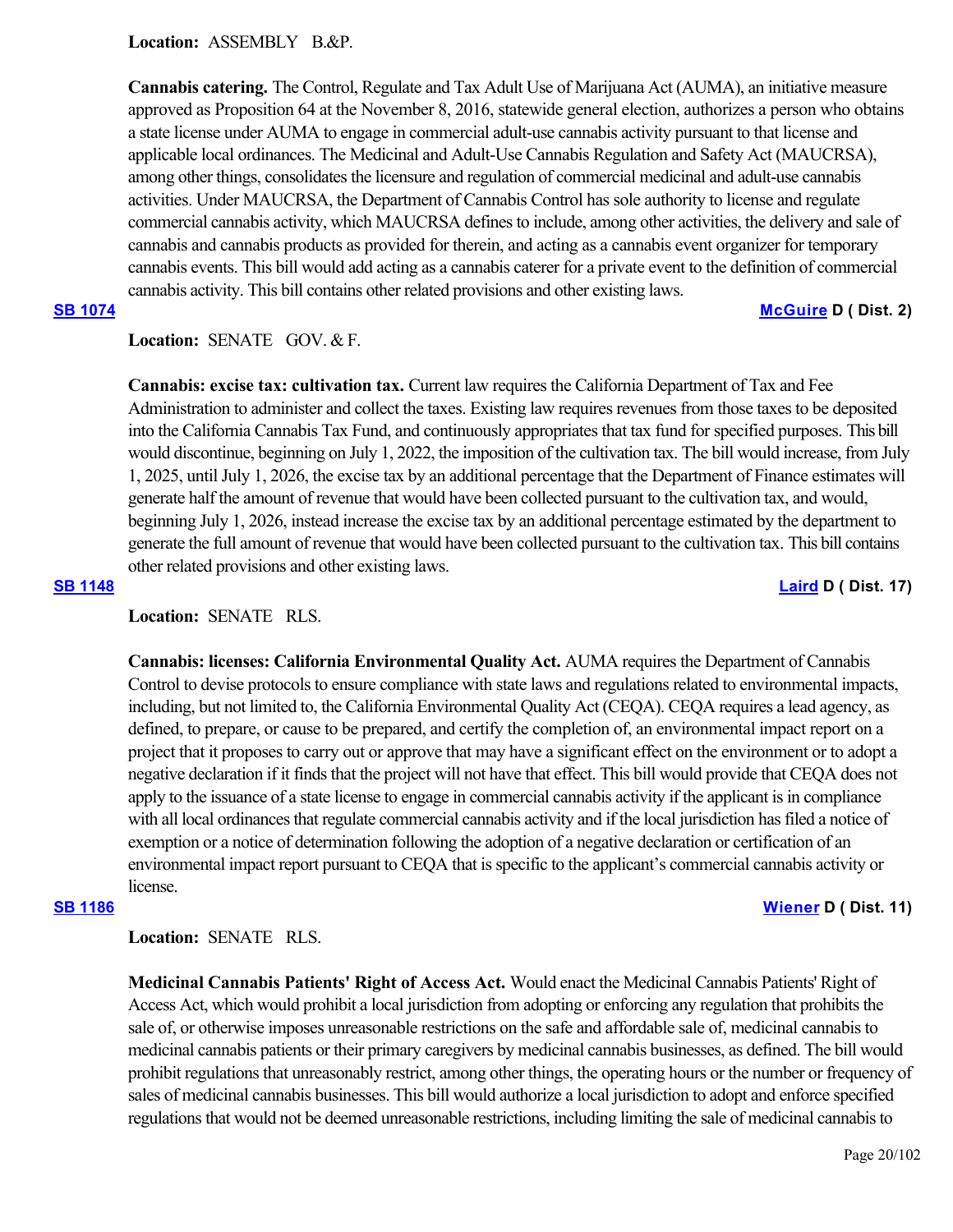delivery only or to storefront retail sale only, as specified. The bill would provide that the act may be enforced by an action for writ of mandate brought by a medical cannabis patient or their primary caregiver, a medicinal cannabis business, the Attorney General, or any other party otherwise authorized by law.

## **[SB 1281](https://ctweb.capitoltrack.com/public/publishbillinfo.aspx?bi=AwrD8cLRqJrERBVRLN11c0we6PZ2hU31gehT15k6CadkzF6eVhz2m8K1sCGyycTo) [Bradford](http://sd35.senate.ca.gov/) D ( Dist. 35)**

# Location: **SENATE** GOV. & F.

**Cannabis taxes.** Current law, the Control, Regulate and Tax Adult Use of Marijuana Act (AUMA), an initiative measure, as additionally amended by statute, imposes a weight-based cultivation tax on harvested cannabis that enters the commercial market and a separate excise tax on purchasers of cannabis or cannabis products sold in this state at the rate of 15% of the average market price of any retail sale by a cannabis retailer, as specified. Current law defines average market price in an arm's length transaction to mean the average retail price determined by the wholesale cost of the cannabis or cannabis products sold or transferred to a cannabis retailer, plus a mark-up, as determined by the California Department of Tax and Fee Administration on a biannual basis in 6-month intervals. Current law requires the distributor to collect the excise tax from the cannabis retailer and to remit the tax to the department. Current law requires revenues from the cultivation and excise taxes to be deposited into the California Cannabis Tax Fund, and continuously appropriates that tax fund for specified purposes. This bill would discontinue the imposition of the cultivation tax, would reduce the excise tax to 5%, and would remove the mark-up from the definition of average market price in an arm's length transaction. The bill would remove the requirement that the distributor collect the excise tax from the cannabis retailer, and would instead require the cannabis retailer to remit the excise tax to the department. The bill would make these provisions effective beginning January 1, 2023. This bill contains other related provisions and other existing laws.

## **[SB 1293](https://ctweb.capitoltrack.com/public/publishbillinfo.aspx?bi=UghdHMcFy0bjuDeKnWRwyIYEfFA%2BHtWABJLzDbDEXvZZMIQ3S1EO72ROaYQeZHup) [Bradford](http://sd35.senate.ca.gov/) D ( Dist. 35)**

# **Location:**  SENATE RLS.

**Income taxation: credits: cannabis: equity applicants and licensees.** The Personal Income Tax Law and the Corporation Tax Law allow various credits against the taxes imposed by those laws. This bill, under both laws, for taxable years beginning on or after January 1, 2022, and before January 1, 2027, would allow a credit to a cannabis equity applicant or licensee, as defined, in an amount equal to the amount of business expenses the equity applicant or licensee could not deduct or claim as a credit for that taxable year under federal law because the amount was disallowed in connection with the trafficking of controlled substances. Existing law requires any bill authorizing a new tax expenditure to contain, among other things, specific goals, purposes, and objectives that the tax expenditure will achieve, detailed performance indicators, and data collection requirements. This bill would include additional information required for any bill authorizing a new tax expenditure.

# **[SB 1326](https://ctweb.capitoltrack.com/public/publishbillinfo.aspx?bi=Uvj4ld1LVP57xTt0EWozChDT4VdKOn0Tl3x63L6%2BeO0kqPl3h1vf8YC6RGZfzrrn) [Caballero](https://sd12.senate.ca.gov/) D ( Dist. 12)**

Location: **SENATE B., P. & E.D.** 

**Cannabis: interstate agreements.** The Control, Regulate and Tax Adult Use of Marijuana Act (AUMA), an initiative measure approved as Proposition 64 at the November 8, 2016, statewide general election, authorizes a person who obtains a state license under AUMA to engage in commercial adult-use cannabis activity pursuant to that license and applicable local ordinances. The Medicinal and Adult-Use Cannabis Regulation and Safety Act (MAUCRSA), among other things, consolidates the licensure and regulation of commercial medicinal and adult-use cannabis activities. MAUCRSA specifies that its provisions shall not be construed to authorize or permit a licensee to transport or distribute, or cause to be transported or distributed, cannabis or cannabis products outside the state, unless authorized by federal law. This bill would make an exception to the above-described prohibition and would authorize the Governor to enter into an agreement with another state or states authorizing medicinal or adult-use commercial cannabis activity, or both, between entities licensed under the laws of the other state or states and entities operating with a state license pursuant to MAUCRSA, provided that the commercial cannabis activities are lawful and subject to licensure under the laws of the other state or states. This bill contains other related provisions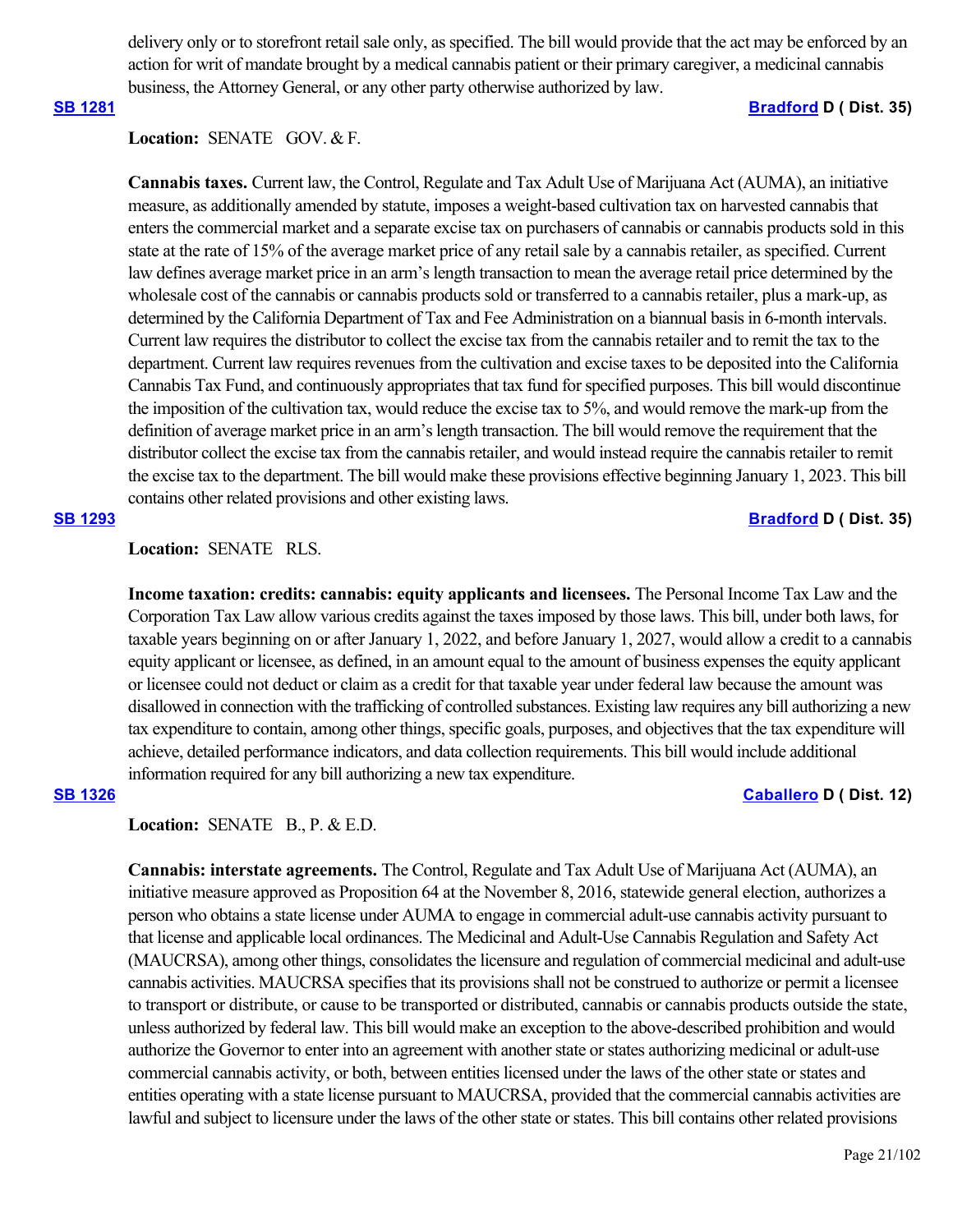**Location:**  SENATE RLS.

**Income taxes: credit: cannabis businesses: qualified expenses.** The Personal Income Tax Law and the Corporation Tax Law allow various credits against the taxes imposed by those laws. This bill would allow a credit against those taxes for each taxable year beginning on or after January 1, 2022, until January 1,  $\ldots$ , to a qualified taxpayer, defined to mean a licensed commercial cannabis business, in an amount equal to the total amount of the qualified taxpayer's qualified expenditures, as defined, in the taxable year not to exceed an unspecified dollar amount per taxable year. This bill contains other existing laws.

### **[SB 1426](https://ctweb.capitoltrack.com/public/publishbillinfo.aspx?bi=GQl2nfJ%2FKvoazRd4%2FxxsOOUa6OJSZeiuD2mR3vAOV9gOxaFQqsN0hIdo00DR3HVg) [Caballero](https://sd12.senate.ca.gov/) D ( Dist. 12)**

Location: **SENATE** PUB. S.

**Cannabis: water pollution crimes.** Would make it a felony to plant, cultivate, harvest, dry, or process more than 6 living cannabis plants, or any part thereof, and where that activity involves theft of groundwater, unauthorized tapping into a water conveyance or storage infrastructure, digging an unpermitted, illegal well, or the pollution of groundwater, as specified. This bill would also clarify that causing substantial environmental harm to public resources includes groundwater. By expanding the scope of a crime, this bill would impose a state-mandated local program. **Position: San Bernardino County Sponsor**

# **CEQA**

**[AB 267](https://ctweb.capitoltrack.com/public/publishbillinfo.aspx?bi=3SE2825yVeoD%2FVeb1naH%2BjNacVwbKBjyd6shO3zqBpjbBxwZfGAepSO1w%2BhXWhOD) [Valladares](https://ad38.asmrc.org/) R ( Dist. 38)**

# **Location:**  SENATE 2 YEAR

**California Environmental Quality Act: exemption: prescribed fire, thinning, and fuel reduction projects.** Current law, until January 1, 2023, exempts from the requirements of CEQA prescribed fire, thinning, or fuel reduction projects undertaken on federal lands to reduce the risk of high-severity wildfire that have been reviewed under the federal National Environmental Policy Act of 1969, as provided. Current law requires the Department of Forestry and Fire Protection, beginning December 31, 2019, and annually thereafter until January 1, 2023, to report to the relevant policy committees of the Legislature the number of times the exemption was used. This bill would extend the exemption from CEQA and the requirement on the department to report to the relevant policy committees of the Legislature to January 1, 2026.

# **[AB 1154](https://ctweb.capitoltrack.com/public/publishbillinfo.aspx?bi=UCyEx1IB6TyfbDhZpEvO4kdry%2FpzQ0Fg%2FzmM4L17MWOAhH1SXcwsAUg8Cy2%2BaOSe) [Patterson](https://ad23.asmrc.org/) R ( Dist. 23)**

**Location:**  SENATE RLS.

**California Environmental Quality Act: exemption: egress route projects: fire safety.** Would, until January 1, 2029, exempt from CEQA egress route projects undertaken by a public agency to improve emergency access to and evacuation from a subdivision without a secondary egress if the State Board of Forestry and Fire Protection has recommended the creation of a secondary access to the subdivision and certain conditions are met. The bill would require the lead agency to hold a noticed public meeting to hear and respond to public comments before determining that a project is exempt. The bill would require the lead agency, if it determines that a project is not subject to CEQA and approves or carries out that project, to file a notice of exemption with the Office of Planning and Research and with the clerk of the county in which the project will be located.

## **[AB 1260](https://ctweb.capitoltrack.com/public/publishbillinfo.aspx?bi=SRTX5Ak31muoQcxtPr3jql0Ko01jkRJXkViKXJzc7Yqd3%2FPnVEtaZ9HuTiIGk4aa) [Chen](https://ad55.asmrc.org/) R ( Dist. 55)**

**Location:**  SENATE 2 YEAR

**California Environmental Quality Act: exemptions: transportation-related projects.** CEQA includes exemptions from its environmental review requirements for numerous categories of projects, including, among others, projects for the institution or increase of passenger or commuter services on rail or highway rights-of-way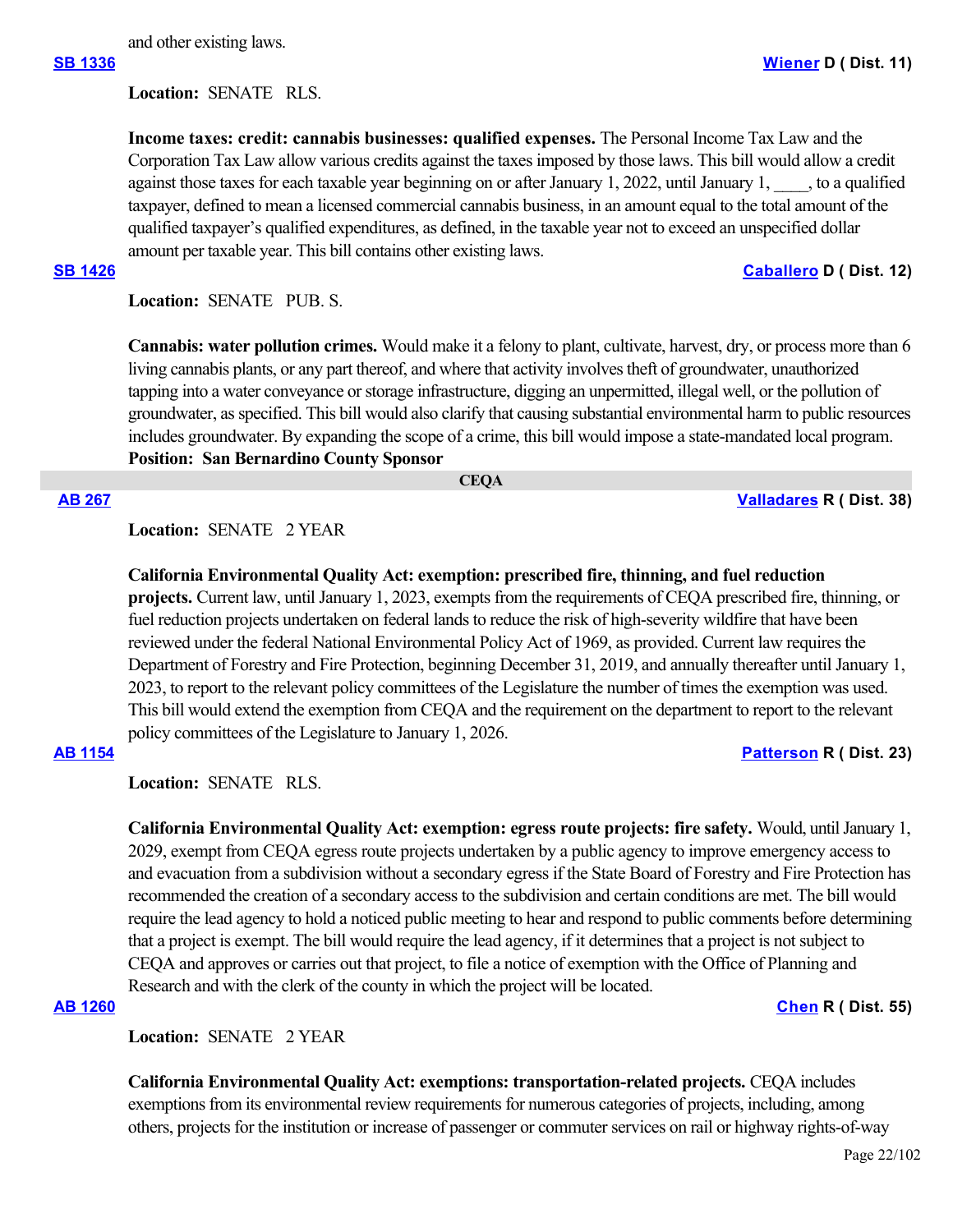already in use and projects by a public transit agency to construct or maintain infrastructure to charge or refuel zeroemission transit buses. This bill would further exempt from the requirements of CEQA projects by a public transit agency to construct or maintain infrastructure to charge or refuel zero-emission trains, provided certain requirements are met, including giving prior notice to the public and holding a noticed public meeting, as provided.

**[AB 2485](https://ctweb.capitoltrack.com/public/publishbillinfo.aspx?bi=wBAcRBC4rTrVvtdWcof5AfjMAMyVsJYCCq0SLi9aPCoSt5upjibBkOiqg%2FY3%2FQYs) [Choi](https://ad68.asmrc.org/) R ( Dist. 68)**

**Location:**  ASSEMBLY NAT. RES.

**California Environmental Quality Act: exemption: emergency shelters and supportive housing.** CEQA includes exemptions from its environmental review requirements for numerous categories of projects. This bill would exempt from the requirements of CEQA emergency shelters and supportive housing, as defined.

### **[SB 37](https://ctweb.capitoltrack.com/public/publishbillinfo.aspx?bi=e6GR7C%2FWKjH9PI%2BKMFfeLfzvWIEVemeF97Sg5XzwtXgHTkr%2BNLxNGc%2BEk%2F%2BKQ9e0) [Cortese](http://sd15.senate.ca.gov/) D ( Dist. 15)**

**Location:**  ASSEMBLY 2 YEAR

**Contaminated Site Cleanup and Safety Act.** Current law requires designated local enforcement agencies to compile and submit to the Department of Resources Recycling and Recovery a list of all solid waste disposal facilities from which there is a known migration of hazardous waste, and requires the department to compile these lists into a statewide list. Current law requires these agencies to update the information as appropriate, but at least annually, and to submit the information to the Secretary for Environmental Protection. Under existing law, the Secretary for Environmental Protection is required to consolidate the information provided by these state agencies and distribute the information in a timely fashion to each city and county in which sites on the lists are located and to any other person upon request. This bill would enact the Contaminated Site Cleanup and Safety Act and would recodify the above-described provisions with certain revisions. The bill would repeal the requirement for the State Department of Health Care Services to compile a list of all public drinking water wells, as described above.

 **Climate Change**

**[AB 2076](https://ctweb.capitoltrack.com/public/publishbillinfo.aspx?bi=Nusf9z8NLufWyse9kNOxxo3Nyq9n9oiqTyubgl9kSWU0irGIMY2y8cTITqozWuJu) [Rivas, Luz](https://a39.asmdc.org/) D ( Dist. 39)**

# **Location:**  ASSEMBLY HEALTH

**Extreme Heat and Community Resilience Program: Extreme Heat Hospitalization and Death Reporting System.** Would establish the Extreme Heat and Community Resilience Program in the Office of Planning and Research, to be administered by the office through the Integrated Climate Adaptation and Resiliency Program, for the purpose of coordinating state efforts and supporting local and regional efforts to prevent or mitigate the impacts of, and reduce the public health risks of, heat. The bill would require the Director of State Planning and Research to appoint a Chief Heat Officer in the office to, among other things, implement the program and establish the Interagency Heat Taskforce, as provided. Upon appropriation by the Legislature, the bill would authorize the program to award grants and provide technical assistance to eligible entities, as defined, for specified projects that support local and regional efforts to mitigate the impacts and reduce the public health risks of heat.

**[AB 2141](https://ctweb.capitoltrack.com/public/publishbillinfo.aspx?bi=3ukR%2Ft3xsMv4fkZQqBKZ%2BJ8mSTxKuGcmj62bBiEyAW1wsE0HhQ0sZ8M3QuFw694G) [Garcia, Eduardo](https://a56.asmdc.org/) D ( Dist. 56)**

### **Location:**  ASSEMBLY NAT. RES.

**Greenhouse Gas Reduction Fund: community projects: funding.** Current law requires that all moneys, except for fines and penalties, collected by the State Air Resources Board from the auction or sale of allowances as part of a market-based compliance mechanism be deposited in the Greenhouse Gas Reduction Fund and be available, upon appropriation by the Legislature, for purposes relating to the reduction of greenhouse gas emissions. Current law continuously appropriates 35% of the annual proceeds of the fund for transit, affordable housing, and sustainable communities programs and 25% of the annual proceeds of the fund for certain components of a specified high-speed rail project. Current law requires the state board to select locations around the state for the preparation of community emissions reduction programs, and to select locations based on findings and recommendations in a specified monitoring plan to deploy community air monitoring systems, as defined. Current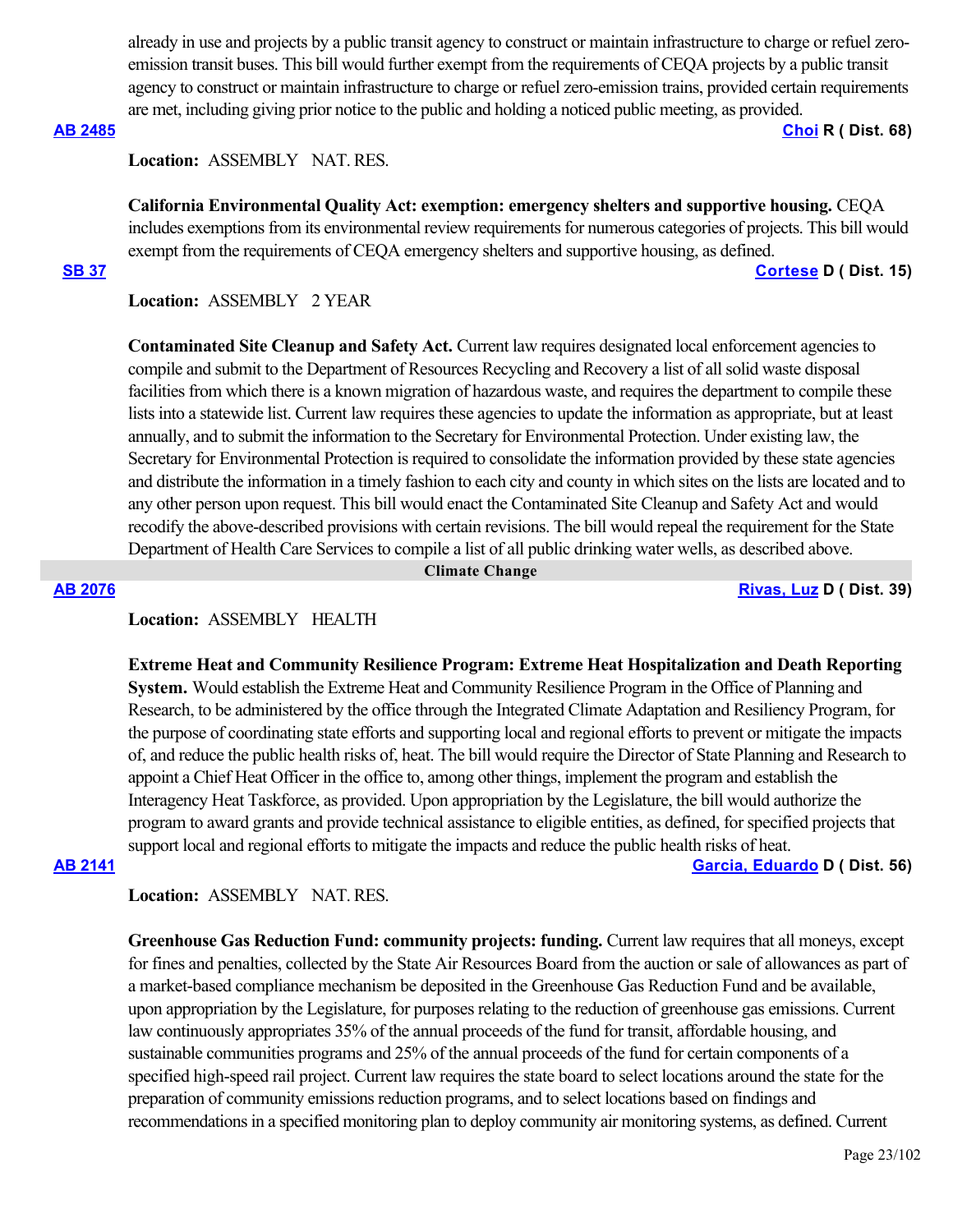law requires the state board to provide grants to community-based organizations for technical assistance and to support community participation in the implementation of these requirements. This bill would continuously appropriate to the state board, beginning in the 2023–24 fiscal year, 10% of the annual proceeds of the Greenhouse Gas Reduction Fund, up to \$300,000,000, for allocation to air pollution control districts and air quality management districts for the purpose of supporting community emissions reduction strategies in, and reimbursement for participation by, communities selected by the state board, as specified.

## **[AB 2645](https://ctweb.capitoltrack.com/public/publishbillinfo.aspx?bi=tPUJNKqS9AKg%2F3glzIuTN%2B06DAsSMNB7zhjBg0j6bPakTgYVVC9wBy%2BGYWYxLwgO) [Rodriguez](https://a52.asmdc.org/) D ( Dist. 52)**

# **Location:**  ASSEMBLY EMERGENCY MANAGEMENT

**Local emergency plans: integration of access and functional needs: community resilience centers.** Current law, upon appropriation as specified, makes certain funding available in the 2022–23 and 2023–24 fiscal years to the Strategic Growth Council, in coordination with the Office of Planning and Research, for the establishment of a grant program for the construction or retrofit of facilities that will serve as community resilience centers, including hydration stations, cooling centers, clean air centers, respite centers, community evacuation and emergency response centers, and similar facilities to mitigate the public health impacts of extreme heat and other emergency situations exacerbated by climate change, such as wildfire, power outages, or flooding, on local populations. Existing law provides that these centers will serve as both community emergency response facilities and to build long-term resilience, preparedness, and recovery operations for local communities. This bill would require a county, pursuant to the above-described requirement to integrate access and functional needs into its emergency plan upon the next update to its emergency plan, to ensure that local community resilience centers, as defined, are prepared to serve as community-wide assets during extreme heat events and other disasters, to designate available locations that may be necessary to provide respite to individuals during emergencies, including, but not limited to, extreme heat, cold, or unhealthy air incidents, and to integrate transportation and sheltering plans to account for local community resilience centers.

**[AB 2722](https://ctweb.capitoltrack.com/public/publishbillinfo.aspx?bi=bihttr6qnDwCQvrf4bQZ5qpRMNIuON6c5E0jtUL%2FwH3%2F9UL%2FAGcKG%2BxqAkUsdv5l) [Grayson](https://a14.asmdc.org/) D ( Dist. 14)**

# **Location:**  ASSEMBLY NAT. RES.

**Greenhouse gases: work-from-home option.** The California Global Warming Solutions Act of 2006 designates the State Air Resources Board as the state agency responsible for monitoring and regulating sources of emissions of greenhouse gases that cause global warming to reduce those emissions of greenhouse gases. This bill would require the state board to annually prepare a report quantifying the actual reduction in the emissions of greenhouse gases resulting from work-from-home options offered by employers of the state and compare that with the actual reduction in the state's overall emissions of greenhouse gases for the same year.

# **COVID-19**

**[AB 54](https://ctweb.capitoltrack.com/public/publishbillinfo.aspx?bi=9021JKHMtlTxMIObe7amrtFqto5D0p7TzouRVJDvQ%2FLJZlG6rft2i%2BaaEI0Uqviv) [Kiley](https://ad06.asmrc.org/) R ( Dist. 6)**

## Location: ASSEMBLY B.&P.

**COVID-19 emergency order violation: license revocation.** Would prohibit the Department of Consumer Affairs, a board within the Department of Consumer Affairs, except within the healing arts, and the Department of Alcoholic Beverage Control from revoking a license for failure to comply with any COVID-19 emergency orders unless the board or department can prove that lack of compliance resulted in transmission of COVID-19.

# **[AB 84](https://ctweb.capitoltrack.com/public/publishbillinfo.aspx?bi=B%2FFJylx76BV7l52%2B3XhF6j%2FwR52JBWNxjEXhy3jtbD2GBvwl2cN4wsF%2FNmRfG1Iy) Committee on Budget**

Location: **SENATE** BUDGET & F.R.

**Employment: COVID-19: supplemental paid sick leave.** Would, beginning January 1, 2022, until September 30, 2022, provide for COVID-19 supplemental paid sick leave for covered employees who are unable to work or telework due to certain reasons related to COVID-19, including that the employee is attending a COVID-19 vaccine or vaccine booster appointment for themselves or a family member, or is experiencing symptoms, or caring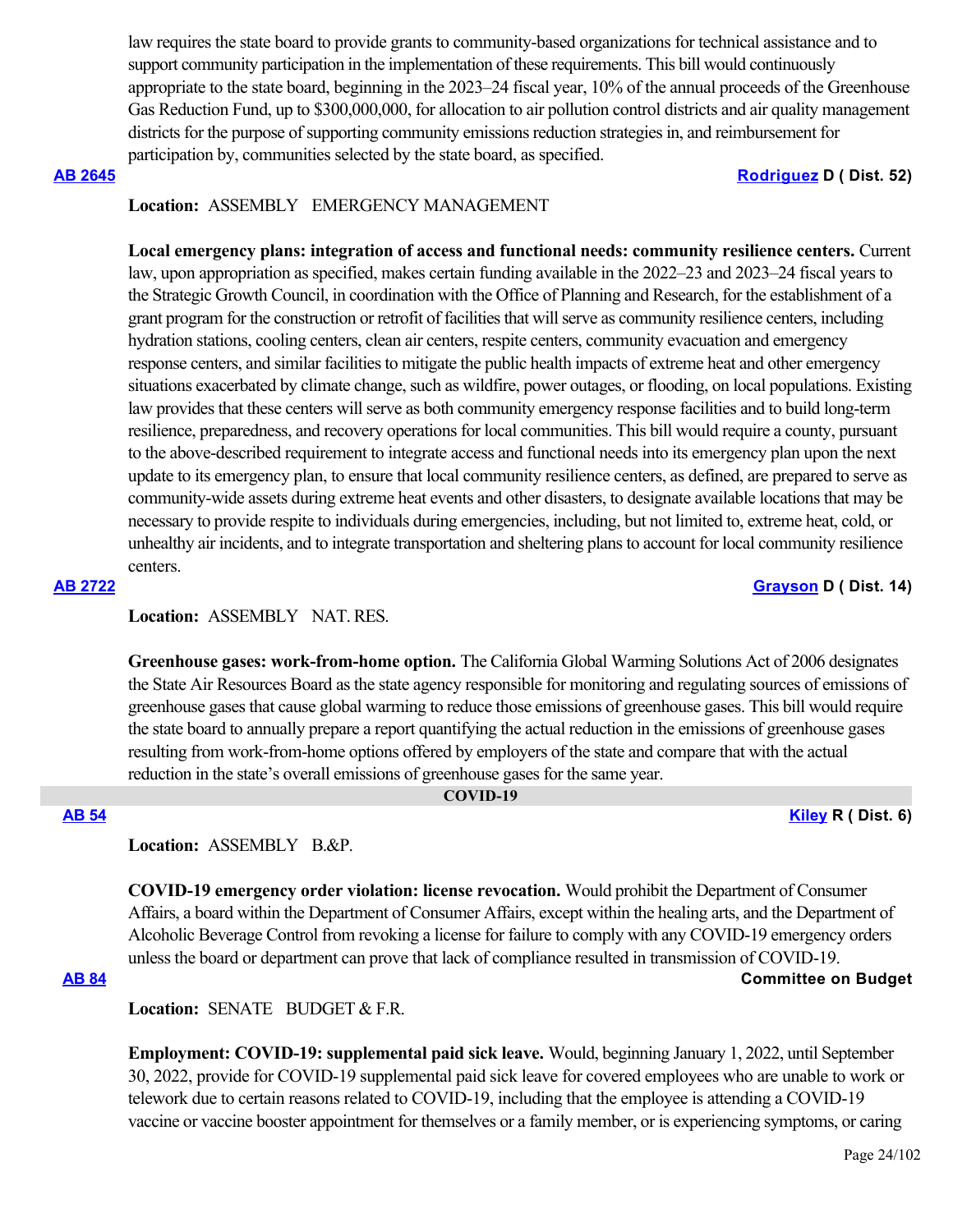for a family member experiencing symptoms, related to a COVID-19 vaccine or vaccine booster. The bill would entitle a covered employee to 40 hours of COVID-19 supplemental paid sick leave if that employee either works full time or was scheduled to work, on average, at least 40 hours per week for the employer in the 2 weeks preceding the date the covered employee took COVID-19 supplemental paid sick leave. The bill would provide a different calculation for supplemental paid sick leave for a covered employee who is a firefighter subject to certain work schedule requirements and for a covered employee working fewer or variable hours, as specified.

## **[AB 87](https://ctweb.capitoltrack.com/public/publishbillinfo.aspx?bi=aP6tBr0AiMKGFAYx2CsdLBAC6h8IlxwJmhePJG5%2BQYnibqIKe%2FksE37RChPbnT8a) Committee on Budget**

# Location: **SENATE** BUDGET & F.R.

**Economic relief: COVID-19 pandemic.** Would create the California Emergency Relief Fund as a special fund in the State Treasury to provide emergency resources or relief relating to state of emergency declarations proclaimed by the Governor. The bill would transfer from the General Fund to the California Emergency Relief Fund \$150,000,000 for purposes relating to the COVID-19 emergency proclaimed by the Governor on March 4, 2020. The bill would appropriate \$150,000,000 from that fund to the Office of Small Business Advocate for a closed round to fund small business grant applications waitlisted from previous rounds of the California Small Business COVID-19 Relief Grant Program.

## **[AB 562](https://ctweb.capitoltrack.com/public/publishbillinfo.aspx?bi=0mhpjkHAEcG1jm5Vw8i6jwSxLR%2F%2BNMh0Tavv6YWLyevnje9Nov9EFd1uaN0ONPx4) [Low](https://a28.asmdc.org/) D ( Dist. 28)**

# **Location:**  SENATE 2 YEAR

**Frontline COVID-19 Provider Mental Health Resiliency Act of 2021: health care providers: mental health services.** Would require the Director of Consumer Affairs to establish a mental health resiliency program, as specified, to provide mental health services to licensed health care providers who provide or have provided consistent in-person healthcare services to COVID-19 patients. The bill would require the relevant boards to notify licensees and solicit applications for access to the program immediately upon the availability of services. The bill would require an applicant to make an attestation that states, among other things, that the applicant is an eligible licensee, as defined. The bill would make an applicant who willfully makes a false statement in their attestation guilty of a misdemeanor. By creating a new crime, this bill would impose a state-mandated local program. The bill would repeal these provisions on January 1, 2025.

## **[AB 814](https://ctweb.capitoltrack.com/public/publishbillinfo.aspx?bi=RnzsWrsse0DSnaOSXa4Kh2CNrwFN%2FNO8Gq6Pi9LVDZqkcFeJE7HApcj87yyTuHGO) [Levine](https://a10.asmdc.org/) D ( Dist. 10)**

**Location:**  SENATE 2 YEAR

**Personal information: contact tracing.** The California Consumer Privacy Act of 2018 (CCPA) grants a consumer various rights with respect to personal information, as defined, that is collected or sold by a business, as defined, including the right to direct a business that sells personal information about the consumer to third parties not to sell the consumer's personal information. This bill would, except as prescribed, prohibit data collected, received, or prepared for purposes of contact tracing from being used, maintained, or disclosed for any purpose other than facilitating contact tracing efforts. The bill would authorize a state or local health department to disclose, to the University of California or a nonprofit education institution conducting scientific research, data collected, received, or prepared for purposes of contact tracing only if certain requirements are met, including that the request for information is approved by the Committee for the Protection of Human Subjects for the California Health and Human Services Agency or an institutional review board.

## **[AB 868](https://ctweb.capitoltrack.com/public/publishbillinfo.aspx?bi=8QmAwJb1BV9eh4AvmBqrTdSnVRBdWnK%2BIjPe8UXKXQLvRsHwgHlSu5jhSWPH3Gcv) [Garcia, Eduardo](https://a56.asmdc.org/) D ( Dist. 56)**

**Location:**  SENATE 2 YEAR

**State of emergency: funeral expense assistance.** This bill would require the State Department of Social Services to provide, to a person that applies for funeral expense assistance, for eligible funeral home contract costs, as defined, incurred by the person for a decedent who died due to COVID-19 on or after March 4, 2020, or who died as a result of an emergency that is the basis of a state of emergency declared by the Governor on or after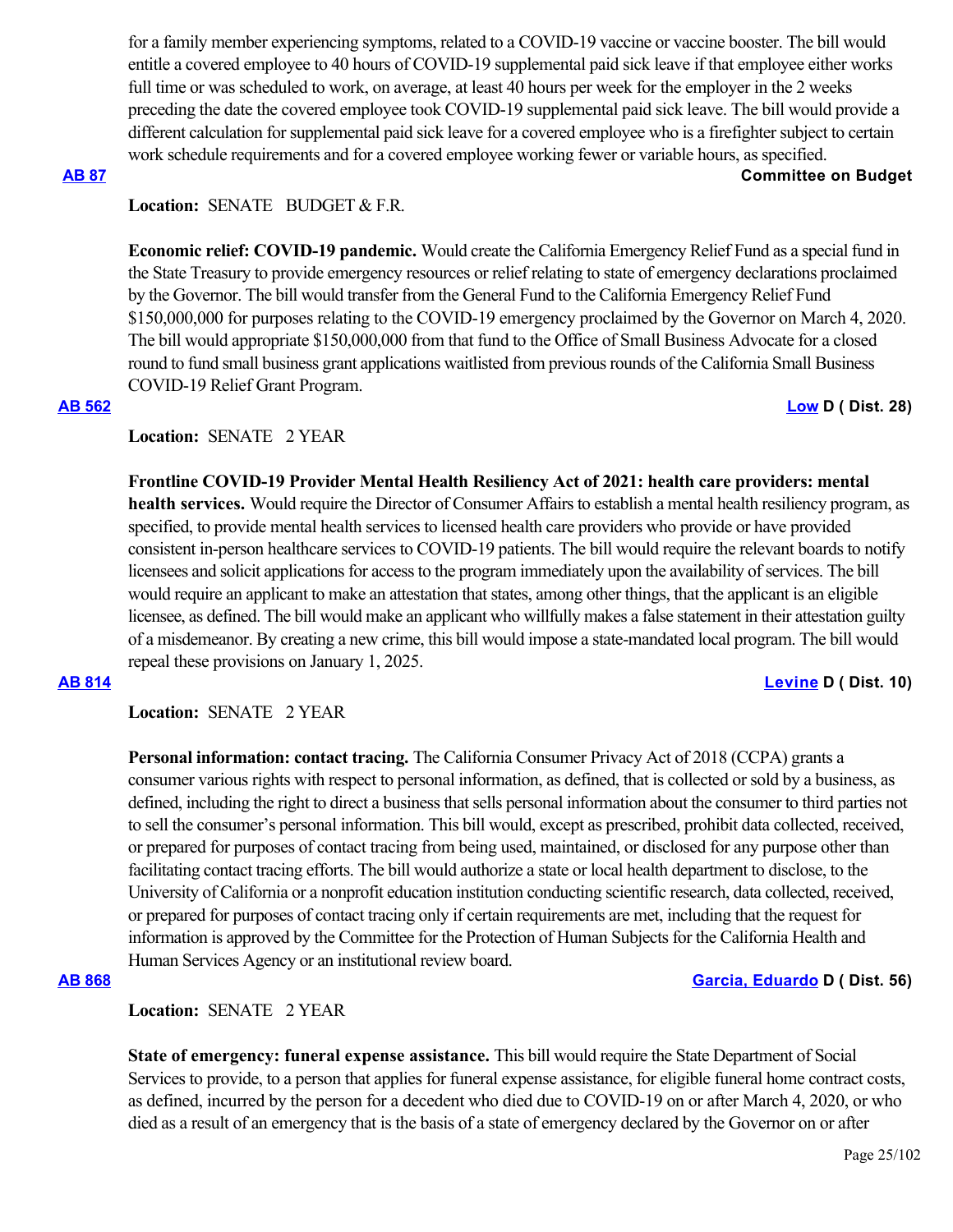January 1, 2022, as described. The bill would require a person seeking funeral expense assistance to contact a nonprofit organization selected by the department to complete an application for such assistance. The bill would require a nonprofit organization selected by the department to conduct intake for funeral expense assistance, and to process applications, developed by the department, on a first-come-first-served basis.

**[AB 1017](https://ctweb.capitoltrack.com/public/publishbillinfo.aspx?bi=JYyt31DOcZMu5clq9Dg25K%2FwlQRmm9Z%2B4UUjhX8nItz1trRK6ZBuw7gaDVRacfEb) [Quirk-Silva](https://a65.asmdc.org/) D ( Dist. 65)**

## **Location:**  SENATE 2 YEAR

Public restrooms: Right to Restrooms Act of 2021. Would require each local government, as defined, to complete an inventory of public restrooms owned and maintained by the local government, either directly or by contract, that are available to the general population in its jurisdiction. The bill would require local governments to report their findings to the State Department of Public Health, which would be required to compile the information in a report to the Legislature, as provided. The bill would require each local government to make its inventory available to agencies and service providers that work directly with homeless populations within the local government's jurisdiction and to make restroom location data available on its internet website, as specified.

# **[AB 1105](https://ctweb.capitoltrack.com/public/publishbillinfo.aspx?bi=2Xnp3gCQ3R%2BTr%2F2rMdcDXh44TnBiRcdN2rSBP9FE8Z8ZLIz75E%2Foog7n%2BGhCXw5F) [Rodriguez](https://a52.asmdc.org/) D ( Dist. 52)**

## **Location:**  SENATE 2 YEAR

**Hospital workers: COVID-19 testing.** Current law sets forth safety and health requirements for employers and employees. Current law requires a public or private employer of workers in a general acute care hospital, as defined, to supply personal protective equipment, as defined, to employees who provide direct patient care or who provide services that directly support patient care. Current law provides that, except where another penalty is specifically provided, every employer and every officer, management official, or supervisor having direction, management, control, or custody of any employment, place of employment, or of any other employee, who repeatedly violates any standard, order, or special order, or any provision of specified employment safety laws so that such repeated violation creates a real and apparent hazard to employees is guilty of a misdemeanor. This bill would require the employer to supply personal protective equipment to an employee, regardless of whether or not the employee has received a vaccination for COVID-19. This bill would also require a public or private employer of workers in a general acute care hospital to develop and implement a program to offer weekly COVID-19 screening testing for health care personnel, as defined.

# **[AB 1751](https://ctweb.capitoltrack.com/public/publishbillinfo.aspx?bi=S7XmI9HIEpfvqcE2S97500WChRNKdeJY3yh2%2FnAAN85y8d4E1sm2piSZ%2B4MoOglX) [Daly](https://a69.asmdc.org/) D ( Dist. 69)**

# **Location:**  ASSEMBLY INS.

**Workers' compensation: COVID-19: critical workers.** Current law defines "injury" for an employee to include illness or death resulting from the 2019 novel coronavirus disease (COVID-19) under specified circumstances, until January 1, 2023. Existing law create a disputable presumption, as specified, that the injury arose out of and in the course of the employment and is compensable, for specified dates of injury. Current law requires an employee to exhaust their paid sick leave benefits and meet specified certification requirements before receiving any temporary disability benefits or, for police officers, firefighters, and other specified employees, a leave of absence. Existing law also make a claim relating to a COVID-19 illness presumptively compensable, as described above, after 30 days or 45 days, rather than 90 days. Current law, until January 1, 2023, allows for a presumption of injury for all employees whose fellow employees at their place of employment experience specified levels of positive testing, and whose employer has 5 or more employees. This bill would extend the above-described provisions relating to COVID-19 until January 1, 2025.

# **[AB 1890](https://ctweb.capitoltrack.com/public/publishbillinfo.aspx?bi=UH4XiiD51j6u%2Fm9%2BivrxLDVgDB%2F7N36X4xCVmh0l4ha4Q3KXo2y88zA8KDsIGv0u) [Choi](https://ad68.asmrc.org/) R ( Dist. 68)**

**Location:**  ASSEMBLY REV. & TAX

**Income taxes: credits: COVID-19 supplemental paid sick leave.** The Personal Income Tax Law and Corporation Tax Law allow various credits against the taxes imposed by those laws. This bill, for taxable years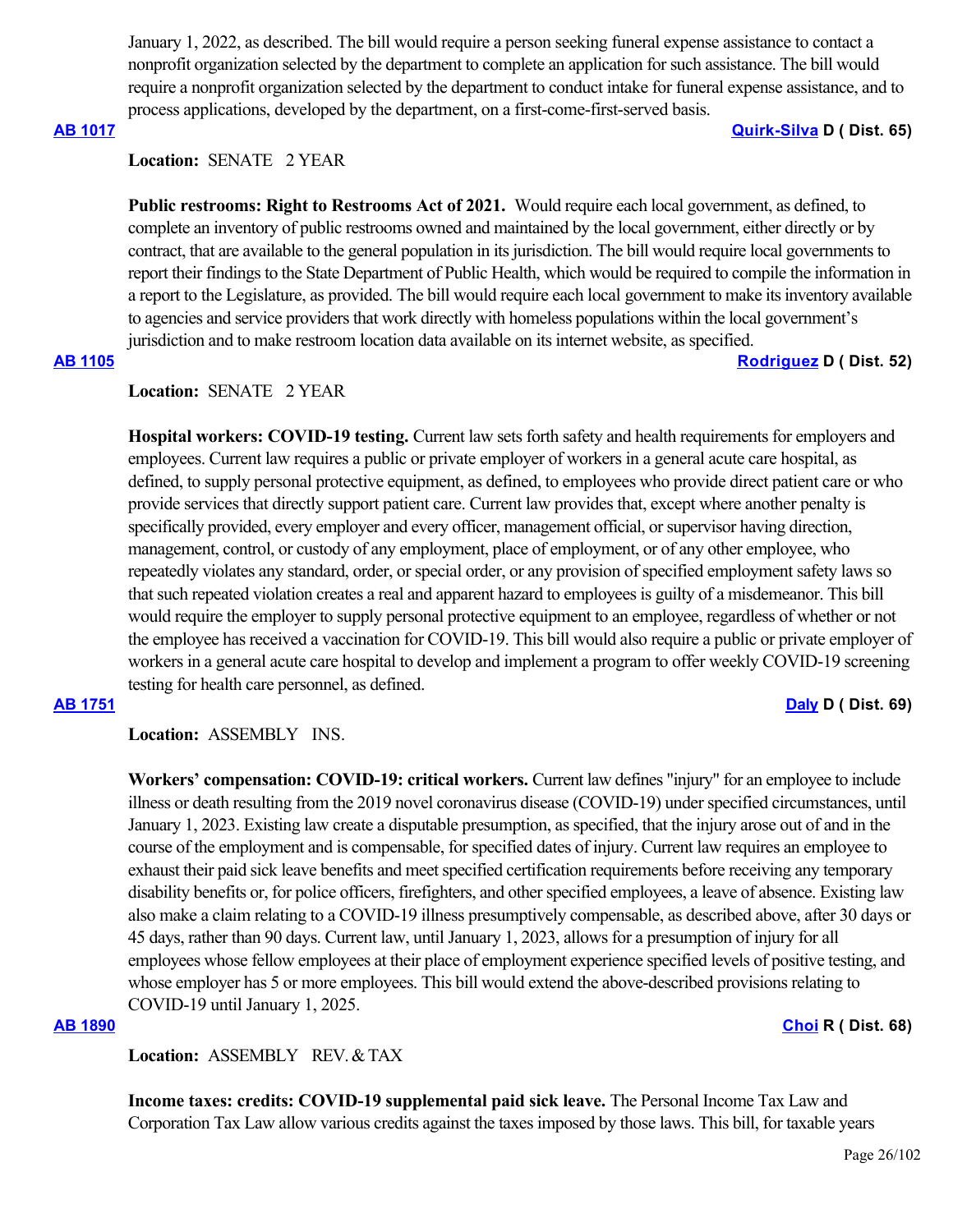beginning on or after January 1, 2021, and before January 1, 2023, would allow a credit against the taxes imposed by those laws to employers, as specified, for the expenses of complying with specified COVID-19 supplemental paid sick leave requirements.

# **[AB 1993](https://ctweb.capitoltrack.com/public/publishbillinfo.aspx?bi=QmCg%2Fcnc5ELYXdB2pSkWdqKi04IkZpmz%2BGGbV6Cf1%2BurKW%2FP1csDA7f0GBfb3ESV) [Wicks](https://a15.asmdc.org/) D ( Dist. 15)**

**Location:**  ASSEMBLY L. & E.

**Employment: COVID-19 vaccination requirements.** Would require an employer to require each person who is an employee or independent contractor, and who is eligible to receive the COVID-19 vaccine, to show proof to the employer, or an authorized agent thereof, that the person has been vaccinated against COVID-19. This bill would establish an exception from this vaccination requirement for a person who is ineligible to receive a COVID-19 vaccine due to a medical condition or disability or because of a sincerely held religious belief, as specified, and would require compliance with various other state and federal laws. The bill would require proof-of-vaccination status to be obtained in a manner that complies with federal and state privacy laws and not be retained by the employer, unless the person authorizes the employer to retain proof.

# **[AB 2693](https://ctweb.capitoltrack.com/public/publishbillinfo.aspx?bi=Z%2B4Te6Auq13a%2BTxq0pv6hq9uRegjG8HwuPIu%2B0tN0%2FM5YEqMeGt1qDFsFCgeTLFP) [Reyes](https://a47.asmdc.org/) D ( Dist. 47)**

# **Location:**  ASSEMBLY L. & E.

**COVID-19: exposure.** The California Occupational Safety and Health Act of 1973 authorizes the Division of Occupational Safety and Health to prohibit the performance of an operation or process, or entry into that place of employment when, in its opinion, a place of employment, operation, or process, or any part thereof, exposes workers to the risk of infection with COVID-19, so as to constitute an imminent hazard to employees. Current law requires a notice of the prohibition to be posted in a conspicuous location at the place of employment and makes violating the prohibition or removing the notice, except as specified, a crime. Current law requires that the prohibition be issued in a manner so as not to materially interrupt the performance of critical governmental functions essential to ensuring public health and safety functions or the delivery of electrical power, renewable natural gas, or water. Current law requires that these provisions not prevent the entry or use, with the division's knowledge and permission, for the sole purpose of eliminating the dangerous conditions. This bill would extend those provisions until January 1, 2025.

**[SB 49](https://ctweb.capitoltrack.com/public/publishbillinfo.aspx?bi=LeawU591DHL1YSZO%2BsNmhdeVjWw0K%2FJvFqqITwNu5I86lZCJdIvtneV7Rjwpufoj) [Umberg](https://sd34.senate.ca.gov/) D ( Dist. 34)**

**Location:**  ASSEMBLY DESK

**Income taxes: credits: California Fair Fees Tax Credit.** The Personal Income Tax Law and the Corporation Tax Law allow various credits against the taxes imposed by those laws. This bill would allow a credit against those taxes for each taxable year beginning on or after January 1, 2021, and before January 1, 2026, to a taxpayer that meets certain criteria, including that the taxpayer temporarily ceased business operations for at least 30 consecutive days during the taxable year in response to an emergency order, as defined. The amount of credit would vary based on the number of consecutive days the qualified taxpayer has ceased business operations during the taxable year, with a maximum amount of \$6,000 if the qualified taxpayer has temporarily ceased business operations for at least 180 consecutive days, as provided.

## **[SB 213](https://ctweb.capitoltrack.com/public/publishbillinfo.aspx?bi=0m%2B3caG8a3d2CIH%2BUVHqAJMtNZM2BkUgp4CQ7RuwbxepuvpzjPoVaMeM%2Fp%2FwKI87) [Cortese](http://sd15.senate.ca.gov/) D ( Dist. 15)**

# **Location:**  ASSEMBLY DESK

**Workers' compensation: hospital employees.** Current law establishes a workers' compensation system, administered by the Administrative Director of the Division of Workers' Compensation, to compensate an employee for injuries sustained in the course of employment. Current law creates a rebuttable presumption that specified injuries sustained in the course of employment of a specified member of law enforcement or a specified first responder arose out of and in the course of employment. Current law, until January 1, 2023, creates a rebuttable presumption of injury for various employees, including an employee who works at a health facility, as defined, to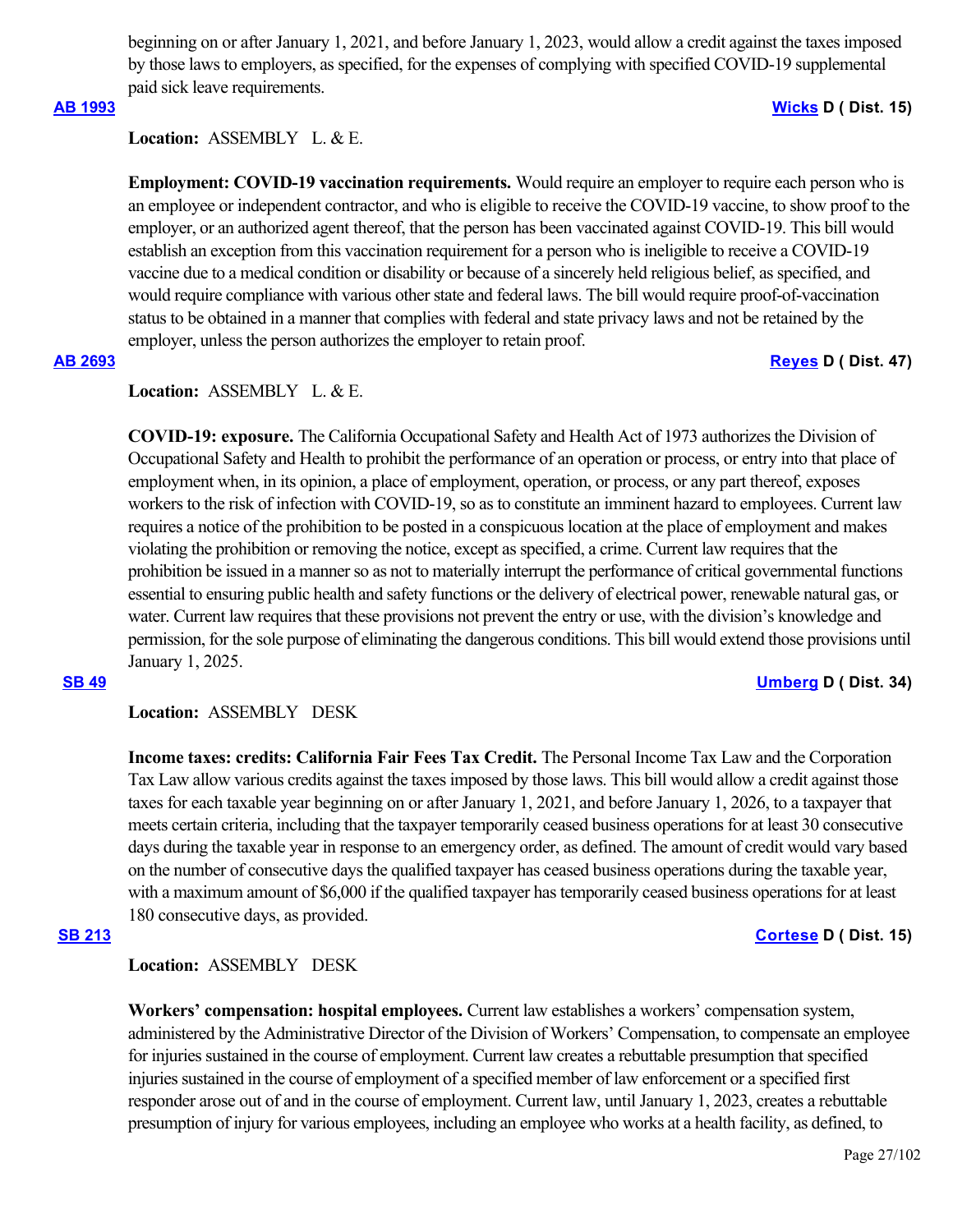include an illness or death resulting from COVID-19, if specified circumstances apply. This bill would define "injury," for a hospital employee who provides direct patient care in an acute care hospital, to include infectious diseases, cancer, musculoskeletal injuries, post-traumatic stress disorder, and respiratory diseases. The bill would include the novel coronavirus 2019 (COVID-19), among other conditions, in the definitions of infectious and respiratory diseases.

# **[SB 847](https://ctweb.capitoltrack.com/public/publishbillinfo.aspx?bi=%2FHlilsx8485HaNkWIkVJJ3fXqlihEgUuulZxrNNwmrEgNQ9i8qmEeVt6712MsA1h) [Hurtado](https://sd14.senate.ca.gov/) D ( Dist. 14)**

# **Location:**  SENATE HOUSING

**COVID-19 relief: tenancy: grant program.** Current law, the State Rental Assistance Program, establishes a program for providing rental assistance, using funding made available pursuant to federal law, administered by the Department of Housing and Community Development. This bill would, until January 1, 2025, create a grant program under the administration of the department and would require the department to award a program grant, as defined, to a qualified applicant who submits a complete application, as defined, on a first-come, first-served basis. The bill would define "qualified applicant" to mean a landlord who satisfies certain criteria, including that the landlord has applied for rental assistance funds pursuant to the State Rental Assistance Program and either received a negative final decision, as specified, or the landlord has been notified that an application to the State Rental Assistance Program was submitted, as specified, but 20 days have passed without a final decision being rendered. **[SB 854](https://ctweb.capitoltrack.com/public/publishbillinfo.aspx?bi=dswE5BqiBskFV7t9venVyBYseMH1Heu%2BpU6HsdhvXXAyas89h%2FHgj%2BCjsrieVx9y) [Skinner](http://sd09.senate.ca.gov/) D ( Dist. 9)**

# Location: **SENATE** HUM. S.

**Hope, Opportunity, Perseverance, and Empowerment (HOPE) for Children Act of 2022.** Current law requires the State Department of Social Services, subject to an appropriation in the annual Budget Act, to administer the California Guaranteed Income Pilot Program to provide grants to eligible entities for the purpose of administering pilot programs and projects that provide a guaranteed income to participants. Current law requires the department to prioritize funding for pilot programs and projects that serve California residents who age out of the extended foster care program and pregnant individuals. This bill would, subject to an appropriation by the Legislature or a provision of federal or private funds for these purposes, establish the Hope, Opportunity, Perseverance, and Empowerment (HOPE) Account Program to be administered by the State Treasurer to provide eligible children, defined to include minor California residents who are specified dependents or wards under the jurisdiction of juvenile court in foster care placement for at least 12 months, or who have a parent or guardian who died due to COVID-19 and meet specified family household income limit, with a trust fund account.

## **[SB 871](https://ctweb.capitoltrack.com/public/publishbillinfo.aspx?bi=zg17N3H78wuAHw6UznmyKJ5pZZaWo2roAwrBaY%2BfZUWY7ivrgCWennq%2FqaYNNzfv) [Pan](http://sd06.senate.ca.gov/) D ( Dist. 6)**

**Location:**  SENATE JUD.

**Public health: immunizations.** Current law prohibits the governing authority of a school or other institution from unconditionally admitting any person as a pupil of any public or private elementary or secondary school, childcare center, day nursery, nursery school, family day care home, or development center, unless prior to their admission to that institution they have been fully immunized against various diseases, including measles, mumps, pertussis, hepatitis B, and any other disease deemed appropriate by the State Department of Public Health, as specified. Current law authorizes an exemption from those provisions for medical reasons. Under existing law, notwithstanding the abovedescribed prohibition, full immunization against hepatitis B is not a condition by which the governing authority admits or advances a pupil to the 7th grade level of a public or private elementary or secondary school. This bill would remove the above-described exception relating to hepatitis B. The bill would additionally prohibit the governing authority of a school or other institution from unconditionally admitting any person as a pupil of any public or private elementary or secondary school, childcare center, day nursery, nursery school, family day care home, or development center, unless prior to their admission to that institution they have been fully immunized against COVID-19.

**[SB 1270](https://ctweb.capitoltrack.com/public/publishbillinfo.aspx?bi=HzyGTo%2F2NJKgmdLR9c77lfeLplPaJVpK%2BBId9iYITDEptL8IxGz7o02209jDqVTI) [Umberg](https://sd34.senate.ca.gov/) D ( Dist. 34)**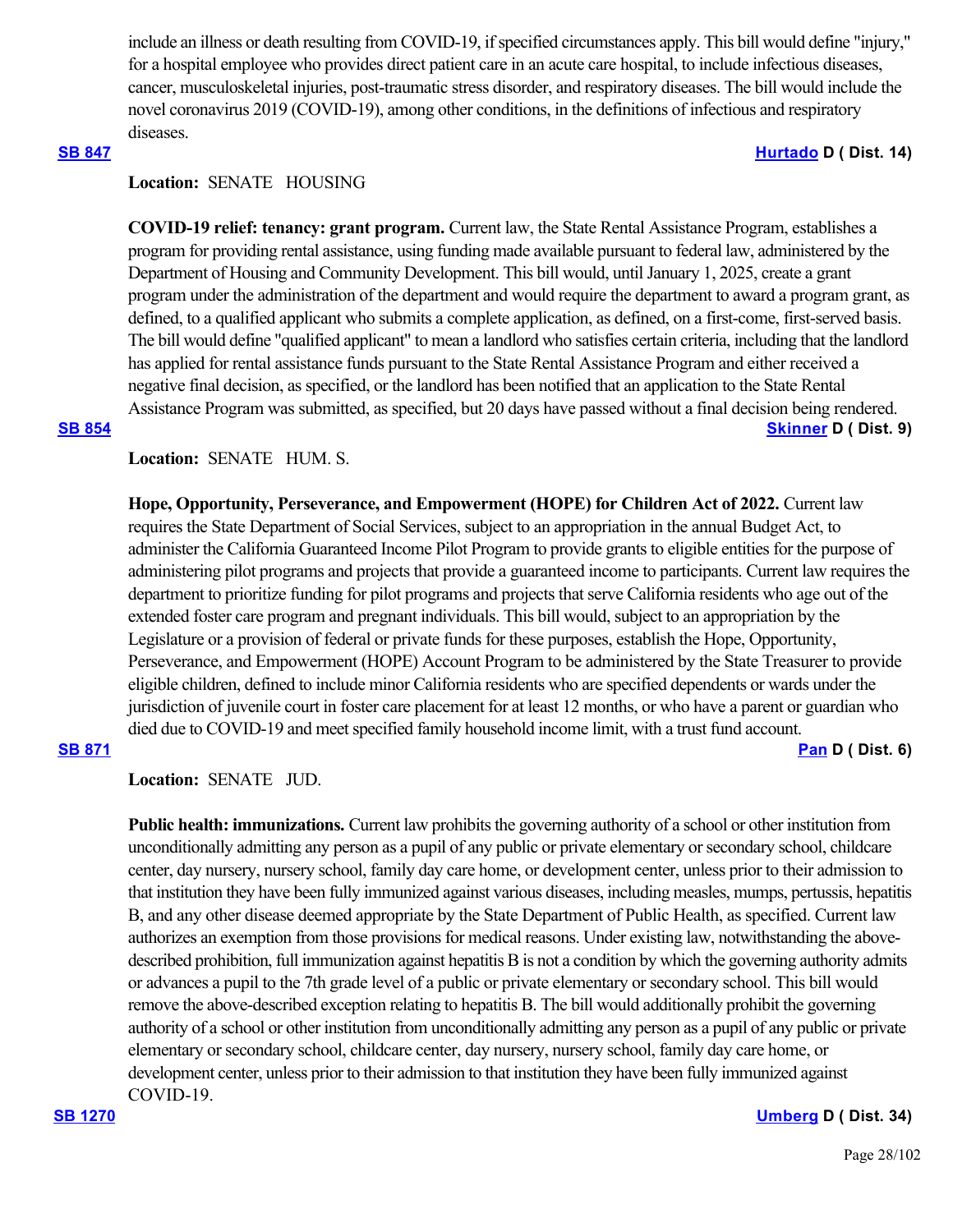**Location:**  SENATE RLS.

**Courts: civil trials: COVID-19.** Would express the intent of the Legislature to help facilitate the successful operation of civil trials in the courts during the COVID-19 pandemic.

 **Disaster Preparedness**

**[AB 2902](https://ctweb.capitoltrack.com/public/publishbillinfo.aspx?bi=7CD2G4hi6b2KfxxSYIU8JkiH%2FEAsEUD79k6bIXfCiWgnjA5r9k35ed6hp8CouN38) [Kiley](https://ad06.asmrc.org/) R ( Dist. 6)**

**Location:**  ASSEMBLY EMERGENCY MANAGEMENT

**State of emergency: termination after 30 days: extension by the Legislature.** Would require a state of emergency to terminate 30 days after the Governor's proclamation of the state of emergency unless the Legislature extends it by a concurrent resolution, as specified. The bill would prohibit a concurrent resolution from extending a state of emergency by more than 30 days, as specified.

# **[SB 1098](https://ctweb.capitoltrack.com/public/publishbillinfo.aspx?bi=3odrIF%2FX0agswv4uf1ARewOCRRhsUUQTzpXApFIyaM%2Bk1RgKWJQEOBfAp8FwGUSN) [Stern](http://sd27.senate.ca.gov/) D ( Dist. 27)**

**Location:**  SENATE RLS.

**In-home supportive services and waiver personal care services.** Current law establishes the In-Home Supportive Services (IHSS) program, which is administered by the State Department of Social Services, counties, and other entities, under which qualified aged, blind, or disabled persons are provided with supportive services in order to permit them to remain in their own homes. Current law establishes the Medi-Cal program, which is administered by the State Department of Health Care Services, under which qualified low-income individuals receive health care services. Current law authorizes certain Medi-Cal recipients to receive waiver personal care services (WPCS) in order to permit them to remain in their own homes. Current law sets forth various provisions relating to the determination of IHSS and WPCS provider wages. Under current law, payments to IHSS and WPCS providers are made through the Case Management Information and Payrolling System (CMIPS). This bill would require a wage differential to be granted to an IHSS or WPCS provider during a declared state of emergency or local emergency that is caused by a natural disaster. The bill would require the wage differential to result in an increase of at least \$2 per hour over the county's current hourly wage rate for IHSS and WPCS providers.

 **Early Childhood Education**

**[AB 22](https://ctweb.capitoltrack.com/public/publishbillinfo.aspx?bi=wQSdCmcDIfZoiYUfy3sAf5d%2BwMh6ss4wB3L7m6k91poVyzrOjeF4QGrej8GJydem) [McCarty](https://a07.asmdc.org/) D ( Dist. 7)**

Location: **SENATE** 2 YEAR

**Transitional kindergarten: enrollment: funding: planning workgroups.** Current law establishes a public school financing system that requires state funding for county superintendents of schools, school districts, and charter schools to be calculated pursuant to a local control funding formula, as specified. Current law requires average daily attendance generated by certain pupils enrolled in a transitional kindergarten program to be included in the average daily attendance generated by pupils in kindergarten. Current law defines transitional kindergarten as the first year of a 2-year kindergarten program that uses a modified kindergarten curriculum that is age and developmentally appropriate.This bill would, commencing with the 2022–23 fiscal year, require the Superintendent of Public Instruction to compute an additional adjustment to the kindergarten and grades 1 to 3, inclusive, base grant, adjusted as described above, that is equal to 14.2% for each transitional kindergarten pupil who is enrolled in the school district or charter school that meets certain conditions, as specified.

**[AB 92](https://ctweb.capitoltrack.com/public/publishbillinfo.aspx?bi=i55u%2Bg%2F1nSmKp3teQk7heGTxplh1jc%2FeBIc3y3hjITJI%2FzqyNTlcGS1vnSFy6BH%2F) [Reyes](https://a47.asmdc.org/) D ( Dist. 47)**

Location: **SENATE** 2 YEAR

**Preschool and childcare and development services: family fees.** Current law requires the Superintendent of Public Instruction to establish a fee schedule for families using preschool and childcare and development services, as specified, and requires family fees, not to exceed 10% of the family's monthly income, to be assessed at initial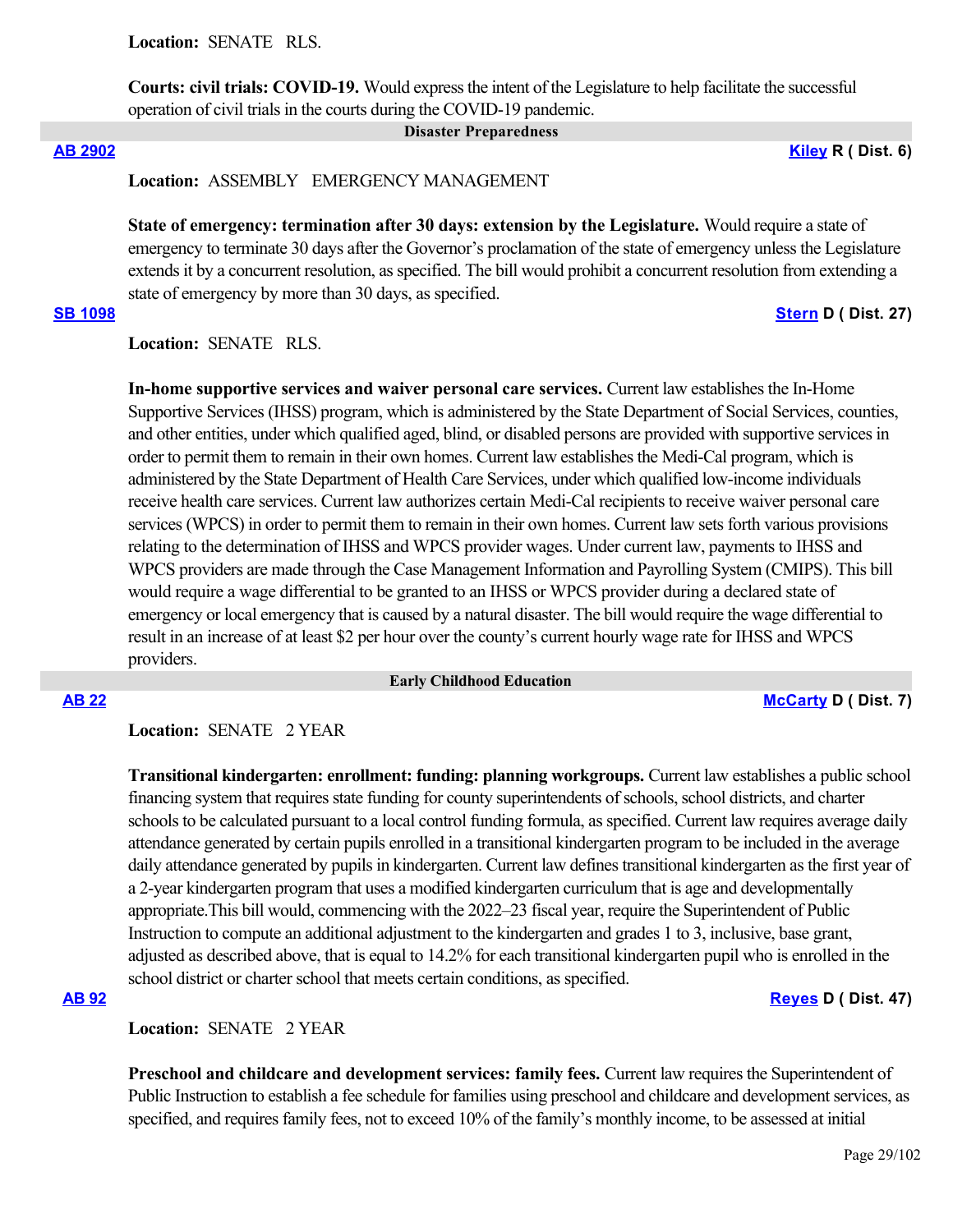enrollment and reassessed at the update of certification or recertification. Current law exempts certain families from those fees. Current law, as of July 1, 2021, transfers those services and responsibility from the State Department of Education to the State Department of Social Services. This bill would, among other things, instead require the family fees to not exceed 1% of the family's monthly income. The bill would require the lead agency to convene a workgroup of, among others, parents, childcare providers, and lead agency staff to develop an equitable fee schedule, as specified.

## **Position: San Bernardino County Support**

### **[AB 126](https://ctweb.capitoltrack.com/public/publishbillinfo.aspx?bi=cabNNPfnUEwI3KjZ3ebKiy4waaXjx8oSSUoiKQZJSYxbx%2FHuyi4fZYmng%2BzJXzv6) [Garcia, Eduardo](https://a56.asmdc.org/) D ( Dist. 56)**

## Location: **SENATE** 2 YEAR

**Special education programs: Family Empowerment Centers on Disability.** Current law requires the State Department of Education to award grants for the establishment of Family Empowerment Centers on Disability in 32 regions in the state to provide training and services to children and young adults with disabilities and their families. Current law establishes a minimum base rate of \$150,000 for each center awarded a grant and requires a center that receives a grant to complete specified actions related to providing that training and those services. Current law establishes a Family Empowerment and Disability Council composed of the executive directors of the centers and certain other members, establishes a base amount of \$150,000 to be made available annually to the council, and requires the council to, among other actions, develop a uniform tracking and data collection system to be used by each center. This bill would revise and recast the provisions related to Family Empowerment Centers on Disability, including requiring the department to award grants by March 1, 2022, to applicants in those of the 32 regions in the state that do not have a center and to give priority to certain applicants, increasing the minimum base rate for each center awarded a grant from \$150,000 to \$246,000 commencing on July 1, 2021, and, commencing with the 2022–23 fiscal year, providing for an annual cost-of-living adjustment of the grant amount, as specified.

**[AB 321](https://ctweb.capitoltrack.com/public/publishbillinfo.aspx?bi=uxa3GWxRxvJ5orgS27LvFoThnCGCxPyMaWHCZgBo2NVKiGebABGx7cGjx2UQ8GcF) [Valladares](https://ad38.asmrc.org/) R ( Dist. 38)**

# **Location:**  SENATE RLS.

**Childcare services: enrollment priority.** The Child Care and Development Services Act, administered by the State Department of Social Services, requires the department to administer childcare and development programs that offer a full range of services to eligible children from infancy to 13 years of age, inclusive. The Early Education Act requires the Superintendent of Public Instruction to, among other things, provide an inclusive and cost-effective preschool program. Both acts require that families meet specified requirements to be eligible for federal- and statesubsidized childcare and development services and preschool programs, including, among other requirements, that the family needs childcare services or full-day preschool because, among other reasons, the family is homeless, the child's parents are seeking employment or permanent housing, or the child's parents are employed.Existing law requires both the Superintendent of Public Instruction and the State Department of Social Services to adopt rules and regulations on eligibility, enrollment, and priority of services needed to implement their respective acts. Existing law specifies priority for services pursuant to the acts and requires that first priority be given to neglected or abused children, as specified. Existing law also requires that 2nd priority be given equally to all eligible families, regardless of the number of parents in the home, that are income eligible. Existing law further requires that if 2 or more families are in the same priority in relation to income, the family that has a child with exceptional needs shall be admitted first.This bill would additionally require that priority be given to a child from a family in which the primary home language is a language other than English if there are no families with a child with exceptional needs.The bill would make related findings and declarations.

### **[AB 1649](https://ctweb.capitoltrack.com/public/publishbillinfo.aspx?bi=UJmzFb7ycYe1XqlwONEFbcb06L7gR1HhfRCIk9psYgOiCUm0u8iY06Rxa2ce5UpI) [Quirk-Silva](https://a65.asmdc.org/) D ( Dist. 65)**

**Location:**  ASSEMBLY HUM. S.

**Childcare services: alternative payment programs.** Current law requires the State Department of Social Services to contract with local contracting agencies for alternative payment programs for childcare services to be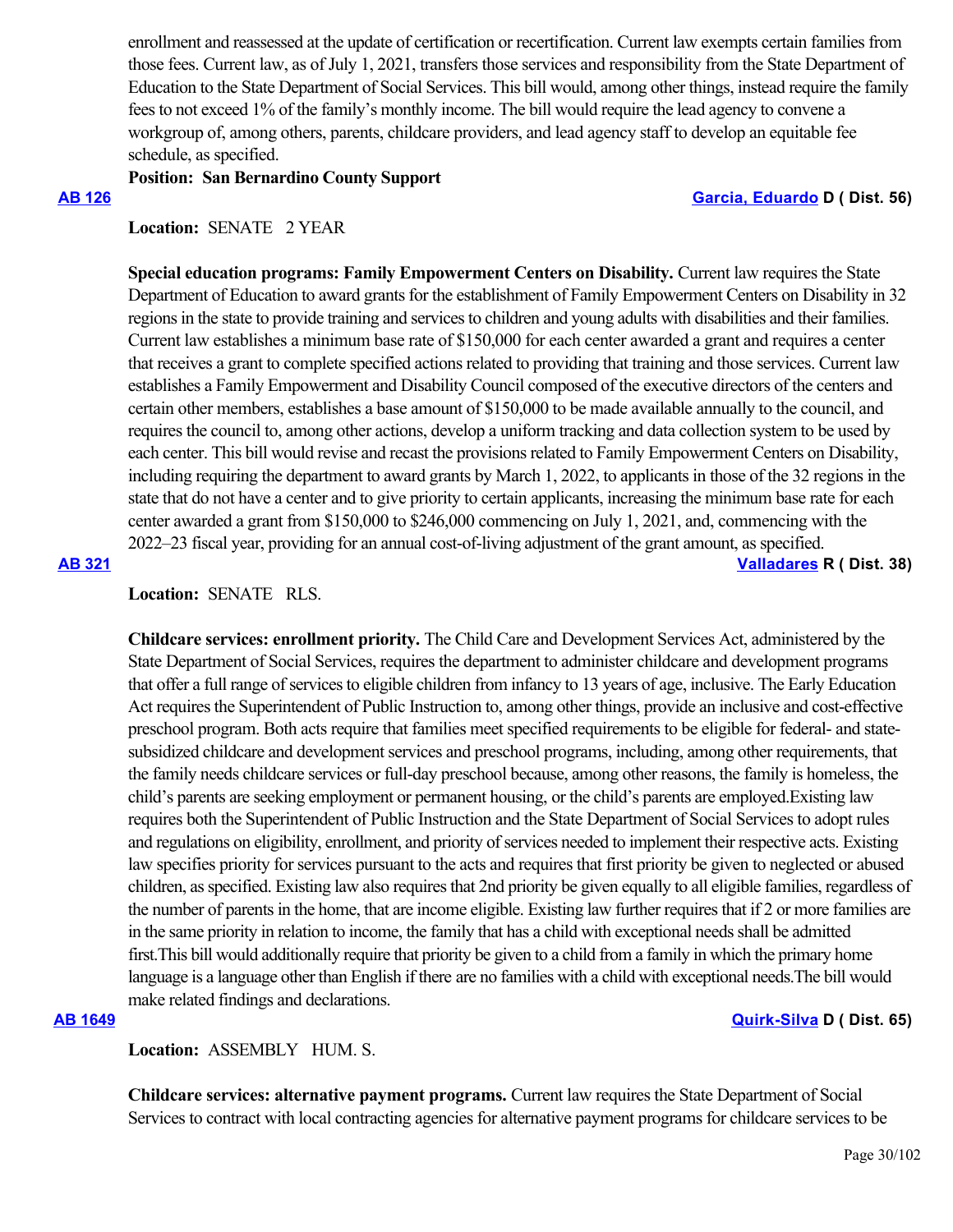provided throughout the state. Existing law requires the alternative payment program to reimburse childcare providers based upon specified criteria, including the actual days and hours of attendance for those families with variable schedules. This bill, instead, would require the alternative payment program to reimburse childcare providers based upon the maximum certified hours of care. The bill would also include intent language relating to equitable access to childcare for working families and a set reimbursement for all licensed and exempt providers who accept subsidized childcare vouchers.

### **[AB 2131](https://ctweb.capitoltrack.com/public/publishbillinfo.aspx?bi=7cCZgb0cdwBrwKTIU2N9HAPsaHY5XIBmhCMV0KPwdaSXEIuIFoFKwFwA%2F9qh9MZA) [Mullin](https://a22.asmdc.org/) D ( Dist. 22)**

# **Location:**  ASSEMBLY HUM. S.

**Child daycare facilities.** The California Child Day Care Facilities Act, provides for the licensure and regulation of daycare centers by the State Department of Social Services. Current regulations require a separate license to be issued for each component of a daycare center. Existing law required the department to adopt regulations on or before January 1, 2021, to create a childcare center license to serve infant, toddler, preschool, and schoolage children and requires, before January 1, 2024, all daycare centers to be licensed as childcare centers. This bill would authorize the department to implement these provisions by all-provider letter. The bill would require all daycare centers to be licensed as childcare centers as soon as practical after the adoption of regulations, or the issuance of an all-provider letter or similar instruction, but before January 1, 2024.

# **[AB 2281](https://ctweb.capitoltrack.com/public/publishbillinfo.aspx?bi=lWihjvJkBlUMFvxSj9glGtqGk65uUppHc15tHvadBP%2Bhr3jMKIyePa%2FKrvZE3fPm) [Lackey](https://ad36.asmrc.org/) R ( Dist. 36)**

**Location:**  ASSEMBLY HEALTH

**Mental Health Preschool Services Act.** Would, contingent upon an appropriation in the Budget Act, establish the Mental Health Preschool Services Act, administered in a similar manner by the commission, to award grants to fund partnerships between qualified applicants and preschool and daycare programs for children from birth to 5 years of age, inclusive, to provide mental health services to those children, as specified.

**[AB 2402](https://ctweb.capitoltrack.com/public/publishbillinfo.aspx?bi=YqM%2BWH%2F2%2BvRU%2FwPlWxCqZxQy%2FFXeZs2nZ%2BKFpktm0maNsLjlBr3p4bZVARTig3Pe) [Rubio, Blanca](https://a48.asmdc.org/) D ( Dist. 48)**

# **Location:**  ASSEMBLY HEALTH

**Medi-Cal: continuous eligibility.** The Medi-Cal program is, in part, governed and funded by federal Medicaid program provisions. Under this bill, a child under 5 years of age would be continuously eligible for Medi-Cal, including without regard to income, until the child reaches 5 years of age. The bill would prohibit the redetermination of Medi-Cal eligibility before the child reaches 5 years of age, unless the department or county possesses facts indicating that the family has requested the child's voluntary disenrollment, the child is deceased, the child is no longer a state resident, or the child's original enrollment was based on a state or county error or on fraud, abuse, or perjury, as specified.

# **[AB 2486](https://ctweb.capitoltrack.com/public/publishbillinfo.aspx?bi=6wsxbK3WIEiRg%2BeOJkQNpbjnM6Fs8fKMGcBx2vX%2F%2BFi4SY6C7N6jtEY9RaIl%2FEqU) [Gabriel](https://a45.asmdc.org/) D ( Dist. 45)**

# Location: ASSEMBLY P. & C.P.

**California Privacy Rights Act of 2020: Office for the Protection of Children Online.** Would create, in the California Privacy Protection Agency, the Office for the Protection of Children Online for the purpose of ensuring that digital media available to children in this state are designed, provided, and accessed in a manner that duly protects the privacy, civil liberties, and mental and physical well-being of children, as prescribed. By expanding the authorized uses of continuously appropriated funds, this bill would make an appropriation.

# **[AB 2832](https://ctweb.capitoltrack.com/public/publishbillinfo.aspx?bi=J38DFLEoOOO0c6gmgwRynnnnocffHmVxjoRK%2F4NUI3SXWHlkwshT7k0E%2FPvXOKLS) [Rivas, Robert](https://a30.asmdc.org/)  D ( Dist. 30)**

**Location:**  ASSEMBLY HUM. S.

**Whole Child Community Equity.** Would require the State Department of Social Services, in consultation with the Early Childhood Policy Council, to develop the Whole Child Equity Framework that specifies certain indicators that the department will use to end racial and economic inequity in childcare, and to develop the Whole Child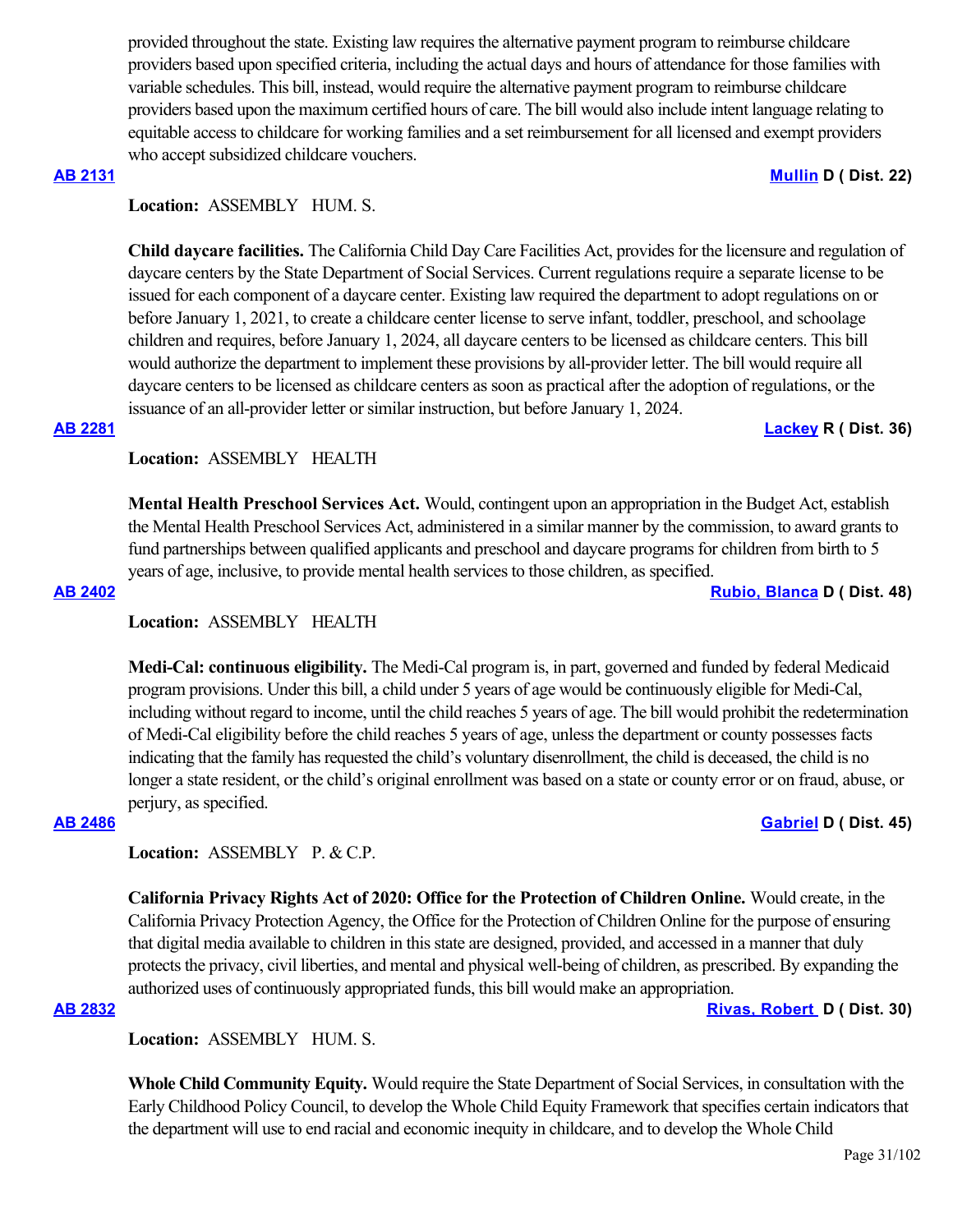Community Equity Screening Tool to collect community-level data for the Whole Child Equity Framework indicators and classifies communities based on higher or lower values for these indicators. The bill would, subject to an appropriation in the annual Budget Act for these purposes, require the department to provide new funding to target early childhood investments and whole child resources to help build infrastructure and strengthen local early childhood systems in the state's highest needs communities, as identified by the equity screening tool. The bill would establish the Whole Child Community Equity Fund in the State Treasury, and would require the moneys in the fund to be expended, upon appropriation by the Legislature, for the above-described purposes.

### **[SB 70](https://ctweb.capitoltrack.com/public/publishbillinfo.aspx?bi=y51p%2B%2Bav7%2By2j7KNARv%2FQ65ag6GebJVLhb7tnBcOanuCxmz8ISYhYlV12V5f8M%2FD) [Rubio](http://sd22.senate.ca.gov/) D ( Dist. 22)**

# **Location:**  ASSEMBLY DESK

**Elementary education: kindergarten.** Would, beginning with the 2022–23 school year, require a child to have completed one year of kindergarten before that child may be admitted to the first grade at a public elementary school, except for a child who has been lawfully admitted to a public school kindergarten or a private school kindergarten in California, but has not yet completed one school year, and is judged to be ready for first-grade work, as specified, thereby imposing a state-mandated local program.

## **[SB 246](https://ctweb.capitoltrack.com/public/publishbillinfo.aspx?bi=lacCMXDQKxjsfxexm3%2BWQIz5jMLglBCdXbhnz%2F%2BIo7LL4mpPPKWP9MolKBlob9AO) [Leyva](http://sd20.senate.ca.gov/) D ( Dist. 20)**

## **Location:**  ASSEMBLY 2 YEAR

**Early childhood education: reimbursement rates.** The Child Care and Development Services Act establishes a system of childcare and development services for children up to 13 years of age. Current law, until July 1, 2021, requires the Superintendent of Public Instruction to implement a plan establishing assigned reimbursement rates to be paid by the state to provider agencies for the provision of those services. Commencing July 1, 2021, current law transfers specified childcare programs, responsibilities, services, and systems, including those programs and duties described below, from the State Department of Education and the Superintendent to the State Department of Social Services. Current law requires the Superintendent to implement a plan that establishes reasonable standards and assigned reimbursement rates, which vary with the length of the program year and the hours of service. This bill would require the State Department of Social Services to implement a reimbursement system plan that establishes reasonable standards and assigned reimbursement rates that would vary with additional factors, including a quality adjustment factor to address the cost of staffing ratios.

## **[SB 976](https://ctweb.capitoltrack.com/public/publishbillinfo.aspx?bi=0nyFqaWr0kBbVFSEOTIVxXi4XRWu87PB4%2F4oBRIVPaYsnNg8pDuZWcaX%2BmfCtCDs) [Leyva](http://sd20.senate.ca.gov/) D ( Dist. 20)**

**Location:**  SENATE RLS.

**Universal Preschool Act.** Would rename the Early Education Act as the Universal Preschool Act, and would revise and recast the act to, among other things, require the State Department of Education, in consultation with the State Department of Social Services, to administer the universal preschool program. The bill would require the Superintendent and the Director of Social Services to convene a statewide coordination council to develop goals, guidelines, and best practices to be used at a local level to implement a universal preschool program, as provided. The bill would require the Superintendent, in consultation with the Director of Social Services, to develop standards for the implementation of high-quality preschool programs in all settings, including, among other settings, transitional kindergarten.

**Location:**  SENATE ED.

**Early learning and care.** The Child Care and Development Services Act, administered by the State Department of Social Services, requires the department to administer childcare and development programs that offer a full range of services to eligible children from infancy to 13 years of age, inclusive. The Early Education Act requires the Superintendent of Public Instruction to, among other things, provide an inclusive and cost-effective preschool program. Both acts require that families meet specified requirements to be eligible for federal- and state-subsidized

**[SB 1047](https://ctweb.capitoltrack.com/public/publishbillinfo.aspx?bi=dPMuhs4wDim1F330jXFLaMO3aBrTbdfFiKuZ2dfOlofmB1%2BoL2I0LmQk727uBdrB) [Limón](http://sd19.senate.ca.gov/) D ( Dist. 19)**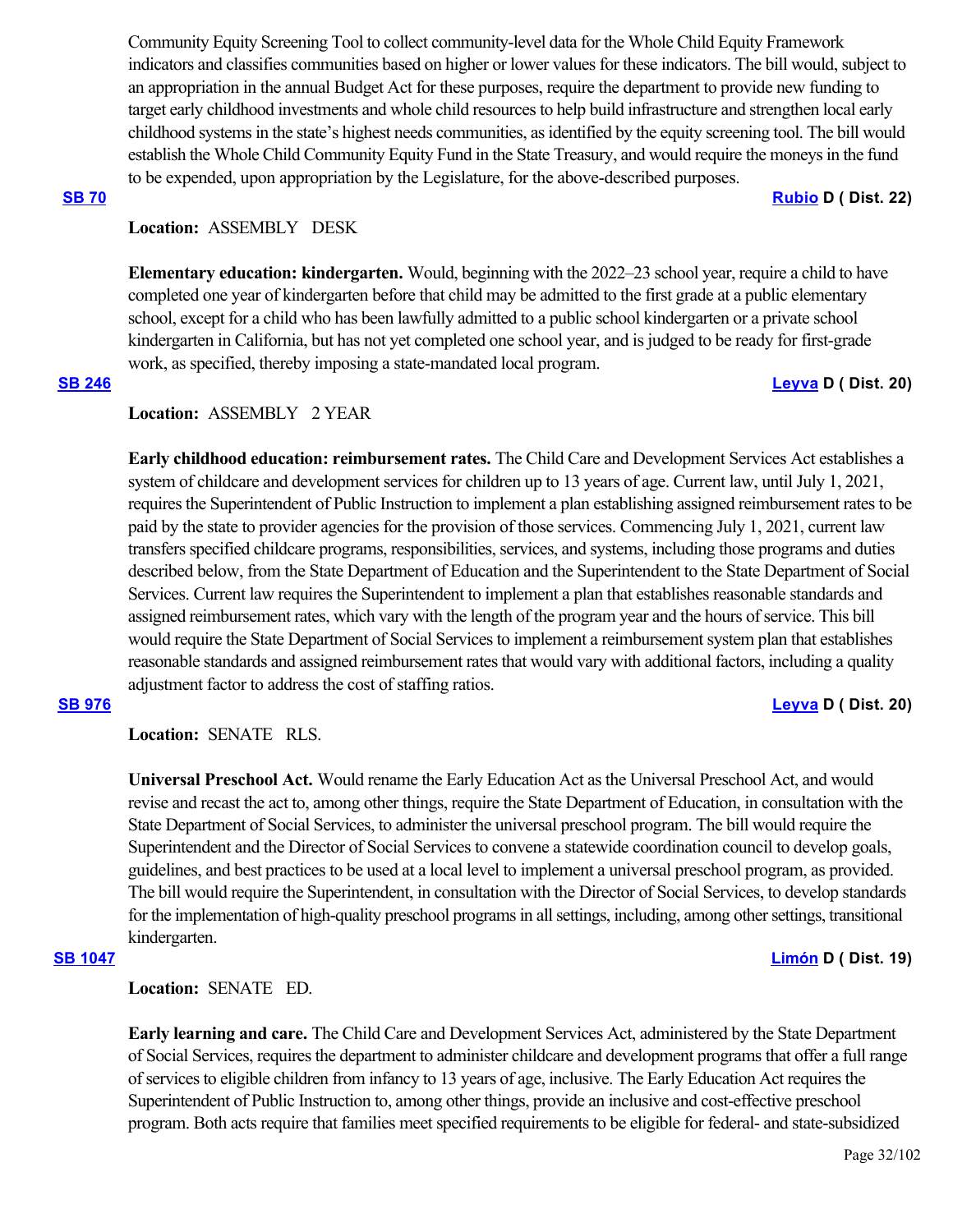childcare and development services and preschool programs, including, among other requirements, that the family needs childcare services or full-day preschool because, among other reasons, the family is homeless, the child's parents are seeking employment or permanent housing, or the child's parents are employed. The acts require, upon establishing eligibility for services, a family to be considered to meet all eligibility and need requirements for services and to receive those services without being required to report income or other changes for at least 12 months, except as specified. This bill would extend eligibility for childcare and development programs and the preschool program to families in which a member of the family has been certified as eligible to receive benefits from certain means-tested government programs, including Medi-Cal and CalFresh, as specified, and would require those families to submit a self-certification of income for the purposes of prioritizing enrollment and calculating family fees.

# **[SB 1183](https://ctweb.capitoltrack.com/public/publishbillinfo.aspx?bi=j5O5GXhk8WF5Iw11L6BO21QH5OcPG6uMT%2FaT0ELfac1diQPNJCYerNRdzSvCMd2H) [Grove](https://grove.cssrc.us/) R ( Dist. 16)**

# **Location:**  SENATE RLS.

**The California State Library: Statewide Imagination Library Program.** Current law requires the State Librarian to establish the Reading Initiative Program with funds appropriated for that purpose and with funds received from private sources, and requires the State Librarian to administer the program, as provided. Existing law requires the State Librarian, in administering the program, to, among other things, develop a list of recommended books in consultation with various groups, including, but not limited to, teachers, librarians, parents, writers, publishers, and employees of the State Department of Education. Current law requires the recommended books to supplement the state-recommended English/language arts curriculum framework and to include recreational reading selections for children. This bill would establish the Statewide Imagination Library Program under the direction of the State Librarian for purposes of developing, implementing, promoting, and fostering a comprehensive statewide initiative for encouraging preschool children to develop a love of reading and learning. The bill would create and continuously appropriate the Imagination Library of California Fund for purposes of the program, as provided, thereby making an appropriation.

 **Economic Development**

**[AB 106](https://ctweb.capitoltrack.com/public/publishbillinfo.aspx?bi=TSHJENppxbfSG53un6%2BUCngvhXso2lgVZ4pSYQx3GPXcEkM9Nfz4NFNaLhigTmpX) [Salas](https://a32.asmdc.org/) D ( Dist. 32)**

# **Location:**  SENATE 2 YEAR

**Regions Rise Grant Program.** Would establish the Regions Rise Grant Program within the Office of Planning and Research for the purpose of supporting inclusive, cross-jurisdictional, and innovative engagement processes that lead to inclusive strategies to address barriers and challenges confronting communities in creating economic prosperity for all. The bill would define "region" as a geographic area composed of one or more counties and cities that form a functional economy.

## **[AB 151](https://ctweb.capitoltrack.com/public/publishbillinfo.aspx?bi=U0qr%2FZVUrLbiyEMHYgcYcJNQ%2FEoPiLKYs8qT3FQRgVS5mO9aZufT%2BPx8NQdMQFn9) Committee on Budget**

# Location: **SENATE** BUDGET & F.R.

**Economic development.** Would revise and recast the California Innovation Hub Program by, among other things, renaming the program as the "California Inclusive Innovation Hub Program," renaming an Innovation Hub as an "Inclusive Innovation Hub," "iHub Squared," or "iHub2," renaming the Innovation Accelerator Account as the "Inclusive Innovation Accelerator Account," and replacing GO-Biz as the government entity directly supervising the program with the Office of the Small Business Advocate (office) within GO-Biz. The bill would also provide that the office limit the iHub2s within the state to stimulating partnerships, economic development, and job creation for underserved geographic areas, industry sectors, and business owners.

# **[AB 349](https://ctweb.capitoltrack.com/public/publishbillinfo.aspx?bi=U8nmvOR631fi48JMAAZe7u%2FsiOgOtxxKCZl6G21Isl4eCS35cRf7Fp%2FbLC21krjt) [Holden](https://a41.asmdc.org/) D ( Dist. 41)**

Location: **SENATE 2 YEAR** 

**Small businesses: contracting: outreach: underrepresented groups.** The Small Business Procurement and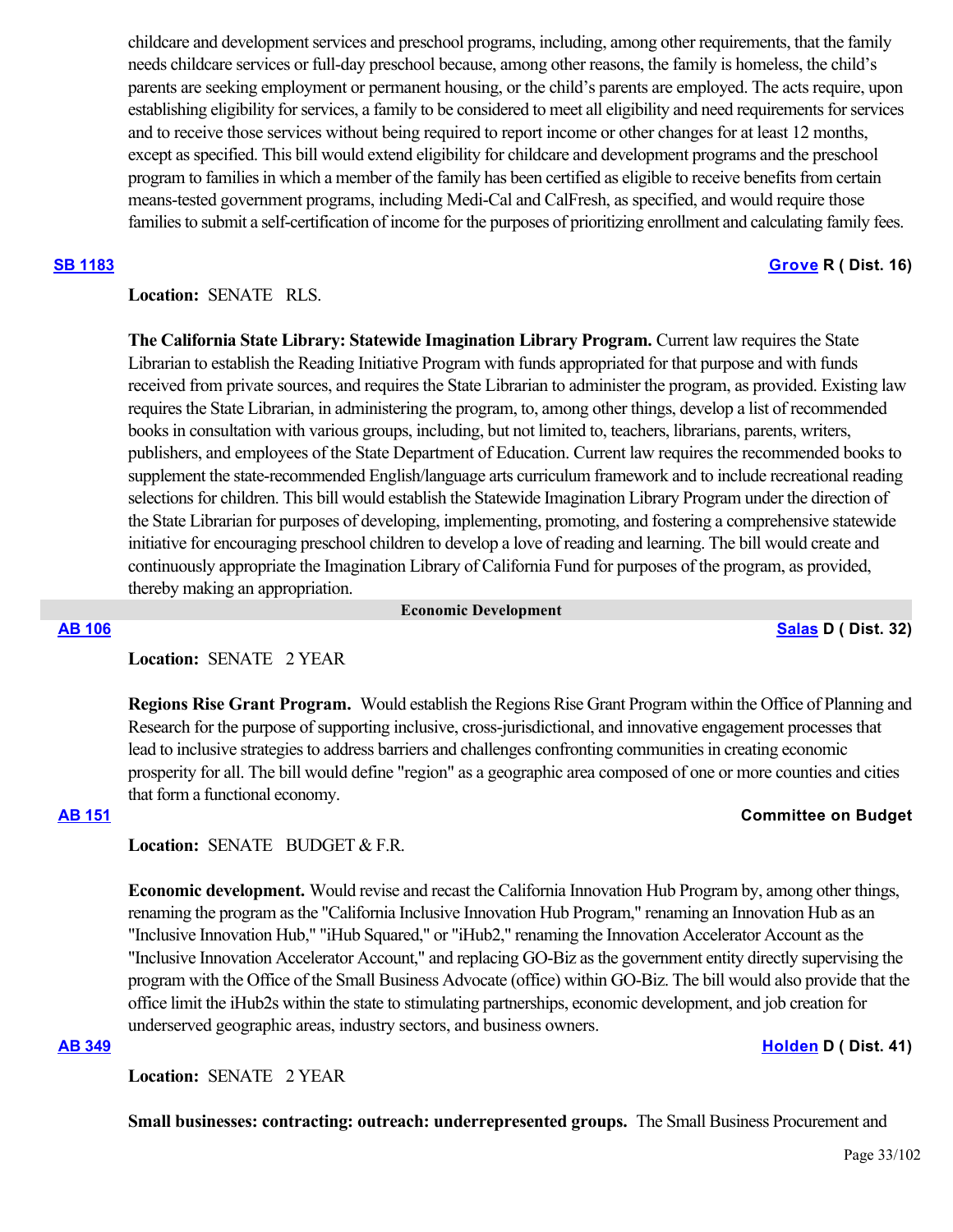Contract Act requires the Director of General Services and the heads of other state agencies that enter into contracts for the acquisition of goods, services, and information technology and for the construction of state facilities to establish goals for the participation of small businesses and microbusinesses in these contracts, to provide for a small business preference in the award of these contracts, to give special consideration and special assistance to small businesses, and, whenever possible, to make awards to small businesses, as specified. This bill, in order to facilitate the participation of small business, would require the director and the heads of other state agencies that enter such contracts, in addition to any other applicable requirement for public notice of contracts, to publish or otherwise make available information regarding public notice of contracts, as the awarding agency determines to be appropriate, in order to ensure all communities have access to the public notice

**[AB 1072](https://ctweb.capitoltrack.com/public/publishbillinfo.aspx?bi=%2BmxX%2Fs%2Bw32vV%2FlbWmYi%2FTCYKWQVhgxlVJciVh5jN8KWH8uMHlAf7i2ZogVOnaNbb) [Reyes](https://a47.asmdc.org/) D ( Dist. 47)**

# **Location:**  SENATE 2 YEAR

**Small businesses: technical assistance: public contracts.** Would relocate the Small Business Technical Assistance Expansion Program within the Office of Small Business Advocate, under the direction of the Small Business Advocate. The bill would expand underserved business groups to be prioritized to include disadvantaged business enterprises. The bill would additionally require the use of state funds provided pursuant to the program to support a range of programs and services delivered through one or more small business technical assistance centers, as specified. The bill would also authorize the use of state funds provided pursuant to the program for certain purposes relating to small business technical assistance. The bill would extend the repeal date to January 1, 2026.

**[AB 1573](https://ctweb.capitoltrack.com/public/publishbillinfo.aspx?bi=uG4iiSs6cpsdRSxlFFXnkSXLizceI6F6k0IBJ%2FRiu99VjLbV8%2BDACFZsjdZk49B%2F) Committee on Jobs, Economic Development, and the Economy**

# **Location:**  SENATE 2 YEAR

**Small business technical assistance: California Business Retention Program.** Current law, until January 1, 2024, establishes the California Small Business Development Technical Assistance Expansion Program of 2018 within the Governor's Office of Business and Economic Development, also known as GO-Biz, for the purpose of assisting small businesses through free or low-cost one-on-one consulting and low-cost training by entering into grant agreements with one or more federal small business technical assistance centers. This bill, among other things, would add the definition of "small business technical assistance center," which means federal small business technical assistance centers or local governments, or tax exempt nonprofit community-based organizations with a mission that includes economic or business development that operates entrepreneurial or small business development programs that provide free or low-cost services to underserved businesses and entrepreneurs, thereby expanding the scope of those entities eligible for grants under the program.

**[AB 2200](https://ctweb.capitoltrack.com/public/publishbillinfo.aspx?bi=OoivwYo4TGVtDJhwl8ijdtRzhr3B7%2BONOPZFSg%2B6sPivc%2By1gTYAMPFet9xKKgHZ) [Arambula](https://a31.asmdc.org/) D ( Dist. 31)**

**Location:**  ASSEMBLY J., E.D. & E.

**Online Jobs and Economic Support Resource Grant Program.** The Economic Revitalization Act requires GO-Biz to serve as the Governor's lead entity for economic strategy and the marketing of California on issues relating to business development, private sector investment, and economic growth. This bill would establish the Online Jobs and Economic Support Resource Grant Program within GO-Biz to support inclusive, cross-jurisdictional, and innovative online platforms that support job and earning opportunities and economic recovery with a strong focus on underserved and economically challenged communities. This bill contains other existing laws.

**[SB 555](https://ctweb.capitoltrack.com/public/publishbillinfo.aspx?bi=t8gFkA8BMy0t6f2bRZ8kSp8EPfEC1tXi5Xz2ToWCPSP67Zlb%2FyBWj7cbNkwJuqhB) [McGuire](http://sd02.senate.ca.gov/) D ( Dist. 2)**

# **Location:**  ASSEMBLY 2 YEAR

**Local agencies: transient occupancy taxes: short-term rental facilitator: collection.** Would authorize a local agency, defined to mean a city, county, or city and county, including a charter city, county, or city and county, to enact an ordinance exclusively delegating its authority to collect any transient occupancy tax imposed by that local agency on short-term rentals to the California Department of Tax and Fee Administration and to enter into a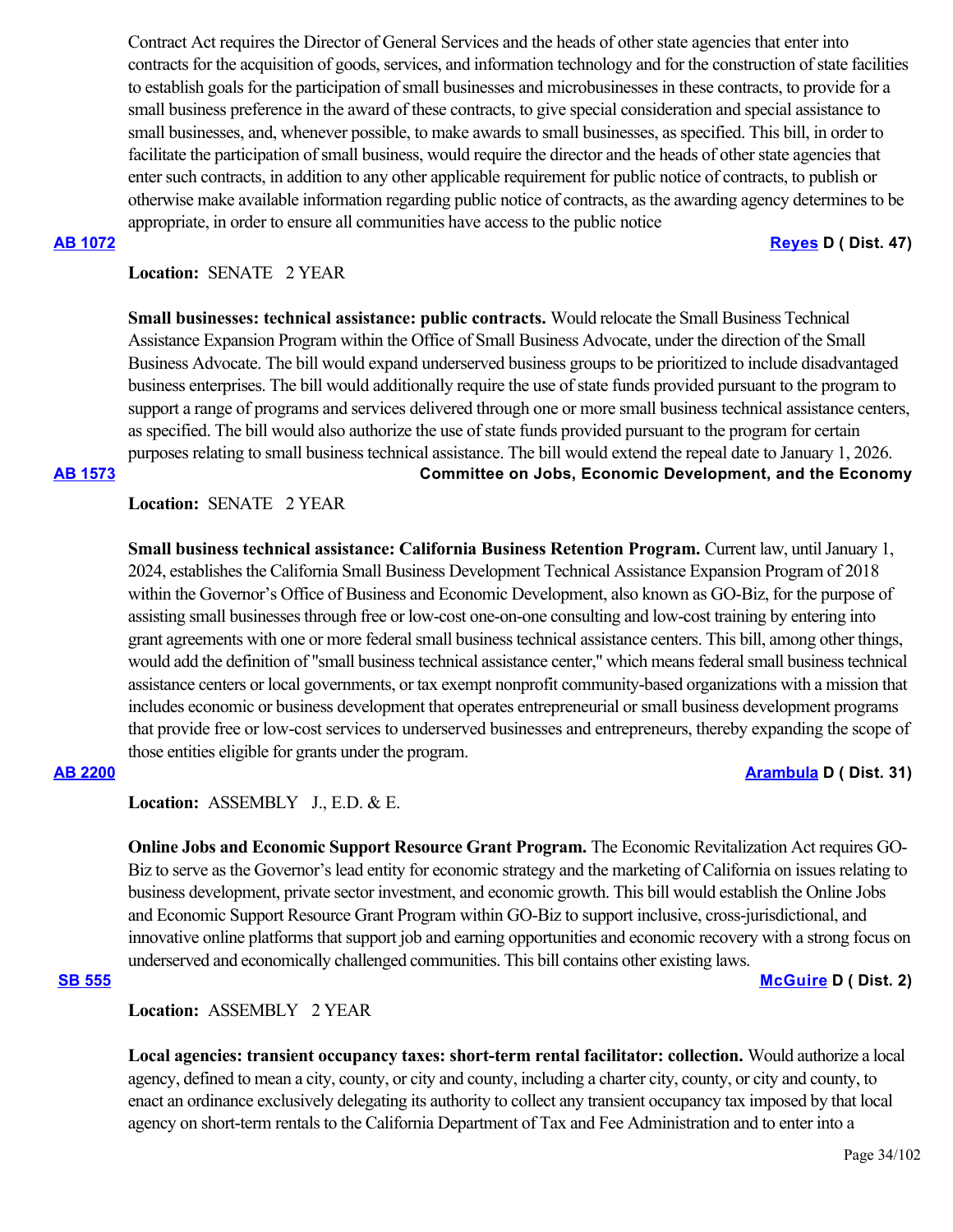contract with the department for purposes of registration, rate posting, collection, and transmission of revenues necessary to collect and administer any transient occupancy tax imposed on a short-term rental as specified in this bill.

# **Position: San Bernardino County Watch** [FACT SHEET](https://ctweb.capitoltrack.com/public/publishviewdoc.ashx?di=i%2BWpOgjBguUiU7ZNORsdINh1Rh8PPysNPwy8Jpu1RVk%3D)

## **[SB 808](https://ctweb.capitoltrack.com/public/publishbillinfo.aspx?bi=3GyKMke5BlTmy5PIltzX9TUa4viu0QUyktofzbF4fgUWcL7zZVt0oHREm%2Bvc3euY) [Roth](http://sd31.senate.ca.gov/)** D ( Dist. 31)

# **Location:**  ASSEMBLY 2 YEAR

**GO-Biz: Made in California Program.** Current law establishes the Made in California Program within the Governor's Office of Business and Economic Development for the purposes of encouraging consumer product awareness and fostering purchases of high-quality products made in this state. Current law requires, in order to be eligible under the program, a company to establish that the product is substantially made by an individual located in the state and that the finished product could lawfully use a "Made in U.S.A." label, as provided. This bill would remove the requirement that a company establish that the finished product could lawfully use a "Made in U.S.A." label in order to be eligible under the program.

## **Education**

**[AB 58](https://ctweb.capitoltrack.com/public/publishbillinfo.aspx?bi=WgrShyLX0MOnEOOovH9DdfcF5bwwiKbfN2AOah4jbt5RSeYbDiX6n8MX0tyiVoj7) [Salas](https://a32.asmdc.org/) D ( Dist. 32)**

# **Location:**  SENATE RLS.

**Pupil health: suicide prevention policies and training.** Would require a local educational agency, on or before June 1, 2024, to review and update its policy on pupil suicide prevention, and revise its training materials, to incorporate best practices identified by the department in the department's model policy. By imposing additional duties on local educational agencies, the bill would impose a state-mandated local program.

**[AB 99](https://ctweb.capitoltrack.com/public/publishbillinfo.aspx?bi=gm2jgRdveobWf5LybuEXyLjwh4QWhan1fDoAiwXcruBh8Eth5pdMGXsjrNvf1Ffy) [Irwin](https://a44.asmdc.org/) D ( Dist. 44)**

# **Location:**  SENATE 2 YEAR

## **Statewide longitudinal data system: California Cradle-to-Career Data System: governance and**

**support.** Current law establishes the California Cradle-to-Career Data System Workgroup to assess, recommend, and advise about statewide data infrastructure that integrates data from state entities responsible for elementary and secondary education data, entities responsible for early learning data, segments of public higher education, private colleges and universities, state entities responsible for student financial aid, childcare providers, state labor and workforce development agencies, and state departments administering health and human services programs. Current law requires the Office of Planning and Research to contract with entities with expertise in managing data for specified purposes relating to the workgroup's activities. Current law requires those contracted entities to submit reports to the Department of Finance and the Legislature concerning the establishment of the California Cradle-to-Career Data System, as specified. This bill would express the intent of the Legislature in enacting the bill is to codify certain recommendations in the California Cradle-to-Career Data System Legislative Report published in December 2020, which describes the planning process and recommendations for phase one of the Cradle-to-Career Data System.

## **[AB 552](https://ctweb.capitoltrack.com/public/publishbillinfo.aspx?bi=0B1pP8xZSqmT1PDx5eLChQYAYYE5i75lfquaLpGyuniEx%2FusY9NutFnw5eFM16dd) [Quirk-Silva](https://a65.asmdc.org/) D ( Dist. 65)**

# **Location:**  SENATE RLS.

**Integrated School-Based Behavioral Health Partnership Program.** The School-based Early Mental Health Intervention and Prevention Services for Children Act of 1991 authorizes the Director of Health Care Services, in consultation with the Superintendent of Public Instruction, to award matching grants to local educational agencies to pay the state share of the costs of providing school-based early mental health intervention and prevention services to eligible pupils at schoolsites of eligible pupils, subject to the availability of funding each year. This bill would authorize the Integrated School-Based Behavioral Health Partnership Program, which the bill would establish, to provide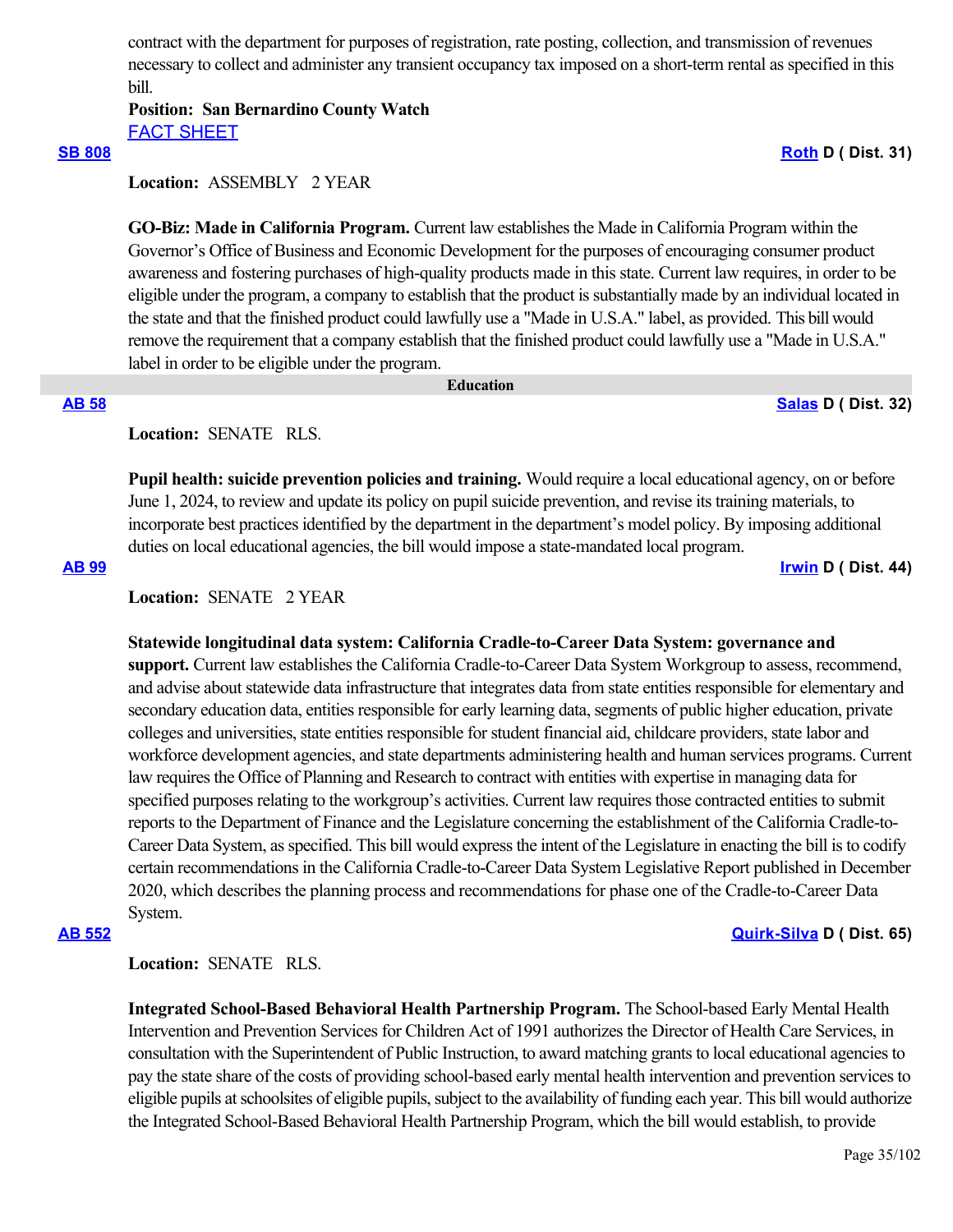## **Location:**  SENATE 2 YEAR

**Pupil health: health and mental health services: School Health Demonstration Project.** Would establish, within the State Department of Education, the School Health Demonstration Project, a pilot project, to be administered by the department, in consultation with the State Department of Health Care Services, to expand comprehensive health and mental health services to public school pupils by providing training and support services to selected local educational agencies to secure ongoing Medi-Cal funding for those health and mental health services, as provided.

prevention and early intervention for, and access to, behavioral health services for pupils.

### **[AB 2088](https://ctweb.capitoltrack.com/public/publishbillinfo.aspx?bi=KGHPh8uYt805tahbEhlr%2BoPbSLvIX5B%2FK3%2Bj4AI2cB51qd%2B9HGFWh6AWUyeDXjVj) [Cooper](https://a09.asmdc.org/) D ( Dist. 9)**

**Location:**  ASSEMBLY ED.

**Career technical education: California Pilot Paid Internship Program.** Current law establishes the California Career Technical Education Incentive Grant Program, administered by the State Department of Education, with the purpose of encouraging, maintaining, and strengthening the delivery of high-quality career technical education programs. This bill would establish the California Pilot Paid Internship Program in the department to help prepare thousands of California pupils for high-skill jobs of the future in engineering, health care, mathematics, manufacturing, science, teaching, and technology. The bill would appropriate \$575,000,000 from the General Fund to the department to provide technical assistance to, and allocate grant funds to, school districts, charter schools, and county offices of education that establish or expand existing local public-private internship programs, as provided. The bill would require the department to allocate grant funds to local educational agencies to support, in total, up to 40,000 grade 12 pupils per year participating in 8-week internship programs, as provided.

**[SB 309](https://ctweb.capitoltrack.com/public/publishbillinfo.aspx?bi=rSpanUljIGECicuYY1QxDdrK2c%2BbfD%2FtqWJDtz2lMGdUcQFgsMbVhkXpMqXs2f97) [Leyva](http://sd20.senate.ca.gov/) D ( Dist. 20)**

## **Location:**  ASSEMBLY 2 YEAR

**School finance: college readiness: grants and notification.** Would repeal provisions establishing the College Readiness Block Grant. The bill would establish the A–G Completion Improvement Grant Program, contingent upon an appropriation by the Legislature, to provide additional supports to local educational agencies to help increase the number of California high school pupils, particularly unduplicated pupils, who graduate high school meeting the A–G subject matter requirements for admission to the University of California and the California State University. If sufficient funds have been appropriated for the program, the bill would require the Superintendent to allocate \$200,000,000 for the 2021–22 fiscal year under the program, as A–G Access Grants and A–G Success Grants, to school districts, county offices of education, and charter schools meeting certain requirements to be available for expenditure or encumbrance through the 2025–26 fiscal year. The bill would require those funds to be used for activities that directly support pupil access to, and successful completion of, the A–G subject matter requirements, as prescribed.

## **[SB 328](https://ctweb.capitoltrack.com/public/publishbillinfo.aspx?bi=9KMazkSPgREg0w%2FGsBAYs8jt5rj8KVB5DuFu5Te%2BE87U0gaR9vHAWkZPAuGrF1gu) [Portantino](http://sd25.senate.ca.gov/) D ( Dist. 25)**

**Location:**  ASSEMBLY 2 YEAR

# **Local educational agencies: before and after school programs: middle school and high school start**

**time.** Would require the State Department of Education and the State Department of Social Services to review funding for all after school programs offered in the state under their respective jurisdiction, including, but not limited to, the After School Education and Safety Program and programs supported by federal funding, and to, by regulation, provide flexibility to school districts to use up to 20% of funds provided for after school programs under their respective jurisdiction for before school programs if that flexibility is not prohibited by the After School Education and Safety Program Act of 2002, an initiative statute approved by the voters at the November 5, 2002, statewide general election as Proposition 49, or federal law.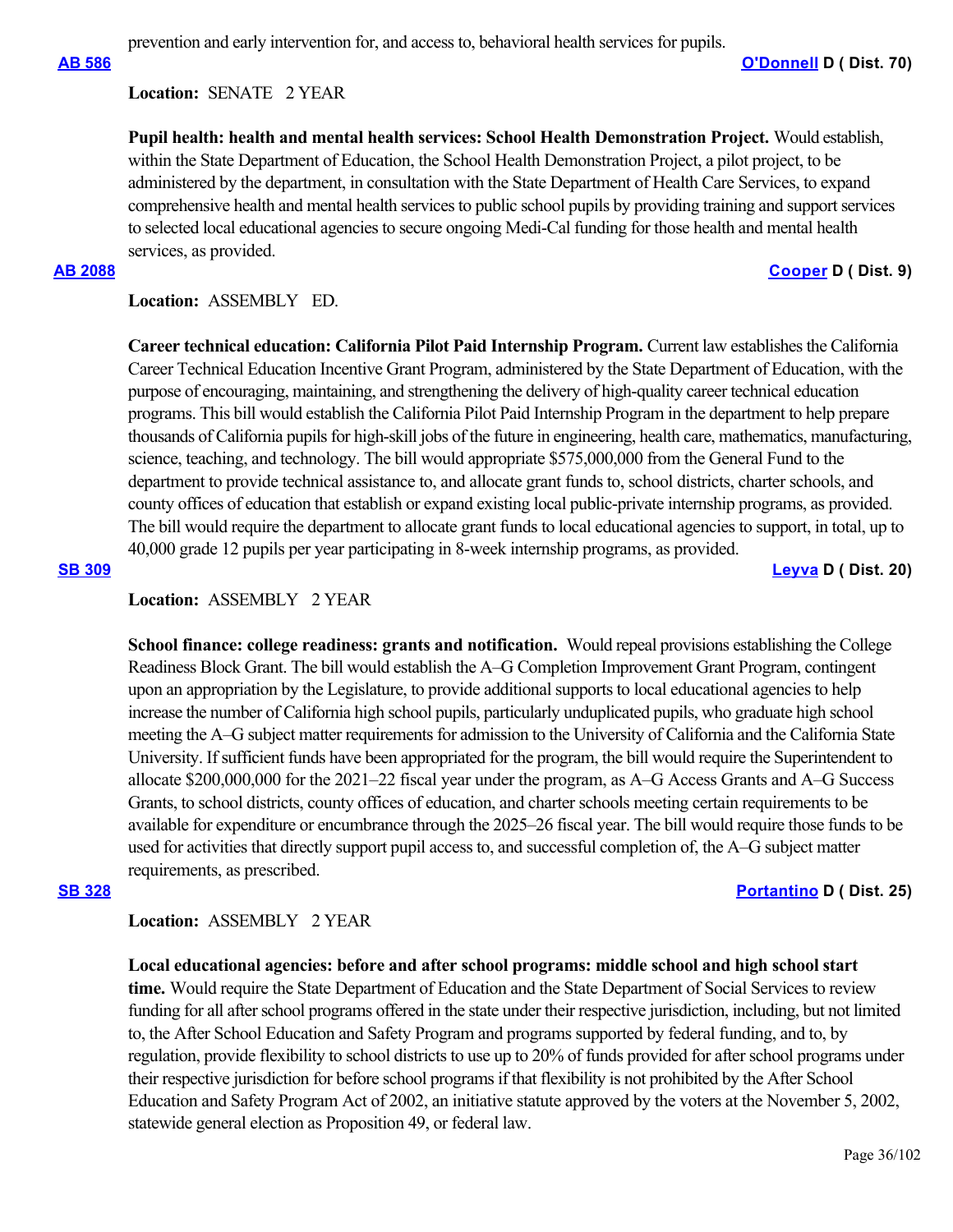### **Location:**  SENATE 2 YEAR

**Elections: county officers.** The California Constitution requires the Legislature to provide for an elected county sheriff, elected district attorney, and elected assessor in each county. Current law also provides that the county treasurer, clerk, auditor, tax collector, recorder, public administrator, and coroner are elective offices unless a county makes them appointive offices, as specified. Current law generally requires the election to select county officers to be held with the statewide primary election at which candidates for Governor are nominated, but if no candidate for a county office receives a majority of the votes cast for that office at the primary election, the 2 candidates who received the most votes advance to the statewide general election at which the Governor is elected.This bill would require the election to select district attorney, sheriff, and assessor to be held with the presidential primary and would require, if no candidate receives a majority of the votes cast for the office at the presidential primary, the 2 candidates who received the most votes to advance to a general election held with the presidential general election. The bill would provide for a 6-year term for a district attorney, sheriff, or assessor elected in 2022, as specified.

### **[AB 1137](https://ctweb.capitoltrack.com/public/publishbillinfo.aspx?bi=PQ2UN9IAlNJFxjb5YT%2FgJ4bkxE9aiGC7PaIOD9LbqXyIHNXL3yT0suFLISgX8PWM) [Mullin](https://a22.asmdc.org/) D ( Dist. 22)**

### **Location:**  SENATE 2 YEAR

**Elections: voter registration agencies.** Would require the Secretary of State, no later than December 31, 2022, to report to the Legislature regarding the process and infrastructure established by each voter registration agency to allow a person who applies online to electronically submit a voter preference form and an affidavit of voter registration and the feasibility of the voter registration agency establishing a process and infrastructure to implement automated voter registration, as specified. The bill would also permit the Secretary of State to update the required report and to provide periodic updates. The bill would require a voter registration agency to provide the Secretary of State with all information that the Secretary of State identifies as necessary to complete the report.

### **[AB 1619](https://ctweb.capitoltrack.com/public/publishbillinfo.aspx?bi=ekCRCLgfuOrqyUemGSuk3Yc5r61cnKuQ1Ly87vRD%2BQPz4UzwCxZLt2wHH%2BnWgi4x) [Cervantes](https://a60.asmdc.org/) D ( Dist. 60)**

# **Location:**  ASSEMBLY ELECTIONS

**Elections: voter registration and signature comparison.** Existing law requires a person to register as a voter by affidavit of registration, except as otherwise provided. Existing law allows an affidavit of registration to be mailed or delivered to the county elections official or submitted electronically. Existing law requires an elections official, upon receiving a vote by mail ballot, to verify the signature on the identification envelope by comparing it with the signature on specified records within the voter's registration record, including the voter's affidavit of registration.This bill would require that both paper and electronic affidavits of registration inform affiants that the signature used on the affidavit of registration may be compared with the signature provided on an identification envelope for the return of a vote by mail ballot.

**[AB 1631](https://ctweb.capitoltrack.com/public/publishbillinfo.aspx?bi=0ywmK0CuNrLsAD1oYOidV6zulDveABZf5C88dIwxuGh%2BCaya%2FJHJPFUhJGRcDTHk) [Cervantes](https://a60.asmdc.org/) D ( Dist. 60)**

# **Location:**  ASSEMBLY ELECTIONS

**Elections: elections officials.** Elections officials must make reasonable efforts to recruit elections officials who are fluent in a non-English language and in English, if the official finds that non-English-speaking citizens approximate 3% or more of the voting-age residents of a precinct, or if interested citizens or organizations provide information that the elections official believes indicates a need for voting assistance for qualified non-English-speaking citizens. This bill would instead require the county elections official to recruit at least one elections official who is fluent in a non-English language and in English when these conditions are met, rather than requiring the county elections official to use only reasonable efforts to recruit such an individual.

### **[AB 1660](https://ctweb.capitoltrack.com/public/publishbillinfo.aspx?bi=iwVojYjkD5b6CSyUVSyXU6K%2B0yORR7LQnOuZlXFJn5ZGku4GMJpS%2B2rmfdp4nwBb) [Nguyen](https://ad72.asmrc.org/) R ( Dist. 72)**

**Location:**  ASSEMBLY ELECTIONS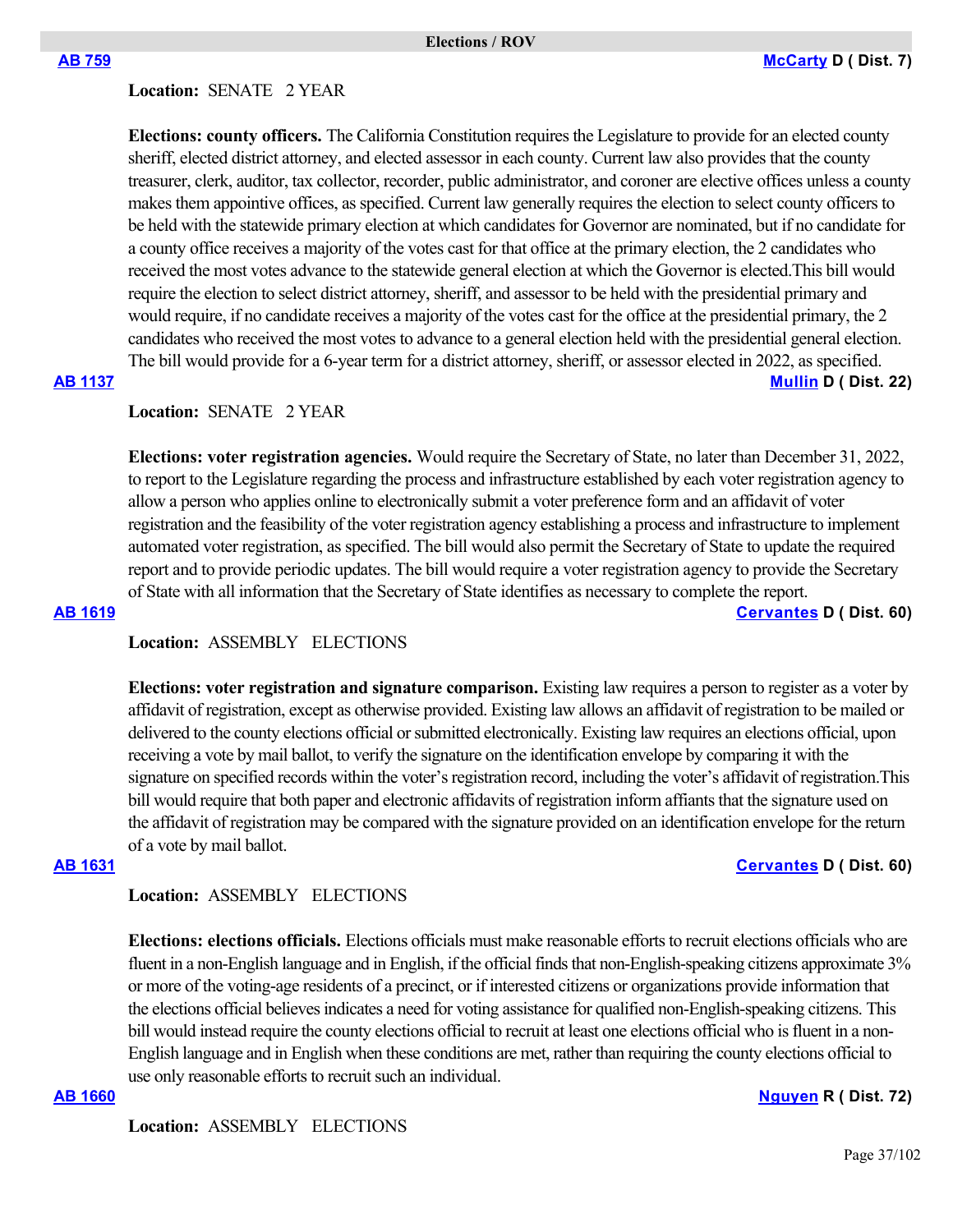**Elections: vote by mail ballots: notifications.** Would require an elections official to inspect a vote by mail ballot envelope for signs of tampering and, if any are found, notify the voter within seven business days. The bill would allow a voter whose vote by mail ballot envelope shows signs of tampering to elect to receive a new vote by mail ballot or to vote in person at the voter's home precinct or at another voter location, as specified. The bill would prohibit an elections official from processing a vote by mail ballot that arrives in an envelope that shows signs of tampering.

### **[AB 1829](https://ctweb.capitoltrack.com/public/publishbillinfo.aspx?bi=7LeIL3qtYb8NkA50Pox%2Bt3sd6quV79MJiJ1G%2F2dvjihcEaLftZiXUU93zhv%2BjANQ) [Seyarto](https://ad67.asmrc.org/) R ( Dist. 67)**

# **Location:**  ASSEMBLY ELECTIONS

**Voting: vote by mail systems.** Current law requires the Secretary of State to certify or conditionally approve any remote accessible vote by mail system before its first use in an election. Current law requires the Secretary of State to make publicly available various testing, examination, and certification reports pertaining to a remote accessible vote by mail system, both before and after the decision to certify or conditionally approve the system, as applicable. Among these requirements, current law requires the Secretary of State to make publicly available, within 10 days after issuing and filing a certification decision and associated testing reports, a full and complete copy of the certification report and all associated documentation, except as specified. This bill would specify that the Secretary of State's duty to make publicly available a full and complete copy of the certification report and associated documentation within 10 days after issuing and filing the certification decision and associated testing reports includes the duty to post these items on the Secretary of State's internet website.

**[AB 2582](https://ctweb.capitoltrack.com/public/publishbillinfo.aspx?bi=9QH49%2Fv9x0wno%2Fr8%2BU4D%2BPwDG4Wn%2F1WT9Q0sv8DfciZ7utggbgY47FYUoFzYzODX) [Bennett](https://a37.asmdc.org/) D ( Dist. 37)**

# **Location:**  ASSEMBLY ELECTIONS

**Recall elections: local offices.** Current law requires a recall election to include the question of whether the officer sought to be recalled shall be removed from office and an election for the officer's successor in the event the officer is removed from office. This bill would instead require a recall election for a local officer to include only the question of whether the officer sought to be recalled shall be removed from office. If a local officer is successfully removed from office in a recall election, the bill would provide that the office becomes vacant and would require it to be filled according to law.

### **[SB 443](https://ctweb.capitoltrack.com/public/publishbillinfo.aspx?bi=HIojWqTdpascDXzdrowFDmZfMBn6ikUpCG3ceZICtuNK6Drr9Vz38JPGnn2sEp40) [Hertzberg](https://sd18.senate.ca.gov/) D ( Dist. 18)**

## **Location:**  ASSEMBLY 2 YEAR

**Referendum measures.** Current law specifies the order in which statewide ballot measures are required to appear on the ballot, with referendum measures required to be last after all initiative measures. This bill would instead require initiative and referendum measures to appear in the order in which they qualify for the ballot.

**[SB 504](https://ctweb.capitoltrack.com/public/publishbillinfo.aspx?bi=VK5PXElFKMX63ipoeDnRaJ0FG9klpyiyj9cPSVnLp242P%2Fpeg9GnjaCHyM5zmkgx) [Becker](http://sd13.senate.ca.gov/) D ( Dist. 13)**

## **Location:**  ASSEMBLY THIRD READING

**Elections: voter registration.** Current law requires elections officials to mail a ballot to every registered voter for each election. Current law permits a person to apply for permanent vote by mail status while registering to vote, and requires elections officials to include an application for a vote by mail ballot with each voter information guide mailed to voters. This bill would repeal these provisions regarding applications to vote by mail to account for the requirement that every registered voter receive a vote by mail ballot for each election.

# **[SCA 6](https://ctweb.capitoltrack.com/public/publishbillinfo.aspx?bi=2atZrudWC%2FU8zJkaoOmSp3UbneK%2FRHqnwUEC7hkhNabYuZUEKSQ2uBjClBD%2FQjUV) [Newman](https://sd29.senate.ca.gov/) D ( Dist. 29)**

**Location:**  SENATE RLS.

**Elections: recall of state officers.** Would provide, in the event an officer is removed in a recall election, for the office to remain vacant until a successor candidate to hold the unexpired term of the office receives a majority of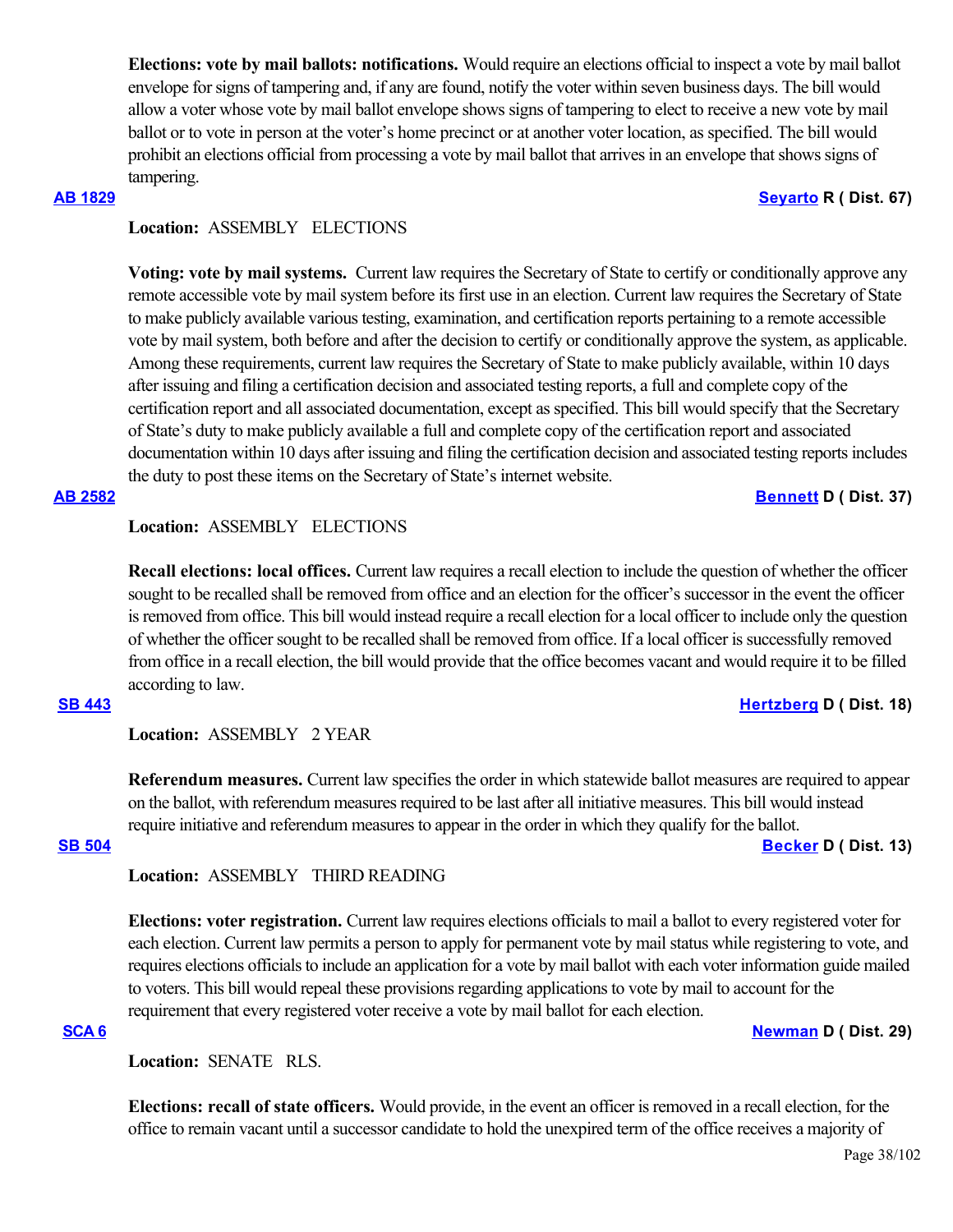votes at a special election, or for the office to remain vacant for the remainder of the term if the nomination period for the subsequent term of that office has closed. The measure would allow an officer who was the subject of the recall election to be a candidate in the special election. The measure would require the Legislature to enact laws providing for the election of a successor. This bill contains other existing laws.

### **Emergency Services**

### **[AB 988](https://ctweb.capitoltrack.com/public/publishbillinfo.aspx?bi=jPjlAAna2I%2BTXPXFt0nZGgjfP4UQuHD0yMrgtf7cg0IF6eh90GIQOatSW9biM2p8) [Bauer-Kahan](https://a16.asmdc.org/) D ( Dist. 16)**

# **Location:**  SENATE 2 YEAR

**Mental health: 988 crisis hotline.** Current law, the Warren-911-Emergency Assistance Act, requires every local public agency, as defined, to have an emergency communication system and requires the digits "911" to be the primary emergency telephone number within the system. Current federal law, the National Suicide Hotline Designation Act, designates the 3-digit telephone number "988" as the universal number within the United States for the purpose of the national suicide prevention and mental health crisis hotline system operating through the National Suicide Prevention Lifeline maintained by the Assistant Secretary for Mental Health and Substance Abuse and the Veterans Crisis Line maintained by the Secretary of Veterans Affairs. This bill would require 988 centers, as defined, to, by July 16, 2022, provide a person experiencing a behavioral health crisis access to a trained counselor by call and, by January 1, 2027, provide access to a trained counselor by call, text, and chat.

### **[AB 1721](https://ctweb.capitoltrack.com/public/publishbillinfo.aspx?bi=ZQ99%2BBgY3s1f3zG1pd1hs%2F92PtmQkrdlWMrqzJXYT6LYVJTZp5mhiwmFRR1rIHNo) [Rodriguez](https://a52.asmdc.org/) D ( Dist. 52)**

# **Location:**  ASSEMBLY EMERGENCY MANAGEMENT

**California Emergency Services Act: emergency preparedness: mutual aid: seismic retrofitting soft story multifamily housing.** Would establish the Emergency Medical Services Mutual Aid Program, to be administered by the Office of Emergency Services (OES), to support local government efforts in responding to surges in demand for emergency medical services and provide effective mutual aid during disasters, as defined. The bill would, upon appropriation by the Legislature, require OES to provide noncompetitive grant funding to local governments, special districts, and tribes for the purpose of acquiring emergency medical services, as specified. The bill would also require OES to provide an annual report to the Legislature regarding the program, as specified. The bill would, upon appropriation by the Legislature, require the Controller to transfer \$50,000,000 to the Director of Emergency Services to effectuate these provisions.

### **[AB 1988](https://ctweb.capitoltrack.com/public/publishbillinfo.aspx?bi=5MRyB49kCImIkL%2FgzLuldFC6VMoEfxEP0KpmrxpgQG1otAo%2FE4NbLe%2FPkH5EC0wd) [Bauer-Kahan](https://a16.asmdc.org/) D ( Dist. 16)**

**Location:**  ASSEMBLY C. & C.

**9-8-8 mental health crisis hotline system.** Current federal law, the National Suicide Hotline Designation Act of 2020, designates the 3-digit telephone number "988" as the universal number within the United States for the purpose of the national suicide prevention and mental health crisis hotline system operating through the National Suicide Prevention Lifeline maintained by the Assistant Secretary for Mental Health and Substance Abuse and the Veterans Crisis Line maintained by the Secretary of Veterans Affairs. This bill would establish the 9-8-8 mental health crisis hotline system in state government and would require the Office of Emergency Services to implement, oversee, and enforce the emergency communications system components and operations of the 9-8-8 system. **Position: San Bernardino County Watch**

### **[AB 2130](https://ctweb.capitoltrack.com/public/publishbillinfo.aspx?bi=z8rZLWNJeXK%2Fv14HZGfQowiDrkKlR%2BXDegp2nYoppjre2cWUP4uiqM0rp3SJCTmD) [Cunningham](https://ad35.asmrc.org/) R ( Dist. 35)**

**Location:**  ASSEMBLY HEALTH

**Emergency medical services: training.** Under, the Emergency Medical Services System and the Prehospital Emergency Medical Care Personnel Act, the Emergency Medical Services Authority is responsible for establishing minimum standards and promulgating regulations for the training and scope of practice for an Emergency Medical Technician-Paramedic (EMT-P).This bill would require an EMT-P, upon initial licensure and upon licensure renewal, to complete at least 20 minutes of training on issues relating to human trafficking.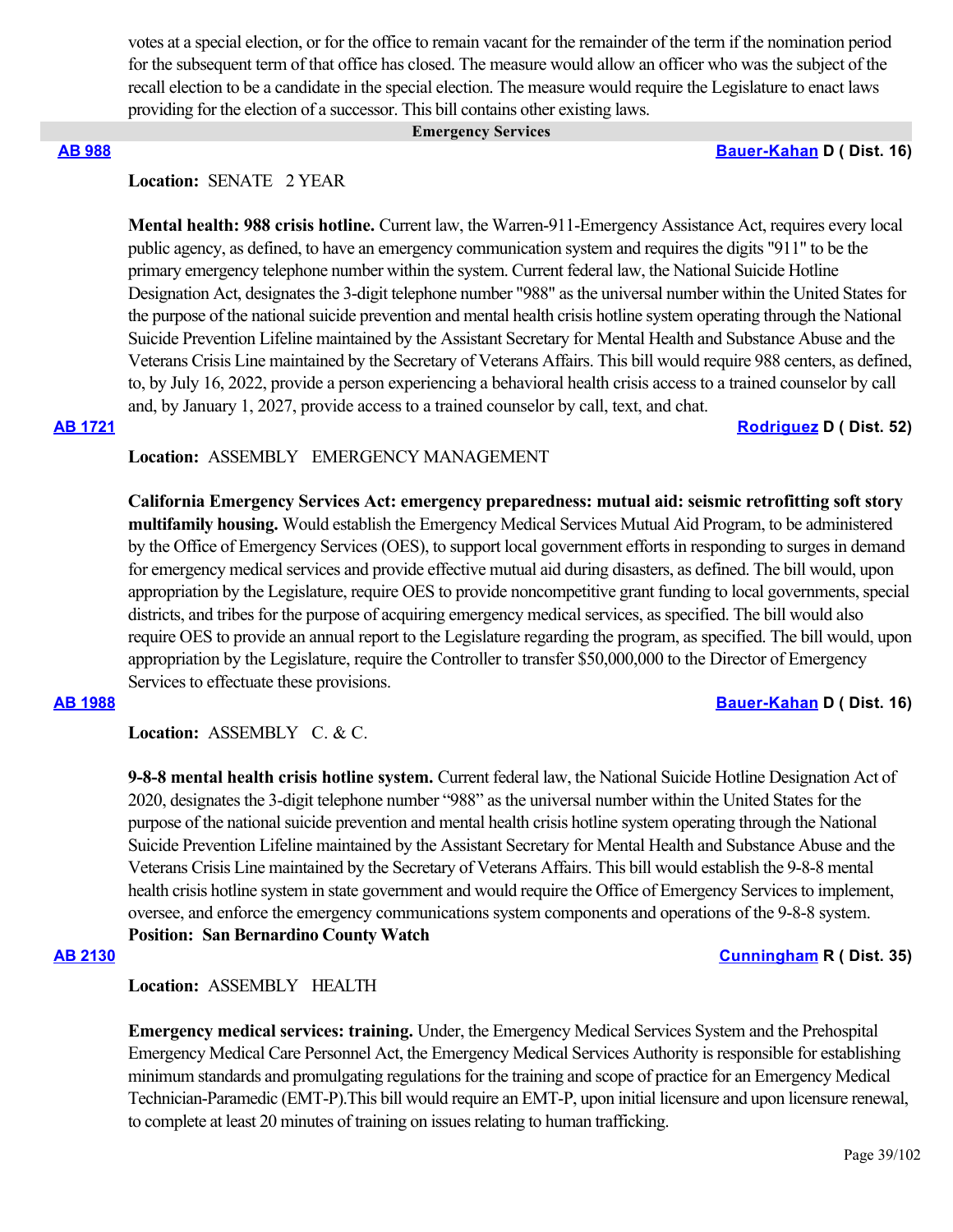### Location: **SENATE** BUDGET & F.R.

**Employment: COVID-19: supplemental paid sick leave.** Would, beginning January 1, 2022, until September 30, 2022, provide for COVID-19 supplemental paid sick leave for covered employees who are unable to work or telework due to certain reasons related to COVID-19, including that the employee is attending a COVID-19 vaccine or vaccine booster appointment for themselves or a family member, or is experiencing symptoms, or caring for a family member experiencing symptoms, related to a COVID-19 vaccine or vaccine booster. The bill would entitle a covered employee to 40 hours of COVID-19 supplemental paid sick leave if that employee either works full time or was scheduled to work, on average, at least 40 hours per week for the employer in the 2 weeks preceding the date the covered employee took COVID-19 supplemental paid sick leave. The bill would provide a different calculation for supplemental paid sick leave for a covered employee who is a firefighter subject to certain work schedule requirements and for a covered employee working fewer or variable hours, as specified. **[AB 1041](https://ctweb.capitoltrack.com/public/publishbillinfo.aspx?bi=5AdbS012iolk0S%2BR8OXCTbezQbDtY%2FRyuueXH9Dq%2Bq%2FTbNCW2s2qDttEyECBZAw%2F) [Wicks](https://a15.asmdc.org/) D ( Dist. 15)**

# Location: **SENATE** 2 YEAR

**Employment: leave.** Would expand the population that an employee can take leave to care for to include a designated person. The bill would define "designated person" to mean a person identified by the employee at the time the employee requests family care and medical leave. The bill would authorize an employer to limit designation of a person, as prescribed.

# **[SB 213](https://ctweb.capitoltrack.com/public/publishbillinfo.aspx?bi=0m%2B3caG8a3d2CIH%2BUVHqAJMtNZM2BkUgp4CQ7RuwbxepuvpzjPoVaMeM%2Fp%2FwKI87) [Cortese](http://sd15.senate.ca.gov/) D ( Dist. 15)**

### **Location:**  ASSEMBLY DESK

**Workers' compensation: hospital employees.** Current law establishes a workers' compensation system, administered by the Administrative Director of the Division of Workers' Compensation, to compensate an employee for injuries sustained in the course of employment. Current law creates a rebuttable presumption that specified injuries sustained in the course of employment of a specified member of law enforcement or a specified first responder arose out of and in the course of employment. Current law, until January 1, 2023, creates a rebuttable presumption of injury for various employees, including an employee who works at a health facility, as defined, to include an illness or death resulting from COVID-19, if specified circumstances apply. This bill would define "injury," for a hospital employee who provides direct patient care in an acute care hospital, to include infectious diseases, cancer, musculoskeletal injuries, post-traumatic stress disorder, and respiratory diseases. The bill would include the novel coronavirus 2019 (COVID-19), among other conditions, in the definitions of infectious and respiratory diseases.

### **Environmental Health**

**[AB 441](https://ctweb.capitoltrack.com/public/publishbillinfo.aspx?bi=oqyp6GJ0p0sy9WvFZ2GTH%2FYL4lTm5%2B6CBmHGWmTfS%2FGDq1drB5MKBjVuoTtcFywR) [Mayes](https://www.assembly.ca.gov/assemblymemberchadmayes) I ( Dist. 42)**

# **Location:**  SENATE 2 YEAR

**Recreational water use: wave basins.** Current law provides for the regulation of recreational water use, as specified, including, but not limited to, swimming pools and wave pools. Current law establishes applicable construction and sanitation standards for public swimming pools, and standards pertaining to their operation, maintenance, and use. This bill would similarly establish, under the supervision of the State Department of Public Health, standards for a wave basin, defined as an artificially constructed body of water within an impervious water containment structure incorporating the use of a mechanical device principally designed to generate waves for surfing on a surfboard or analogous surfing device commonly used in the ocean and intended for sport.

**[AB 2146](https://ctweb.capitoltrack.com/public/publishbillinfo.aspx?bi=6AFXPpEBDN9lLjI4DDgV03M%2FJHmgRht2lPu2ti%2BJKj0j05vvMY3IxKS%2BTt581ivS) [Bauer-Kahan](https://a16.asmdc.org/) D ( Dist. 16)**

Location: ASSEMBLY E.S. & T.M.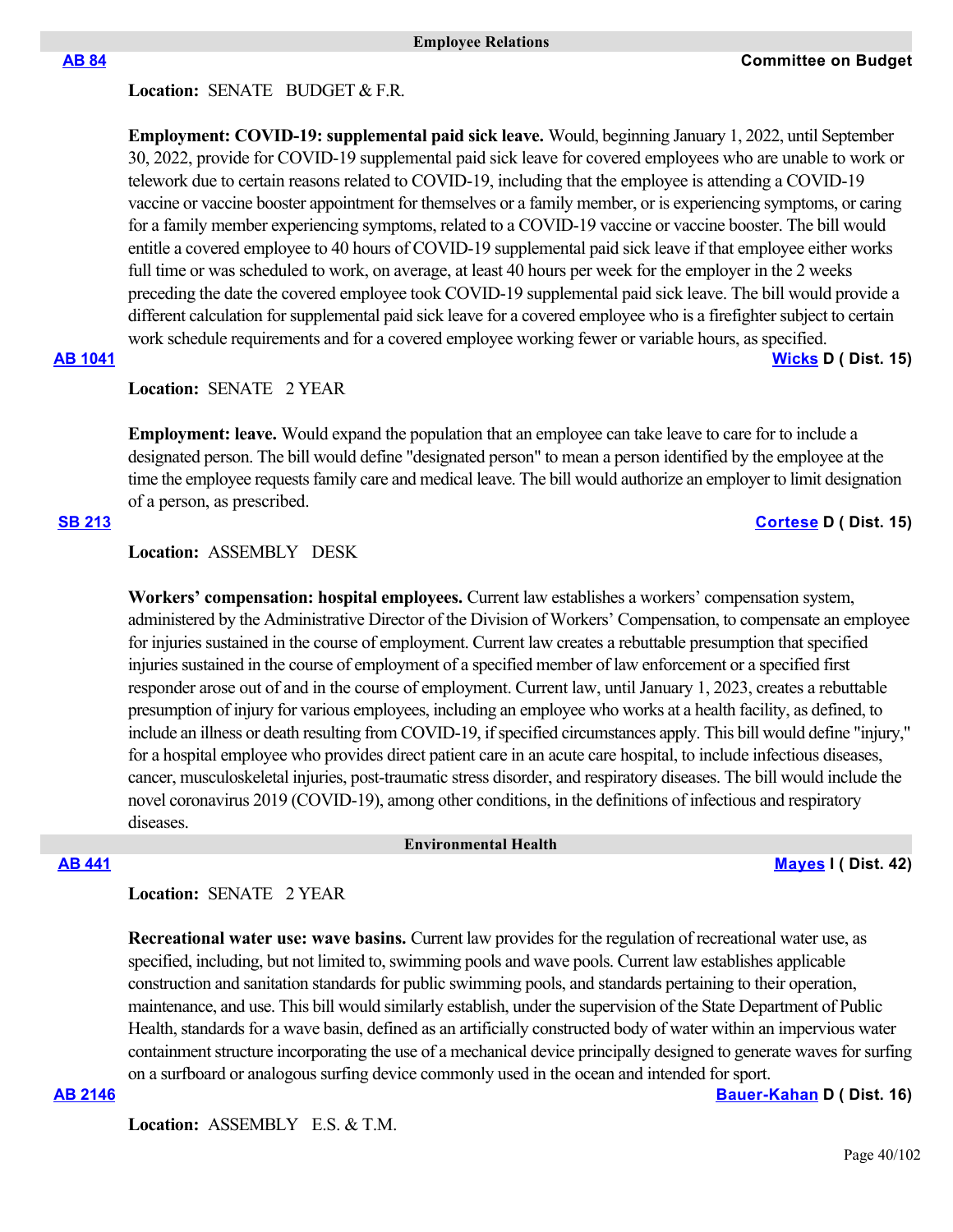**Neonicotinoid pesticides: prohibited nonagricultural use.** Current law generally regulates pesticide use by the Department of Pesticide Regulation, and requires the Director of Pesticide Regulation to endeavor to eliminate from use a pesticide that endangers the agricultural or nonagricultural environment. Current law requires the department, on or before July 1, 2018, to issue a determination with respect to its reevaluation of neonicotinoids, and to adopt control measures necessary to protect pollinator health within 2 years, as specified. This bill would require, by January 1, 2024, the director to designate, by regulation, neonicotinoid pesticides, as defined, as restricted materials, and would prohibit, beginning January 1, 2024, the sale, possession, or use of these pesticides, except for use on an agricultural plant, as defined.

### **[SB 1426](https://ctweb.capitoltrack.com/public/publishbillinfo.aspx?bi=GQl2nfJ%2FKvoazRd4%2FxxsOOUa6OJSZeiuD2mR3vAOV9gOxaFQqsN0hIdo00DR3HVg) [Caballero](https://sd12.senate.ca.gov/) D ( Dist. 12)**

Location: **SENATE** PUB. S.

**Cannabis: water pollution crimes.** Would make it a felony to plant, cultivate, harvest, dry, or process more than 6 living cannabis plants, or any part thereof, and where that activity involves theft of groundwater, unauthorized tapping into a water conveyance or storage infrastructure, digging an unpermitted, illegal well, or the pollution of groundwater, as specified. This bill would also clarify that causing substantial environmental harm to public resources includes groundwater. By expanding the scope of a crime, this bill would impose a state-mandated local program. **Position: San Bernardino County Sponsor**

 **Equity**

## **[AB 1038](https://ctweb.capitoltrack.com/public/publishbillinfo.aspx?bi=IoY8rQUCyOZF5Yc9dfaGuYjz9MtGrCcOJ%2FAMaQRm%2BvFhHTupuZNOKklpgRMr0YdL) [Gipson](https://a64.asmdc.org/) D ( Dist. 64)**

**Location:**  SENATE 2 YEAR

**California Health Equity Program.** Would, on July 1, 2022, establish the California Health Equity Program, a competitive grant program administered by the Office of Health Equity to community-based nonprofit organizations, community clinics, local health departments, and tribal organizations to take actions related to health equity. The bill would establish the California Health Equity Fund in the State Treasury and, upon appropriation by the Legislature, would make moneys in the fund available for the purposes of the grant program. The bill would also establish the California Health Equity Fund Oversight and Accountability Committee, 15-member committee with specified membership, to monitor the distribution, implementation, and impact of local and regional grants funded by the California Health Equity Fund and make reports about the status of the program and related recommendations to specified entities, among other duties.

# **[SB 17](https://ctweb.capitoltrack.com/public/publishbillinfo.aspx?bi=%2BE4NoDKMLnuTFxzoM1Xo99BcuN4ryD73nF0rJQY%2ByFcnjPHcHP1MVGB5QCwtLcFz) [Pan](http://sd06.senate.ca.gov/) D ( Dist. 6)**

**Location:**  ASSEMBLY 2 YEAR

**Office of Racial Equity.** Would, until January 1, 2029, would establish in state government an Office of Racial Equity, an independent public entity not affiliated with an agency or department, governed by a Racial Equity Advisory and Accountability Council. The bill would authorize the council to hire an executive director to organize, administer, and manage the operations of the office. The bill would task the office with coordinating, analyzing, developing, evaluating, and recommending strategies for advancing racial equity across state agencies, departments, and the office of the Governor. The bill would require the office, in consultation with state agencies, departments, and public stakeholders, as appropriate, to develop a statewide Racial Equity Framework that includes a strategic plan with policy and inclusive practice recommendations, guidelines, goals, and benchmarks to reduce racial inequities, promote racial equity, and address individual, institutional, and structural racism.

# **[AB 267](https://ctweb.capitoltrack.com/public/publishbillinfo.aspx?bi=3SE2825yVeoD%2FVeb1naH%2BjNacVwbKBjyd6shO3zqBpjbBxwZfGAepSO1w%2BhXWhOD) [Valladares](https://ad38.asmrc.org/) R ( Dist. 38)**

Location: **SENATE 2 YEAR** 

**California Environmental Quality Act: exemption: prescribed fire, thinning, and fuel reduction**

 **Fire Mitigation / Wildfire**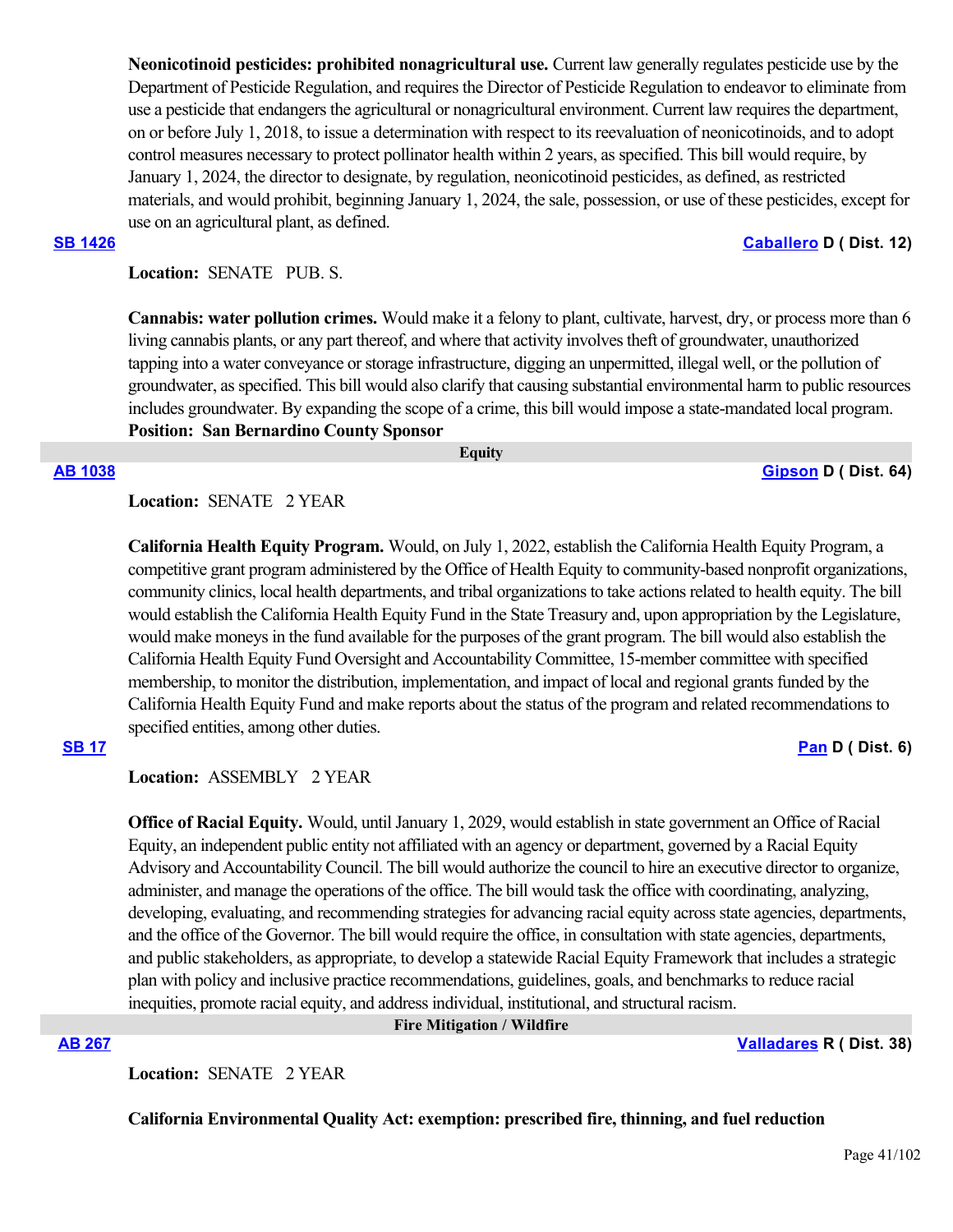**projects.** Current law, until January 1, 2023, exempts from the requirements of CEQA prescribed fire, thinning, or fuel reduction projects undertaken on federal lands to reduce the risk of high-severity wildfire that have been reviewed under the federal National Environmental Policy Act of 1969, as provided. Current law requires the Department of Forestry and Fire Protection, beginning December 31, 2019, and annually thereafter until January 1, 2023, to report to the relevant policy committees of the Legislature the number of times the exemption was used. This bill would extend the exemption from CEQA and the requirement on the department to report to the relevant policy committees of the Legislature to January 1, 2026.

# **[AB 1431](https://ctweb.capitoltrack.com/public/publishbillinfo.aspx?bi=Yq6ghj%2Ftr2poYSBQbPIhqVyClNmo475qyX3stugPUKTdL%2BjDeAT%2FEGG%2B9VwQRGtc) [Frazier](https://a11.asmdc.org/) D ( Dist. 0)**

# Location: **SENATE** 2 YEAR

**Forestry: forest carbon and resilience goals.** Current law requires the Department of Forestry and Fire Protection to implement various fire protection programs intended to protect forest resources and prevent uncontrolled wildfires. This bill would establish state goals for fuels treatment, vegetation management, and wildfire risk reduction, including, but not limited to, increasing vegetation management on nonfederal lands and urging the federal government to increase vegetation management on federal lands, as provided, and increasing the pace and scale of home hardening efforts to harden at least 100,000 existing homes per year by 2025. The bill would require that the established vegetation management goals be for activities that improve fire resiliency and reduce fire spread, duration, and intensity, fuel ignitability, or ignition of tree crowns, as applicable, and would require the state to implement, or cause to be implemented, the established vegetation management and home hardening goals in a specified manner, including prioritizing the implementation of these goals in the most vulnerable communities.

**[AB 2387](https://ctweb.capitoltrack.com/public/publishbillinfo.aspx?bi=mAsKx02WwTNLoXWuXh8d4TjCjo3Lvn%2BgRbIrd0vXWo5WJFK5Aq09vk3pePdlwvw%2F) [Garcia, Eduardo](https://a56.asmdc.org/) D ( Dist. 56)**

**Location:**  ASSEMBLY W.,P. & W.

**Safe Drinking Water, Wildfire Prevention, Drought Preparation, Flood Protection, Extreme Heat Mitigation, and Workforce Development Bond Act of 2022.** Would enact the Safe Drinking Water, Wildfire Prevention, Drought Preparation, Flood Protection, Extreme Heat Mitigation, and Workforce Development Bond Act of 2022, which, if approved by the voters, would authorize the issuance of bonds in the amount of \$7,430,000,000 pursuant to the State General Obligation Bond Law to finance projects for safe drinking water, wildfire prevention, drought preparation, flood protection, extreme heat mitigation, and workforce development programs.

## **[AB 2610](https://ctweb.capitoltrack.com/public/publishbillinfo.aspx?bi=HlSqpxpWyo3VRh%2Fu4KX%2F3hqpWepuBE%2FaAyWEhmjScXgi32FqVNTRznc1zFZXBG%2Bg) [Friedman](https://a43.asmdc.org/) D ( Dist. 43)**

**Location:**  ASSEMBLY PRINT

**Wildlife Conservation Board: vegetation management: fire reduction.** Would state the intent of the Legislature to enact subsequent legislation related to establishing a grant program, to be administered by the Wildlife Conservation Board, for vegetation management treatments that reduce the risk of fire.

### **[AB 2874](https://ctweb.capitoltrack.com/public/publishbillinfo.aspx?bi=%2FB2KB31xvuPitfm9nuh94yP9ihTSqJnOg4sUN5o5sLZPUD%2BHpdcPzCTeeAVsW%2Fim) [Cooley](https://a08.asmdc.org/) D ( Dist. 8)**

**Location:**  ASSEMBLY U. & E.

**Wildfire prevention: electrical utility facilities and maintenance: liability of contractors.** Would provide that a person or entity that performs tree trimming or vegetation maintenance services or specialty electrical contracting services under contract to an electrical utility is not liable for any damage or injury that results from a wildfire ignited by electrical utility facilities, except for damage or injury proximately caused by the contractor's negligence, gross negligence, or willful misconduct. The bill would limit the liability to the dollar amount of applicable wildfire insurance possessed by the contractor, as provided. The bill would define various terms for purposes of those provisions and would state related findings and declarations of the Legislature.

# **[SB 12](https://ctweb.capitoltrack.com/public/publishbillinfo.aspx?bi=iH%2F%2FFgFB5uNEO9mn6EmBkyuBjJw94E72dmogINjFfiA5CHBEKXu6y51VY2VvDZAR) [McGuire](http://sd02.senate.ca.gov/) D ( Dist. 2)**

**Location:**  ASSEMBLY 2 YEAR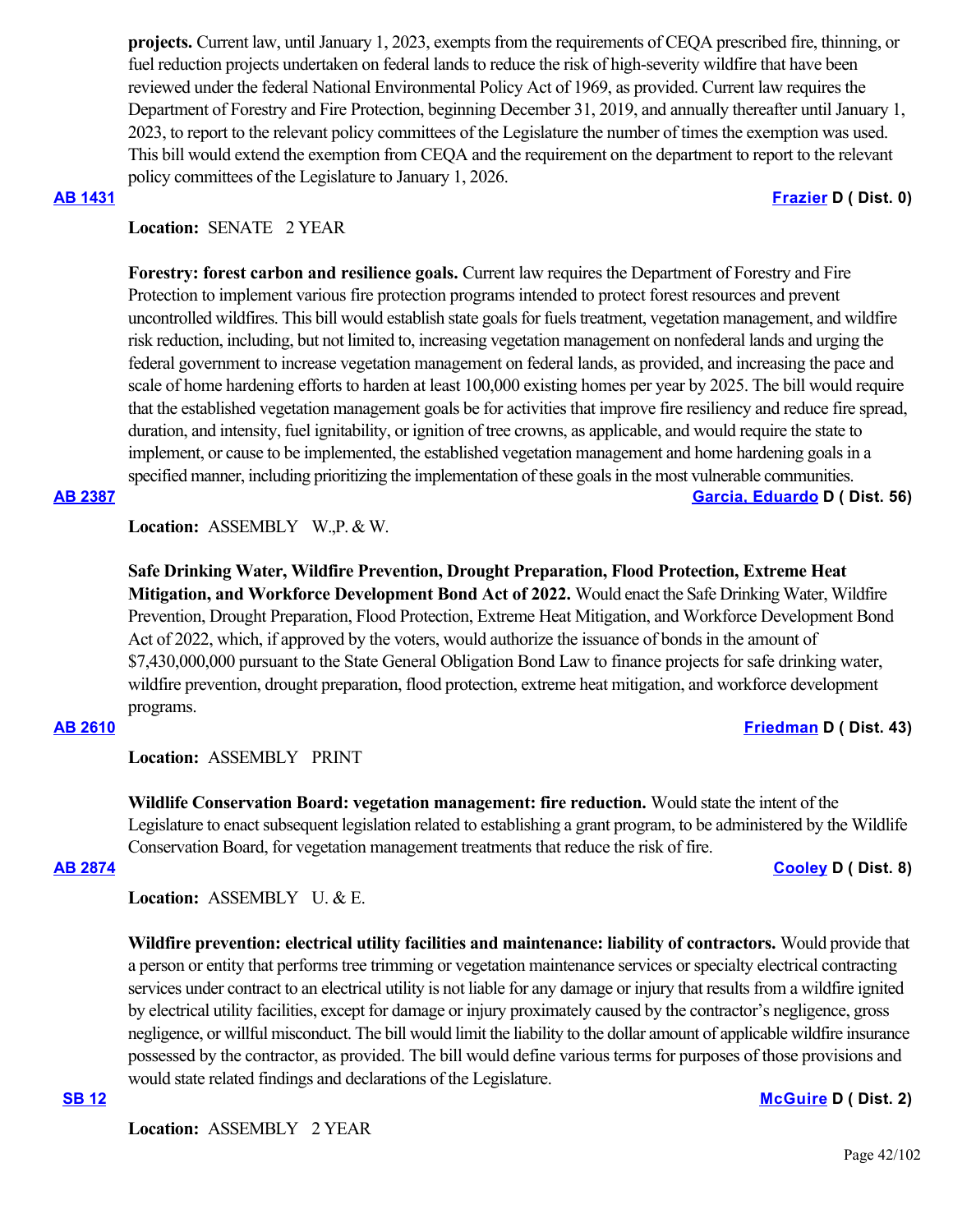**Local government: planning and zoning: wildfires.** Current law requires that the Office of Planning and Research, among other things, coordinate with appropriate entities, including state, regional, or local agencies, to establish a clearinghouse for climate adaptation information for use by state, regional, and local entities, as provided. This bill would require the safety element, upon the next revision of the housing element or the hazard mitigation plan, on or after July 1, 2024, whichever occurs first, to be reviewed and updated as necessary to include a comprehensive retrofit strategy to reduce the risk of property loss and damage during wildfires, as specified, and would require the planning agency to submit the adopted strategy to the Office of Planning and Research for inclusion into the above-described clearinghouse.

### **[SB 45](https://ctweb.capitoltrack.com/public/publishbillinfo.aspx?bi=XDzDifgqVMy0XBOqonq3NDw2YsdmIpuQ1JXO6HXO%2B7sRhXSzmAlyf%2B4AVVWujK32) [Portantino](http://sd25.senate.ca.gov/) D ( Dist. 25)**

# **Location:**  ASSEMBLY DESK

**Short-lived climate pollutants: organic waste reduction goals: local jurisdiction assistance.** Current law requires the Department of Resources Recycling and Recovery, in consultation with the State Air Resources Board, to adopt regulations to achieve the organic waste reduction goals established by the state board for 2020 and 2025, as provided. Current law requires the department, no later than July 1, 2020, and in consultation with the state board, to analyze the progress that the waste sector, state government, and local governments have made in achieving these organic waste reduction goals. This bill would require the department, in consultation with the state board, to provide assistance to local jurisdictions, including, but not limited to, any funding appropriated by the Legislature in the annual Budget Act, for purposes of assisting local agencies to comply with these provisions, including any regulations adopted by the department.

## **[SB 72](https://ctweb.capitoltrack.com/public/publishbillinfo.aspx?bi=RwmJMe9s2JscBqpxkWuTdtwYUdb4HESgyWyHFmzT%2BLH1Gr8o%2FKmFWJbTi94SjK%2B8) [Rubio](http://sd22.senate.ca.gov/) D ( Dist. 22)**

# **Location:**  ASSEMBLY 2 YEAR

**Property insurance: wildfire risk information reporting.** Current law requires an admitted insurer with written California premiums totaling \$10,000,000 or more, on or before April 1, 2020, and every 2 years thereafter, as specified, to submit a report to the commissioner with specified fire risk information on its residential property policies, and subjects an admitted insurer that willfully fails to submit a report to a prescribed civil penalty. Current law requires the commissioner to post to the department's internet website a report on wildfire risk compiled from the collected fire risk information. Current law establishes in state government the Natural Resources Agency under the supervision of the Secretary of the Natural Resources Agency, consisting of various departments, including the Department of Forestry and Fire Protection, which is responsible for the fire protection, fire prevention, maintenance, and enhancement of the state's forest, range, and brushland resources, among other things. On or before November 1, 2022, and annually thereafter, this bill would require the commissioner to transmit to the secretary of the agency a report that makes geographic recommendations for vegetation management projects based on the commissioner's analysis of specified information, including nonrenewal data on policies of residential property insurance, and to post that report on the Department of Insurance's internet website.

### **[SCA 8](https://ctweb.capitoltrack.com/public/publishbillinfo.aspx?bi=sgW5iv%2Bd8HnB9y7OelMIyW2Tbwnejz3ZISUjA90x%2BFx7C9fY32aRrAgiezeRLSTS) [Nielsen](http://nielsen.cssrc.us/) R ( Dist. 4)**

# **Location:**  SENATE RLS.

**Wildfires: funding.** The California Constitution establishes the California Fire Response Fund and requires the Controller to transfer from the General Fund to the California Fire Response Fund a specified amount, as provided. The California Constitution requires moneys in the California Response Fund to be appropriated by the Legislature in each fiscal year exclusively for specified fire prevention purposes. The California Constitution establishes the Special District Fire Response Fund as a subaccount in the California Fire Response Fund, to be appropriated to special districts that provide fire protection services, as provided. This measure would, contingent upon voter approval of an additional specified proposition at the \_\_\_\_ statewide general election, revise and recast the California Fire Response Fund and the Special District Fire Response Fund, by among other things, requiring the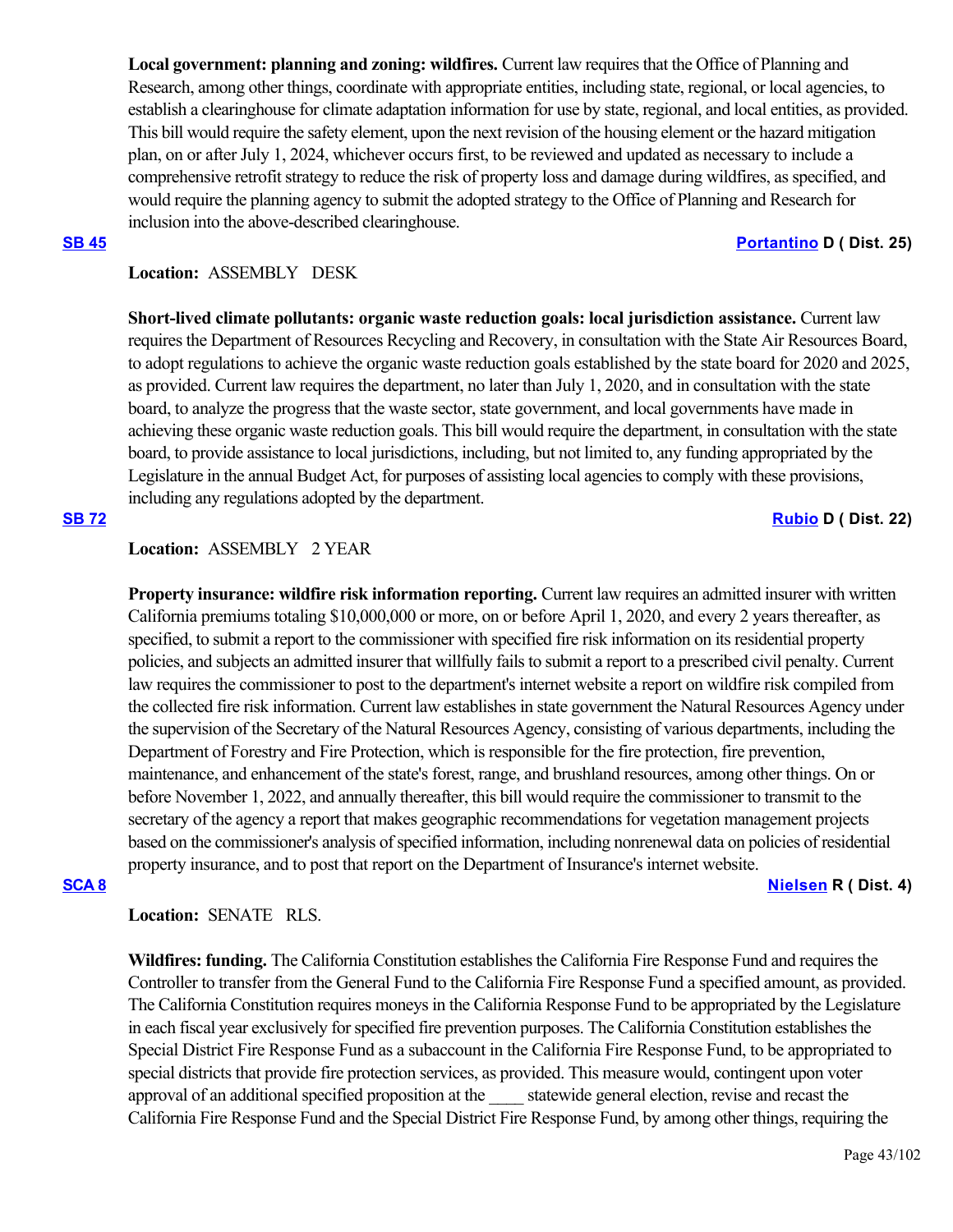Treasurer to annually transfer an amount equal to 1% of specified state revenues from the General Fund to the California Fire Response Fund, as provided.

### **First Responders**

### **[SB 232](https://ctweb.capitoltrack.com/public/publishbillinfo.aspx?bi=HuMeyuzGJk2mqEyG9IeWvXXbdtW4WugJveLkG%2FL2%2BCbfM5Xhex5kekJKG6Vt4LtW) [Nielsen](http://nielsen.cssrc.us/) R ( Dist. 4)**

### **Location:**  ASSEMBLY 2 YEAR

**Employment Development Department: policies and practices.** Current law requires the Employment Development Department to administer a program for the payment of unemployment compensation to the eligible unemployed. Current law requires the department to periodically review policies and practices used to determine eligibility and benefits that result in delayed eligibility unemployment determinations or benefit payments and that fail to identify or prevent fraud. Current law requires the director of the department to report the results of the first review to the Legislature on or before July 1, 2015, and authorizes the submission of subsequent reports. This bill would require the Employment Development Department to take various actions in response to recommendations by the California State Auditor regarding the timely issuance of unemployment insurance benefits and the reduction of fraud associated with the payment of those benefits.

### **[SB 284](https://ctweb.capitoltrack.com/public/publishbillinfo.aspx?bi=pfo59AaC5CcBlbAG1B14p2QyzY9s%2Fy6%2F4GGrAzrDy118E94jS7x9jr06vKUaTB3e) [Stern](http://sd27.senate.ca.gov/) D ( Dist. 27)**

# **Location:**  ASSEMBLY 2 YEAR

**Workers' compensation: firefighters and peace officers: post-traumatic stress.** Current law, under the workers' compensation system, provides, only until January 1, 2025, that, for certain state and local firefighting personnel and peace officers, the term "injury" includes post-traumatic stress that develops or manifests during a period in which the injured person is in the service of the department or unit, but applies only to injuries occurring on or after January 1, 2020. Existing law requires the compensation awarded pursuant to this provision to include full hospital, surgical, medical treatment, disability indemnity, and death benefits. This bill would make that provision applicable to active firefighting members of the State Department of State Hospitals, the State Department of Developmental Services, the Military Department, and the Department of Veterans Affairs, and to additional peace officers, including security officers of the Department of Justice when performing assigned duties as security officers and the officers of a state hospital under the jurisdiction of the State Department of State Hospitals or the State Department of Developmental Services, among other officers.

### **Health and Human Services**

**[AB 4](https://ctweb.capitoltrack.com/public/publishbillinfo.aspx?bi=gy7%2B%2F%2FSworWr53yrsQv%2FCEbi4rGhUc9NFdyQ7AMZKsgTYO48XJIEaRFlvfOy8LnY) [Arambula](https://a31.asmdc.org/) D ( Dist. 31)**

Location: **SENATE** 2 YEAR

**Medi-Cal: eligibility.** Would, effective January 1, 2022, extend eligibility for full scope Medi-Cal benefits to anyone regardless of age, and who is otherwise eligible for those benefits but for their immigration status, pursuant to an eligibility and enrollment plan. The bill would delete the specified provisions regarding individuals who are under 25 years of age or 65 years of age or older and delaying implementation until the director makes the determination described above. The bill would require the eligibility and enrollment plan to ensure that an individual maintains continuity of care with respect to their primary care provider, as prescribed, would provide that an individual is not limited in their ability to select a different health care provider or Medi-Cal managed care health plan, and would require the department to provide monthly updates to the appropriate policy and fiscal committees of the Legislature on the status of the implementation of these provisions

### **[AB 47](https://ctweb.capitoltrack.com/public/publishbillinfo.aspx?bi=%2Fa0YW4RU81u0tfnzXer%2FrpfqAKX00ohuxXYd5d4bDFGEID0ZI8r0U%2BhEEQBazghF) [Reyes](https://a47.asmdc.org/) D ( Dist. 47)**

**Location:**  SENATE 2 YEAR

**Human services: coordinated immigration support services.** Would require the State Department of Social Services to establish a grant program that provides grants to qualified nonprofit organizations, as defined, for the provision of multitiered and coordinated immigration support services in California to undocumented and mixed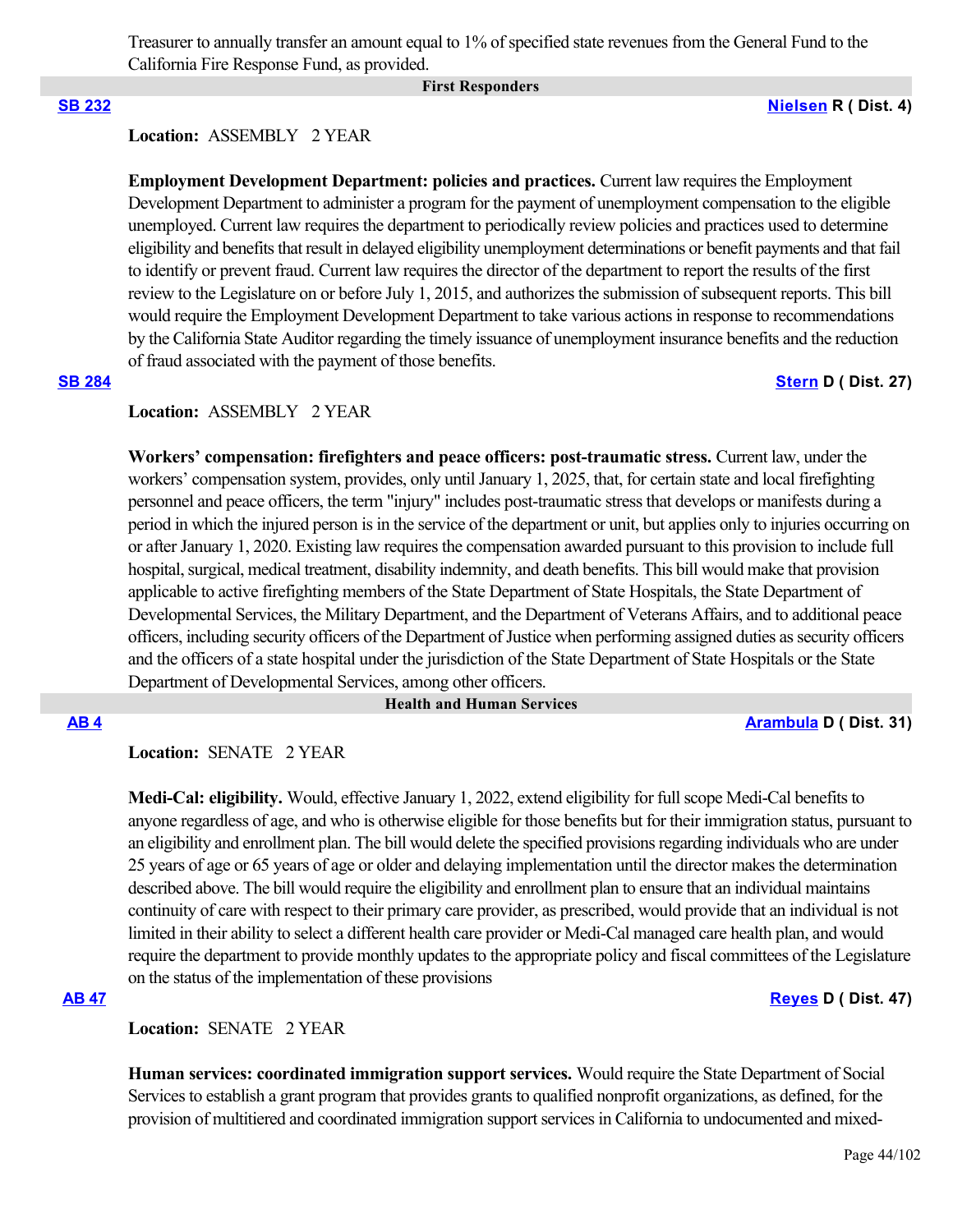status families who reside in the state and were separated by the federal government. The bill would require those support services to meet specified criteria.

### **[AB 98](https://ctweb.capitoltrack.com/public/publishbillinfo.aspx?bi=2AP7Z%2BSfWPwTjY7pLpJnVvICIB0PB6RxMicaXIQV4NUvKm9S7g60uYAHDWRfPpxF) [Frazier](https://a11.asmdc.org/) D ( Dist. 0)**

# **Location:**  SENATE 2 YEAR

**Health care: medical goods: reuse and redistribution.** Would require the California Department of Aging, upon appropriation by the Legislature, to establish a comprehensive 3-year pilot program in the Counties of Contra Costa, Napa, and Solano to facilitate the reuse and redistribution of durable medical equipment and other home health supplies. The bill would require the department to contract in each county with a local nonprofit agency to oversee the program and would require the contracting nonprofit agency to, at a minimum, develop a computerized system to track the inventory of equipment and supplies available for reuse and redistribution and organize pickup and delivery of equipment and supplies.

# **[AB 114](https://ctweb.capitoltrack.com/public/publishbillinfo.aspx?bi=BKUuzEt%2Fxonhdg%2Bi2T8KyDCF6bz%2BIDuv834ghq13Zdn4cLjhKDnmQtDrecEqAQaS) [Maienschein](https://a77.asmdc.org/) D ( Dist. 77)**

# **Location:**  SENATE 2 YEAR

**Medi-Cal benefits: rapid Whole Genome Sequencing.** Would expand the Medi-Cal schedule of benefits to include rapid Whole Genome Sequencing, as specified, for any Medi-Cal beneficiary who is one year of age or younger and is receiving inpatient hospital services in an intensive care unit. The bill would authorize the State Department of Health Care Services to implement this provision by various means without taking regulatory action. **[AB 139](https://ctweb.capitoltrack.com/public/publishbillinfo.aspx?bi=l%2Bqf1HKAYbiO2vnXgSkNFvP52AvYvGwS55q5grxeTIDUkuR%2B6g%2FDd47QjjGa3TlF) Committee on Budget**

Location: **SENATE** BUDGET & F.R.

**Human services.** Current law authorizes the removal of a child from the physical custody of the parent or guardian with whom the child resided at the time a dependency petition was initiated if the court finds by clear and convincing evidence that one of several circumstances is present. Current law requires the court, when a child is ordered removed from their parent or guardian and the child is not placed with their noncustodial parent, to order the care, custody, control, and conduct of the child to be under the supervision of the social worker, who may place the child in specified placements, including, among others, the approved home of a relative.This bill would also authorize the social worker to place the child in the home of a relative in which the juvenile court has authorized placement, regardless of the status of any criminal record exemption or resource family approval, if the court has found that the placement does not pose a risk to the health and safety of the child.

# **[AB 221](https://ctweb.capitoltrack.com/public/publishbillinfo.aspx?bi=nUrcgqgFqZ8B1P14cntIk6aXgDF0M7Lp6G4c5Cm30ZOmPImvKDQolwe9YTH%2FLx%2Fb) [Santiago](https://a53.asmdc.org/) D ( Dist. 53)**

**Location:**  SENATE 2 YEAR

**Emergency food assistance.** Would require the State Department of Social Services to provide a food assistance benefit to low-income California residents, regardless of immigration status, by contracting with nonprofit entities, as defined, to issue the food assistance benefit in the form of prepaid cards. The bill would require the department to procure the prepaid cards to administer the food assistance benefit and to ensure the availability of those prepaid cards to nonprofit entities, as specified. The bill would require participating nonprofit entities to maintain specified records. The bill would require the department and nonprofit entities to distribute all of the food assistance benefits by July 1, 2023. The bill would authorize the department to implement, interpret, or make specific these provisions without taking regulatory action.

# **[AB 470](https://ctweb.capitoltrack.com/public/publishbillinfo.aspx?bi=OEB%2BQhJxARTG49Y5UEsB3vTfYxvcZWAWPRt3OtGUebE%2BpiAXSw248LcoHVxeVTDv) [Carrillo](https://a51.asmdc.org/) D ( Dist. 51)**

**Location:**  SENATE 2 YEAR

**Medi-Cal: eligibility.** Would prohibit the use of resources, including property or other assets, to determine eligibility under the Medi-Cal program to the extent permitted by federal law, and would require the department to seek federal authority to disregard all resources as authorized by the flexibilities provided pursuant to federal law.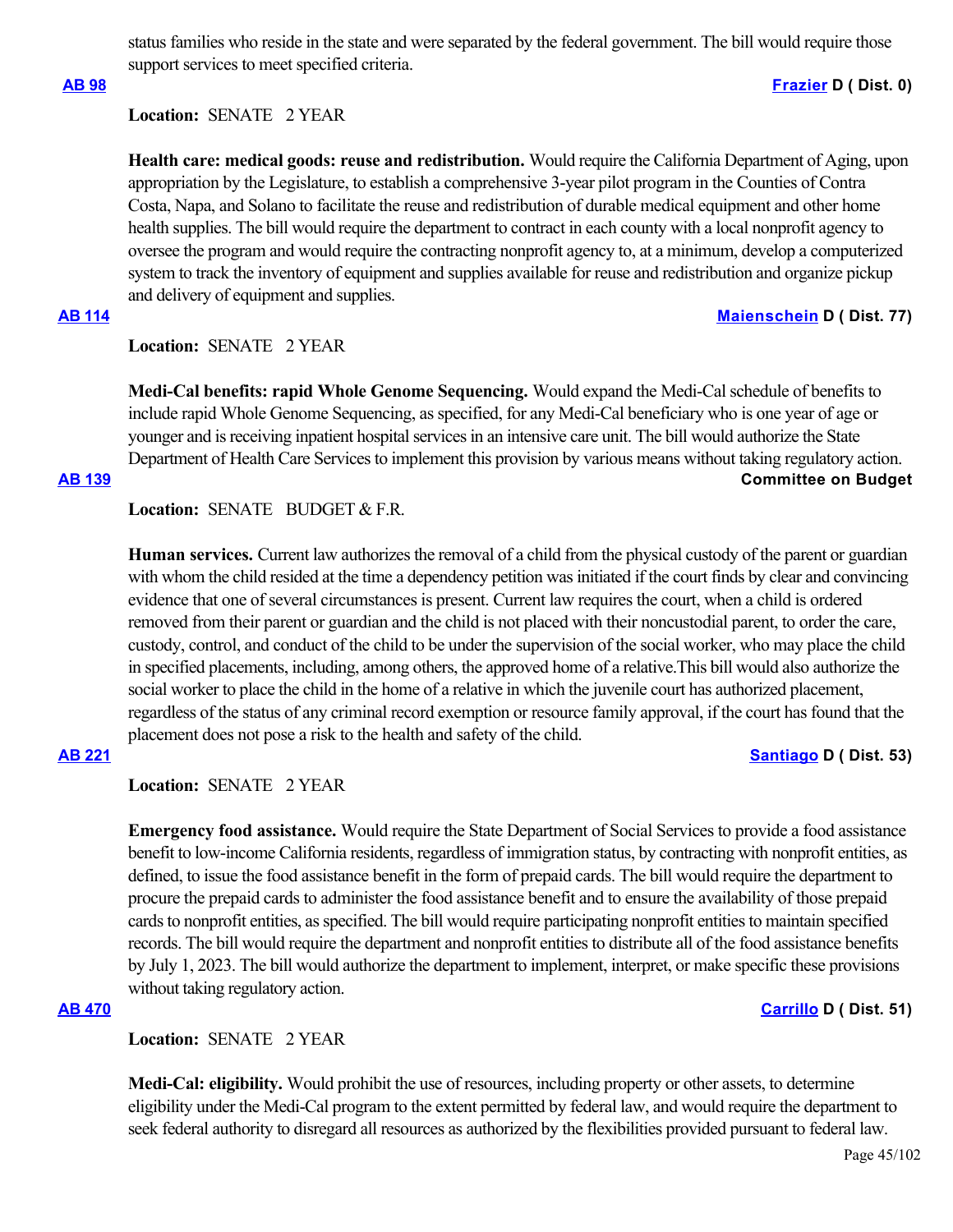The bill would authorize the State Department of Health Care Services to implement this prohibition by various means, including provider bulletins, without taking regulatory authority. By January 1, 2023, the bill would require the department to adopt, amend, or repeal regulations on the prohibition, and to update its notices and forms to delete any reference to limitations on resources or assets.

# **[AB 540](https://ctweb.capitoltrack.com/public/publishbillinfo.aspx?bi=AVUJH1BvfBKsx4maUnrxiuqXofDhe1Gp4CX0BmqWXHhCebw395JUgNQ%2FF8Dr7yhH) [Petrie-Norris](https://a74.asmdc.org/) D ( Dist. 74)**

# **Location:**  SENATE 2 YEAR

**Program of All-Inclusive Care for the Elderly.** Current state law establishes the California Program of All-Inclusive Care for the Elderly (PACE program) to provide community-based, risk-based, and capitated long-term care services as optional services under the state's Medi-Cal State Plan, as specified. Current law authorizes the State Department of Health Care Services to enter into contracts with various entities for the purpose of implementing the PACE program and fully implementing the single-state agency responsibilities assumed by the department in those contracts, as specified. This bill would exempt a Medi-Cal beneficiary who is enrolled in a PACE organization with a contract with the department from mandatory or passive enrollment in a Medi-Cal managed care plan, and would require persons enrolled in a PACE plan to receive all Medicare and Medi-Cal services from the PACE program.

# **[AB 662](https://ctweb.capitoltrack.com/public/publishbillinfo.aspx?bi=erZ6gMT6w26e4Kk5PP9lLG%2FhPNnZuLja8UX%2FXMqjjoDdiOhjbnCJ4LRDSkVsxH95) [Rodriguez](https://a52.asmdc.org/) D ( Dist. 52)**

# **Location:**  SENATE RLS.

**Mental health: dispatch and response protocols: working group.** Would require the California Health and Human Services Agency to convene a working group, as specified, no later than July 1, 2022, to examine the existing dispatch and response protocols when providing emergency medical services to an individual who may require evaluation and treatment for a mental health disorder. The bill would require the working group to develop recommendations for improvements to those dispatch and response protocols and recommend amendments to existing law, including, but not limited to, the provisions governing involuntarily taking an individual into temporary custody for a mental health evaluation and treatment. The bill would require the working group to submit periodic reports to the Legislature every 6 months to update the Legislature on its progress, and to submit a final report of its recommendations to the Legislature on or before January 1, 2024.

### **[AB 695](https://ctweb.capitoltrack.com/public/publishbillinfo.aspx?bi=a5quxfjYfupuC5UCqqqyg4MBUjRXp3iLFBvDwOfvCJ02lUZTnHFGw211CHA0r28F) [Arambula](https://a31.asmdc.org/) D ( Dist. 31)**

**Location:**  SENATE 2 YEAR

**Elder and dependent adults.** Current law establishes the Home Safe Program, which requires the State Department of Social Services to award grants to counties, tribes, or groups of counties or tribes, that provide services to elder and dependent adults who experience abuse, neglect, and exploitation and otherwise meet the eligibility criteria for adult protective services, for the purpose of providing prescribed housing-related supports to eligible individuals. This bill would expand the list of housing-related supports and services to include services to support housing transitions.

### **[AB 808](https://ctweb.capitoltrack.com/public/publishbillinfo.aspx?bi=O4vhqmRfMZ0IxGSDGH%2BhTK0ZEJDFzR4NtgjcE2JbEGFIajvbN4xuym6HsFRi9Ar1) [Stone](https://a29.asmdc.org/) D ( Dist. 29)**

**Location:**  SENATE 2 YEAR

**Foster youth.** Current law provides for the implementation of the resource family approval process, which replaces the multiple processes for licensing foster family homes, certifying foster homes by foster family agencies, approving relatives and nonrelative extended family members as foster care providers, and approving guardians and adoptive families. Current law imposes various requirements on resource families, including training standards. This bill would require the State Department of Social Services to license specialized foster homes as residential facilities providing board, care, and supervision by a resource parent pursuant to standards developed in consultation with specified entities and persons. The bill would require specialized foster homes to meet prescribed standards, including training, that apply to resource families, and to complete training as a condition of obtaining and maintaining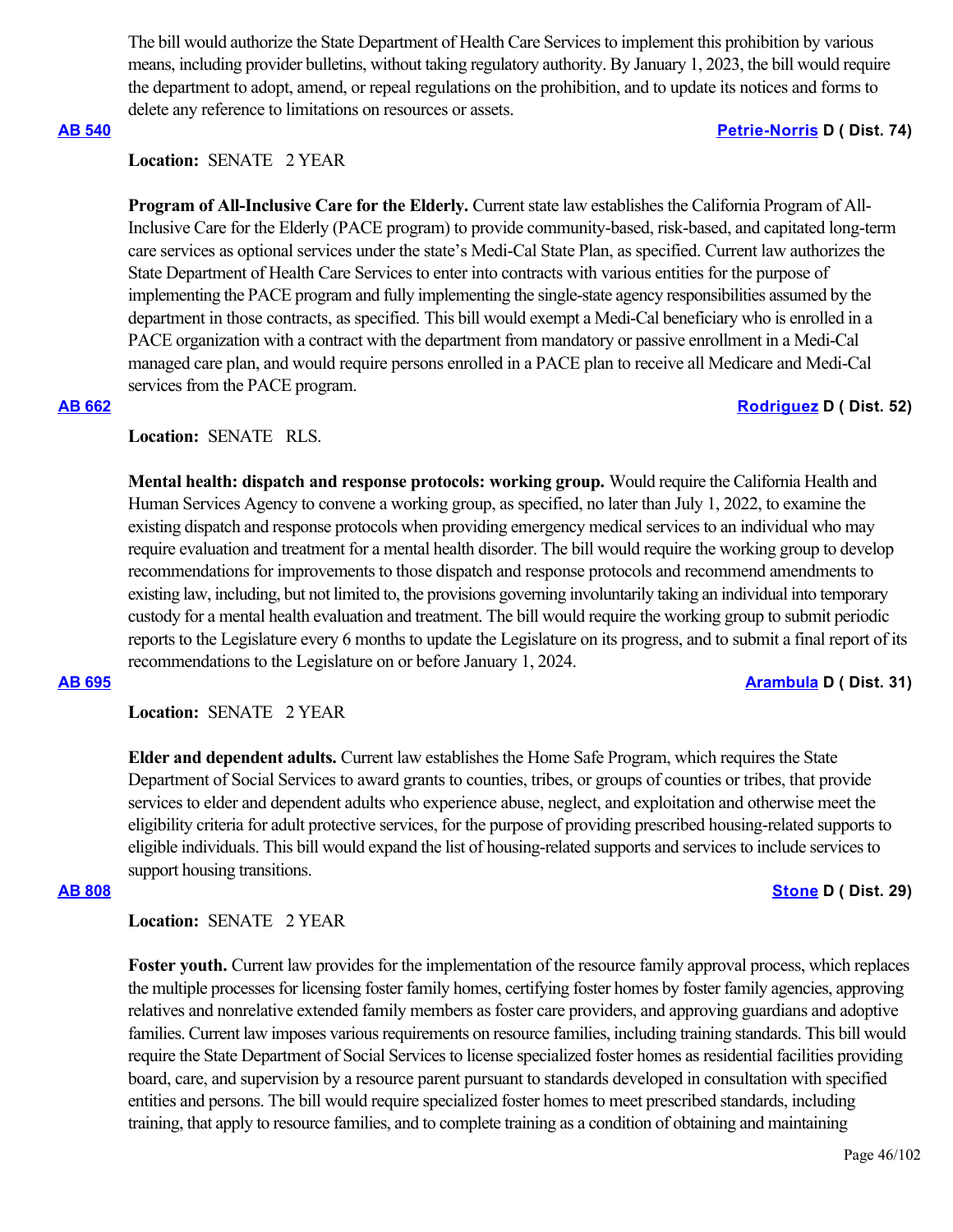licensure. The bill would establish rates standards, including regional rate requirements, and, by January 1, 2023, would require the department to adopt regulations and determine appropriate provider rates.

**Position: San Bernardino County Support**

### **[AB 868](https://ctweb.capitoltrack.com/public/publishbillinfo.aspx?bi=8QmAwJb1BV9eh4AvmBqrTdSnVRBdWnK%2BIjPe8UXKXQLvRsHwgHlSu5jhSWPH3Gcv) [Garcia, Eduardo](https://a56.asmdc.org/) D ( Dist. 56)**

Location: **SENATE** 2 YEAR

**State of emergency: funeral expense assistance.** This bill would require the State Department of Social Services to provide, to a person that applies for funeral expense assistance, for eligible funeral home contract costs, as defined, incurred by the person for a decedent who died due to COVID-19 on or after March 4, 2020, or who died as a result of an emergency that is the basis of a state of emergency declared by the Governor on or after January 1, 2022, as described. The bill would require a person seeking funeral expense assistance to contact a nonprofit organization selected by the department to complete an application for such assistance. The bill would require a nonprofit organization selected by the department to conduct intake for funeral expense assistance, and to process applications, developed by the department, on a first-come-first-served basis.

### **[AB 1051](https://ctweb.capitoltrack.com/public/publishbillinfo.aspx?bi=a3w1OkLET76v%2BDCLHEBggLONCLqllIvKabF03mplQ91C6hp%2BtvB%2FWO%2BRGDpYXa3l) [Bennett](https://a37.asmdc.org/) D ( Dist. 37)**

### **Location:**  SENATE 2 YEAR

**Medi-Cal: specialty mental health services: foster youth.** Current law requires the State Department of Health Care Services to issue policy guidance concerning the conditions for, and exceptions to, presumptive transfer of responsibility for providing or arranging for specialty mental health services to a foster youth from the county of original jurisdiction to the county in which the foster youth resides, as prescribed. This bill would make those provisions for presumptive transfer inapplicable to a foster youth or probation-involved youth placed in a community treatment facility, group home, or a short-term residential therapeutic program (STRTP) outside of their county of original jurisdiction, as specified

**[AB 1062](https://ctweb.capitoltrack.com/public/publishbillinfo.aspx?bi=XuquM%2FvdgMAAi6ING5NRI22vA2vP80IW2jLhdIc1%2F%2FLgRyx%2FFNvOcZYVIWoiRiAK) [Mathis](http://ad26.asmrc.org/) R ( Dist. 26)**

### **Location:**  SENATE 2 YEAR

**Conservators and guardians: disposition of property.** The Guardianship-Conservatorship Law generally establishes the standards and procedures for the appointment and termination of an appointment for a guardian or conservator of a person, an estate, or both. Current law authorizes a guardian or conservator to dispose of or abandon valueless property, and requires a guardian or conservator to sell real or personal property of the estate, except as specified, subject to authorization, confirmation, or direction of the court. The Trust Law requires the appointment of a successor trustee, if required by the trust instrument, pursuant to a specified priority of persons or entities. This bill would authorize a guardian or conservator of the estate to dispose of or abandon valueless property only after providing all persons who received notice of the guardianship or conservatorship petition with 15 days' written notice and providing reasonable access to the valueless property prior to its disposal or abandonment. **[AB 1615](https://ctweb.capitoltrack.com/public/publishbillinfo.aspx?bi=Ihg8jet8ZgZryPZYJwF59r5JuTJN6bZZxXwOFSwLL7LNrIgNGi5KqjKmHsR6aklo) [Ting](https://a19.asmdc.org/) D ( Dist. 19)**

Location: ASSEMBLY H. & C.D.

**Foster youth: housing.** Current law, subject to an appropriation in the annual Budget Act, requires the Department of Housing and Community Development to allocate funding to counties to provide housing navigators to help young adults who are 18 to 21 years of age, inclusive, secure and maintain housing, with priority given to young adults in the foster care system. Current law requires a child welfare agency that accepts any distribution of money pursuant to either program to report specified information to the department on an annual basis. This bill would rename to housing navigator program as the Housing Navigation and Maintenance Program, and would extend eligibility and priority for the program to help young adults who are 18 to 24 years of age, inclusive, with priority given to young adults formerly or currently in the foster care system. The bill would, for a child welfare agency that accepts any distribution of money for both the Transitional Housing Program and the Housing Navigation and Maintenance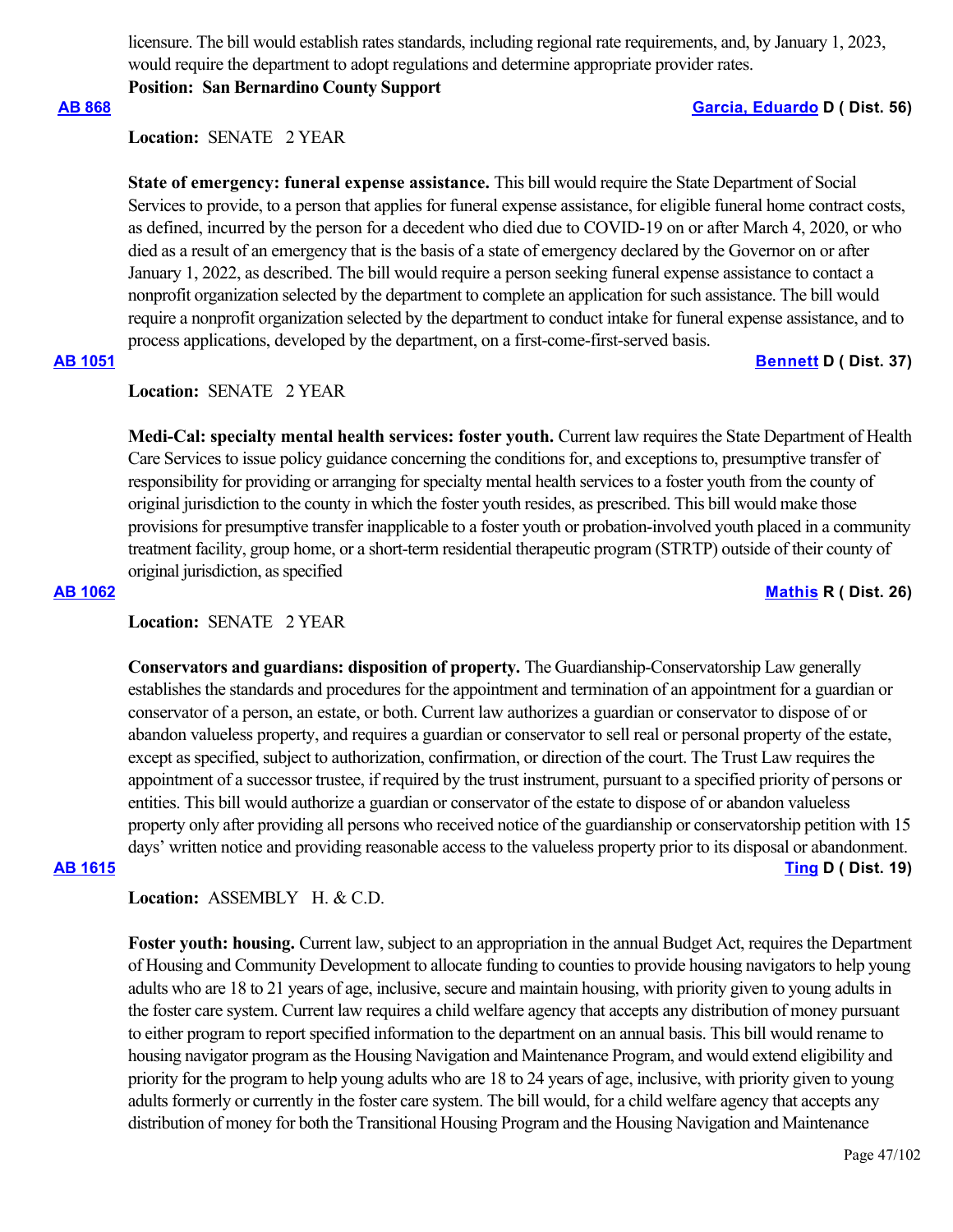Program, require the department shall accept one county board resolution and one allocation acceptance form, and execute one standard agreement, for both programs.

**[AB 1686](https://ctweb.capitoltrack.com/public/publishbillinfo.aspx?bi=NINeyhwlOeC6rU%2FEugmKc%2B%2FD5wJsOAGJr%2BEFGk4dFqgT8HwFovFwBtwlgbPN%2FcXu) [Bryan](https://a54.asmdc.org/) D ( Dist. 54)**

### **Location:**  ASSEMBLY HUM. S.

**Child welfare agencies: enforcement.** Current law requires the State Department of Social Services to promulgate regulations for county child welfare departments, including, but not limited to, any case of separation or desertion of a parent from a child that results in foster care assistance payments, payments for a minor child placed in the same home as a minor or nonminor dependent parent, and California Work Opportunity and Responsibility to Kids (CalWORKs) payments to a caretaker relative of a child who comes within the jurisdiction of the juvenile court. Current law requires those regulations to require the county child welfare department to determine whether it is in the best interests of the child or nonminor to have the case referred to the local child support agency for child support services, as specified. This bill would require the county child welfare department, in making that determination, to presume that the payment of support by the parent is likely to pose a barrier to the proposed reunification. The bill would require the department to revise its regulations to implement those changes on or before October 1, 2023.

# **[AB 1728](https://ctweb.capitoltrack.com/public/publishbillinfo.aspx?bi=hmXIw44O3ZpSqM%2BslUvL44tO%2BszEpSvJBgFAYg0LCNNfSYwvmPqY6U4%2BOJVx3tEN) [Rivas, Robert](https://a30.asmdc.org/)  D ( Dist. 30)**

# **Location:**  ASSEMBLY HUM. S.

**CalWORKs: welfare-to-work: exemptions.** Under the CalWORKs program, recipients are required to participate in specified welfare-to-work activities, except specified persons, including a parent or other relative who has primary responsibility for personally providing care to a child 6 months of age or under, except that the period may be reduced to the first 12 weeks after birth or adoption or increased to the first 12 months after birth or adoption. Current law authorizes an individual to be exempted only once pursuant to that exemption, and requires a 12-week exemption for any subsequent children, except as specified. Current law also exempts a parent or other caretaker relative who has primary responsibility for personally providing care to one child from birth to 23 months and authorizes an individual to be exempted pursuant to this provision once. Current law authorizes an individual not required to participate in welfare-to-work activities to participate voluntarily if the individual's status has not changed in a way that would require participation. This bill would, among other things, expand the exemption for a parent or other relative providing care to a child by instead exempting parents and other relatives who have primary responsibility for personally providing care to a child 3 years of age or younger.

**[AB 1914](https://ctweb.capitoltrack.com/public/publishbillinfo.aspx?bi=kaJf%2BMOhxXt2zDeQgNSgtqibAZsQ5uy9PJfDfEHu9OduAgeVWhqfpAdeHBGcfCeT) [Davies](http://ad73.asmrc.org/) R ( Dist. 73)**

**Location:**  ASSEMBLY HUM. S.

**Resource family approval: training.** Current law requires counties, as part of the resource family approval process, to ensure that resource family applicants complete a minimum of 12 hours of preapproval caregiver training and that resource families complete 8 hours of annual caregiver training. Current regulations also require counties to ensure that resource families complete cardiopulmonary resuscitation (CPR) and first aid training within 90 days of approval as a resource family and that resource families maintain a current CPR and first aid training certificate thereafter.This bill would exempt a resource family member that has an active and unrestricted license issued by the Medical Board of California, the Osteopathic Medical Board of California, the Podiatric Medical Board of California, the Physician Assistant Board, the Board of Registered Nursing, the Board of Vocational Nursing and Psychiatric Technicians of the State of California, the Respiratory Care Board of California, or the Emergency Medical Services Authority from any requirement to complete, or show proof of completing, CPR or first aid training

### **[AB 1922](https://ctweb.capitoltrack.com/public/publishbillinfo.aspx?bi=V5R9vFfdBwL8MwFDtuMSDbDnceeRSIPtz7myZHrdlO27EDluS9ItyJ%2BT%2FmFR2UOq) [Bryan](https://a54.asmdc.org/) D ( Dist. 54)**

**Location:**  ASSEMBLY PRINT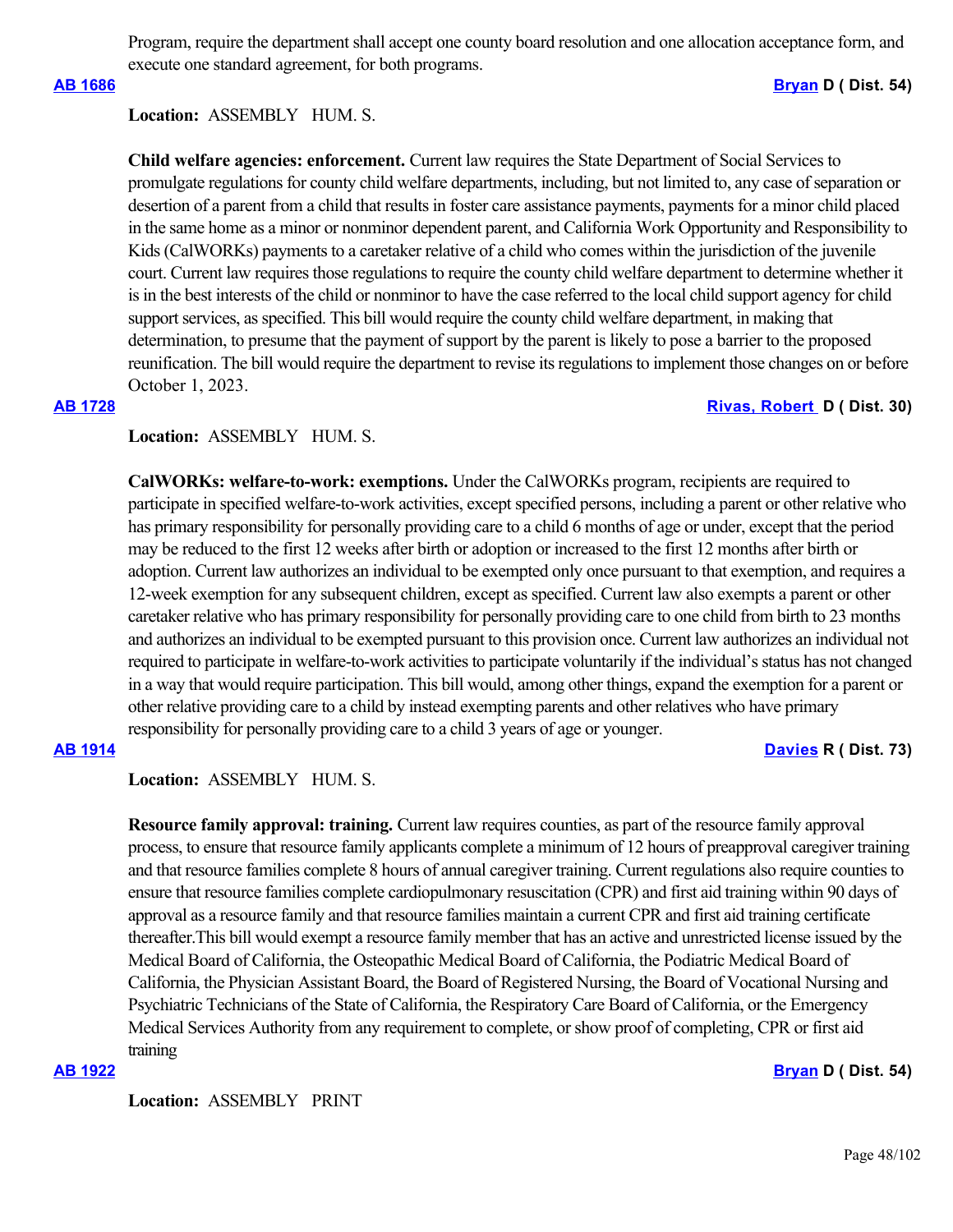**Child welfare services.** Current law requires the state, through the State Department of Social Services and county welfare departments, to establish and support a public system of statewide child welfare services to be developed as rapidly as possible and to be available in each county of the state. Current law requires all counties to establish and maintain specialized organizational entities within the county welfare department, having sole responsibility for the operation of the child welfare services program.This bill would make technical, nonsubstantive changes to those provisions.

### **[AB 1926](https://ctweb.capitoltrack.com/public/publishbillinfo.aspx?bi=2IwWyTGJkNVCGbeVVAIClWnl%2BkZZIoTOFb2RQ93Z5RIKDiKXNZLJQ3%2BeG48gtXzF) [Choi](https://ad68.asmrc.org/) R ( Dist. 68)**

**Location:**  ASSEMBLY JUD.

**Voluntary declaration of parentage.** Current law establishes the Department of Child Support Services within the California Health and Human Services Agency and requires the department to administer all services and perform all functions necessary to establish, collect, and distribute child support. Current law requires a person responsible for registering live births to provide a voluntary declaration of parentage and specified written materials to a woman giving birth and to attempt to provide to the person identified by the woman giving birth as either the only possible genetic parent other than the woman who gave birth or the intended parent of a child conceived through assisted reproduction. Current law also requires the department to develop a form to execute the voluntary declaration of parentage. This bill would require the department to make the above-described form available as both a paper and an electronic version, as specified.

### **[AB 1929](https://ctweb.capitoltrack.com/public/publishbillinfo.aspx?bi=AK1XcCTxmWnmGvIZovnFVhV4J3B%2F3qPbj%2FhWVd22sjVJoHyCb0gcLTTcaqwxG7Fr) [Gabriel](https://a45.asmdc.org/) D ( Dist. 45)**

**Location:**  ASSEMBLY HEALTH

**Medi-Cal: violence preventive services.** Would require the State Department of Health Care Services to establish a community violence prevention and recovery program, under which violence preventive services would be provided by qualified violence prevention professionals, as defined, as a covered benefit under the Medi-Cal program, in order to reduce the incidence of violent injury or reinjury, trauma, and related harms, and promote trauma recovery, stabilization, and improved health outcomes. Under the bill, the services would be available to a Medi-Cal beneficiary who (1) has been violently injured as a result of community violence, as defined, (2) for whom a licensed health care provider has determined that the beneficiary is at significant risk of experiencing violent injury as a result of community violence, or (3) has experienced chronic exposure to community violence. The bill would authorize the department to meet these requirements by ensuring that qualified violence prevention professionals are designated as community health workers.

**[AB 1965](https://ctweb.capitoltrack.com/public/publishbillinfo.aspx?bi=wJJ2nzkkU5n98Ijy8YIuE5a9P5n8WT7qNKtShzjoLskZ%2B%2Fgd1e1Ng3%2FJM3761Y4C) [Wicks](https://a15.asmdc.org/) D ( Dist. 15)**

**Location:**  ASSEMBLY HUM. S.

**California Antihunger Response and Employment Training Act of 2022.** Would require the State Department of Social Services to establish the California Antihunger Response and Employment Training (CARET) program to provide benefits to a person who has been determined ineligible for CalFresh benefits, or for whom CalFresh benefits have been discontinued as a result of the ABAWD time limit, and who also is ineligible for the discretionary exemption described above. The bill would require the person to receive the same amount of benefits under the CARET program that they would have received under the CalFresh program if the ABAWD time limit did not make them ineligible. The bill would also make a CARET program recipient eligible for CalFresh EandT program benefits, and would make a CalFresh EandT provider serving a CARET recipient eligible to draw down a state-funded reimbursement in the same amount that the provider would have been eligible to receive for allowable CalFresh EandT services for a CalFresh recipient. The bill would require the issuance of CARET benefits through a state-administered and state-funded electronic benefits transfer system, as specified.

### **[AB 2036](https://ctweb.capitoltrack.com/public/publishbillinfo.aspx?bi=fm2eeISRhhLpY9Uui28%2BlHALVoLu4f03ppv23xQQspuDDqo0Oc9wZ3W72ocOTPZQ) [Stone](https://a29.asmdc.org/) D ( Dist. 29)**

**Location:**  ASSEMBLY PRINT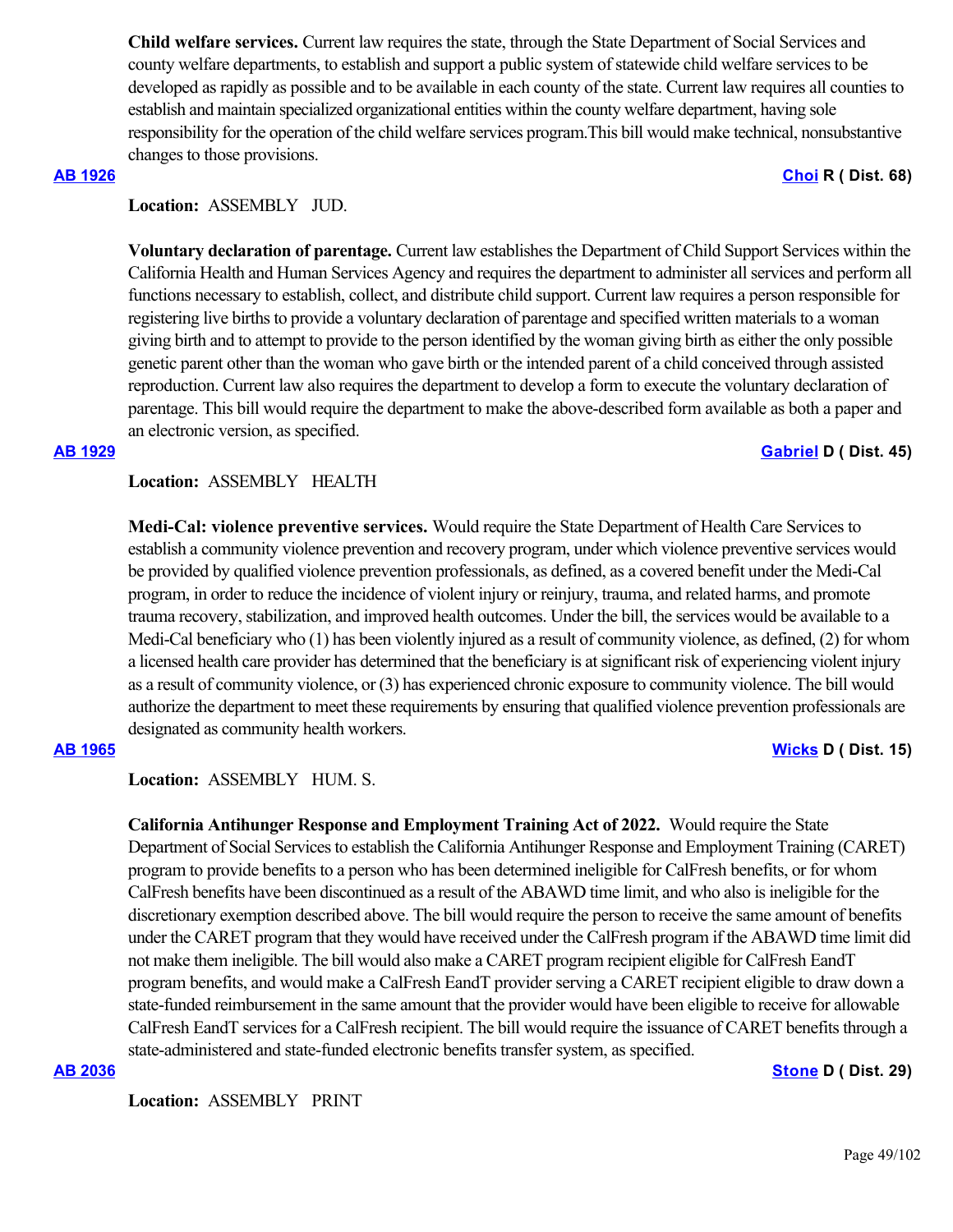**Resource family approval.** Current law requires the State Department of Social Services, in consultation with county child welfare agencies and other specified entities, to implement a unified, family friendly, and child-centered resource family approval process to replace the existing multiple processes for licensing foster family homes, certifying foster homes by licensed foster family agencies, approving relatives and nonrelative extended family members as foster care providers, and approving guardians and adoptive families. Current law defines a "resource family" as an individual or family that has successfully met both the home environment assessment standards and the permanency assessment criteria necessary for providing care for a child placed by a public or private child placement agency by court order, or voluntarily placed by a parent or legal guardian. This bill would make technical, nonsubstantive changes to those provisions.

### **[AB 2052](https://ctweb.capitoltrack.com/public/publishbillinfo.aspx?bi=18Bmkay4kHu%2Fg%2FakoN89TlZ3luoDi3aUO%2FpG20T5%2B1LZuSKteKKqVZfK24jLxwjF) [Quirk-Silva](https://a65.asmdc.org/) D ( Dist. 65)**

# **Location:**  ASSEMBLY HUM. S.

**CalWORKs Child Education Act of 2022.** Current law provides for the California Work Opportunity and Responsibility to Kids (CalWORKs) program, under which each county provides cash assistance and other benefits to qualified low-income families and individuals. Current law prohibits the granting of CalWORKs aid to a child who has attained 18 years of age unless the child is less than 19 years of age, is attending high school or vocational training on a full-time basis, and is reasonably expected to complete the educational or training program before the child's 19th birthday. This bill would extend this exception to make a person who is less than 20 years of age eligible for CalWORKs assistance if the child is attending high school or vocational training on a full-time basis and is reasonably expected to complete the educational or training program before the child's 20th birthday.

**[AB 2077](https://ctweb.capitoltrack.com/public/publishbillinfo.aspx?bi=3qbGQjJybjweU8%2BBUMwFQSKivXB2LXFVpvWNRvBhHV8neDLzTjIDa%2BSY5rojyaN%2F) [Calderon](https://a57.asmdc.org/) D ( Dist. 57)**

### **Location:**  ASSEMBLY HEALTH

**Medi-Cal: monthly maintenance amount: personal and incidental needs.** Current law provides for the Medi-Cal program, which is administered by the State Department of Health Care Services, under which qualified lowincome individuals receive health care services. Current law requires the department to establish income levels for maintenance need at the lowest levels that reasonably permit a medically needy person to meet their basic needs for food, clothing, and shelter, and for which federal financial participation will still be provided under applicable federal law. In calculating the income of a medically needy person in a medical institution or nursing facility, or a person receiving institutional or noninstitutional services from a Program of All-Inclusive Care for the Elderly organization, the required monthly maintenance amount includes an amount providing for personal and incidental needs in the amount of not less than \$35 per month while a patient. Current law authorizes the department to increase, by regulation, this amount as necessitated by increasing costs of personal and incidental needs. This bill would increase the monthly maintenance amount for personal and incidental needs from \$35 to \$50.

### **[AB 2085](https://ctweb.capitoltrack.com/public/publishbillinfo.aspx?bi=ZJ0XPG5zgAkfV9L60sP%2FK2h6P4YYrk6PXElI%2FLp9k2zEut2BtjVJS7j2B8GoUQsW) [Holden](https://a41.asmdc.org/) D ( Dist. 41)**

# **Location:**  ASSEMBLY PUB. S.

**Crimes: mandated reporters.** The Child Abuse and Neglect Reporting Act establishes procedures for the reporting and investigation of suspected child abuse or neglect. The act requires certain professionals, including specified health practitioners and social workers, known as "mandated reporters," to report known or reasonably suspected child abuse or neglect to a local law enforcement agency or a county welfare or probation department, as specified. Failure by a mandated reporter to report an incident of known or reasonably suspected child abuse or neglect is a misdemeanor. Current law defines "neglect" for these purposes as the negligent treatment or the maltreatment of a child by a person responsible for the child's welfare under circumstances indicating harm or threatened harm to the child's welfare. Current law defines "severe neglect" for these purposes. This bill would require mandated reporters to report only cases of child abuse or severe neglect. The bill would define "severe neglect" as those situations where any person having the care of custody of a child willfully causes or permits harm or injury to the child, or causes or permits the child to be placed in imminent danger of harm.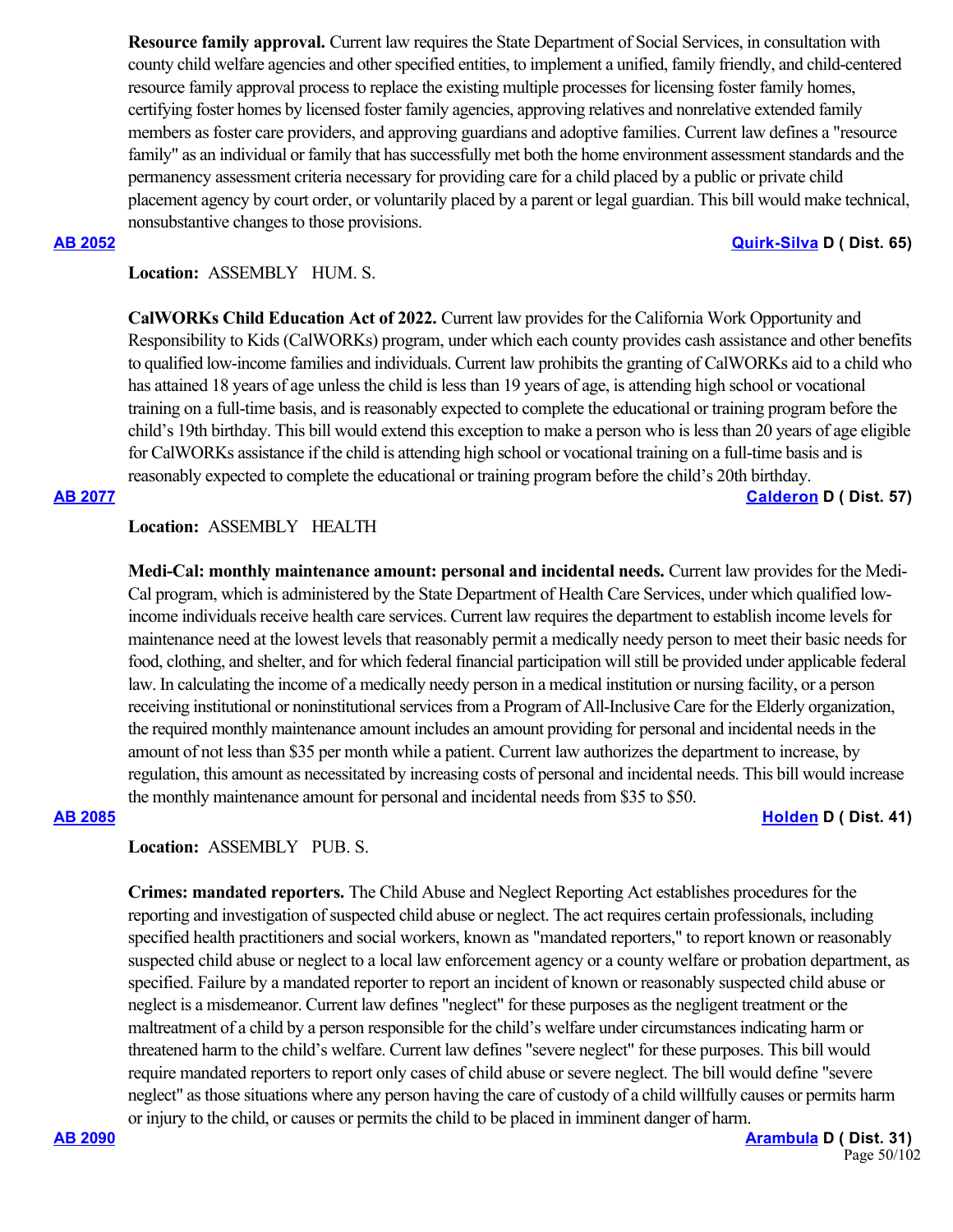**Foster youth: social worker visits.** Current law requires, when a county social worker or probation officer makes a regular visit with a child in any licensed, certified, or approved foster home, the visit to include a private discussion between the foster child and the social worker or probation officer that is not held in the presence or immediate vicinity of the foster parent or caregiver. This bill would make technical, nonsubstantive changes to this provision.

**[AB 2100](https://ctweb.capitoltrack.com/public/publishbillinfo.aspx?bi=M7iL5p2aqxFCxVhVoSeGP%2Fnnc4A%2BVTo0F2erfulE8bkFeJPH4UoF8XwgvVDqKmua) [Carrillo](https://a51.asmdc.org/) D ( Dist. 51)**

# **Location:**  ASSEMBLY HUM. S.

**CalFresh: Restaurant Meals Program.** Would, to the extent permitted by federal law, make all CalFresh recipients eligible to participate in the Restaurant Meals Program (RMP), and would require the State Department of Social Services to seek all necessary waivers to implement the expanded eligibility. The bill would also replace most uses of the term "restaurant" with the term "establishment," and would explicitly include within the meaning of an establishment a military commissary and all locations within a grocery store where one can purchase ready to eat foods. The bill would require the department, on or before May 1, 2023, to issue guidance to grocery stores and military commissaries that would like to become an establishment approved to participate in the RMP about how to become an approved establishment.

# **[AB 2159](https://ctweb.capitoltrack.com/public/publishbillinfo.aspx?bi=pd7uTzK9XxDKok0rb%2Fh8xNdkrVsdlEBnUFccce%2F%2BZiHdJKiF5NtoS2xYScE%2BpPMc) [Bryan](https://a54.asmdc.org/) D ( Dist. 54)**

**Location:**  ASSEMBLY JUD.

**Reunification services.** Current law establishes the grounds for removal of a dependent child from the custody of the child's parents or guardian and generally requires the court to order the social worker to provide designated child welfare services, including family reunification services. Current law requires a court to order reasonable services, including reunification services, if a parent or guardian is incarcerated, institutionalized, or detained by the United States Department of Homeland Security, or has been deported to the parent or guardian's country of origin, unless the court determines by clear and convincing evidence that those services would be detrimental to the child considering specified factors, including, among other things, the length of the sentence, the nature of the crime, and the degree of detriment to the child if services are not offered. This bill would prohibit the denial of reunification services for parents and guardians who are in custody before conviction, as specified.

### **[AB 2175](https://ctweb.capitoltrack.com/public/publishbillinfo.aspx?bi=gRKl8t9Yeg1i5vTZObOz2uZeUoLktAlP7hcmuPuZOoTjdEWIVS%2BTE2b6AEYMttWm) [Rubio, Blanca](https://a48.asmdc.org/) D ( Dist. 48)**

Location: ASSEMBLY AGING & L.T.C.

**California Wandering Prevention Task Force.** Would establish the California Wandering Prevention Task Force, under the jurisdiction of the Department of Justice, to address, on a statewide basis, the issue of wandering by individuals with cognitive impairment. The task force would consist of 20 members, to be appointed by the Attorney General or their designee. The task force membership would include, among others, the Director of the California Department of Aging or their designee, and representatives of law enforcement, counties, service providers, hospital systems, and regional centers. The bill would require the task force to meet 4 to 6 times per year, and to report to the Legislature its recommendations for wandering prevention by June 30, 2024, as specified.

**[AB 2230](https://ctweb.capitoltrack.com/public/publishbillinfo.aspx?bi=5ibHNb%2FAd%2BmPwPIbRSy5VjM04b8CxVRu%2BxXXtAvzeXJCtaFF0UuBxqZz8CZgYcOI) [Gipson](https://a64.asmdc.org/) D ( Dist. 64)**

**Location:**  ASSEMBLY HUM. S.

**CalWORKs: temporary shelter and permanent housing benefits.** Current law establishes the California Work Opportunity and Responsibility to Kids (CalWORKs) program, under which each county provides cash assistance and other benefits to qualified low-income families and individuals. Current law sets forth the amount of maximum aid to be paid for each needy family and includes allowances for recurring or nonrecurring special needs that a family may be eligible for, as specified. This bill, instead, would require the family, if the special needs benefit is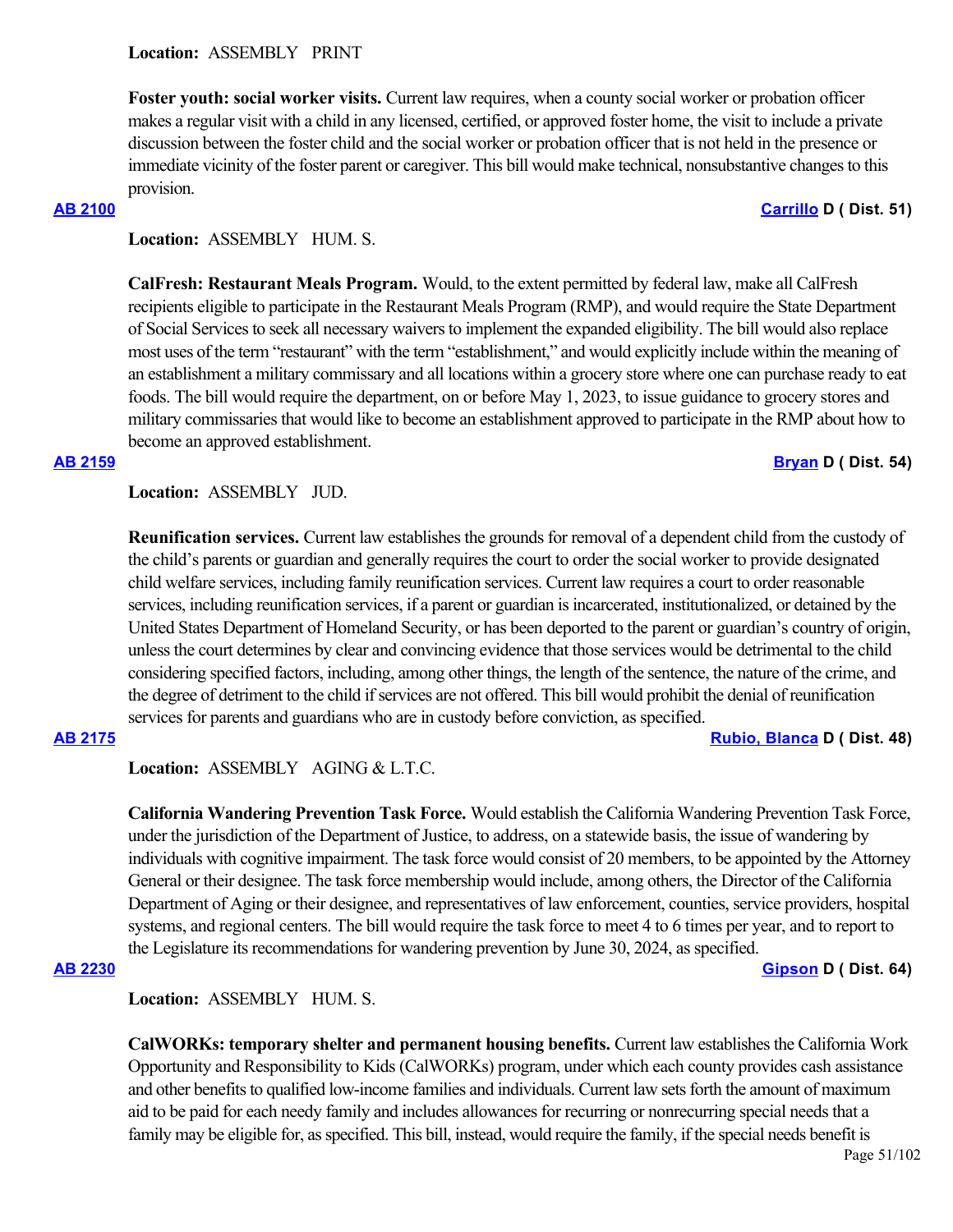granted, to receive the benefits for 16 calendar days, in a one-time payment. This bill contains other related provisions and other existing laws.

# **[AB 2259](https://ctweb.capitoltrack.com/public/publishbillinfo.aspx?bi=RFwxkOm8Wmnx9RgTOYbZRY3AcEUM53Vgt4kmV2Uz%2FABp9U%2Bs2L9Qp7CGHsbs4ZJa) [Berman](https://a24.asmdc.org/) D ( Dist. 24)**

### **Location:**  ASSEMBLY HUM. S.

**Foster youth: substance use disorders.** Would require the State Department of Social Services, in collaboration with the State Department of Health Care Services, to establish a grant program to fund the development and implementation of evidence-based models and promising practices to serve foster youth with substance use disorders who are residing in family-based settings. The bill would require the State Department of Social Services, in the establishment of the grant program, to take specified actions, including, among others, developing an application process and establishing requirements for models and practices funded with a grant. The bill would require the State Department of Health Care Services to provide technical assistance to grantees, counties, and providers to support implementation of evidence-based models and promising practices.

### **[AB 2262](https://ctweb.capitoltrack.com/public/publishbillinfo.aspx?bi=amWGdk77IeEDRpiDEtqgriqEb7si6nHZ5iV9vQUfudiDCSmZ3TP9PihD8IE%2BQqgN) [Calderon](https://a57.asmdc.org/) D ( Dist. 57)**

# **Location:**  ASSEMBLY HUM. S.

**In-home supportive services: needs assessment.** Current law establishes the In-Home Supportive Services (IHSS) program, administered by the State Existing law establishes the In-Home Supportive Services (IHSS) program, administered by the State Department of Social Services and counties, under which qualified aged, blind, and disabled persons are provided with services in order to permit them to remain in their own homes. Current law requires a county welfare department to assess each recipient's continuing monthly need for in-home supportive services at varying intervals as necessary, but at least once every 12 months. Current law authorizes the county to extend an assessment for up to 6 months beyond the regular 12-month period if the county documents that certain conditions exist, including that the recipient has had at least one reassessment since the initial program intake assessment and there has not been a known change in the recipient's supportive service needs within the previous 24 months. This bill would eliminate the authority of the county to extend the annual assessment beyond 12 months and, instead, would require the department to establish an alternative annual reassessment process for recipients with stable needs

**[AB 2304](https://ctweb.capitoltrack.com/public/publishbillinfo.aspx?bi=SbODNOkAlda38Xb8QBMcCPC4FbYDk1AVLdt4ue9ul8LfdSUdXZZ2wlOE4t2Ikl5D) [Bonta, Mia](https://a18.asmdc.org/) D ( Dist. 18)**

### **Location:**  ASSEMBLY PRINT

**Nutrition Assistance: "Food as Medicine."** Current law provides for the California Health and Human Services Agency, which includes the State Department of Health Care Services, the State Department of Public Health, and the State Department of Social Services. Current law establishes various programs and services under those departments, including the Medi-Cal program, under which qualified low-income individuals receive health care services, such as enteral nutrition products, the California Special Supplemental Nutrition Program for Women, Infants, and Children, which is administered by the State Department of Public Health and counties and under which nutrition and other assistance are provided to eligible individuals who have been determined to be at nutritional risk, and the CalFresh program, under which supplemental nutrition assistance benefits allocated to the state by the federal government are distributed to eligible individuals by each county. This bill would declare the intent of the Legislature to enact the Wilma Chan Food as Medicine Act of 2022.

### **[AB 2502](https://ctweb.capitoltrack.com/public/publishbillinfo.aspx?bi=%2BiSBlvEsY%2BYJEjnPHMR4LJ3UO156T882vvEFHssujhKZlU5VH%2FMCGADaEma%2FKfG%2B) [Cervantes](https://a60.asmdc.org/) D ( Dist. 60)**

# **Location:**  ASSEMBLY PRINT

**Transition-age foster youth: discharge.** Current law generally provides for the placement of foster youth in various placement settings. Existing law requires, for all youth in foster care, a county social worker to create a case plan within a specified timeframe after the child is introduced into the foster care system. Current law requires, for a child who is 14 years of age or older and for a nonminor dependent, the case plan to include a written description of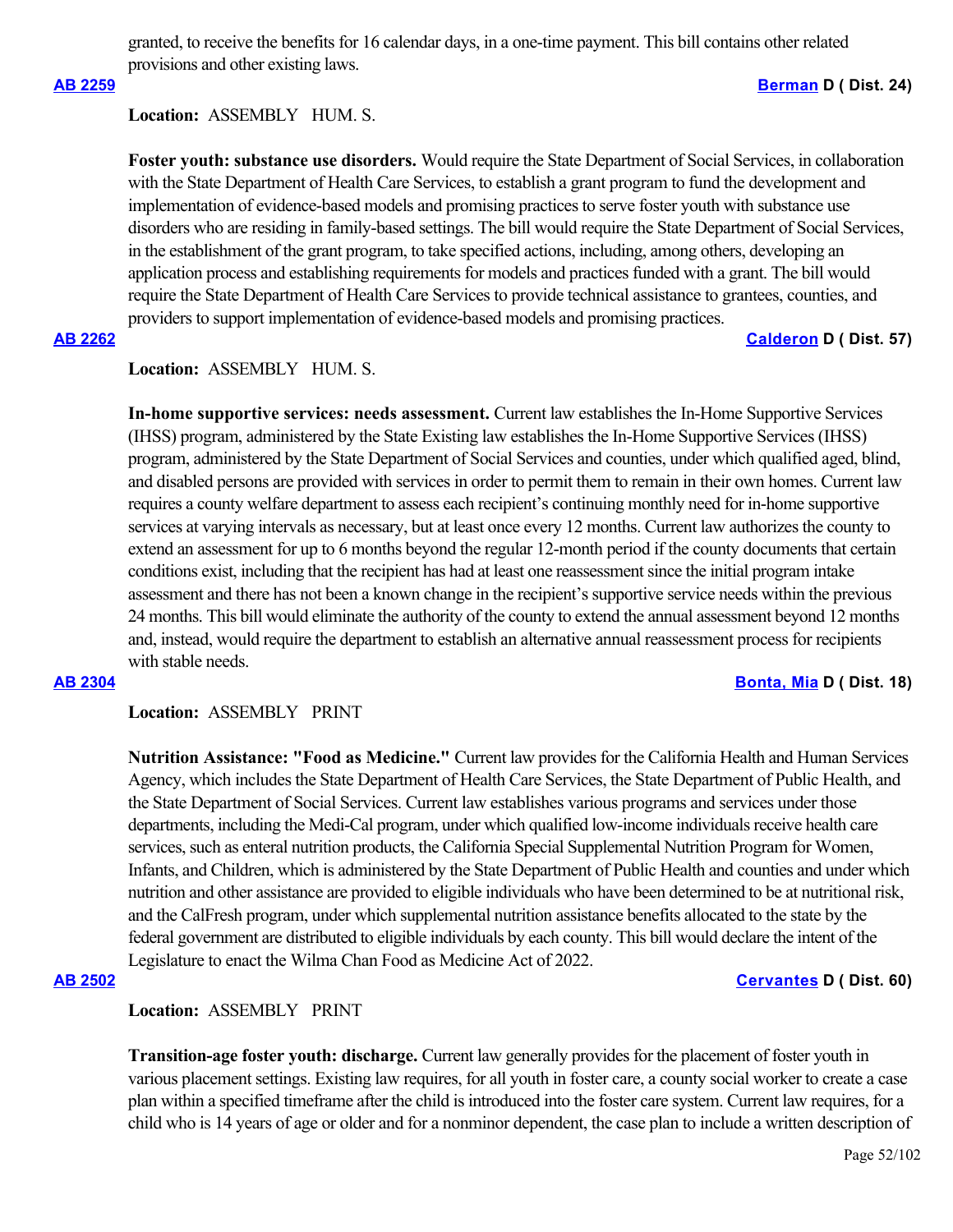the programs and services that will help the child or nonminor dependent prepare for the transition from foster care to successful adulthood. This bill would state the intent of the Legislature to enact legislation that ensures that transition-age foster youth who are going to age out of the foster care system exit foster care with adequate transition plans and an adequate safety net.

### **[AB 2579](https://ctweb.capitoltrack.com/public/publishbillinfo.aspx?bi=NIWTsBbMOWP87QnD39mEQAU76Vm2C6v44oHM0KU9b6ncYajg7fZ%2FAswt9LX4Orpt) [Bennett](https://a37.asmdc.org/) D ( Dist. 37)**

# **Location:**  ASSEMBLY HUM. S.

**Child welfare: intensive family finding.** Would require county placing agencies, to the extent that funding is available and provided, to implement model practices for intensive family finding and support for foster children, children detained but not adjudicated, and candidates for foster care. The bill would require a county, as a condition of receiving funds for this purpose, to submit a county plan to the department that describes, among other things, the population to be served and the expected outcomes and method for tracking outcomes. The bill would require the county plan to be automatically approved if it complies with those requirements and would require the State Department of Social Services to notify a county within 14 business days of receiving the county plan of any required changes to, or additional information needed for, the county plan. The bill would require counties receiving funds pursuant to these provisions to track and report outcomes achieved through the use of the funds. The bill would authorize the department to implement these provisions through all-county letters or similar written instructions.

### **[AB 2628](https://ctweb.capitoltrack.com/public/publishbillinfo.aspx?bi=023M9iva%2Fu%2B%2Bpyot%2BN%2By5LsE5gWJuwE%2BJp%2Fl%2Blr2bnVR7Qf0tdq0zJwZLuqto7wp) [Reyes](https://a47.asmdc.org/) D ( Dist. 47)**

**Location:**  ASSEMBLY HUM. S.

**Dependency: victims of human trafficking.** Would authorize a child who is or was a victim of human trafficking, and whose parent or guardian has failed or was unable to protect the child, to be adjudged a dependent of the juvenile court, thereby expanding the bases on which a child can be adjudged a dependent child of the juvenile court to explicitly include children who are victims of labor trafficking. The bill would make various related changes to reflect this expansion, including, among other things, revising a requirement relating to the case plan for a child or nonminor dependent who is, or who is at risk of becoming, the victim of commercial sexual exploitation, to instead apply to a child or nonminor dependent who is, or who is at risk of becoming, the victim of human trafficking. **[AB 2660](https://ctweb.capitoltrack.com/public/publishbillinfo.aspx?bi=lzGPiH64Jq7YgO%2FDXbtOwE45SmSi7mdQaHA9l1d8S161kluEYT0Qig3UWiBTfDlW) [Maienschein](https://a77.asmdc.org/) D ( Dist. 77)**

**Location:**  ASSEMBLY PUB. S.

**Child death investigations: review teams.** Current law authorizes each county to establish an interagency child death review team to assist local agencies in identifying and reviewing suspicious child deaths and facilitating communication among persons who perform autopsies and the various persons and agencies involved in child abuse or neglect cases. Current law also authorizes each county to develop a protocol to be used as a guideline by persons performing autopsies on children to assist coroners and other persons who perform autopsies in the identification of child abuse or neglect, in the determination of whether child abuse or neglect contributed to death or whether child abuse or neglect had occurred prior to but was not the actual cause of death, and in the proper written reporting procedures for child abuse or neglect, including the designation of the cause and mode of death. This bill would make the establishment of an interagency child death review team and the development or adoption of a protocol mandatory for each county no later than January 1, 2024. By making these requirements on counties mandatory, the bill would impose a state-mandated local program. This bill contains other related provisions and other existing laws.

**[AB 2776](https://ctweb.capitoltrack.com/public/publishbillinfo.aspx?bi=OrJqJK1MgtWLYHu1hezmJCEnOzN9Z1QlnvOwTKQcB7OY5wswlJhJED3fUVg32Q3P) [Patterson](https://ad23.asmrc.org/) R ( Dist. 23)**

**Location:**  ASSEMBLY PRINT

**Residential care facilities: placement of children.** Current law, the California Community Care Facilities Act, provides for the licensing and regulation of community care facilities by the State Department of Social Services,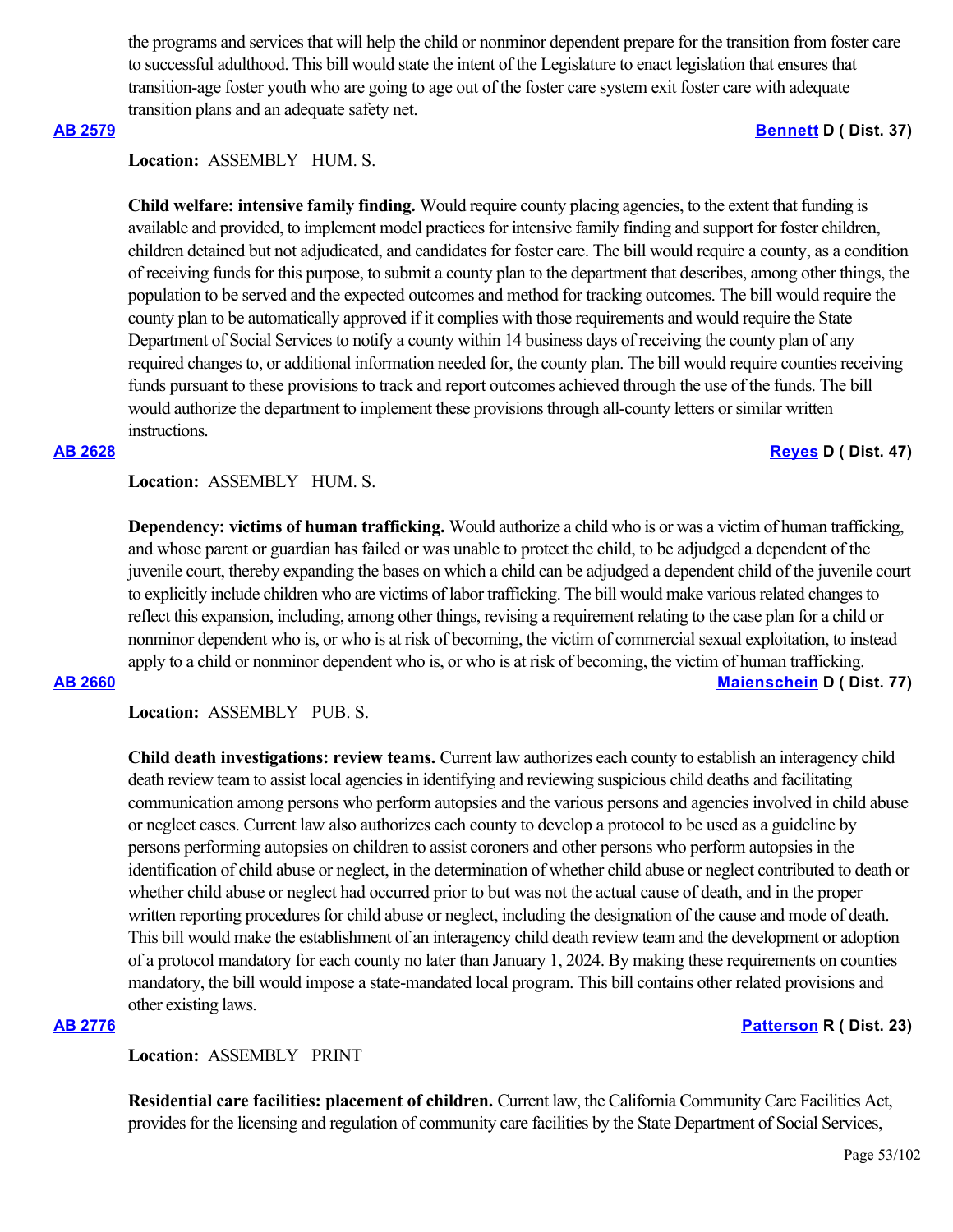including various residential care facilities for children who require out-of-home placement under certain circumstances. Current law declares the policy of the state to facilitate the proper placement of every child in residential care facilities where the placement is in the best interests of the child. Current law authorizes placement of children and nonminor dependents with varying designations and varying needs in the same facility if specified requirements are met. This bill would make technical, nonsubstantive changes to those placement provisions.

### **[AB 2786](https://ctweb.capitoltrack.com/public/publishbillinfo.aspx?bi=3tKvgsDqnL4CG0AHcWsTIkS6CiLKDnevF1O%2B%2FDWPw6iQ%2BAOWGeyVoA3g4loa7MAc) [Stone](https://a29.asmdc.org/) D ( Dist. 29)**

# **Location:**  ASSEMBLY HUM. S.

**Children's Crisis Continuum Pilot Program.** Current law requires the department to establish guidelines for foster youth eligibility and the selection, operation, and evaluation of the 5-year pilot, including guidelines on specified aspects of the structure of the pilot. Current law requires the State Department of Social Services, jointly with the State Department of Health Care Services, to take specified actions, including providing technical assistance to applicants and participating entities, awarding grants to participating entities, and developing a request for proposal process and selection criteria to determine which applicants will participate in the pilot program. Current law requires the selection criteria to include certain components, including submission of a plan by an applicant. Existing law requires proposals to be submitted no later than January 31, 2022, and grant funds to be disbursed no later than March 31, 2022. This bill would expand the pilot program to provide services to Medi-Cal eligible youth in addition to foster youth. The bill would define Medi-Cal eligible youth to include a child or youth who is a Medi-Cal beneficiary and who meets medical necessity standards for the care components in the crisis continuum pilot program. This bill contains other existing laws.

# **[SB 20](https://ctweb.capitoltrack.com/public/publishbillinfo.aspx?bi=w6X2XeD0mlhhWOsoJxAMz%2FNGms6QgRnRS3qt79AKkaPD81tS23UU65L9cuQrp4p%2B) [Dodd](http://sd03.senate.ca.gov/) D ( Dist. 3)**

# **Location:**  ASSEMBLY DESK

**Student nutrition: eligibility for CalFresh benefits.** Current state law provides that, for the purposes of determining eligibility, certain postsecondary educational programs, as determined by the State Department of Social Services, are considered employment training programs, thereby qualifying a student participating in one of those programs for an exemption, unless prohibited by federal law. Current law expresses legislative intent to clarify educational policies for purposes of improving access for low-income students to the CalFresh program. Current law also requires the Student Aid Commission to provide written notice to recipients of Cal Grant awards who qualify for participation in the CalFresh program under the federal regulation. This bill would additionally require the commission, to the extent that it possesses pertinent information, to provide written notice to students who qualify for a waiver of the community college enrollment fee that they qualify, or may qualify, for benefits under the CalFresh program.

# **[SB 56](https://ctweb.capitoltrack.com/public/publishbillinfo.aspx?bi=V8F%2FN1%2B6be8PTuO0KRgcYcIKP34nEPutT%2BarvGaPQQihj9UBp%2FaVZ2u2Hs6RyYwt) [Durazo](http://sd24.senate.ca.gov/) D ( Dist. 24)**

# **Location:**  ASSEMBLY 2 YEAR

**Medi-Cal: eligibility.** Current law provides that Medi-Cal benefits for individuals who are 65 years of age or older, and who do not have satisfactory immigration statuses or are unable to establish satisfactory immigration statuses, will be prioritized in the Budget Act for the upcoming fiscal year if the Department of Finance projects a positive ending balance in the Special Fund for Economic Uncertainties for the upcoming fiscal year and each of the ensuing 3 fiscal years that exceeds the cost of providing those individuals with full-scope Medi-Cal benefits. This bill would, subject to an appropriation by the Legislature, and effective July 1, 2022, extend eligibility for full-scope Medi-Cal benefits to individuals who are 60 years of age or older, and who are otherwise eligible for those benefits but for their immigration status.

**Location:**  ASSEMBLY DESK

**CalFresh.** Would require the State Department of Social Services, in order to increase client access and retention

### **[SB 107](https://ctweb.capitoltrack.com/public/publishbillinfo.aspx?bi=eLh66gkgqpf43PmQSyrj6NOg1h3XBxBWX0Ecxr6qH00uvdBTQ5lcwvrD70HbfSYg) [Wiener](http://sd11.senate.ca.gov/) D ( Dist. 11)**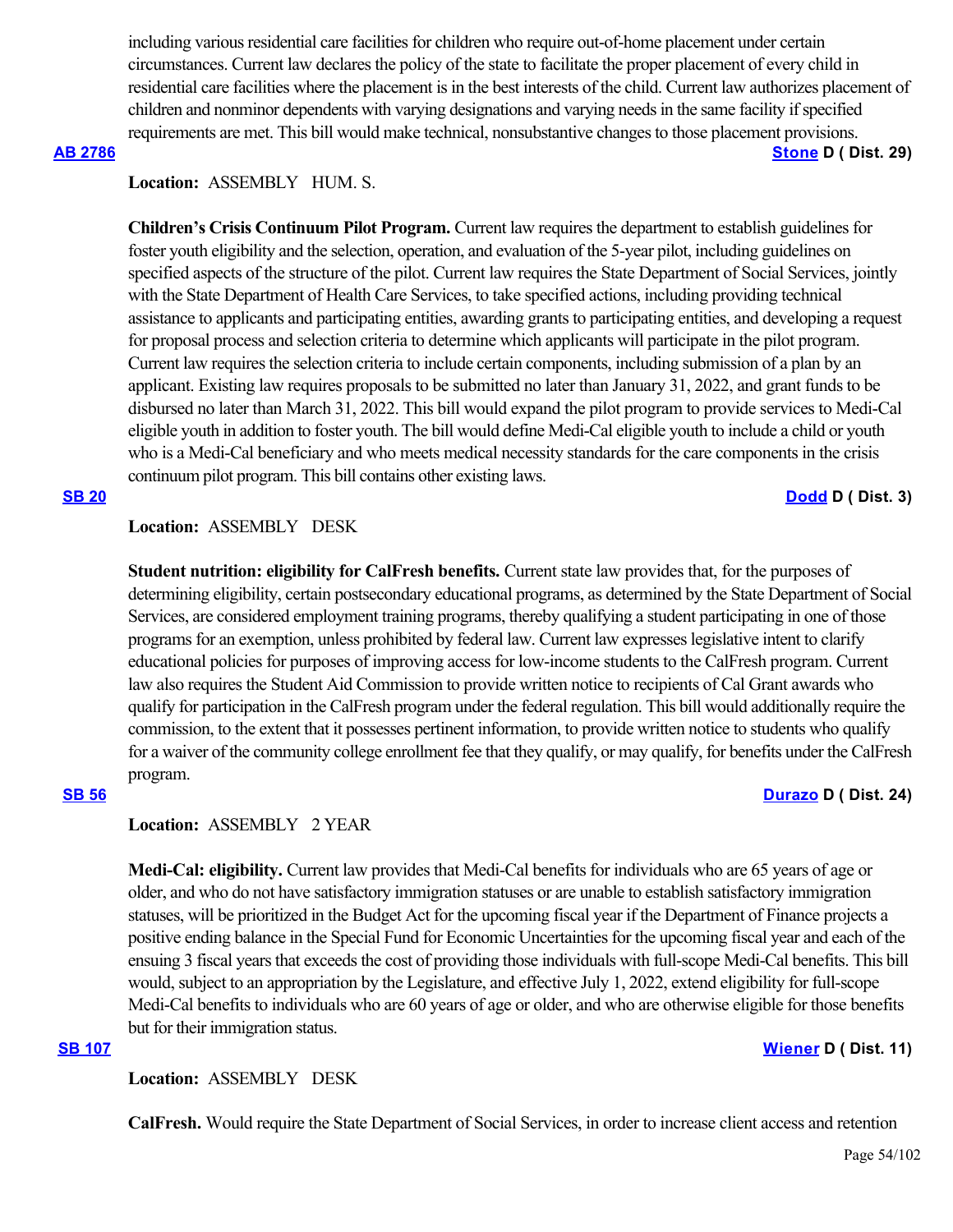within CalFresh, to participate in the Elderly Simplified Application Project, a demonstration project operated by the United States Department of Agriculture, Food and Nutrition Service. The bill would require the department, on or before January 1, 2023, to develop a CalFresh user-centered application for seniors 60 years of age or older and for people with disabilities who are eligible to be enrolled in the Elderly Simplified Application Project. **[SB 234](https://ctweb.capitoltrack.com/public/publishbillinfo.aspx?bi=iEkzZBxvcq1lPQq6DiwmfTIdgclzo2RsnhcsI5AJEKTbdMMKPgS168uGlpL40dJT) [Wiener](http://sd11.senate.ca.gov/) D ( Dist. 11)**

### **Location:**  ASSEMBLY DESK

**Transition Aged Youth Housing Program.** Would establish the Transition Aged Youth Housing Program for the purpose of creating housing for transition aged youth under 26 years of age, who have been removed from their homes, are experiencing homelessness unaccompanied by a parent or legal guardian, or are under the jurisdiction of a court, as specified, and would require the council to develop, implement, and administer the program.

**[SB 256](https://ctweb.capitoltrack.com/public/publishbillinfo.aspx?bi=2NjuuTY%2FCz%2BbV2FCivdwDMFSxte4UkHC0Sg%2Ff9bEvzncgiyT9rOHHRBgcgsXYEkm) [Pan](http://sd06.senate.ca.gov/) D ( Dist. 6)**

## **Location:**  ASSEMBLY 2 YEAR

**California Advancing and Innovating Medi-Cal.** Current federal law authorizes specified managed care entities that participate in a state's Medicaid program to cover, for enrollees, services or settings that are in lieu of services and settings otherwise covered under a state plan. This bill would establish the CalAIM initiative, and would require the implementation of CalAIM to support stated goals of identifying and managing the risk and needs of Medi-Cal beneficiaries, transitioning and transforming the Medi-Cal program to a more consistent and seamless system, and improving quality outcomes. The bill would require the department to seek federal approval for the CalAIM initiative, and would condition its implementation on receipt of any necessary federal approvals and availability of federal financial participation.

# **[SB 293](https://ctweb.capitoltrack.com/public/publishbillinfo.aspx?bi=mUvfNmpscz%2Fn6%2BS49x%2BVSyD1bPMaRpllCZj7GTDR7ts%2FffO9tJ0wQhEoWSyFW7qH) [Limón](http://sd19.senate.ca.gov/) D ( Dist. 19)**

# **Location:**  ASSEMBLY 2 YEAR

**Medi-Cal specialty mental health services.** Current law provides for the Medi-Cal program, which is administered by the State Department of Health Care Services, under which qualified low-income individuals receive health care services, including specialty mental health services, and Early and Periodic Screening, Diagnostic, and Treatment services for an individual under 21 years of age. With respect to specialty mental health services provided under the Early and Periodic Screening, Diagnostic, and Treatment Program, on or after January 1, 2022, this bill would require the department to develop standard forms, including intake and assessment forms, relating to medical necessity criteria, mandatory screening and transition of care tools, and documentation requirements pursuant to specified terms and conditions, and, for purposes of implementing these provisions, would require the department to consult with representatives of identified organizations, including the County Behavioral Health Directors Association of California.

## **[SB 454](https://ctweb.capitoltrack.com/public/publishbillinfo.aspx?bi=LV4hR08vJbc%2FajGYXibzZEKGCVI19pgx8urI1YY0aYCP%2BgaFGh%2FC1qBBHbUelDLS) [Bates](https://bates.cssrc.us/) R ( Dist. 36)**

# **Location:**  ASSEMBLY 2 YEAR

**Child support: enforcement.** Current law establishes the statewide uniform guidelines for calculating courtordered child support, based on the income of both parents and the time each parent spends with the child. Existing law authorizes, if a support obligor is delinquent in paying child support and the local child support agency is enforcing a support obligation, a lien for child support against the personal property of the obligor in specified circumstances. Current law defines "support obligor is delinquent in payment of support" to mean that the support obligor has failed to make a payment equal to one month's support obligation. This bill would instead define "support obligor is delinquent in payment of support" to mean that the support obligor is over \$1,000 in arrears on their support obligation or has failed to make payments equal to 3 months of their support obligation, whichever occurs first. The bill would instead authorize a child support agency to record a notice of support judgment when overdue support exceeds \$1,000 or when the support obligor has failed to make payments equal to 3 months of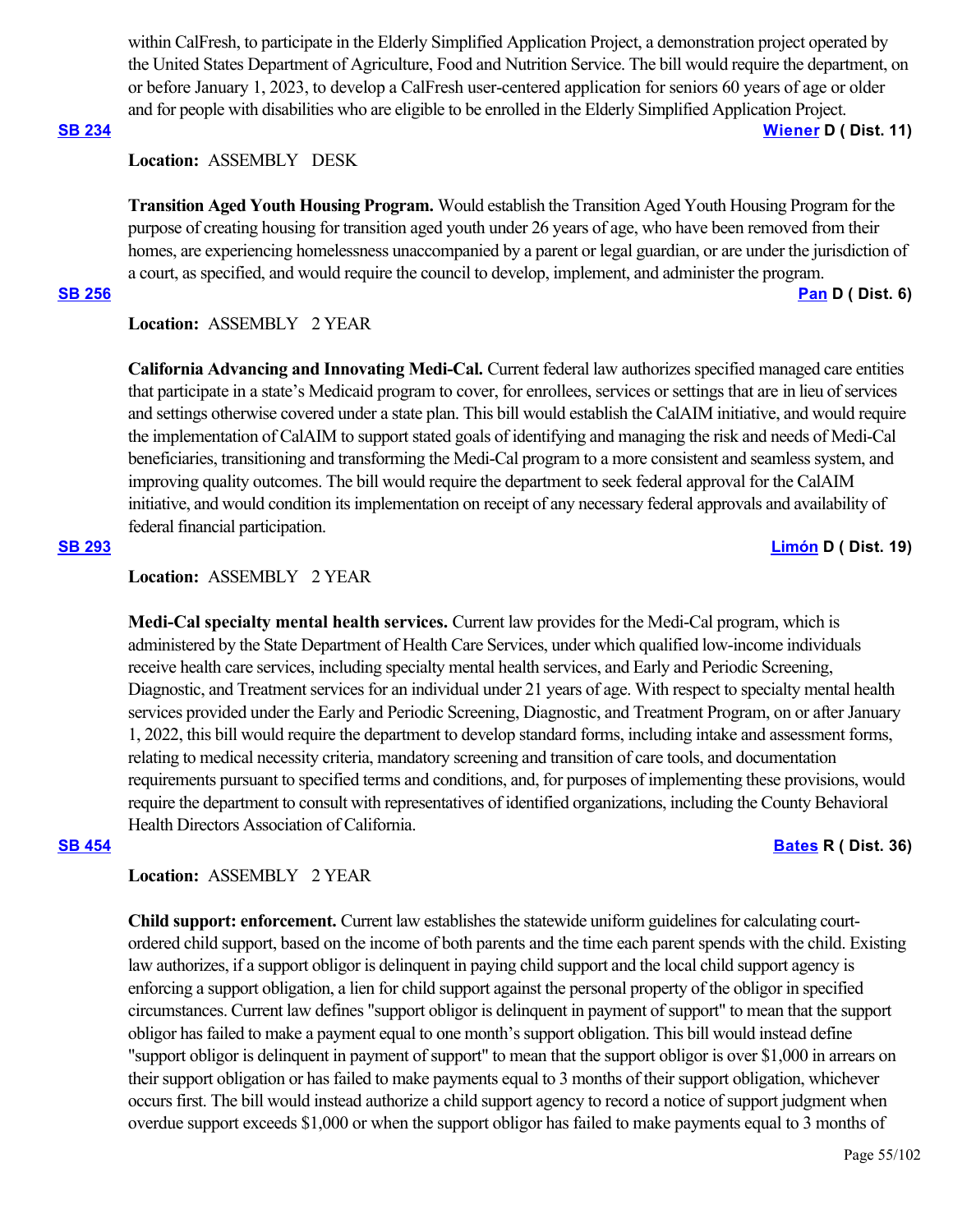their support obligation, whichever occurs first, regardless of whether the amounts of overdue support have been adjudicated or otherwise determined.

### **[SB 464](https://ctweb.capitoltrack.com/public/publishbillinfo.aspx?bi=YeR2vPSL4pj%2FERBmUjmPXEt83s3oO%2BkrrlLILGYWFZOtrQE4ceP1lB9wg5IltNYo) [Hurtado](https://sd14.senate.ca.gov/) D ( Dist. 14)**

### **Location:**  ASSEMBLY 2 YEAR

**California Food Assistance Program: eligibility and benefits.** Current law requires the State Department of Social Services to establish a food assistance program, known as the California Food Assistance Program (CFAP), to provide assistance to a noncitizen of the United States if the person's immigration status meets the eligibility criteria of SNAP in effect on August 21, 1996, but the person is not eligible for SNAP benefits solely due to their immigration status, as specified. Current law also makes eligible for the program an applicant who is otherwise eligible for the program, but who entered the United States on or after August 22, 1996, if the applicant is sponsored and the applicant meets one of a list of criteria, including that the applicant, after entry into the United States, is a victim of the sponsor or the spouse of the sponsor if the spouse is living with the sponsor. bill instead would require the department to use state funds appropriated for CFAP to provide nutritional benefits to households that are ineligible for CalFresh benefits solely due to their immigration status. The bill would eliminate the distinctions based on when the noncitizen applicant entered the country and would eliminate the sponsorship and other listed criteria requirements for eligibility on a noncitizen who entered the country on or after August 22, 1996. **[SB 528](https://ctweb.capitoltrack.com/public/publishbillinfo.aspx?bi=%2Bp1SVv8r%2B8m4BUvQhxIFJFUgY7rQ%2Fn1ZUHgdvToxqarY%2BNVzaNCc5waobYT6SzgJ) [Jones](https://jones.cssrc.us/) R ( Dist. 38)**

### **Location:**  ASSEMBLY 2 YEAR

**Juveniles: health information summary: psychotropic medication.** Current law authorizes only a juvenile court judicial officer to make orders regarding the administration of psychotropic medications for a dependent child or a ward who has been removed from the physical custody of their parent. Current law requires that court authorization for the administration of psychotropic medications to a child be based on a request from a physician, indicating the reasons for the request, a description of the child's diagnosis and behavior, the expected results of the medication, and a description of any side effects of the medication, and requires the Judicial Council to develop appropriate forms for the implementation of these provisions. This bill would require the rules of court and forms developed by the Judicial Council for authorization to administer psychotropic drugs to include a requirement that a physician authorized to administer psychotropic medication shall provide to the child's caseworker and the foster care public health nurse specified information on the child's diagnoses and treatment, among other things, within 5 business days of the administration of psychotropic medication for the child.

### **[SB 768](https://ctweb.capitoltrack.com/public/publishbillinfo.aspx?bi=HRunm91TsMFrrfgX1inq%2BJ4Cb89gFa4MbLfxSDQyaDuO6SKluR5%2Be%2FCnwDfiWnKI) [Glazer](http://sd07.senate.ca.gov/) D ( Dist. 7)**

**Location:**  ASSEMBLY 2 YEAR

**CalWORKs: postsecondary education.** Current law requires that specified CalWORKs eligible individuals that are participating either full time in an educational activity or part time in an educational activity and meeting the hourly participation rates based on the number of academic units, as specified, at a publicly funded postsecondary educational institution and making satisfactory progress, as specified, receive a standard payment of \$175 to \$500 per semester or quarter, which may be provided, in whole or in part, in the form of a book voucher, or reimbursement for verified actual expenses for the purpose of paying costs associated with attending the postsecondary educational institution. This bill would additionally authorize the CalWORKs eligible individuals who participate in a full time or part time educational activity at a nonprofit postsecondary educational institution to receive those standard payments.

### **[SB 782](https://ctweb.capitoltrack.com/public/publishbillinfo.aspx?bi=9YH1KYQFgvchoVPb0ttHwMSeA5o5URmXbLoIPFrg%2FeY7%2BY%2Fhb2VkTffiVSLF5N0P) [Glazer](http://sd07.senate.ca.gov/) D ( Dist. 7)**

**Location:**  ASSEMBLY 2 YEAR

**Assisted outpatient treatment programs.** Current law authorizes participating counties to pay for the services provided from moneys distributed to the counties from various continuously appropriated funds, including the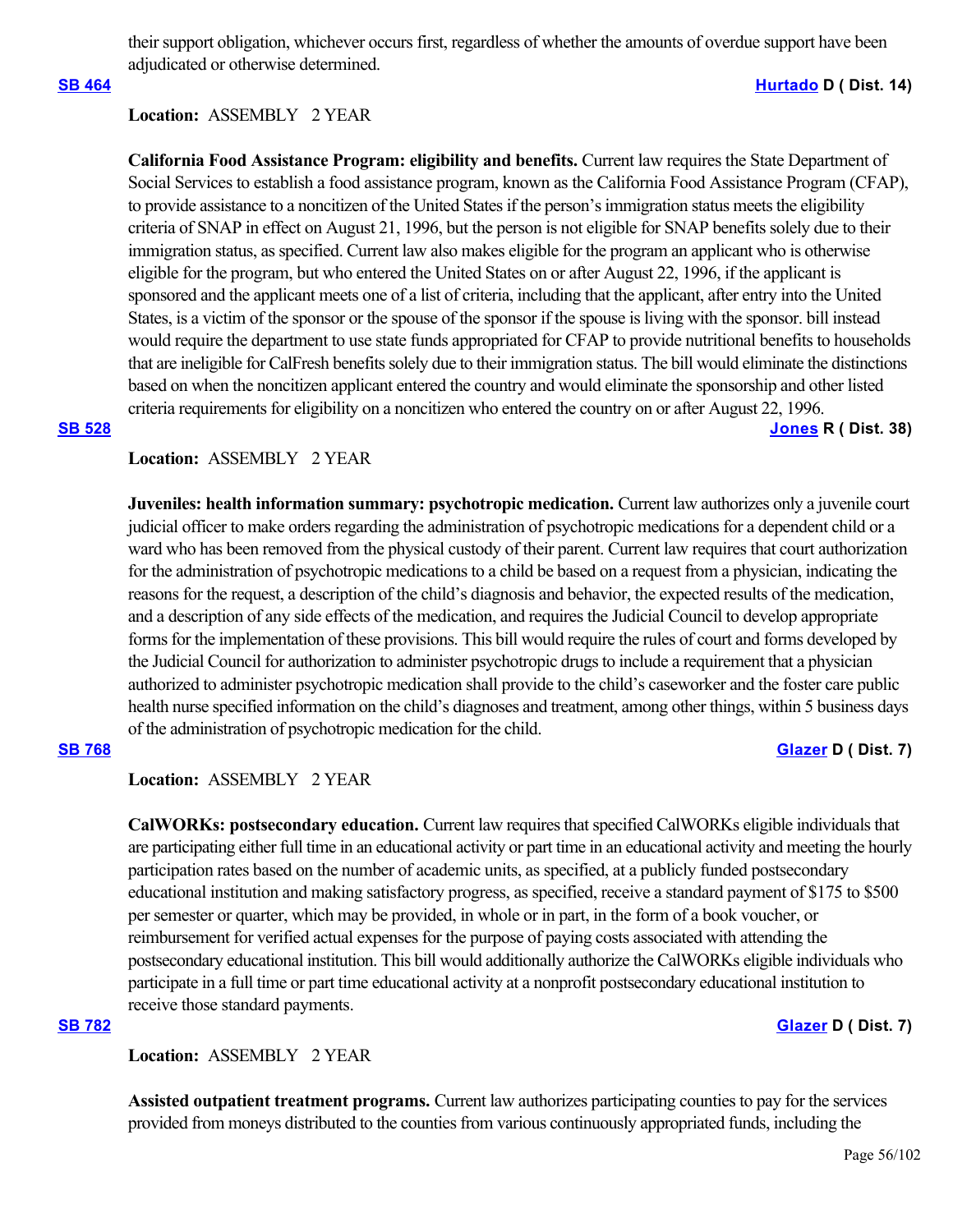Mental Health Services Fund, when included in a county plan, as specified. Current law authorizes a court to order a person who is the subject of a petition filed pursuant to those provisions to obtain assisted outpatient treatment if the court finds, by clear and convincing evidence, that the facts stated in the petition are true and establish that specified criteria are met, including that the person has a history of lack of compliance with treatment for their mental illness, and that there has been a clinical determination that the person is unlikely to survive safely in the community without supervision. Current law authorizes the petition to be filed by the county behavioral health director, or the director's designee, in the superior court in the county in which the person who is the subject of the petition is present or reasonably believed to be present, in accordance with prescribed procedures. This bill would additionally authorize the filing of a petition to obtain assisted outpatient treatment under the existing petition procedures, for a conservatee or former conservatee, as specified, who would benefit from assisted outpatient treatment to reduce the risk of deteriorating mental health while living independently.

**[SB 854](https://ctweb.capitoltrack.com/public/publishbillinfo.aspx?bi=dswE5BqiBskFV7t9venVyBYseMH1Heu%2BpU6HsdhvXXAyas89h%2FHgj%2BCjsrieVx9y) [Skinner](http://sd09.senate.ca.gov/) D ( Dist. 9)**

# **Location:**  SENATE HUM. S.

**Hope, Opportunity, Perseverance, and Empowerment (HOPE) for Children Act of 2022.** Current law requires the State Department of Social Services, subject to an appropriation in the annual Budget Act, to administer the California Guaranteed Income Pilot Program to provide grants to eligible entities for the purpose of administering pilot programs and projects that provide a guaranteed income to participants. Current law requires the department to prioritize funding for pilot programs and projects that serve California residents who age out of the extended foster care program and pregnant individuals. This bill would, subject to an appropriation by the Legislature or a provision of federal or private funds for these purposes, establish the Hope, Opportunity, Perseverance, and Empowerment (HOPE) Account Program to be administered by the State Treasurer to provide eligible children, defined to include minor California residents who are specified dependents or wards under the jurisdiction of juvenile court in foster care placement for at least 12 months, or who have a parent or guardian who died due to COVID-19 and meet specified family household income limit, with a trust fund account. **[SB 855](https://ctweb.capitoltrack.com/public/publishbillinfo.aspx?bi=asP%2BPVY1VtNcJs0S%2FCNLrvQ6S6T7%2B3KwDqoC49fml8iWxwyOGVJqz0n%2FAqOUglle) [Newman](https://sd29.senate.ca.gov/) D ( Dist. 29)**

## **Location:**  SENATE HEALTH

**Childhood Drowning Data Collection Pilot Program.** Would establish the Childhood Drowning Data Collection Pilot Program, to be administered by the department, to collect detailed data on childhood fatal and nonfatal drownings in California, as specified. The bill would require the department, on or before January 1, 2024, to seek to collaborate with at least 5 but no more than 10 county child death review teams or other local agencies, as specified. The bill would require the department to submit various reports to the appropriate legislative policy committees, as specified. The bill would require the department, based on those reports, to develop a California Water Safety Action Plan for Children and a standardized form for counties to use in reporting drownings statistics. **[SB 870](https://ctweb.capitoltrack.com/public/publishbillinfo.aspx?bi=GUaLqTjneeQ3alyMdJC%2FFOz79b5HtR4JnKgHXjmy8p1YQn7nGmNWOTILNgQAS1c9) [Portantino](http://sd25.senate.ca.gov/) D ( Dist. 25)**

**Location:**  SENATE HUM. S.

**Developmental services.** The Lanterman Developmental Disabilities Services Act requires the State Department of Developmental Services to contract with regional centers to provide services and supports to individuals with developmental disabilities and their families, and requires regional centers to identify and pursue all possible sources of funding for consumers receiving those services. Current law defines a "developmental disability" as a disability that originates before an individual attains 18 years of age, continues, or can be expected to continue, indefinitely, and constitutes a substantial disability for the individual.This bill would modify that definition to mean a disability that originates before an individual attains 22 years of age, continues, or can be expected to continue, indefinitely, and constitutes a substantial disability for the individual.

### **[SB 946](https://ctweb.capitoltrack.com/public/publishbillinfo.aspx?bi=26VsPu7Qy%2Bwbm8AH3DiFkNFZBD8TdOjLVTqCqXvnYojrxIvR%2FarBU9Mlf0pF9MOJ) [Jones](https://jones.cssrc.us/) R ( Dist. 38)**

**Location:**  SENATE JUD.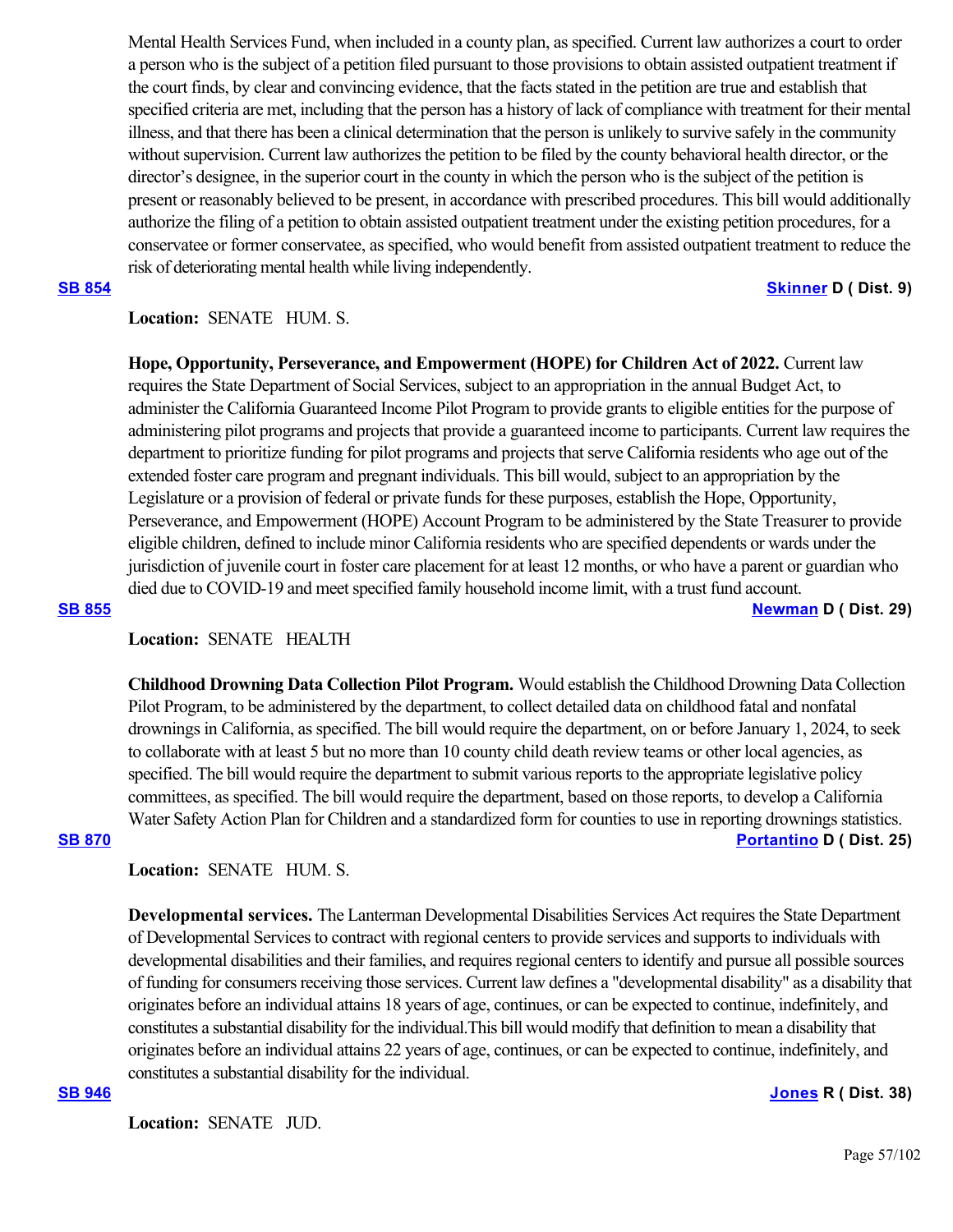**Child support payments.** Current law obligates a parent to support their child. Current law authorizes a local child support agency, when an order of child support is assigned to the county or the local child support agency is providing child support enforcement services, to issue a notice directing the child support payments to be made to the local child support agency, another county office, or the State Disbursement Unit. Current law requires the local child support agency to serve this notice on the support obligor and obligee and to file the notice in the action in which the child support order was issued.This bill would require a local child support agency to issue the notice. **[SB 965](https://ctweb.capitoltrack.com/public/publishbillinfo.aspx?bi=LNp%2FO2xEqzfAvTXqT3vxU4%2BrdcokZaxrnrnCXVPTIYUK7s%2FrXRvSqK80uBmVULg8) [Eggman](http://sd05.senate.ca.gov/) D ( Dist. 5)**

# **Location:**  SENATE RLS.

**Conservatorships: gravely disabled persons.** The Lanterman-Petris-Short Act authorizes a conservator of the person, of the estate, or of the person and the estate to be appointed for a person who is gravely disabled as a result of a mental health disorder or impairment by chronic alcoholism. Current law requires the officer providing the conservatorship investigation, which may include a public guardian or a county mental health program, to investigate all available alternatives to conservatorship and to recommend conservatorship to the court only if no suitable alternatives are available. Current law requires the officer to render a written report of investigation to the court prior to the hearing that contains specified information, including all relevant aspects of the person's medical, psychological, financial, family, vocational, and social condition. Current law authorizes the court to receive the report in evidence and to read and consider the contents of the report in rendering its judgment. This bill would require, rather than authorize, the court to receive the report in evidence and to read and consider the contents of the report in rendering its judgment.

# **Location:**  SENATE HUM. S.

**CalWORKs eligibility.** Current federal law provides for allocation of federal funds through the federal Temporary Assistance for Needy Families (TANF) block grant program to eligible states, with California's version of this program being known as the California Work Opportunity and Responsibility to Kids (CalWORKs) program. Under the CalWORKs program, each county provides cash assistance and other benefits to qualified low-income families and individuals who meet specified eligibility criteria, including limitations on income and assets generally applicable to public assistance programs. This bill would repeal those limitations on assets with regard to eligibility for CalWORKs, thereby eliminating the consideration of an individual's or family's assets as a condition of eligibility for CalWORKs. The bill would also make conforming changes to other provisions.

# **[SB 1054](https://ctweb.capitoltrack.com/public/publishbillinfo.aspx?bi=Qtl%2BgxK91yCNT3a2kpo%2BIfa7%2FuvEjlxjPQO6NuJGhUp8NMq4mpTVZnnqHDU2u%2BIh) [Ochoa Bogh](https://ochoa-bogh.cssrc.us/) R ( Dist. 23)**

# **Location:**  SENATE HUM. S.

**Public social services: records.** Current law establishes various public social services programs to provide for protection, care, and assistance to the people of the state in need of those services. Existing law, in this regard, and with some exceptions, requires all applications and records concerning any individual made or kept by any public officer or agency in connection with the administration of public social services for which grants-in-aid are received by this state from the federal government be kept confidential. This bill would specifically include within public social services for that confidentiality requirement protective services provided through public social services agencies. This bill contains other related provisions and other existing laws.

# **[SB 1083](https://ctweb.capitoltrack.com/public/publishbillinfo.aspx?bi=nyR5xKFdvjgWOiFxErozxafayEMoUq6fhnZJoJqqKIgbVFzAKupcq8k8sCWnsFJc) [Skinner](http://sd09.senate.ca.gov/) D ( Dist. 9)**

**Location:**  SENATE HUM. S.

**CalWORKs: pregnancy and homeless assistance.** Current law requires \$47 per month to be paid to a pregnant person qualified for CalWORKs aid to meet special needs resulting from pregnancy, and requires county human services agencies to refer all these recipients of aid to a local provider of the California Special Supplemental

### **[SB 996](https://ctweb.capitoltrack.com/public/publishbillinfo.aspx?bi=8PPLDvCPtO0FWbCZuzSWdCAeaFb9%2Fm0uFhGgWFn4yjpoVu3GNt8cmtIYhic1tFbT) [Kamlager](https://sd30.senate.ca.gov/) D ( Dist. 30)**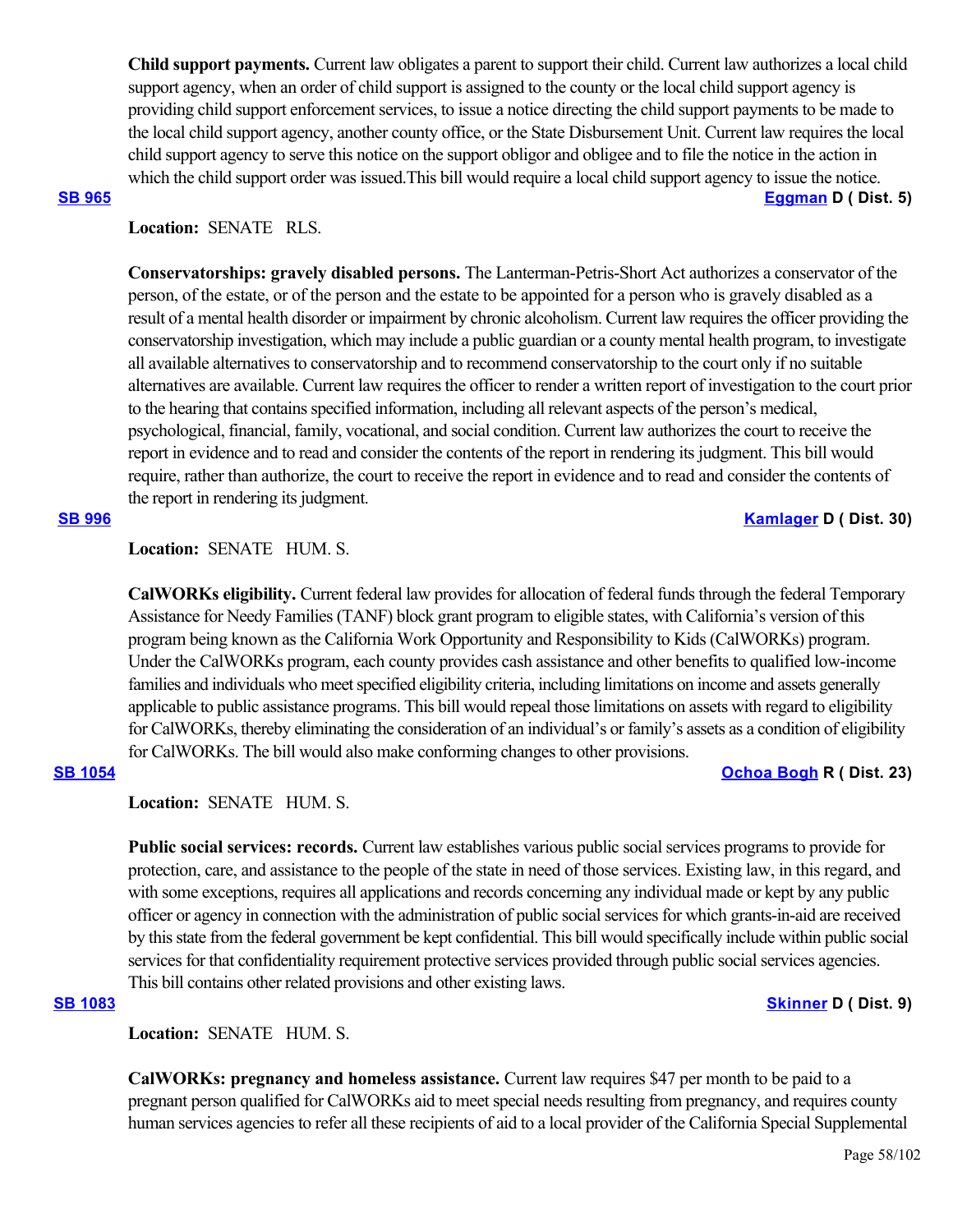Nutrition Program for Women, Infants, and Children. This bill would, among other things, also require county human services agencies to refer those recipients to perinatal home visiting services administered by county public health departments.

# **[SB 1090](https://ctweb.capitoltrack.com/public/publishbillinfo.aspx?bi=N4BhfrW95LsPrfxAZJ4%2FjBHe5%2B9k3QBHVXT2JgBuTmVVV9uaFTt5OD02OUCJHH7a) [Hurtado](https://sd14.senate.ca.gov/) D ( Dist. 14)**

Location: **SENATE** HUM. S.

**Family Urgent Response System.** Current law requires the State Department of Social Services to establish a statewide hotline as the entry point for a Family Urgent Response System to respond to calls from caregivers or current or former foster children or youth during moments of instability. Current law requires the hotline to include, among other things, referrals to a county-based mobile response system, which counties are required to establish, for further support and in-person response. Current law defines the term "current or former foster child or youth" for the purposes of these provisions as a child or youth found to be within the jurisdiction of the juvenile court as either a dependent or delinquent child and who is served by the county child welfare agency or probation department and a child or youth who has exited foster care to reunification, guardianship, or adoption. This bill would expand that definition to also include, among others, a child or youth who is the subject of a voluntary placement agreement, as specified, and a child or youth who is the subject of a petition to declare them a dependent child of the juvenile court.

### **[SB 1091](https://ctweb.capitoltrack.com/public/publishbillinfo.aspx?bi=zclqHYZ%2FFxJj9DyFO4BeldDFohg6F0cb%2BCyqbBnpWYp%2FoKKdcEuNfbL7JEPCT6yn) [Hurtado](https://sd14.senate.ca.gov/) D ( Dist. 14)**

Location: **SENATE** HUM. S.

**Family finding and engagement.** Current law requires the State Department of Social services to allocate certain funds through contracts with community-based providers or entities or through local assistance allocations to counties or Indian tribes that support new or expanded programs, services, practices, and training that builds system capacity and ensures the provision of a high-quality continuum of care that is designed to support foster children in the least restrictive setting that is consistent with a child's permanency plan. Current law requires recipients of those funds to use the funds for specified purposes, one of which may be building system capacity for intensive, childspecific recruitment, family finding and engagement, and support programs for children with complex needs. This bill would specify that funds appropriated by the Legislature for the purposes of the bill shall be available to fund family finding and engagement techniques to find permanent families and relationship for foster children.

**[SB 1300](https://ctweb.capitoltrack.com/public/publishbillinfo.aspx?bi=FpTU0PGzXGxKpcgfBLAGV3ZSbB7MkaclJPj%2B8B%2BFm2RCTUxSu8YjD1Ice2DZ3oNx) [Durazo](http://sd24.senate.ca.gov/) D ( Dist. 24)**

**Location:**  SENATE HUM. S.

**Foster youth: Supplemental Security Income.** Current law declares the intent of the Legislature that nonminor dependents who receive federal SSI benefits may serve as their own payee, if it is determined that the nonminor dependent satisfies the criteria established by the Social Security Administration, and should be assisted by the county welfare department in receiving direct payment. Current law requires a youth in foster care and nearing emancipation to be screened by the county for potential eligibility SSI benefits, as specified. This bill would revise and expand these provisions with respect to nonminor dependents, including requiring the county, if the youth elects to remain in foster care as a nonminor dependent after attaining 18 years of age, to assist the youth in establishing continuing disability as an adult, including identifying an appropriate representative payee, which may include the youth, a trusted adult, or the county. The bill would specify the duties of the county if selected as a nonminor dependent's representative payee. This bill contains other related provisions and other existing laws.

# **[SB 1342](https://ctweb.capitoltrack.com/public/publishbillinfo.aspx?bi=3x0pQwF%2Fowkybce13nMqMK8tE1vVeOrWtH%2BMstHgNGuQUQUmEYOxhWGIhbBprNGi) [Bates](https://bates.cssrc.us/) R ( Dist. 36)**

**Location:**  SENATE HUM. S.

**Aging multidisciplinary personnel teams.** Current law authorizes area agencies on aging and other county agencies that provide services to older adults through an established multidisciplinary team to provide information regarding older adult clients only to other county agencies with staff designated as members of a multidisciplinary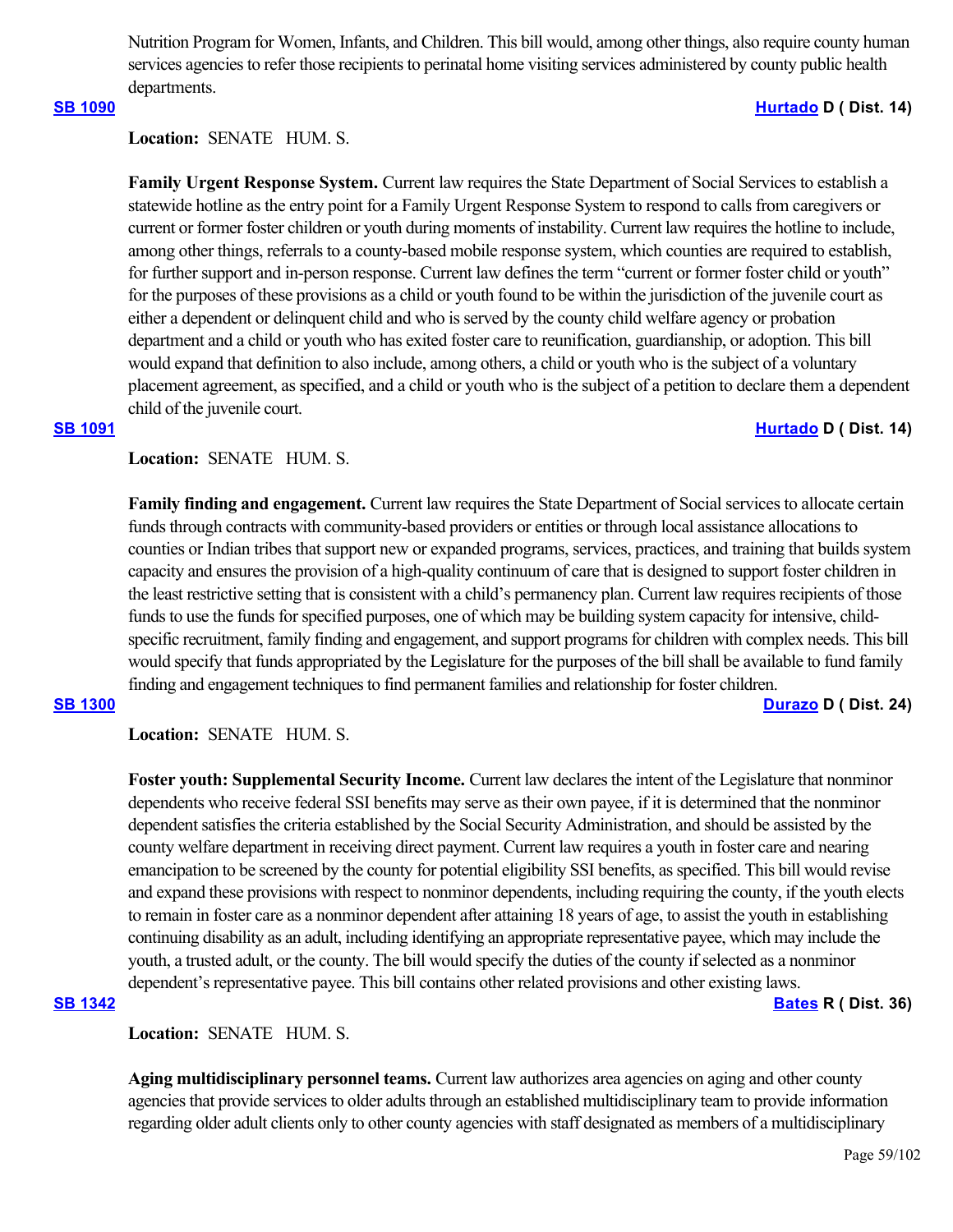team that are, or may be, providing services to the same individuals for purposes of identifying and coordinating the treatment of individuals served by more than one agency. This bill would specifically authorize counties to establish an aging multidisciplinary personnel team, as defined, with the goal of facilitating the expedited identification, assessment, and linkage of older adults to services within that county and to allow provider agencies to share confidential information, as specified, for the purpose of coordinating services.

### **Health Care**

### **[AB 4](https://ctweb.capitoltrack.com/public/publishbillinfo.aspx?bi=gy7%2B%2F%2FSworWr53yrsQv%2FCEbi4rGhUc9NFdyQ7AMZKsgTYO48XJIEaRFlvfOy8LnY) [Arambula](https://a31.asmdc.org/) D ( Dist. 31)**

# **Location:**  SENATE 2 YEAR

**Medi-Cal: eligibility.** Would, effective January 1, 2022, extend eligibility for full scope Medi-Cal benefits to anyone regardless of age, and who is otherwise eligible for those benefits but for their immigration status, pursuant to an eligibility and enrollment plan. The bill would delete the specified provisions regarding individuals who are under 25 years of age or 65 years of age or older and delaying implementation until the director makes the determination described above. The bill would require the eligibility and enrollment plan to ensure that an individual maintains continuity of care with respect to their primary care provider, as prescribed, would provide that an individual is not limited in their ability to select a different health care provider or Medi-Cal managed care health plan, and would require the department to provide monthly updates to the appropriate policy and fiscal committees of the Legislature on the status of the implementation of these provisions

### **[AB 32](https://ctweb.capitoltrack.com/public/publishbillinfo.aspx?bi=Grhe2F064fXyGGwz2gvvUqCmKwNRB0mErpFgshYyJBq6G%2BlG8lMKS%2FZOlSAKYGj4) [Aguiar-Curry](https://a04.asmdc.org/) D ( Dist. 4)**

# **Location:**  SENATE 2 YEAR

**Telehealth.** Current law requires a health care service plan contract or health insurance policy issued, amended, or renewed on or after January 1, 2021, to specify that coverage is provided for health care services appropriately delivered through telehealth on the same basis and to the same extent as in-person diagnosis, consultation, or treatment. Current law exempts Medi-Cal managed care plans that contract with the State Department of Health Care Services under the Medi-Cal program from these provisions, and generally exempts county organized health systems that provide services under the Medi-Cal program from Knox-Keene. This bill would delete the abovedescribed references to contracts issued, amended, or renewed on or after January 1, 2021, would require these provisions to apply to the plan or insurer's contracted entity, as specified, and would delete the exemption for Medi-Cal managed care plans.

# **[AB 98](https://ctweb.capitoltrack.com/public/publishbillinfo.aspx?bi=2AP7Z%2BSfWPwTjY7pLpJnVvICIB0PB6RxMicaXIQV4NUvKm9S7g60uYAHDWRfPpxF) [Frazier](https://a11.asmdc.org/) D ( Dist. 0)**

**Location:**  SENATE 2 YEAR

**Health care: medical goods: reuse and redistribution.** Would require the California Department of Aging, upon appropriation by the Legislature, to establish a comprehensive 3-year pilot program in the Counties of Contra Costa, Napa, and Solano to facilitate the reuse and redistribution of durable medical equipment and other home health supplies. The bill would require the department to contract in each county with a local nonprofit agency to oversee the program and would require the contracting nonprofit agency to, at a minimum, develop a computerized system to track the inventory of equipment and supplies available for reuse and redistribution and organize pickup and delivery of equipment and supplies.

# **[AB 114](https://ctweb.capitoltrack.com/public/publishbillinfo.aspx?bi=BKUuzEt%2Fxonhdg%2Bi2T8KyDCF6bz%2BIDuv834ghq13Zdn4cLjhKDnmQtDrecEqAQaS) [Maienschein](https://a77.asmdc.org/) D ( Dist. 77)**

**Location:**  SENATE 2 YEAR

**Medi-Cal benefits: rapid Whole Genome Sequencing.** Would expand the Medi-Cal schedule of benefits to include rapid Whole Genome Sequencing, as specified, for any Medi-Cal beneficiary who is one year of age or younger and is receiving inpatient hospital services in an intensive care unit. The bill would authorize the State Department of Health Care Services to implement this provision by various means without taking regulatory action.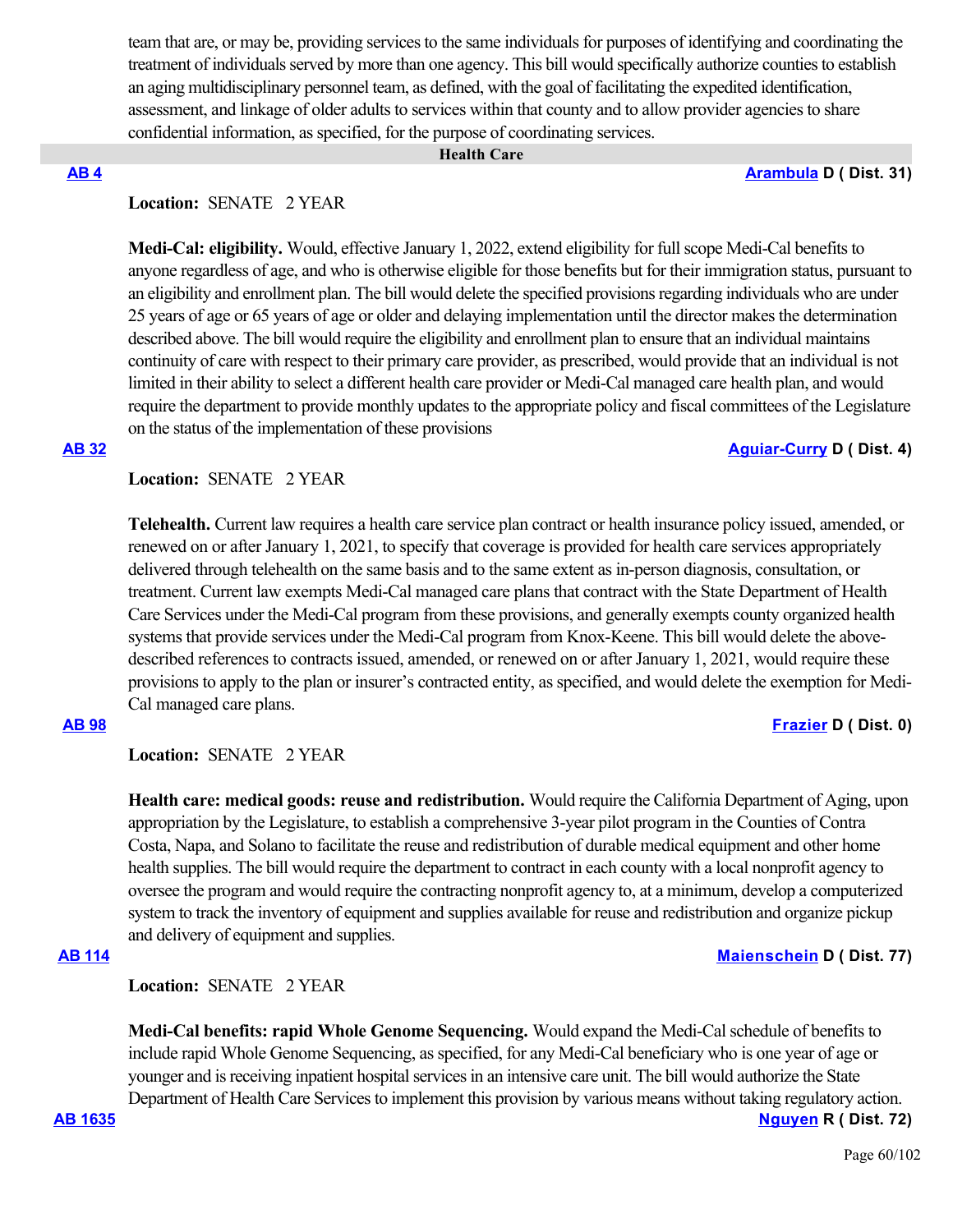**Suicide prevention: mental health provider educational loan repayment.** Would create an account within the Mental Health Practitioner Education Fund and, subject to an appropriation by the Legislature, require the use of moneys in that account to fund grants to repay educational loans for specified mental health practitioners who commit to providing direct patient care for at least 24 months in a facility that provides mental health services to individuals who have been referred to that facility by a suicide prevention hotline.

### **[AB 2402](https://ctweb.capitoltrack.com/public/publishbillinfo.aspx?bi=YqM%2BWH%2F2%2BvRU%2FwPlWxCqZxQy%2FFXeZs2nZ%2BKFpktm0maNsLjlBr3p4bZVARTig3Pe) [Rubio, Blanca](https://a48.asmdc.org/) D ( Dist. 48)**

# **Location:**  ASSEMBLY HEALTH

**Medi-Cal: continuous eligibility.** The Medi-Cal program is, in part, governed and funded by federal Medicaid program provisions. Under this bill, a child under 5 years of age would be continuously eligible for Medi-Cal, including without regard to income, until the child reaches 5 years of age. The bill would prohibit the redetermination of Medi-Cal eligibility before the child reaches 5 years of age, unless the department or county possesses facts indicating that the family has requested the child's voluntary disenrollment, the child is deceased, the child is no longer a state resident, or the child's original enrollment was based on a state or county error or on fraud, abuse, or perjury, as specified.

# **[ACA 11](https://ctweb.capitoltrack.com/public/publishbillinfo.aspx?bi=fpuO%2BPOi8ulJjQ3D7VHjve1XIBFx5TtOQkkWEIpu9KUmCJSxrjhMRnLzbXFAUzkT) [Kalra](https://a27.asmdc.org/) D ( Dist. 27)**

# **Location:**  ASSEMBLY PRINT

**Taxes to fund health care coverage and cost control.** Would impose an excise tax, payroll taxes, and a State Personal Income CalCare Tax at specified rates to fund comprehensive universal single-payer health care coverage and a health care cost control system for the benefit of every resident of the state, as well as reserves deemed necessary to ensure payment, to be established in statute. The measure would authorize the Legislature, upon an economic analysis determining insufficient amounts to fund these purposes, to increase any or all of these tax rates by a statute passed by majority vote of both houses of the Legislature.

## **[SB 245](https://ctweb.capitoltrack.com/public/publishbillinfo.aspx?bi=QNtPH5SYxPee8Q29vEv2RScAoZBhmrgRNzQrcsX%2FbDAjwz1eOzrD3F%2F9DElX71LF) [Gonzalez](https://sd33.senate.ca.gov/) D ( Dist. 33)**

# **Location:**  SENATE ENROLLMENT

**Health care coverage: abortion services: cost sharing.** Would prohibit a health care service plan or an individual or group policy or certificate of health insurance or student blanket disability insurance that is issued, amended, renewed, or delivered on or after January 1, 2023, from imposing a deductible, coinsurance, copayment, or any other cost-sharing requirement on coverage for all abortion and abortion-related services, as specified. The bill would prohibit a health care service plan and an insurer subject to these requirements from imposing utilization management or utilization review on the coverage for outpatient abortion services. The bill would require that for a contract, certificate, or policy that is a high deductible health plan, the cost-sharing prohibition would apply once the enrollee's or insured's deductible has been satisfied for the benefit year. The bill would not require an individual or group contract or policy to cover an experimental or investigational treatment. The bill's requirements would also apply to Medi-Cal managed care plans and their providers, independent practice associations, preferred provider groups, and all delegated entities that provide physician services, utilization management, or utilization review. The bill would require the Department of Managed Health Care and the Department of Insurance to adopt related regulations on or before January 1, 2026.

## **[SB 250](https://ctweb.capitoltrack.com/public/publishbillinfo.aspx?bi=BnCOzpopID6GQoWegGodJxrjMNzo%2BJ3uJ5si6TG77rD6s%2Fx6go67dI1SJw5%2FDCTF) [Pan](http://sd06.senate.ca.gov/) D ( Dist. 6)**

# **Location:**  ASSEMBLY 2 YEAR

**Health care coverage.** Would authorize the Department of Managed Health Care and the Insurance Commissioner, as appropriate, to review a plan's or insurer's clinical criteria, guidelines, and utilization management policies to ensure compliance with existing law. If the criteria and guidelines are not in compliance with existing law,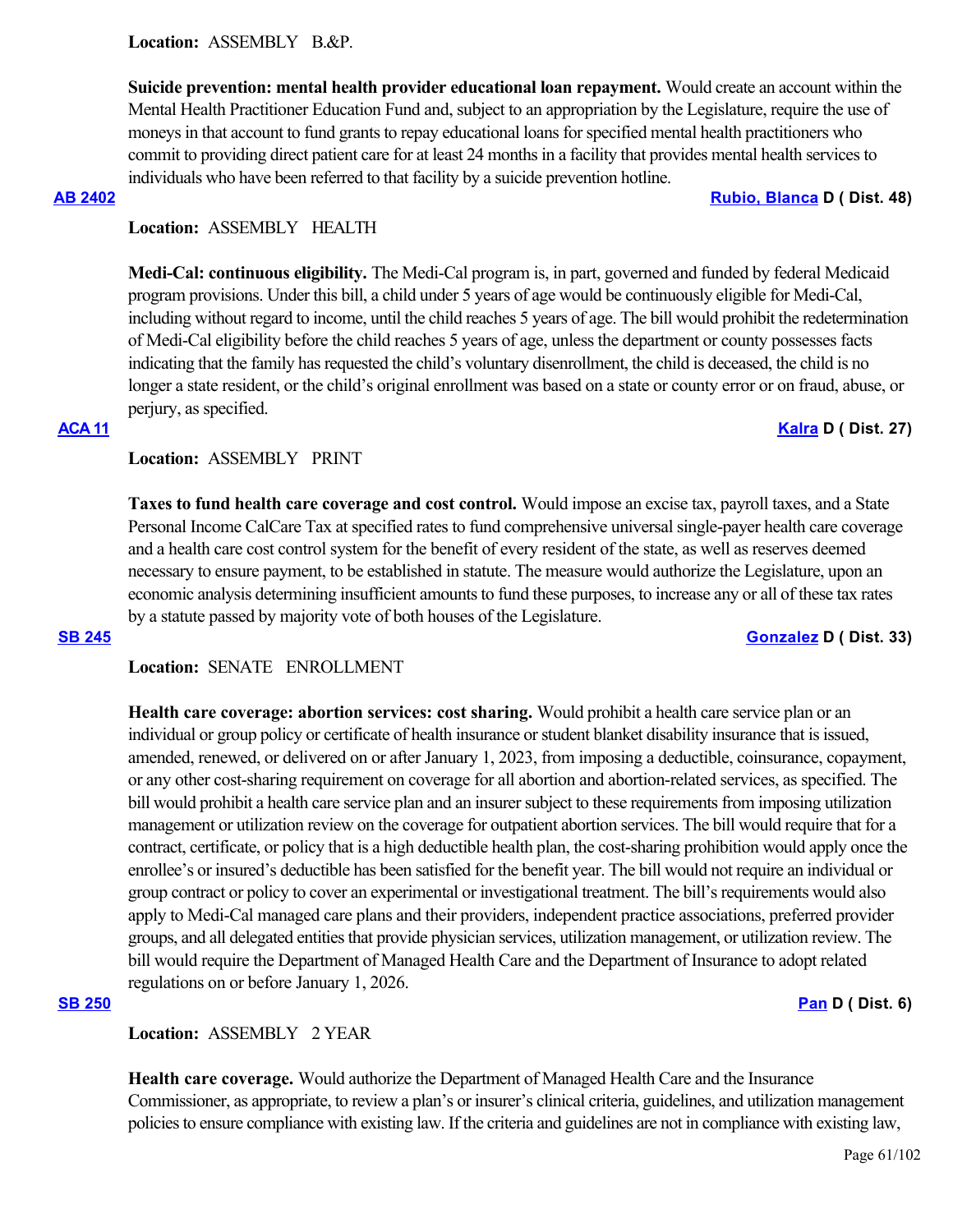the bill would require the Director of the Department of Managed Health Care or the commissioner to issue a corrective action and send the matter to enforcement, if necessary. The bill would require each department, on or before July 1, 2022, to develop a methodology for a plan or insurer to report the number of prospective utilization review requests it denied in the preceding 12 months, as specified.

### **[SB 256](https://ctweb.capitoltrack.com/public/publishbillinfo.aspx?bi=2NjuuTY%2FCz%2BbV2FCivdwDMFSxte4UkHC0Sg%2Ff9bEvzncgiyT9rOHHRBgcgsXYEkm) [Pan](http://sd06.senate.ca.gov/) D ( Dist. 6)**

# **Location:**  ASSEMBLY 2 YEAR

**California Advancing and Innovating Medi-Cal.** Current federal law authorizes specified managed care entities that participate in a state's Medicaid program to cover, for enrollees, services or settings that are in lieu of services and settings otherwise covered under a state plan. This bill would establish the CalAIM initiative, and would require the implementation of CalAIM to support stated goals of identifying and managing the risk and needs of Medi-Cal beneficiaries, transitioning and transforming the Medi-Cal program to a more consistent and seamless system, and improving quality outcomes. The bill would require the department to seek federal approval for the CalAIM initiative, and would condition its implementation on receipt of any necessary federal approvals and availability of federal financial participation.

# **[SB 316](https://ctweb.capitoltrack.com/public/publishbillinfo.aspx?bi=TlXUrHHOYi53LsvO2HDsX7Wwg%2FygtobVGtTVLua3BEE46gwBtIf4%2BI1KaNI8CMr0) [Eggman](http://sd05.senate.ca.gov/) D ( Dist. 5)**

# **Location:**  ASSEMBLY 2 YEAR

**Medi-Cal: federally qualified health centers and rural health clinics.** Current law provides that FQHC and RHC services are to be reimbursed, to the extent that federal financial participation is obtained, to providers on a per-visit basis. "Visit" is defined as a face-to-face encounter between a patient of an FQHC or RHC and specified health care professionals, including a physician and marriage and family therapist. Under existing law, "physician," for these purposes, includes, but is not limited to, a physician and surgeon, an osteopath, and a podiatrist. This bill would authorize reimbursement for a maximum of 2 visits taking place on the same day at a single location if after the first visit the patient suffers illness or injury requiring additional diagnosis or treatment, or if the patient has a medical visit and a mental health visit or a dental visit, as defined. The bill would authorize an FQHC or RHC that currently includes the cost of a medical visit and a mental health visit that take place on the same day at a single location as a single visit for purposes of establishing the FQHC's or RHC's rate to apply for an adjustment to its per-visit rate, and after the department has approved that rate adjustment, to bill a medical visit and a mental health visit that take place on the same day at a single location as separate visits, in accordance with the bill.

## **Location:**  SENATE HEALTH

**Prescription drug pricing.** Current federal law requires the United States Secretary of Health and Human Services to enter into an agreement with each manufacturer of covered outpatient drugs to ensure the amount a covered entity is required to pay for those drugs does not exceed the average manufacturer price of the drug under the federal Medicaid program. Current state law requires a covered entity to dispense only drugs subject to these federal pricing requirements to Medi-Cal beneficiaries. Existing law defines a "covered entity" to include a federally qualified health center and entities receiving specified grants and federal funding. This bill would prohibit a pharmacy benefit manager from discriminating against a covered entity or its pharmacy in connection with dispensing a drug subject to federal pricing requirements or preventing a covered entity from retaining the benefit of discounted pricing for those drugs.

**Location:**  SENATE HEALTH

**Medi-Cal managed care plans: mental health benefits.** Current law establishes the Medi-Cal program, which is administered by the State Department of Health Care Services and under which qualified low-income individuals receive health care services through various delivery systems, including fee-for-service and managed care. Current

# **[SB 1019](https://ctweb.capitoltrack.com/public/publishbillinfo.aspx?bi=We5lPapdZATa0uI1%2FYWIXuhp%2FQQ1gcjJhKS7nM83QNtdBmGa6Tt%2BI4i9%2FlF2hTwO) [Gonzalez](https://sd33.senate.ca.gov/) D ( Dist. 33)**

**[SB 939](https://ctweb.capitoltrack.com/public/publishbillinfo.aspx?bi=GgZVNIf56uwu9SsyoodtvwLL%2BhSlj43VTm8IYKtL5BUToxIz1xTDjwEq8j46ZgEQ) [Pan](http://sd06.senate.ca.gov/) D ( Dist. 6)**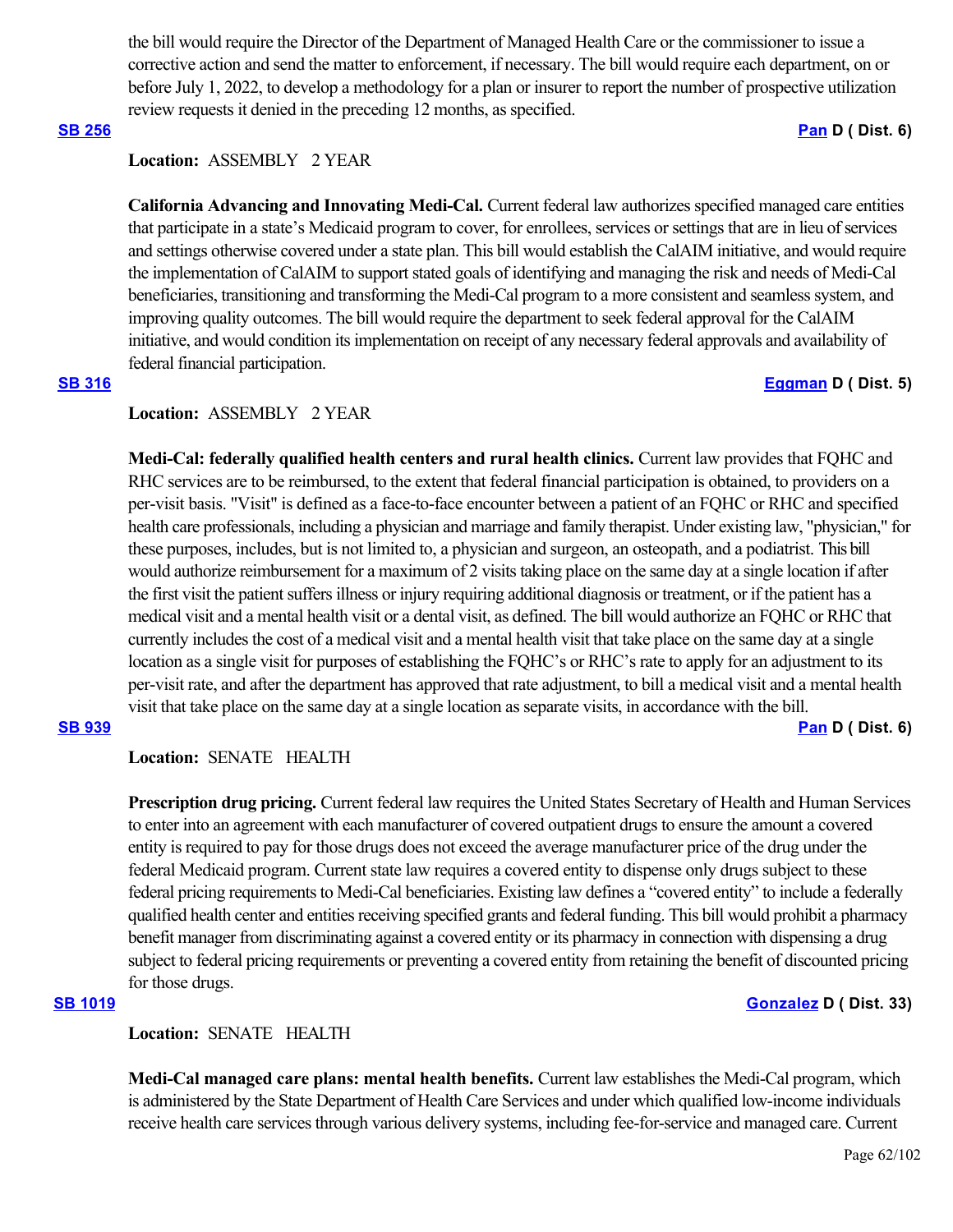law requires a Medi-Cal managed care plan to provide mental health benefits covered in the state plan, excluding those benefits provided by county mental health plans under the Specialty Mental Health Services Waiver. This bill would require a Medi-Cal managed care plan to conduct annual outreach and education to its enrollees regarding the mental health benefits that are covered by the plan, and to also develop annual outreach and education to inform primary care physicians regarding those mental health benefits.

# **[SB 1207](https://ctweb.capitoltrack.com/public/publishbillinfo.aspx?bi=27qv7wGZxmvSJuw4ijRqCLlO8e6i6W0C3fBtAb88cSyjDDD7zAtodu7bLMetQGcs) [Portantino](http://sd25.senate.ca.gov/) D ( Dist. 25)**

# **Location:**  SENATE RLS.

**Health care coverage: maternal and pandemic-related mental health conditions.** Would require a health care service plan contract or health insurance policy issued, amended, or renewed on or after January 1, 2023, to provide coverage for maternal mental health conditions and pandemic-related mental health conditions, as defined. The bill would require a subscriber, enrollee, insured, or policyholder to present written documentation from a treating health care provider diagnosing the maternal mental health condition or pandemic-related mental health condition. The bill would require treatment to continue until the treating provider determines and documents in writing that, in their clinical determination, the services are no longer required. The bill would specify that a health care service plan or health insurer is not prohibited from applying cost-sharing requirements as otherwise authorized by law.

 **Homelessness**

### **[AB 408](https://ctweb.capitoltrack.com/public/publishbillinfo.aspx?bi=m3m8rEkAcDZBKMwu3d7LNwvEQkFtgVtPg5HZ0KUQxJdi%2FpPLe0OhkVrxV0vi59Zr) [Quirk-Silva](https://a65.asmdc.org/) D ( Dist. 65)**

**Location:**  SENATE RLS.

**Homeless children and youths: reporting.** Would require a local educational agency, as defined to include a school district, county office of education, charter school, or special education local plan area, to establish homeless education program policies that are consistent with specified state laws, and would further require the local educational agency to update these policies at intervals not exceeding 3 years. The bill would require a local educational agency liaison for homeless children and youths and unaccompanied youths to provide training at least annually on designated subjects to classified and certificated employees of the local educational agency who work with pupils, as specified, and would further require the liaison to inform those employees of the availability of training and services the liaison provides to pupils who are experiencing, or are at risk of experiencing, homelessness.

**[AB 411](https://ctweb.capitoltrack.com/public/publishbillinfo.aspx?bi=6IwhXVaxMzjl9v%2BGayCf4CP6tdK1hC14JWJSWj9pNaZK2MjOO4pqVVPP%2BlmhXeUY) [Irwin](https://a44.asmdc.org/) D ( Dist. 44)**

**Location:**  SENATE RLS.

**Veterans Housing and Homeless Prevention Bond Act of 2022.** Existing law, the Veterans Housing and Homeless Prevention Bond Act of 2014 (the 2014 bond act), authorizes the issuance of bonds in the amount of \$600,000,000, as specified, for expenditure by the California Housing Finance Agency, the Department of Housing and Community Development, and the Department of Veterans Affairs to provide housing to veterans and their families pursuant to the Veterans Housing and Homeless Prevention Act of 2014 (VHHPA).This bill would enact the Veterans Housing and Homeless Prevention Bond Act of 2022 to authorize the issuance of bonds in an amount not to exceed \$600,000,000 to provide additional funding for the VHHPA. The bill would provide for the handling and disposition of the funds in the same manner as the 2014 bond act. This bill contains other related provisions.

### **[AB 1017](https://ctweb.capitoltrack.com/public/publishbillinfo.aspx?bi=JYyt31DOcZMu5clq9Dg25K%2FwlQRmm9Z%2B4UUjhX8nItz1trRK6ZBuw7gaDVRacfEb) [Quirk-Silva](https://a65.asmdc.org/) D ( Dist. 65)**

**Location:**  SENATE 2 YEAR

**Public restrooms: Right to Restrooms Act of 2021.** Would require each local government, as defined, to complete an inventory of public restrooms owned and maintained by the local government, either directly or by contract, that are available to the general population in its jurisdiction. The bill would require local governments to report their findings to the State Department of Public Health, which would be required to compile the information in a report to the Legislature, as provided. The bill would require each local government to make its inventory available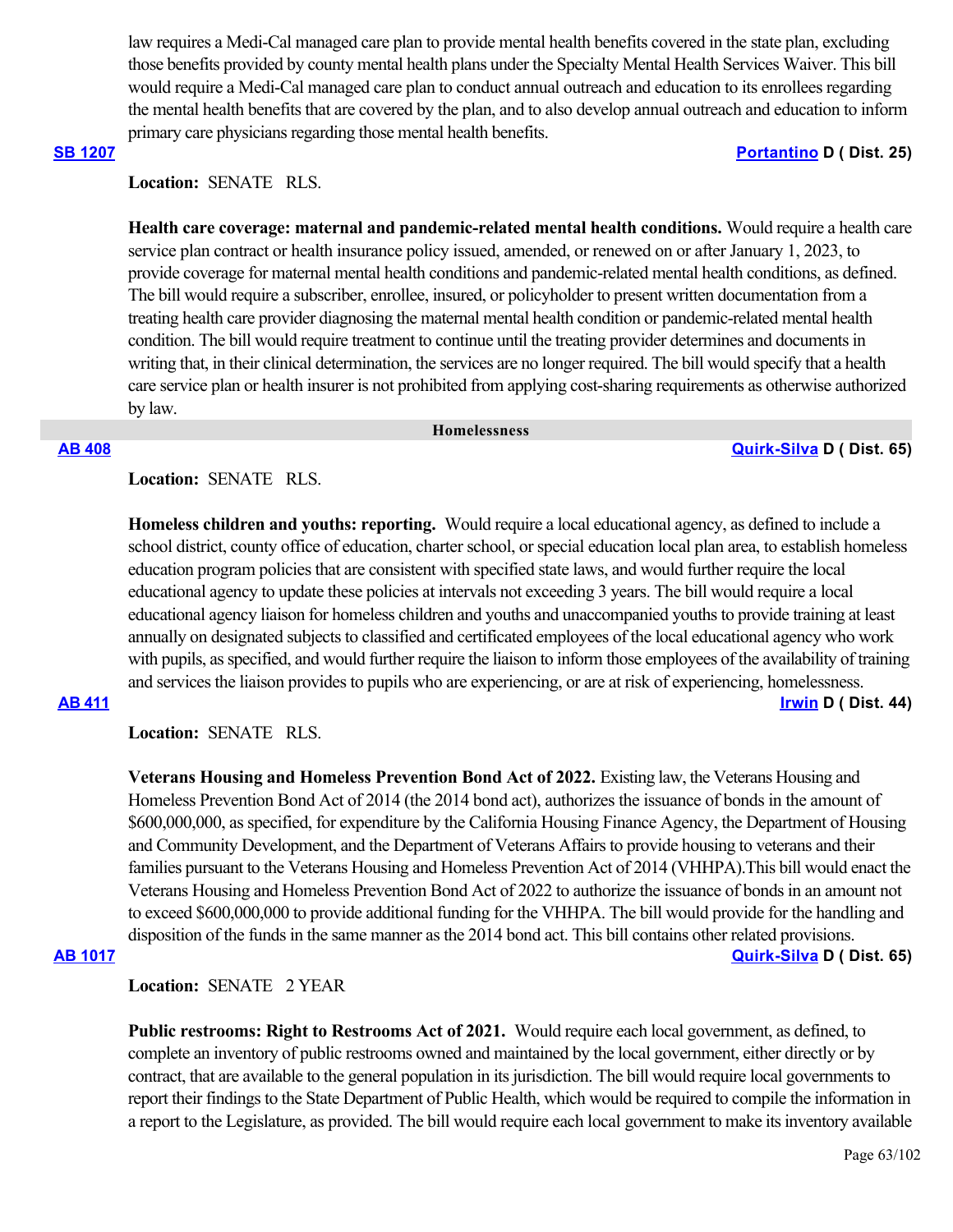to agencies and service providers that work directly with homeless populations within the local government's jurisdiction and to make restroom location data available on its internet website, as specified.

**[AB 1816](https://ctweb.capitoltrack.com/public/publishbillinfo.aspx?bi=J61mpejvz2vJ6zt3Dde1usn6mCchpsi2zEPLx6TwI0spERB07IcdBkzd8OQlOQMr) [Bryan](https://a54.asmdc.org/) D ( Dist. 54)**

### **Location:**  ASSEMBLY H. & C.D.

**Reentry Housing and Workforce Development Program.** Current law establishes the Department of Housing and Community Development in the Business, Consumer Services, and Housing Agency and makes the department responsible for administering various housing programs throughout the state, including, among others, the Multifamily Housing Program, the Housing for a Healthy California Program, and the California Emergency Solutions Grants Program. Upon appropriation by the Legislature for this express purpose, this bill would require the department to create the Reentry Housing and Workforce Development Program, and would require the department to take specified actions to provide grants to applicants, as defined, for innovative or evidence-based housing, housingbased services, and employment interventions to allow people with recent histories of incarceration to exit homelessness and remain stably housed.

### **[AB 1830](https://ctweb.capitoltrack.com/public/publishbillinfo.aspx?bi=i09zcSfvWMEZLWdKRJgeMuOyllSu19v885k2Ccvst%2BIQcCajsoj3Mmt0xbDpNlEc) [Seyarto](https://ad67.asmrc.org/) R ( Dist. 67)**

### Location: ASSEMBLY H. & C.D.

**Department of Housing and Community Development: annual report: Homeless Housing, Assistance, and Prevention program.** Current law establishes the Homeless Housing, Assistance, and Prevention (HHAP) program for the purpose of providing jurisdictions, as defined, with one-time grant funds to support regional coordination and expand or develop local capacity to address their immediate homelessness challenges, as specified. Under current law, grants under the HHAP program are allocated in 4 rounds of funding, administered by the Homeless Coordinating and Financing Council, as provided. Current law requires the Department of Housing and Community Development to submit an annual report to the Governor and both houses of the Legislature on the operations and accomplishments during the previous fiscal year of the housing programs administered by the department. Current law requires that the report include, among other things, the number of units assisted by those programs and the number of individuals and households served and their income level.This bill would additionally require that this report include an assessment of the HHAP program.

### **[AB 2211](https://ctweb.capitoltrack.com/public/publishbillinfo.aspx?bi=msWnTuY5dIp2HRRWLXEIVAi2M8DCNWN%2BF90P5uzGxUCmiuTOZC1mXDAAbVFJ%2Fpvq) [Ting](https://a19.asmdc.org/) D ( Dist. 19)**

Location: ASSEMBLY H. & C.D.

**Shelter crisis: homeless shelters.** Current law, among other things, exempts from the California Environmental Quality Act specified actions by a state agency or a city, county, or city and county relating to land owned by a local government to be used for, or to provide financial assistance to, a homeless shelter constructed pursuant to these provisions, and provides that homeless shelters constructed or allowed pursuant to these shelter crisis declarations are not subject to specified laws, including the Special Occupancy Parks Act. Current law defines a "homeless shelter" as a facility with overnight sleeping accommodations, the primary purpose of which is to provide temporary shelter for the homeless that is not in existence after the declared shelter crisis. Current law provides that a temporary homeless shelter community may include supportive and self-sufficiency development services and that a homeless shelter includes a parking lot owned or leased by a city, county, or city and county specifically identified as one allowed for safe parking by homeless and unstably housed individuals. Current law repeals these provisions as of January 1, 2026. This bill would remove the repeal date from these provisions. This bill would provide that a city, county, or city and county is in a shelter crisis if the number of unsheltered homeless persons that comprises the total homeless population within the jurisdiction of the city, county, or city and county is greater, as a percentage, than the combined average of the 49 states in the United States not including California, as determined by the Department of Housing and Community Development, as specified.

### **[AB 2325](https://ctweb.capitoltrack.com/public/publishbillinfo.aspx?bi=8qNwC9y1XcynRfcXPs0i6gmVG5evZNVAU7XMG%2BhxmFE%2FCbBqo7F3TdGFLGUM28NQ) [Rivas, Luz](https://a39.asmdc.org/) D ( Dist. 39)**

Location: ASSEMBLY H. & C.D.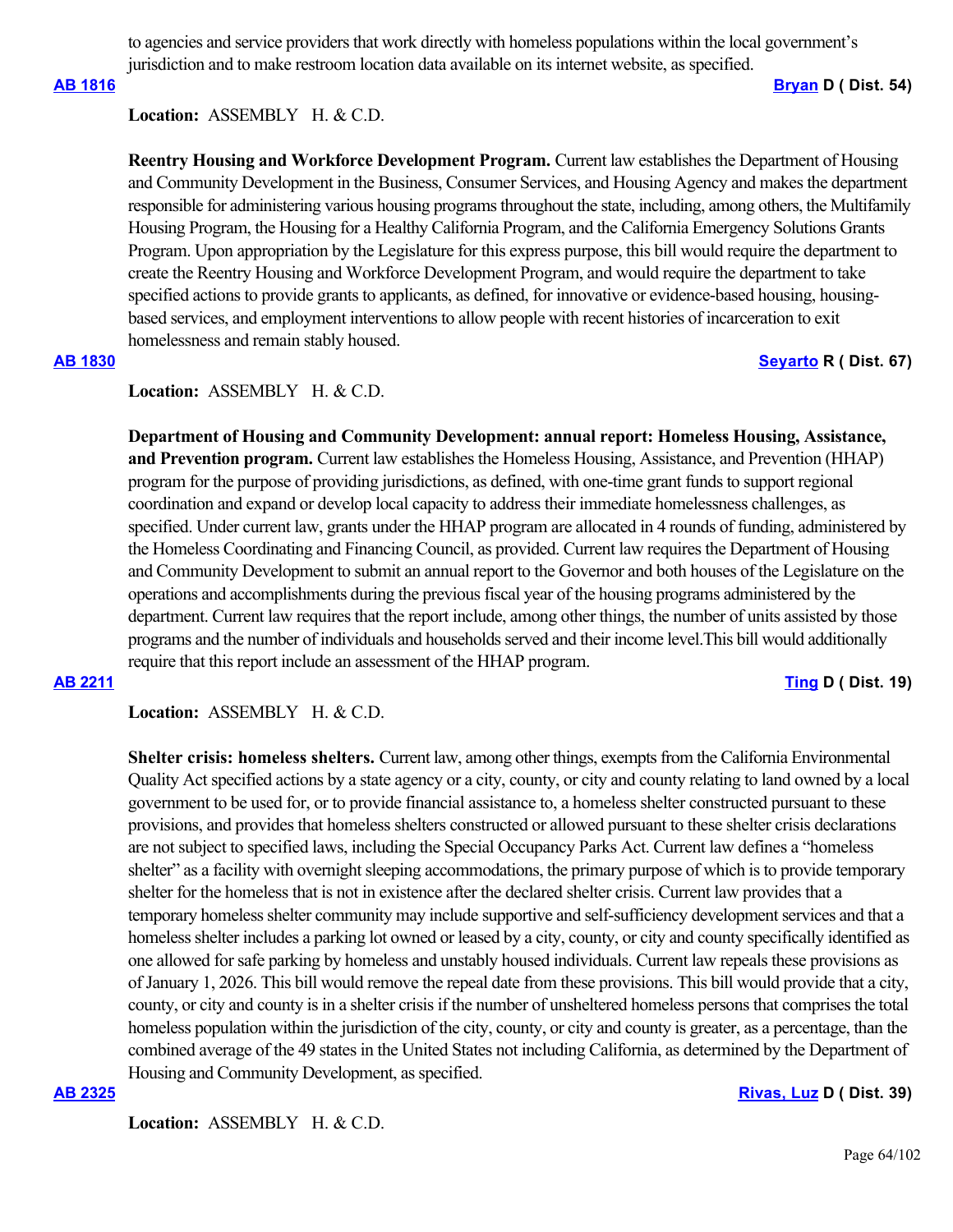**Coordinated homelessness response.** Would require the California Interagency on Homelessness, on or before September 30, 2023, to convene a funder's workgroup to accomplish specified goals related to ending homelessness. The bill would require the workgroup to include council staff, staff working for agencies or departments represented on the council, and representatives from specified committees. The bill would require the Deputy Secretary on Homelessness to oversee the work of the funder's workgroup and to report on at least a quarterly basis to the council on progress made on specified goals. The bill would also require the council, as part of its goals, to develop and implement a statewide strategic plan on homelessness that establishes measurable objectives and strategies to enhance state-level accountability, coordination, and best practices.

**[AB 2434](https://ctweb.capitoltrack.com/public/publishbillinfo.aspx?bi=P%2F8T1KAjC4PTCUirl2KYEDfHr0MD8fpGUBVpFgTvsYmeC9MoTAcSz0PwR3Bj8xbb) [Santiago](https://a53.asmdc.org/) D ( Dist. 53)**

# **Location:**  ASSEMBLY PRINT

**Homelessness.** Current law establishes various programs to address homelessness. Existing law requires the Governor to establish the California Interagency Council on Homelessness, and requires the council to, among other things, set and measure progress toward goals to prevent and end homelessness among youth in California. This bill would state the intent of the Legislature to enact legislation to address homelessness.

### **[AB 2483](https://ctweb.capitoltrack.com/public/publishbillinfo.aspx?bi=OiST46PovuZH4FCNoQRwqf%2BBxhw%2F2cHsZr4mIbHwyi7R1VThsS5ak9TOIOFuevtF) [Maienschein](https://a77.asmdc.org/) D ( Dist. 77)**

### Location: ASSEMBLY H. & C.D.

**Housing for individuals experiencing homelessness.** Would require the Department of Housing and Community Development, by December 31, 2023, to award reasonable priority points to Multifamily Housing Program project applicants that agree to set aside at least 25 units for individuals that are either experiencing homelessness or eligible to receive specified services, including, among others, those received under the Program of All-Inclusive Care for the Elderly. The bill would also require the department to partner with the State Department of Health Care Services to determine the most effective way to align qualifying services in housing projects funded by the Multifamily Housing Program. The bill would require the department to assess tenant outcomes and engage with an evaluator to identify specified information with respect to projects receiving priority points under these provisions, including the number and demographics, including age, race, or ethnicity, and presubsidy housing status, of people being served. **[AB 2547](https://ctweb.capitoltrack.com/public/publishbillinfo.aspx?bi=jIxr8iJLj8ClXJ2KRtwkgG5yGtXD3buM6ED19Q6bILxmwfgpLPjU%2BjYAQgyZW%2BSB) [Nazarian](https://a46.asmdc.org/) D ( Dist. 46)**

Location: ASSEMBLY H. & C.D.

## **Housing Stabilization to Prevent and End Homelessness Among Older Adults and People with**

**Disabilities Act.** This bill, upon appropriation by the Legislature, would require the California Department of Aging, by December 31, 2023, to create and administer the Housing Stabilization to Prevent and End Homelessness Among Older Adults and People with Disabilities Program. The bill would require the department, in administering the program, to offer competitive grants to nonprofit community-based organizations, continuums of care, and public housing authorities to administer a housing subsidy program for older adults and persons with a disability that are experiencing homelessness or at risk of homelessness, as those terms are as defined. The bill would require the department, in establishing program guidelines, to prioritize communities where renters face high rates of poverty, displacement, gentrification, and homelessness. This bill contains other related provisions.

**[AB 2591](https://ctweb.capitoltrack.com/public/publishbillinfo.aspx?bi=C%2B49NA1ecBmBN2JDUjEhnLW5x5QFsd3jPEWqLSXbRdq9JP4pNn29FdnlkOiT7gR2) [Valladares](https://ad38.asmrc.org/) R ( Dist. 38)**

**Location:**  ASSEMBLY JUD.

**Homeless services: nonprofit charitable organizations: immunity from civil liability.** Would exempt a nonprofit charitable organization, as defined, from civil liability for an injury occurring on its premises and resulting from the provision of services to homeless persons, unless the injury results from gross negligence or intentional misconduct.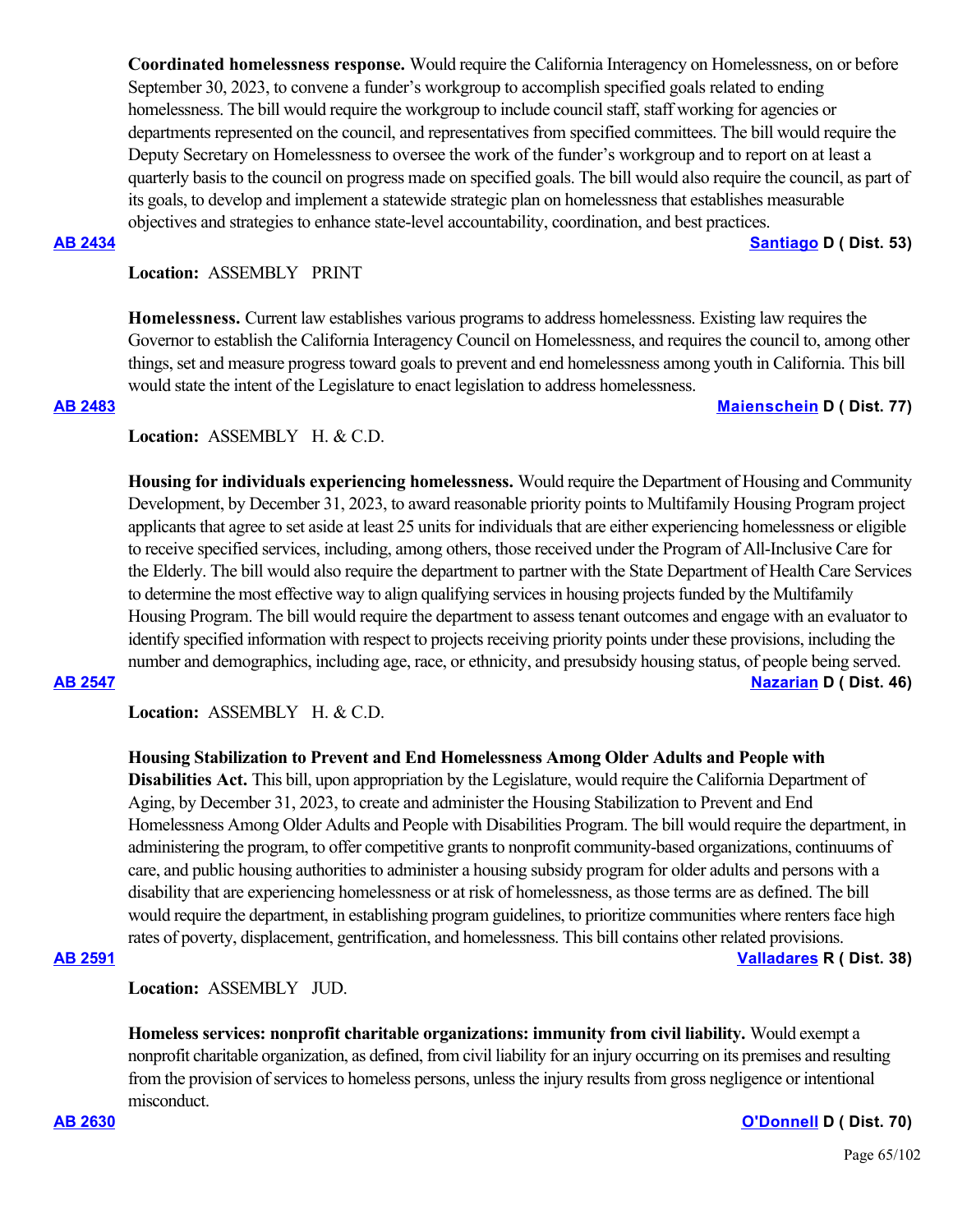**Housing: California Interagency Council on Homelessness: report.** Current law establishes various programs to assist local governments in addressing homelessness, such as the Homeless Emergency Aid Program and the Homeless Housing, Assistance, and Prevention program. This bill would require each city, county, and city and county that has used funds from any source to assist in addressing homelessness to submit a report to the California Interagency Council on Homelessness providing specified information, thereby imposing a state-mandated local program.

**Location:**  ASSEMBLY PRINT

**Youth homelessness.** Would state the intent of the Legislature to enact legislation to support young people experiencing homelessness and to prevent and eradicate homelessness among California's youth, and would make related findings and declarations.

**Location:**  ASSEMBLY PRINT

**Right to housing.** Current law sets forth the general responsibilities and roles of the Business, Consumer Services, and Housing Agency, the Department of Housing and Community Development, and the California Housing Finance Agency in carrying out state housing policies and programs. This bill would declare the intent of the Legislature to subsequently amend this bill to include provisions that would create a personal right to housing or shelter in this state and would establish a corresponding obligation for the unhoused to seek out and utilize available local housing or shelter options.

**Location:**  ASSEMBLY PRINT

**Homelessness.** Current law establishes the Homeless Housing, Assistance, and Prevention program for the purpose of providing jurisdictions, as defined, with one-time grant funds to support regional coordination and expand or develop local capacity to address their immediate homelessness challenges, as specified. This bill would declare the intent of the Legislature to enact subsequent legislation relating to homelessness.

### **[SB 234](https://ctweb.capitoltrack.com/public/publishbillinfo.aspx?bi=iEkzZBxvcq1lPQq6DiwmfTIdgclzo2RsnhcsI5AJEKTbdMMKPgS168uGlpL40dJT) [Wiener](http://sd11.senate.ca.gov/) D ( Dist. 11)**

**Location:**  ASSEMBLY DESK

**Transition Aged Youth Housing Program.** Would establish the Transition Aged Youth Housing Program for the purpose of creating housing for transition aged youth under 26 years of age, who have been removed from their homes, are experiencing homelessness unaccompanied by a parent or legal guardian, or are under the jurisdiction of a court, as specified, and would require the council to develop, implement, and administer the program. **[SB 513](https://ctweb.capitoltrack.com/public/publishbillinfo.aspx?bi=8rAiPCILSOx%2Ba5qZD1C%2BUVZLEGY%2FQ1SKwzRPzRbwGYWNvP7Yy86Hg2xQVqgUoAvo) [Hertzberg](https://sd18.senate.ca.gov/) D ( Dist. 18)**

**Location:**  ASSEMBLY DESK

**Homeless shelters grants: pets and veterinary services.** Current law establishes the California Emergency Solutions and Housing Program, under the administration of the Department of Housing and Community Development and requires the department to, among other things, provide rental assistance and housing relocation and stabilization services to ensure housing affordability to people who are experiencing homelessness or who are at risk of homelessness. This bill would require the department, subject to an appropriation in the annual Budget Act, to develop and administer a program to award grants to qualified homeless shelters, as described, for the provision of shelter, food, and basic veterinary services for pets owned by people experiencing homelessness.

**[SB 914](https://ctweb.capitoltrack.com/public/publishbillinfo.aspx?bi=TKG8QeaKG%2F3%2BcauV7ZH7GoerdT3nX63%2FxNgVUtCNsYkChIvX962LT5YYA%2BqadLLJ) [Rubio](http://sd22.senate.ca.gov/) D ( Dist. 22)**

# **[AB 2663](https://ctweb.capitoltrack.com/public/publishbillinfo.aspx?bi=%2Bc%2Fj%2Bz82xw5Vy7W8kQCfthZ6TkBzaMRvmfYQrr%2F2ylFR%2FsCcjoD%2FYSZzO4f1QR6X) [Ramos](https://a40.asmdc.org/) D ( Dist. 40)**

**[AB 2755](https://ctweb.capitoltrack.com/public/publishbillinfo.aspx?bi=PRWRrpyHuvByL8Wle2nba%2F962igbdRDOLjqws7EcC3NRHKQ2R5MNn%2FpS7RqPcTWQ) [Muratsuchi](https://a66.asmdc.org/) D ( Dist. 66)**

**[AB 2817](https://ctweb.capitoltrack.com/public/publishbillinfo.aspx?bi=%2BJpesvjFmBAI6aUQv20y0mwdZgx0OrsuKkA1KcX6%2FCQWs1VeaFkhTH9pZ6vAs0MT) [Reyes](https://a47.asmdc.org/) D ( Dist. 47)**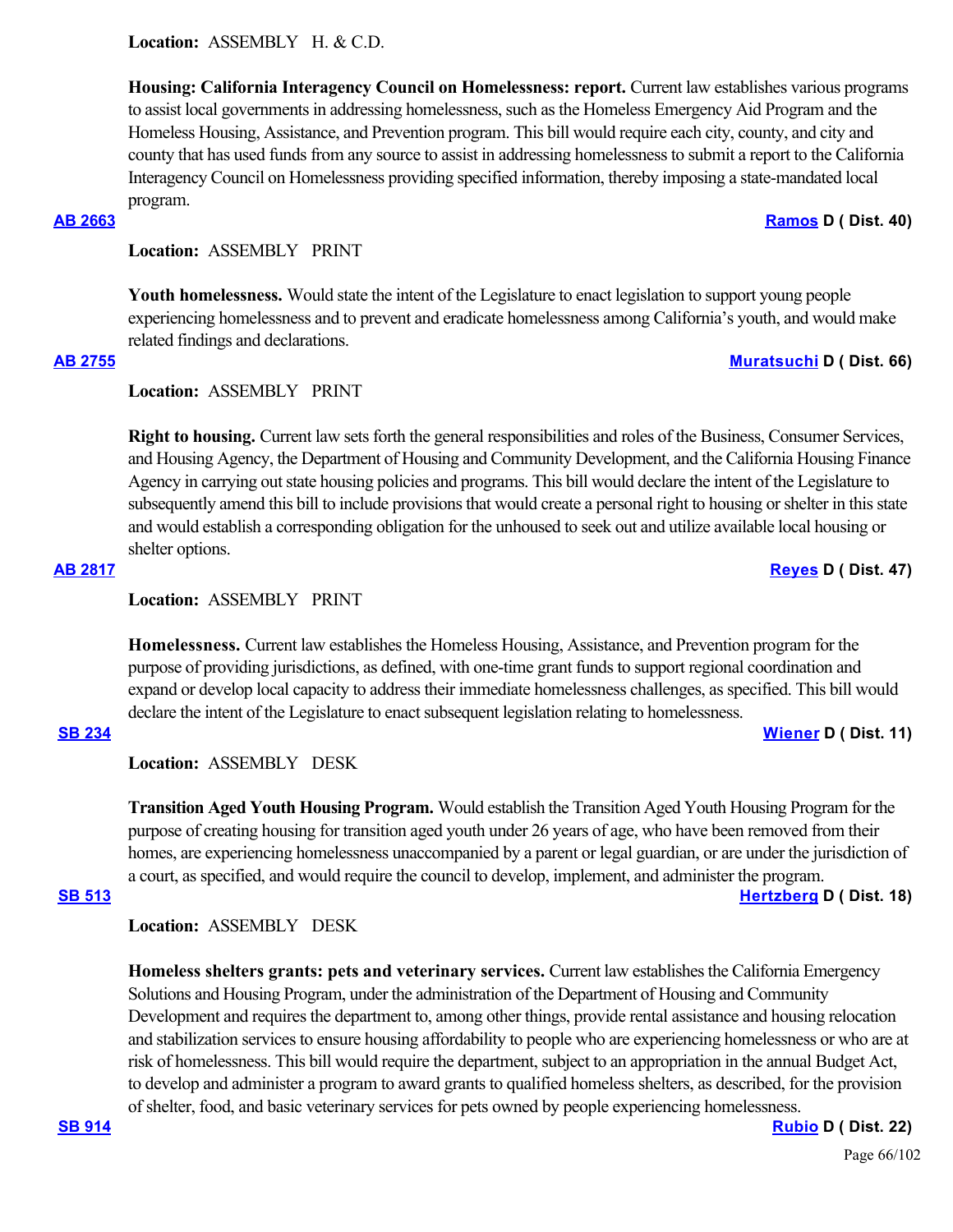**Location:**  SENATE HUM. S.

**Homeless domestic violence survivors and data systems: local and state support and guidelines.** Current law requires the Governor to create a California Interagency Council on Homelessness for specified purposes, including to create partnerships among various entities, like participants in the United States Department of Housing and Urban Development's Continuum of Care Program, and to identify mainstream resources, benefits, and services that can be accessed to prevent and end homelessness in California. This bill would require cities, counties, and continuums of care receiving state funding to address homelessness on or after January 1, 2023, to take specific steps to ensure that the needs of victim service providers and survivors of violence, and a gendered analysis of the causes and consequences of homelessness, are incorporated into homelessness planning and responses. The bill would also impose other homelessness planning and data analysis requirements on these cities, counties, and continuums of care.

## **[SB 1006](https://ctweb.capitoltrack.com/public/publishbillinfo.aspx?bi=gZelNEGn9O6SxL3rreN1sS6dLjYUnGmLnKQsJWkp1iO5dl%2B7lM3Fc2XxtyWW%2BDAT) [Jones](https://jones.cssrc.us/) R ( Dist. 38)**

### **Location:**  SENATE APPR.

**Law enforcement: homeless outreach teams.** Current law authorizes a county to establish a homeless adult and family multidisciplinary personnel team, as defined, with the goal of facilitating the expedited identification, assessment, and linkage of homeless individuals to housing and supportive services within that county and to allow provider agencies to share confidential information for the purpose of coordinating housing and supportive services to ensure continuity of care. This bill would require the Department of Justice, to the extent funding is provided for these purposes, to administer a competitive grant program to enable local law enforcement agencies to establish and operate homeless outreach teams. The bill would require a homeless outreach team funded with a grant to be composed of specified individuals.

# **[SB 1282](https://ctweb.capitoltrack.com/public/publishbillinfo.aspx?bi=n8UA0NPfn4SyQOkuQafpo%2Fg4wDnezuyeFEA26LE3whCCLYjlkEDc3S530SNiCkef) [Bates](https://bates.cssrc.us/) R ( Dist. 36)**

# **Location:**  SENATE RLS.

**Opioid Master Settlement Agreement.** Would establish the California Opioid Settlement Fund in the State Treasury, and would require the total amount of the state's share of funds received pursuant to the Master Settlement Agreement, defined to mean the National Opioid Settlement Agreement announced on February 25, 2022, by the Attorney General of the State of California between California and other states and the leading United States opioid product manufacturers, to be deposited in the fund. The bill would require distribution of funds from the fund to be made by annual appropriation of the Legislature consistent with the requirements of this bill, to the extent permissible under the terms of the Master Settlement Agreement, including a requirement that at least 60% of the funds appropriated be used to provide addiction-related services for people who are homeless or at risk of becoming homeless and priority shall be given to certain activities, including, among others, creating new, or expanding existing, substance use disorder treatment facilities.

### **[SB 1284](https://ctweb.capitoltrack.com/public/publishbillinfo.aspx?bi=wZi%2FWz9wYu%2FODFcYu5Sk2kts0gkhePMAHvYXr0Y81OAGlhveEFPVKXZLWOU%2B6tem) [Bates](https://bates.cssrc.us/) R ( Dist. 36)**

**Location:**  SENATE RLS.

**Homelessness: interim motel housing projects: state programs.** The California Environmental Quality Act (CEQA) requires a lead agency to prepare a mitigated negative declaration for a project that may have a significant effect on the environment if revisions in the project would avoid or mitigate that effect and there is no substantial evidence that the project, as revised, would have a significant effect on the environment. Current law, until January 1, 2025, exempts from CEQA projects related to the conversion of a structure with a certificate of occupancy as a motel, hotel, residential hotel, or hostel to supportive or transitional housing, as defined, that meet certain conditions. This bill would delete the above-described January 1, 2025, repeal date, thereby extending operation of that exemption indefinitely. Because the lead agency must determine the applicability of this exemption, this bill would impose a state-mandated local program.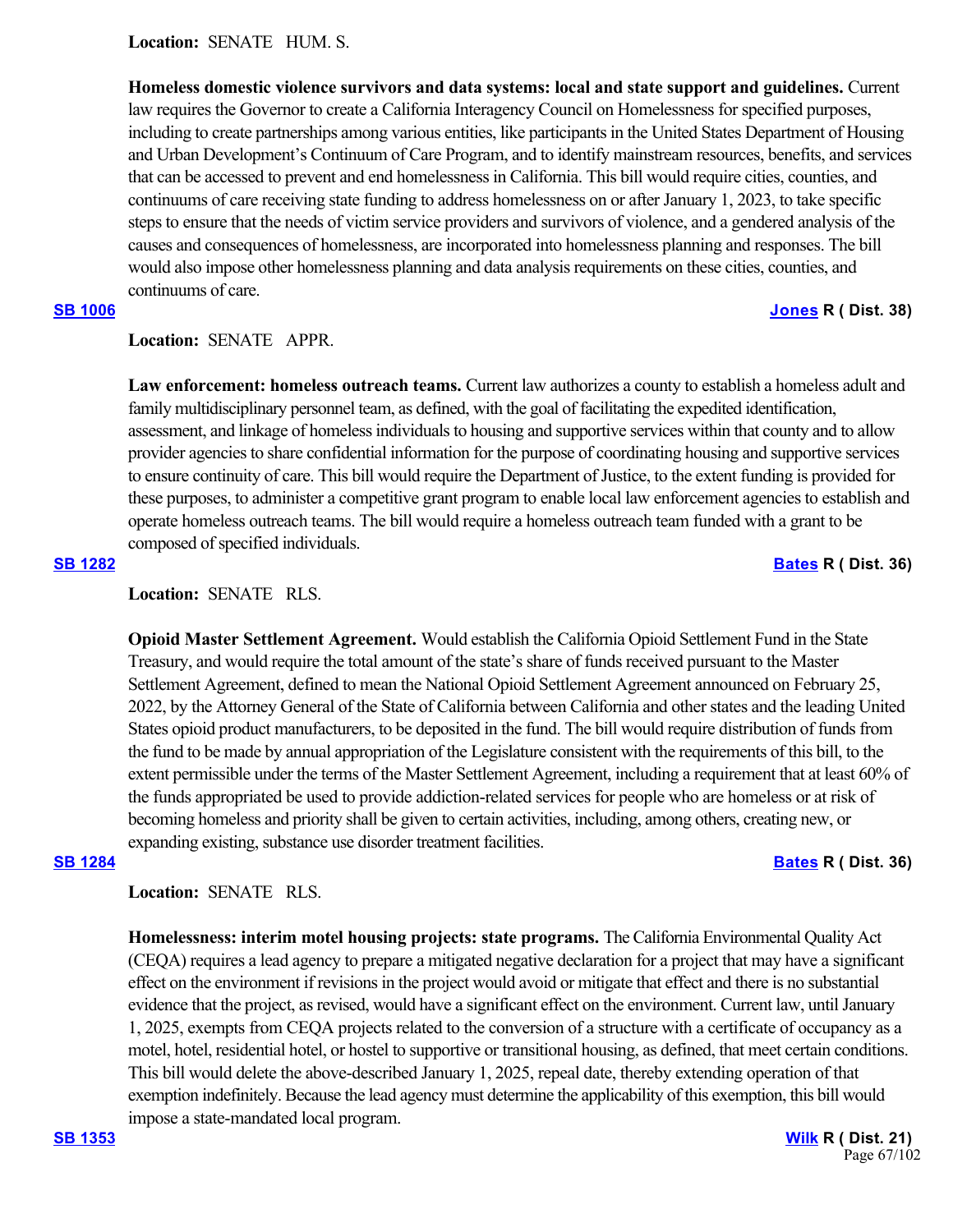### **Location:**  SENATE HOUSING

**Homeless population census information: collection and reporting.** Current law creates the California Interagency Council on Homelessness and requires departments administering state programs created on or after July 1, 2017, to collaborate with the council for the purpose of adopting guidelines and regulations to incorporate core components of Housing First. Current law defines "Housing First" as an evidence-based model that uses housing as a tool, rather than a reward, for recovery and that centers on providing or connecting homeless people to permanent housing as quickly as possible. Under current law, Housing First providers offer services as needed and requested on a voluntary basis and do not make housing contingent on participation in services. This bill would require a local government entity, as defined, to develop and maintain a publicly available internet website homelessness dashboard for prescribed purposes.

 **Hospitals**

# **[AB 835](https://ctweb.capitoltrack.com/public/publishbillinfo.aspx?bi=2aCiLjbhCP3GuNjWxI7nne8Ypa3W1fu5QHCJohjB9tlXBiqOqjdKFj4o2ETqWh%2BE) [Nazarian](https://a46.asmdc.org/) D ( Dist. 46)**

# **Location:**  SENATE 2 YEAR

**Hospital emergency departments: HIV testing.** Would require every patient who is 12 years of age or older and has blood drawn at a hospital emergency department to be offered an HIV test, as specified. The bill would specify the manner in which the results of that test are provided. The bill would state that a hospital emergency department is not required to offer an HIV test to a patient if the department determines that the patient is being treated for a life-threatening emergency, if they determine the person lacks the capacity to consent to an HIV test, if the person was a patient of the hospital emergency department within the previous 12 months, was offered an HIV test, and consented to the test, or if the person is pregnant and has already been tested.

**[AB 1882](https://ctweb.capitoltrack.com/public/publishbillinfo.aspx?bi=lQuvDReAoncEJ3j9V%2BXjgkUwoC6rFhHRNc7aS9hCNiNNtKE8wW1%2BSRh7CYfV065c) [Rivas, Robert](https://a30.asmdc.org/)  D ( Dist. 30)**

### **Location:**  ASSEMBLY HEALTH

**Hospitals: seismic safety.** The Alfred E. Alquist Hospital Facilities Seismic Safety Act of 1983 requires an owner of a general acute care inpatient hospital, no later than January 1, 2030, to either demolish, replace, or change to nonacute care use all hospital buildings not in substantial compliance with the regulations and standards developed pursuant to the act, or seismically retrofit all acute care inpatient hospital buildings so that they are in substantial compliance with those regulations and standards. Current law requires, within 60 days following the department's approval of a report relating to a general acute care hospital owner's plan to comply with those regulations and standards, a general acute hospital building owner to take specified actions, including informing the local office of emergency services or the equivalent agency, the Office of Emergency Services, and the department, of each building's expected earthquake performance. This bill would instead require general acute hospital building owners, commencing July 1, 2023, to take those actions annually until each of the hospital buildings owned by that owner are compliant with those regulations and standards.

### **[SB 213](https://ctweb.capitoltrack.com/public/publishbillinfo.aspx?bi=0m%2B3caG8a3d2CIH%2BUVHqAJMtNZM2BkUgp4CQ7RuwbxepuvpzjPoVaMeM%2Fp%2FwKI87) [Cortese](http://sd15.senate.ca.gov/) D ( Dist. 15)**

### **Location:**  ASSEMBLY DESK

**Workers' compensation: hospital employees.** Current law establishes a workers' compensation system, administered by the Administrative Director of the Division of Workers' Compensation, to compensate an employee for injuries sustained in the course of employment. Current law creates a rebuttable presumption that specified injuries sustained in the course of employment of a specified member of law enforcement or a specified first responder arose out of and in the course of employment. Current law, until January 1, 2023, creates a rebuttable presumption of injury for various employees, including an employee who works at a health facility, as defined, to include an illness or death resulting from COVID-19, if specified circumstances apply. This bill would define "injury," for a hospital employee who provides direct patient care in an acute care hospital, to include infectious diseases, cancer, musculoskeletal injuries, post-traumatic stress disorder, and respiratory diseases. The bill would include the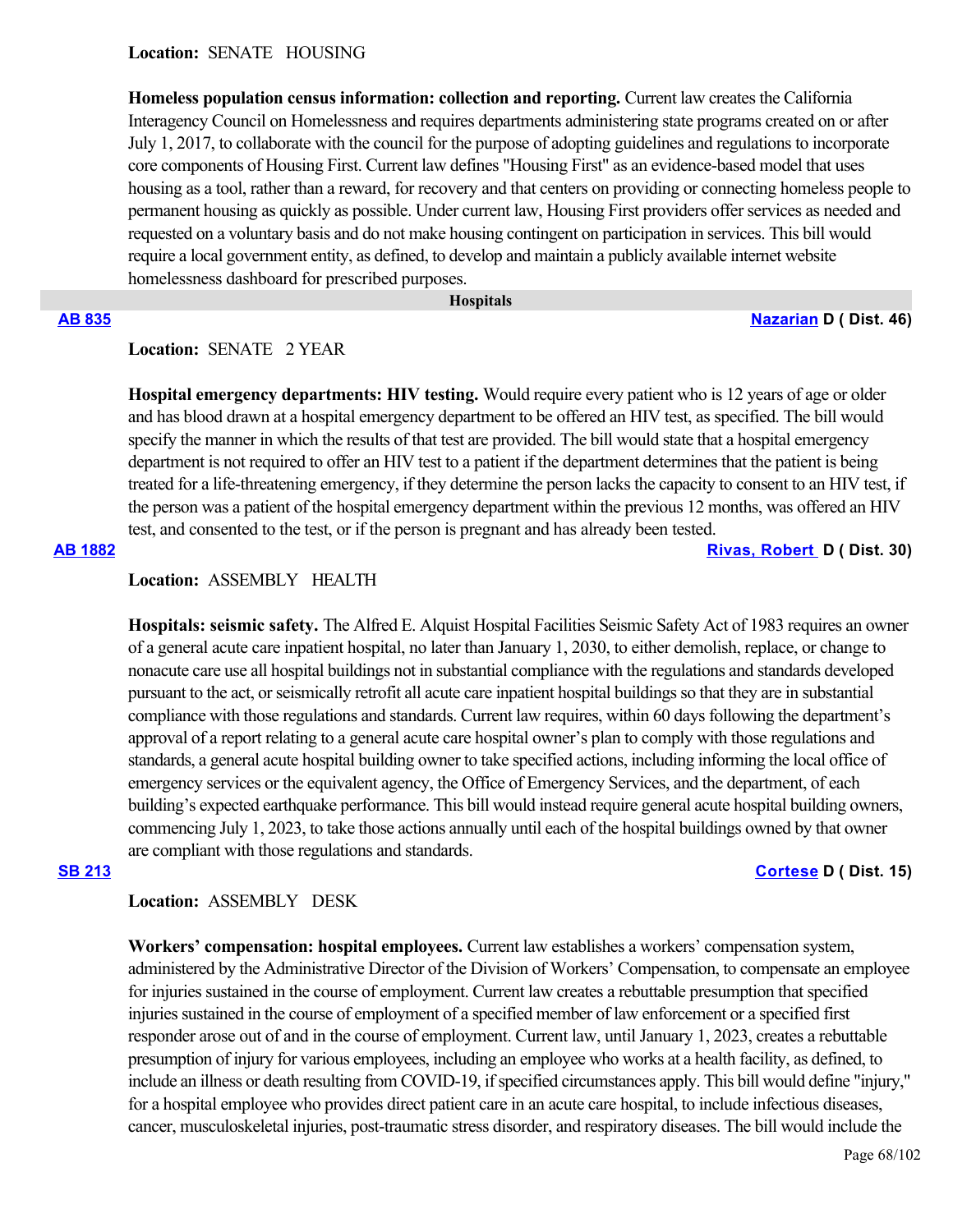novel coronavirus 2019 (COVID-19), among other conditions, in the definitions of infectious and respiratory diseases.

### **[SB 1143](https://ctweb.capitoltrack.com/public/publishbillinfo.aspx?bi=j7LE46hg9IZzAOG1zpDoekrYzSLSPnmI1Qibdh6188OP7llHw0CxPu%2Bf%2FMe6h4Bm) [Roth](http://sd31.senate.ca.gov/) D ( Dist. 31)**

# **Location:**  SENATE RLS.

**Acute Care Psychiatric Hospital Loan Fund.** Would establish the California Acute Care Psychiatric Hospital Loan Fund to provide loans, upon appropriation by the Legislature, to qualifying county applicants for the purpose of building acute care psychiatric hospitals. The bill would require the authority to develop an application for county applicants by January 1, 2024. The bill would require initial preliminary applications for projects to be submitted to the authority by an unspecified date and would require the authority to approve the project based on specified criteria. The bill would also require the authority to provide a report to the Department of Finance and the budget committees of the Assembly and Senate by an unspecified date that would include, among other things, the number of projects that are receiving loans and their geographic distribution. This bill contains other existing laws.

### **Housing**

### **[AB 79](https://ctweb.capitoltrack.com/public/publishbillinfo.aspx?bi=Vq6wUtKCzSJGuRANgm4zTNCM2soxCjkxuajlmV2OgA98nRW4AY0xVXiDJWRmXaB2) Committee on Budget**

### Location: **SENATE** BUDGET & F.R.

**Budget Act of 2020.** The Budget Act of 2020 made appropriations for the support of state government for the 2020-21 fiscal year. This bill would amend the Budget Act of 2020 by amending and adding items of appropriation and making other changes. This bill would declare that it is to take effect immediately as a Budget Bill. **[AB 411](https://ctweb.capitoltrack.com/public/publishbillinfo.aspx?bi=6IwhXVaxMzjl9v%2BGayCf4CP6tdK1hC14JWJSWj9pNaZK2MjOO4pqVVPP%2BlmhXeUY) [Irwin](https://a44.asmdc.org/) D ( Dist. 44)**

**Location:**  SENATE RLS.

**Veterans Housing and Homeless Prevention Bond Act of 2022.** Existing law, the Veterans Housing and Homeless Prevention Bond Act of 2014 (the 2014 bond act), authorizes the issuance of bonds in the amount of \$600,000,000, as specified, for expenditure by the California Housing Finance Agency, the Department of Housing and Community Development, and the Department of Veterans Affairs to provide housing to veterans and their families pursuant to the Veterans Housing and Homeless Prevention Act of 2014 (VHHPA).This bill would enact the Veterans Housing and Homeless Prevention Bond Act of 2022 to authorize the issuance of bonds in an amount not to exceed \$600,000,000 to provide additional funding for the VHHPA. The bill would provide for the handling and disposition of the funds in the same manner as the 2014 bond act. This bill contains other related provisions. **[AB 482](https://ctweb.capitoltrack.com/public/publishbillinfo.aspx?bi=hF5AUnwqQNk4L4pilnUpeCZoJtb7LrZN%2BWtN0rtmYyFzXQZ0gm%2Frs56xCQ9J%2BNE4) [Ward](https://a78.asmdc.org/) D ( Dist. 78)**

Location: **SENATE** 2 YEAR

**Housing authorities: City of San Diego, County of San Bernardino, and County of Santa Clara: middleincome housing projects pilot program.** The Housing Authorities Law authorizes a housing authority of a city or county to, among other things, prepare, carry out, acquire, lease, and operate housing projects and housing developments for persons of low income, as provided. Current law, until January 1, 2022, authorizes a housing authority located in the City of San Diego, the County of San Bernardino, or the County of Santa Clara to implement a pilot program to develop and finance a middle-income housing project, as defined, if the project receives gap financing, as defined. Current law requires any gap financing to be approved by the housing authority's legislative body, as provided. Current law requires the housing authority to provide a report to the Legislature, asspecified, on and before January 1, 2020, and on or before January 1, 2022. This bill would extend the authority of a housing authority located in the City of San Diego, the County of San Bernardino, or the County of Santa Clara to implement the above-described pilot program from January 1, 2022, to January 1, 2026.

**[AB 1401](https://ctweb.capitoltrack.com/public/publishbillinfo.aspx?bi=fQ56FfKqG7a6sZSjOVyOjXlJ95OI%2FLKyiBiPvRiGpmvkWVikUcdun8b73Dk0GSDa) [Friedman](https://a43.asmdc.org/) D ( Dist. 43)**

**Location:**  SENATE 2 YEAR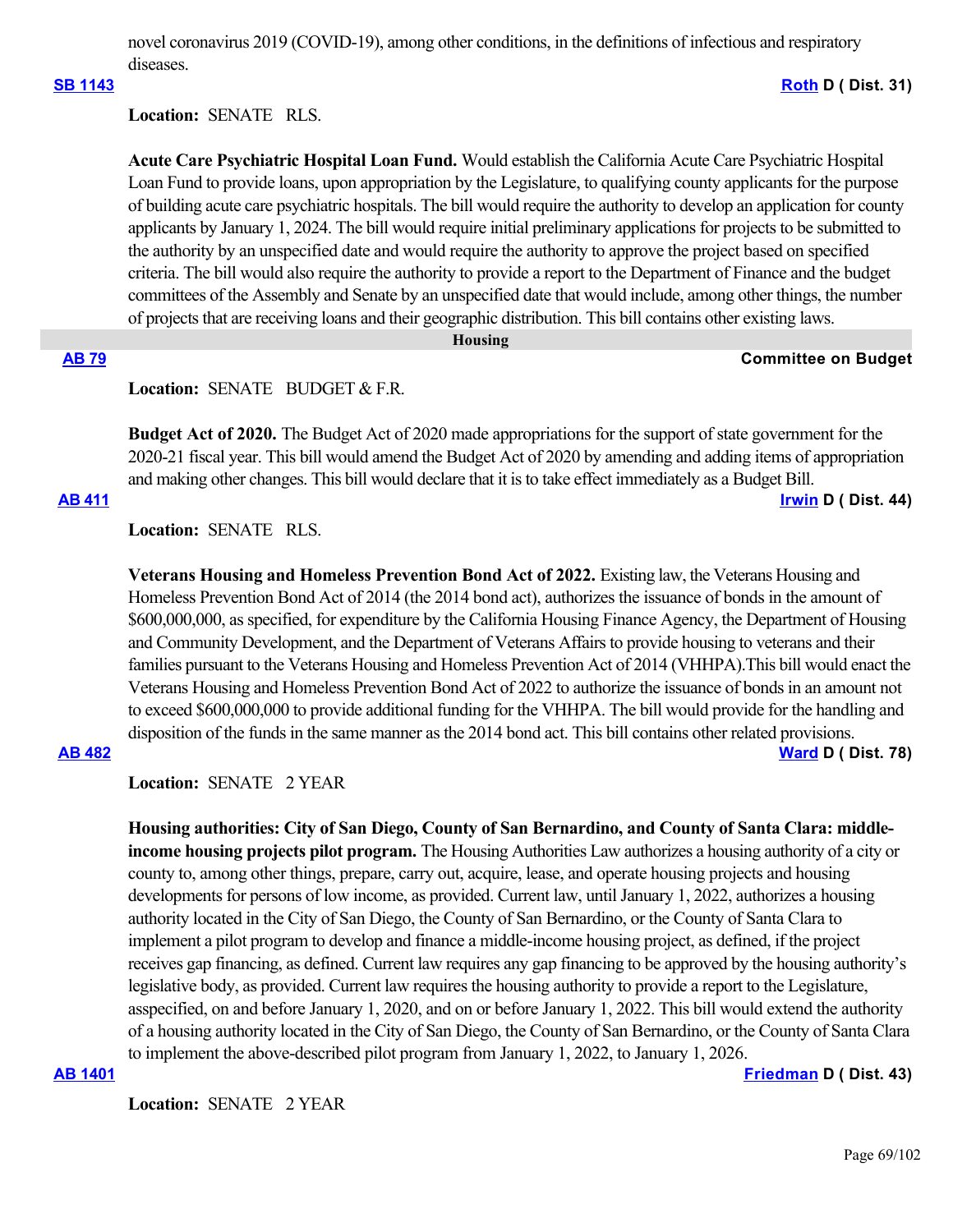# **Residential and commercial development: remodeling, renovations, and additions: parking**

**requirements.** Would prohibit a public agency in a county with a population of 600,000 or more from imposing a minimum automobile parking requirement, or enforcing a minimum automobile parking requirement, on residential, commercial, or other development if the development is located on a parcel that is within1/2 mile, as specified, of public transit, as defined. The bill would prohibit a public agency in a city with of 75,000 or more located in a county with a population of less than 600,000 from imposing a minimum automobile parking requirement, or enforcing a minimum automobile parking requirement, on residential, commercial, or other development if the project is located within 1/4 mile, as specified, of public transit, as defined. The bill would create authorizations in this regard for a city or a county to which these prohibitions do not apply.

## **[AB 1551](https://ctweb.capitoltrack.com/public/publishbillinfo.aspx?bi=0afc6OOFaLcM8dcJXpiKK03jBFTo5%2FHoYXn7P36YwA%2FHh77jsLNwEaud6vI2DQvi) [Santiago](https://a53.asmdc.org/) D ( Dist. 53)**

# **Location:**  SENATE RLS.

**Planning and zoning: development bonuses: mixed-use projects.** The Density Bonus Law requires a city or county to provide a developer that proposes a housing development within the city or county with a density bonus and other incentives or concessions, as specified, if the developer agrees to construct specified percentages of units for lower income, very low income, or senior citizen housing, among other things, and meets other requirements. Previously existing law, until January 1, 2022, required a city, county, or city and county to grant a commercial developer a development bonus, as specified, when an applicant for approval of a commercial development had entered into an agreement for partnered housing with an affordable housing developer to contribute affordable housing through a joint project or 2 separate projects encompassing affordable housing. This bill would reenact the above-described provisions regarding the granting of development bonuses to certain projects. The bill would require a city or county to annually submit to the Department of Housing and Community Development information describing an approved commercial development bonus. The bill would repeal these provisions on January 1, 2028.

# **[AB 1615](https://ctweb.capitoltrack.com/public/publishbillinfo.aspx?bi=Ihg8jet8ZgZryPZYJwF59r5JuTJN6bZZxXwOFSwLL7LNrIgNGi5KqjKmHsR6aklo) [Ting](https://a19.asmdc.org/) D ( Dist. 19)**

# Location: ASSEMBLY H. & C.D.

**Foster youth: housing.** Current law, subject to an appropriation in the annual Budget Act, requires the Department of Housing and Community Development to allocate funding to counties to provide housing navigators to help young adults who are 18 to 21 years of age, inclusive, secure and maintain housing, with priority given to young adults in the foster care system. Current law requires a child welfare agency that accepts any distribution of money pursuant to either program to report specified information to the department on an annual basis. This bill would rename to housing navigator program as the Housing Navigation and Maintenance Program, and would extend eligibility and priority for the program to help young adults who are 18 to 24 years of age, inclusive, with priority given to young adults formerly or currently in the foster care system. The bill would, for a child welfare agency that accepts any distribution of money for both the Transitional Housing Program and the Housing Navigation and Maintenance Program, require the department shall accept one county board resolution and one allocation acceptance form, and execute one standard agreement, for both programs.

# **[AB 1748](https://ctweb.capitoltrack.com/public/publishbillinfo.aspx?bi=3K9CLvfUQfu70HwVNUgjVxN02m8kFmILgxLYc81ajxpJ%2FQasO168G5e7vKSc%2F7sm) [Seyarto](https://ad67.asmrc.org/) R ( Dist. 67)**

# **Location:**  ASSEMBLY L. GOV.

**Exempt surplus land: regional housing need.** Current law prescribes requirements for the disposal of surplus land by a local agency. Current law defines "surplus land" for these purposed to mean land owned in fee simple by any local agency for which the local agency's governing body takes formal action declaring that the land is surplus and is not necessary for the agency's use. Current law provides that an agency is not required to follow the requirements for disposal of surplus land for "exempt surplus land," except as provided. Currentlaw categorizes as "exempt surplus land," surplus land that a local agency is transferring to another local, state, or federal agency for the agency's use. This bill would add to the definition of "exempt surplus land," surplus land that is zoned for a density of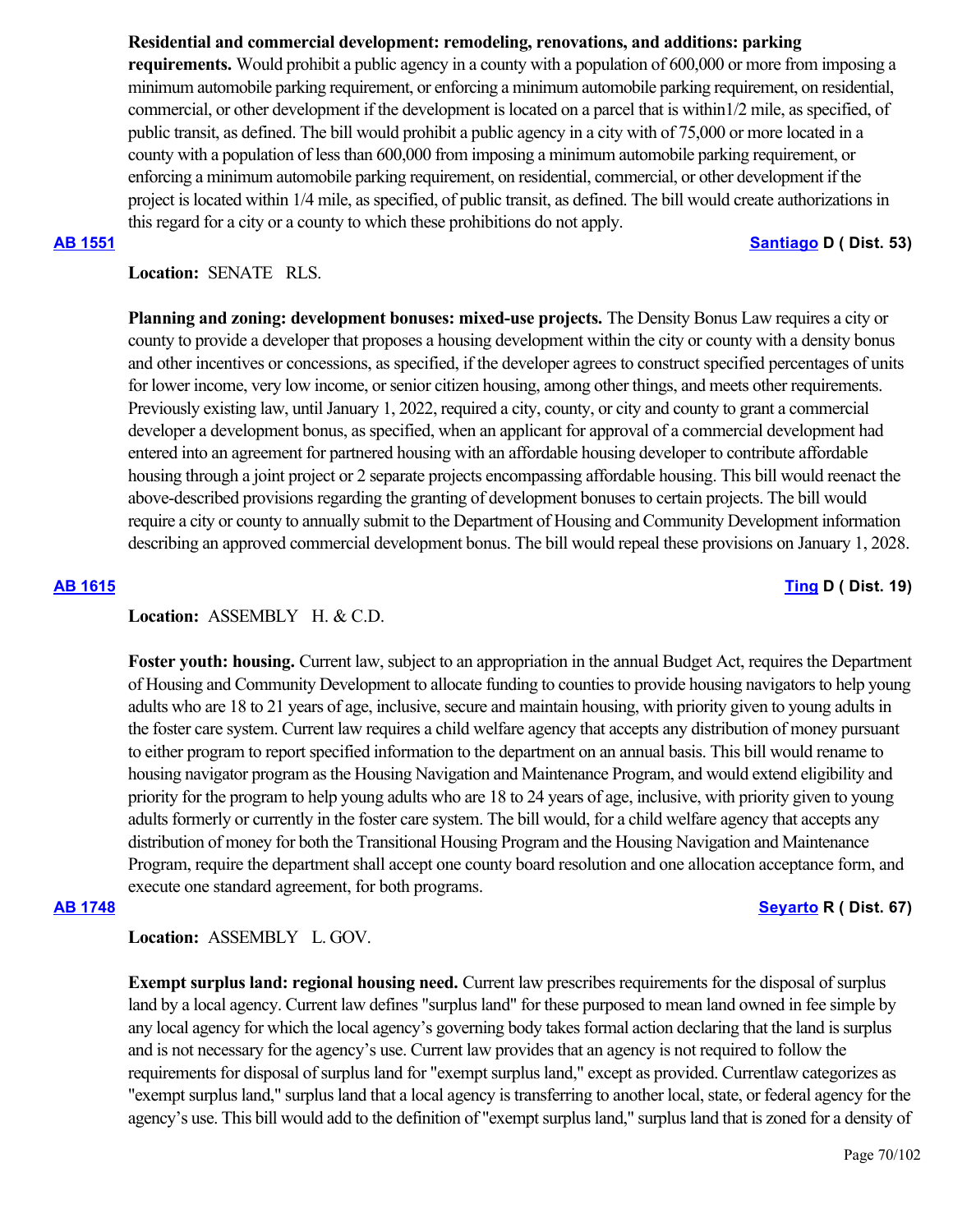up to 30 residential units and is owned by a city or county that demonstrates adequate progress in meeting its share of regional housing need in its annual report, as specified, has constructed an adequate number of housing units to meet its share of regional housing need in the immediately preceding or current housing element cycle, as specified, or is designated as prohousing by the department.

### **[AB 1816](https://ctweb.capitoltrack.com/public/publishbillinfo.aspx?bi=J61mpejvz2vJ6zt3Dde1usn6mCchpsi2zEPLx6TwI0spERB07IcdBkzd8OQlOQMr) [Bryan](https://a54.asmdc.org/) D ( Dist. 54)**

**Location:**  ASSEMBLY H. & C.D.

**Reentry Housing and Workforce Development Program.** Current law establishes the Department of Housing and Community Development in the Business, Consumer Services, and Housing Agency and makes the department responsible for administering various housing programs throughout the state, including, among others, the Multifamily Housing Program, the Housing for a Healthy California Program, and the California Emergency Solutions Grants Program. Upon appropriation by the Legislature for this express purpose, this bill would require the department to create the Reentry Housing and Workforce Development Program, and would require the department to take specified actions to provide grants to applicants, as defined, for innovative or evidence-based housing, housingbased services, and employment interventions to allow people with recent histories of incarceration to exit homelessness and remain stably housed.

### **[AB 1830](https://ctweb.capitoltrack.com/public/publishbillinfo.aspx?bi=i09zcSfvWMEZLWdKRJgeMuOyllSu19v885k2Ccvst%2BIQcCajsoj3Mmt0xbDpNlEc) [Seyarto](https://ad67.asmrc.org/) R ( Dist. 67)**

# Location: ASSEMBLY H. & C.D.

**Department of Housing and Community Development: annual report: Homeless Housing, Assistance, and Prevention program.** Current law establishes the Homeless Housing, Assistance, and Prevention (HHAP) program for the purpose of providing jurisdictions, as defined, with one-time grant funds to support regional coordination and expand or develop local capacity to address their immediate homelessness challenges, as specified. Under current law, grants under the HHAP program are allocated in 4 rounds of funding, administered by the Homeless Coordinating and Financing Council, as provided. Current law requires the Department of Housing and Community Development to submit an annual report to the Governor and both houses of the Legislature on the operations and accomplishments during the previous fiscal year of the housing programs administered by the department. Current law requires that the report include, among other things, the number of units assisted by those programs and the number of individuals and households served and their income level.This bill would additionally require that this report include an assessment of the HHAP program.

**[AB 1850](https://ctweb.capitoltrack.com/public/publishbillinfo.aspx?bi=IiYRnRe19%2F8ewMkgEzhgz7afY%2ByUh7MgYb0qAjkR32vQO%2FE3cjgtEotsxNwlER%2Bp) [Ward](https://a78.asmdc.org/) D ( Dist. 78)**

Location: ASSEMBLY H. & C.D.

**Public housing: unrestricted housing.** Would prohibit a city, county, city and county, joint powers authority, or any other political subdivision of a state or local government from acquiring unrestricted housing, as defined, unless each unit in the development meets specified criteria, including that the initial rent for the first 12 months postconversion is at least 10% less than the average monthly rent charged for the unit over the 12-month period prior to conversion and at least 20% less than the small area fair market rent.

### **[AB 1910](https://ctweb.capitoltrack.com/public/publishbillinfo.aspx?bi=8u%2FGcemZYUcF5I2szOXMaRuNdKCmdD0fHBUwXAmHIyahREqfFG%2FkuyzrqDxihFaq) [Garcia, Cristina](https://a58.asmdc.org/) D ( Dist. 58)**

Location: ASSEMBLY H. & C.D.

**Publicly owned golf courses: conversion: affordable housing.** Would, upon appropriation by the Legislature, require the Department of Housing and Community Development to administer a program to provide incentives in the form of grants to local agencies that enter into a development agreement to convert a golf course owned by the local agency into housing and publicly accessible open space, as specified. This bill would require the department to award funding in accordance with the number of affordable units a local agency proposes to construct.

**[AB 1961](https://ctweb.capitoltrack.com/public/publishbillinfo.aspx?bi=rlwBZWFsc5MjdEhnRGgWbKAOoXOlHP6oVXGYWPOqy8DpsbqrJTUK7JqY1MXPBLhq) [Gabriel](https://a45.asmdc.org/) D ( Dist. 45)**

Location: ASSEMBLY H. & C.D.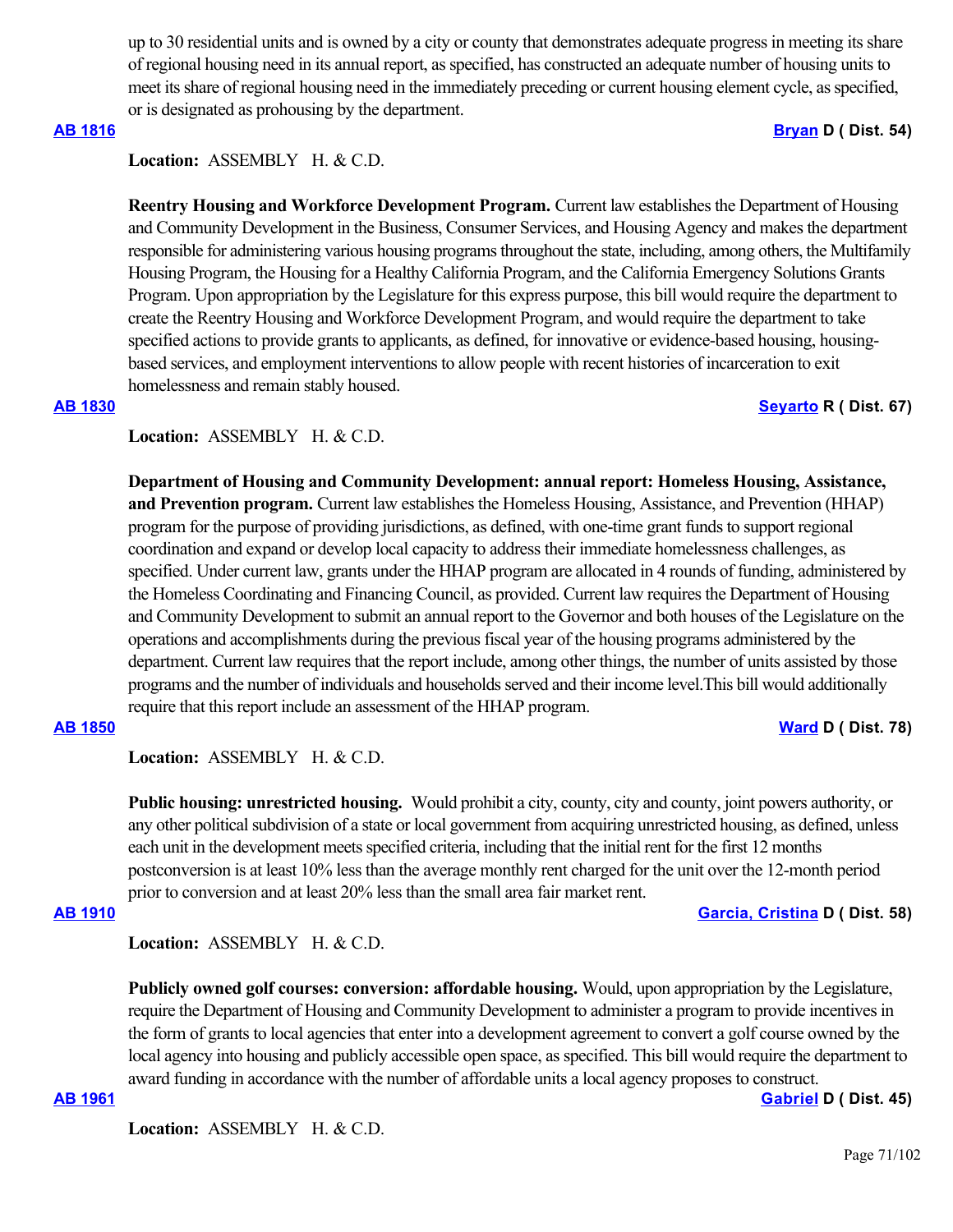**Affordable housing: Department of Housing and Community Development.** Current law establishes the Department of Housing and Community Development in the Business, Consumer Services, and Housing Agency and makes the department responsible for administering various housing programs throughout the state, including, among others, the Multifamily Housing Program, the Housing for a Healthy California Program, and the California Emergency Solutions Grants Program. This bill would require the department to create an online database of affordable housing listings, information, and applications, as provided. The bill would also require the department to integrate information with the other state entities and departments within the Business, Consumer Services, and Housing Agency, as well as local councils of governments and metropolitan planning organizations.

**[AB 1976](https://ctweb.capitoltrack.com/public/publishbillinfo.aspx?bi=bFiF9iNwYmdZy9%2Ftv27kUI5sbTFYU3UNxq9fyi%2BWHPavcmc9qNO1KpyHngJ99Ix9) [Santiago](https://a53.asmdc.org/) D ( Dist. 53)**

# Location: ASSEMBLY H. & C.D.

**Planning and zoning: housing element compliance: very low and lower income households.** Current law requires the Department of Housing and Community Development, in consultation with each council of governments, to determine each region's existing and projected housing need, and requires each council of governments, or the department for cities and counties without a council of governments, to adopt a final regional housing need plan that allocates a share of the regional housing need to each city and county, as provided. If the inventory of sites included in a housing element does not identify adequate sites to accommodate the need for groups of all household income levels pursuant to the allocation of regional housing need, current law requires that the local government rezone sites within specified deadlines. This bill would authorize the department, after notifying the city or county of the violation of the housing element provision and before notifying the Attorney General, either to complete the rezoning to accommodate 100% of the allocated need for housing for very low and lower income households on behalf of a local government within the Counties of Imperial, Los Angeles, Orange, Riverside, San Bernardino, or Ventura that failed to complete that rezoning by the required deadline, or to impose administrative civil penalties upon the local government of up to \$10,000 per day until the local government is no longer in violation of state law or the department decides to refer the violation to the Attorney General.

### **[AB 2063](https://ctweb.capitoltrack.com/public/publishbillinfo.aspx?bi=fO5A99vaBFYF1dow4OuL1ZupxQoNaewBcL74n3sTFjzWkHBbY6IgwlcrvnNaoxC%2F) [Berman](https://a24.asmdc.org/) D ( Dist. 24)**

**Location:**  ASSEMBLY H. & C.D.

**Density bonuses: affordable housing impact fees.** The Density Bonus Law requires a city or county to provide a developer that proposes a housing development in the city or county with a density bonus and other incentives or concessions for the production of lower income housing units, or for the donation of land within the development, if the developer agrees to, among other things, construct a specified percentage of units for very low income, lowincome, or moderate-income households or qualifying residents, including lower income students. Current law requires the amount of a density bonus and the number of incentives or concessions a qualifying developer receives to be pursuant to a certain formula based on the total number of units in the housing development, as specified. Existing law prohibits affordable housing impact fees, including inclusionary zoning fees and in-lieu fees, from being imposed on a housing development's affordable units. This bill would prohibit affordable housing impact fees, including inclusionary zoning fees, in-lieu fees, and public benefit fees, from being imposed on a housing development's density bonus units.

**[AB 2166](https://ctweb.capitoltrack.com/public/publishbillinfo.aspx?bi=vBK%2FkbYboX%2BG9RK7ng4OTlNrjw43mVZHt8d9N%2F9zFs9CJk1vvGH8S7m8cPkizIlE) [Mayes](https://www.assembly.ca.gov/assemblymemberchadmayes) I ( Dist. 42)**

Location: ASSEMBLY H. & C.D.

**Federal funding: promoting homeownership.** Under existing law governing the Community Development Block Grant Program, the Department of Housing and Community Development is required to distribute federal funds in the form of grants to eligible cities and counties to provide housing and economic development, principally for persons and families of low or moderate income. Current law requires all funds made available under the program to be utilized to provide decent housing, a suitable living environment, and expanding economic opportunities,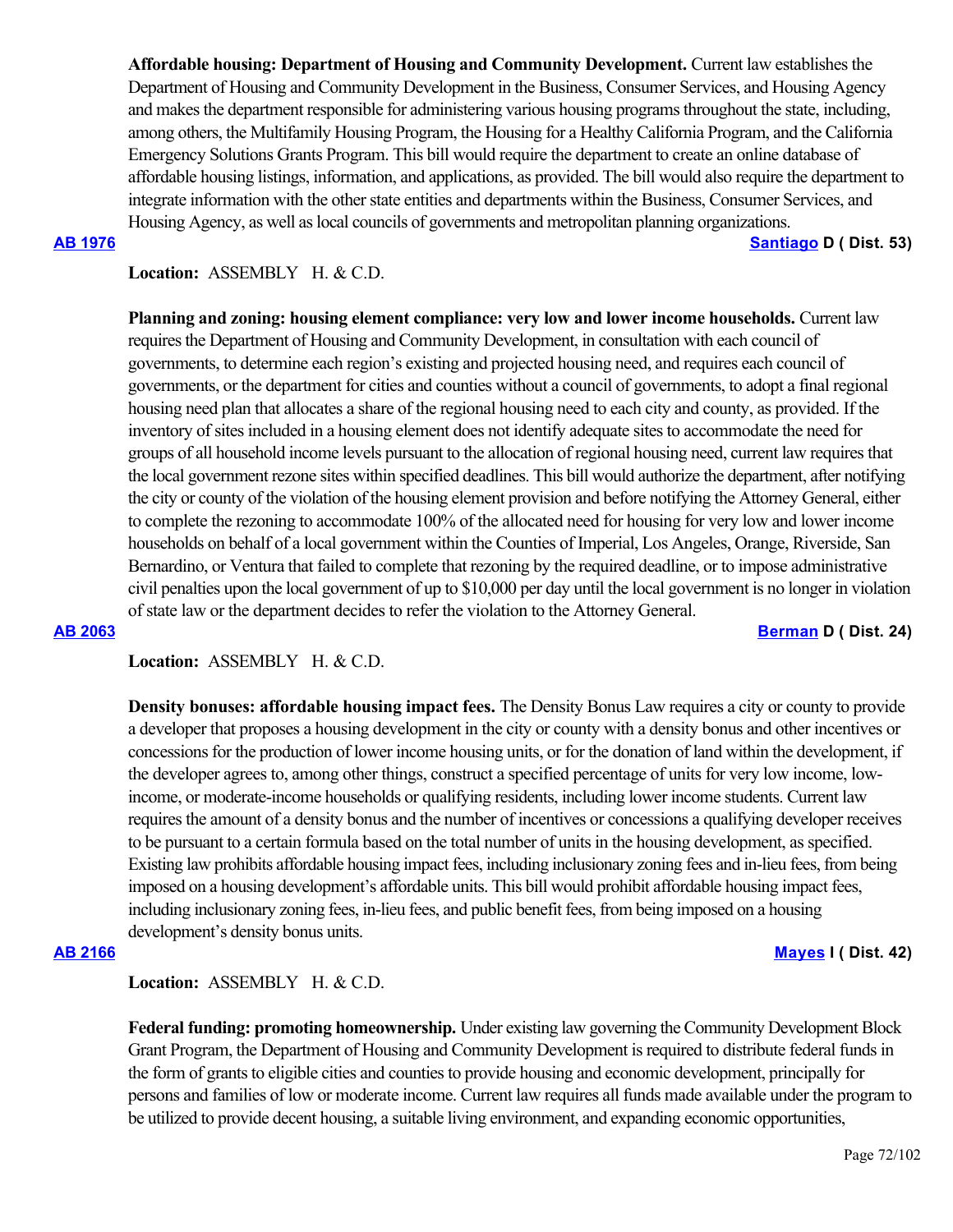consistent with federal requirements. This bill would require the Department of Housing and Community Development to prioritize 30% of the federal funding provided under the Community Development Block Grant Program for purposes of promoting homeownership for persons and families of low or moderate income. The bill would also require the department to prioritize at least 10% of program funds for down payment assistance for persons and families of low or moderate income. The bill would provide that these requirements be implemented only to the extent that they are consistent with federal requirements. This bill contains other related provisions and other existing laws.

## **[AB 2186](https://ctweb.capitoltrack.com/public/publishbillinfo.aspx?bi=5XLEZvyadyyMv09YjNvoqFkQHSAqFHpR6iFi6Cu%2BRsm6oKQOY458n9wVg8BBx0OL) [Grayson](https://a14.asmdc.org/) D ( Dist. 14)**

### Location: ASSEMBLY H. & C.D.

**Housing Cost Reduction Incentive Program.** Would establish the Housing Cost Reduction Incentive Program, to be administered by the Department of Housing and Community Development , for the purpose of reimbursing cities, counties, and cities and counties for development impact fee waivers or reductions provided to qualified rental housing developments. Upon appropriation, the bill would require the department to provide grants to applicants in an amount equal to 50% of the amount of development impact fee waived or reduced for a qualified rental housing development by issuing a Notice of Funding Availability for each calendar year in which funds are made available for the program, as provided. The bill would require an applicant that receives a grant under the program to use those funds solely for those purposes for which the development impact fee that was waived or reduced would have been used. The bill would require the department to adopt guidelines to implement the program and exempt those guidelines from the rulemaking provisions of the Administrative Procedure Act.

**[AB 2217](https://ctweb.capitoltrack.com/public/publishbillinfo.aspx?bi=tyZCc7YgOdlMC9Bz8e94OP8sOPqzxM2KBMPtrzvuYvymvfxK55CWrwhGWzKrQkck) [Reyes](https://a47.asmdc.org/) D ( Dist. 47)**

Location: ASSEMBLY H. & C.D.

**CalHome Program: grant allocation.** Current law establishes the CalHome Program, administered by the Department of Housing and Community Development, to support existing home ownership programs aimed at lower and very low income households, among other purposes. Under the CalHome program, the department issues grants and loans to local public agencies and nonprofit corporations for specified purposes, including the construction of home ownership units. This bill would require the department to set higher per unit and total project allocations for new construction of home ownership units in high-cost areas.

**[AB 2328](https://ctweb.capitoltrack.com/public/publishbillinfo.aspx?bi=IDdzVxnhiJK6zt%2BZzfp8Q40SlUVv0Cp6JVvxVTCzbk9lw%2B6zxly9JMjyFxwlqXcF) [Flora](https://ad12.asmrc.org/) R ( Dist. 12)**

**Location:**  ASSEMBLY L. GOV.

**Local ordinances: home experience sharing.** Current law defines "hosting platform" as a marketplace that is created for the primary purpose of facilitating the rental of a residential unit, as specified. This bill would prohibit a city or county from prohibiting or effectively prohibiting the use of property as a home experience sharing unit. The bill would define "home experience sharing unit" as a privately owned, noncommercial property or residential dwelling unit that is rented partially for a fee for a period of fewer than 18 continuous hours and that does not provide sleeping accommodations to transients. The bill would authorize a city or county to reasonably regulate home experience sharing units to protect the public's health and safety, as specified. This bill contains other related provisions.

**[AB 2339](https://ctweb.capitoltrack.com/public/publishbillinfo.aspx?bi=%2B6PWfMHzOq0tJvTdyYEg94iPI7NdT2oSAxfunUTGUlmCQpIZQjbocf2xnDpfxUGa) [Bloom](https://a50.asmdc.org/) D ( Dist. 50)**

Location: ASSEMBLY H. & C.D.

**Housing element: emergency shelters: regional housing need.** The Planning and Zoning Law requires the legislative body of each county and city to adopt a comprehensive, long-term general plan for the physical development of the county or city that includes a housing element. Current law requires that the housing element identify adequate sites for housing, including rental housing, factory-built housing, mobilehomes, and emergency shelters, and make adequate provision for the existing and projected needs of all economic segments of a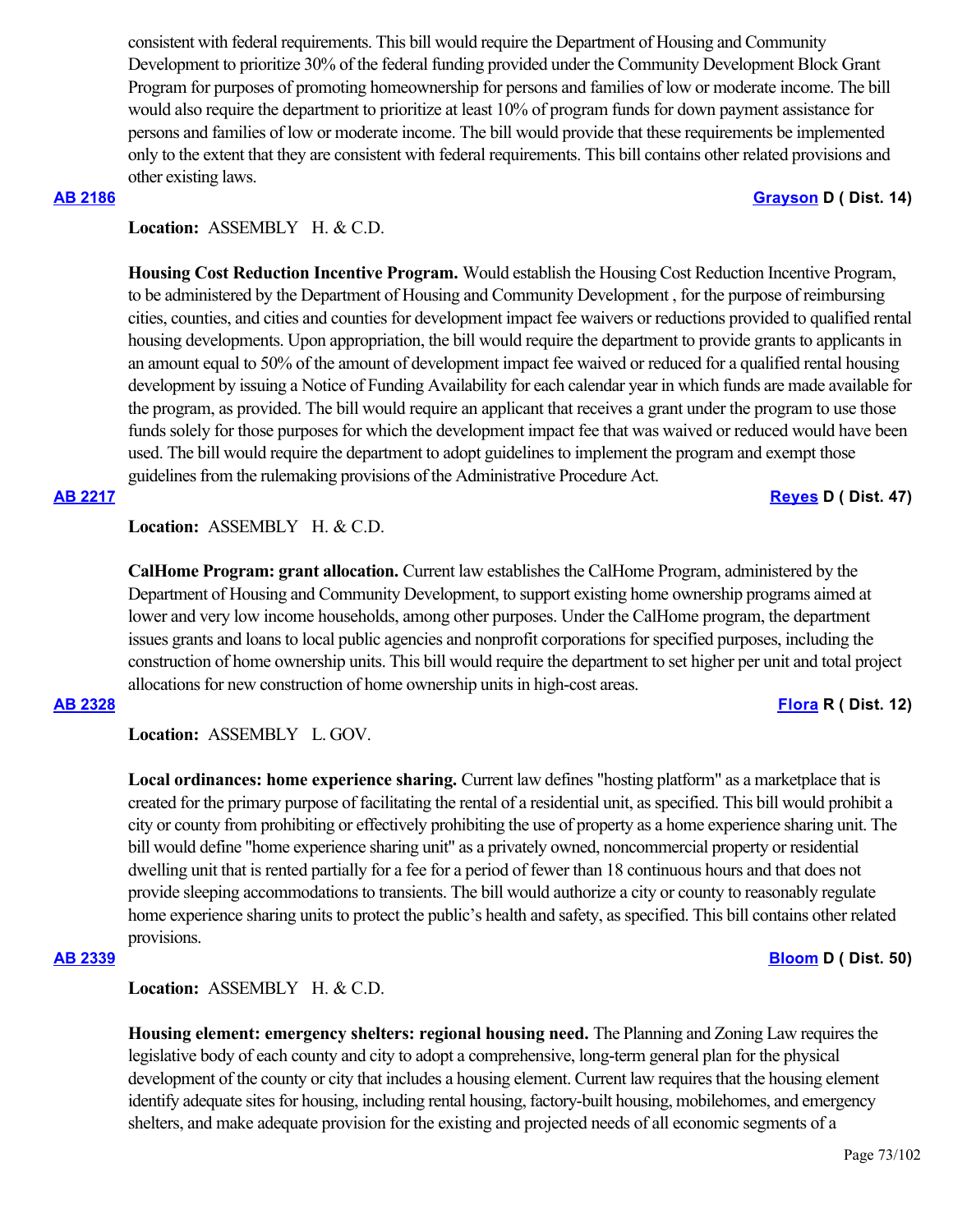community. Current law also requires that the housing element include an analysis of potential and actual governmental constraints upon the maintenance, improvement, or development of housing for all income levels. This bill would revise the requirements of the housing element, as described above, in connection with zoning designations that allow residential use, including mixed use, where emergency shelters are allowed as a permitted use without a conditional use or other discretionary permit. The bill would prohibit a city or county from establishing overlay districts to comply with these provisions.

### **[AB 2430](https://ctweb.capitoltrack.com/public/publishbillinfo.aspx?bi=YLR49iJVpv%2Bvg%2FczJWu1GWNJrsr4m9m6v38V4iWlHKc0yc4ZcMu%2BnZe152eGDiWi) [Grayson](https://a14.asmdc.org/) D ( Dist. 14)**

## **Location:**  ASSEMBLY PRINT

**Tiny homes.** Current law contains various provisions addressing housing in California, including, among others, providing for the creation by local ordinance or ministerial approval, as applicable, of accessory dwelling units, and governing, under the Manufactured Housing Act of 1980, the titling, registration, and transfer of, and occupational licensing relating to, manufactured homes, mobilehomes, commercial coaches, truck campers, and floating homes. This bill would state the intent of the Legislature to enact legislation relating to tiny homes.

**[AB 2469](https://ctweb.capitoltrack.com/public/publishbillinfo.aspx?bi=ld9hystH3cuSW1fhkINdwETgJ7pHXCFlh4h79f2D2tDlsfHTG3apL5WlyExqFZZz) [Wicks](https://a15.asmdc.org/) D ( Dist. 15)**

## Location: ASSEMBLY H. & C.D.

**Housing: Statewide Rental Registry.** Would require the Department of Housing and Community Development to develop and maintain a rental registry online portal designed to collect specified information related to housing and make that information available to the public. The bill would require the department to develop a rental registry form to collect information from landlords, as defined, including the address and owners of a rental property, the number and type of rooms in the rental property, and information related to the payments collected and the duration of tenancies. This bill would require a landlord to submit a rental registry form annually, under penalty of perjury. **[AB 2483](https://ctweb.capitoltrack.com/public/publishbillinfo.aspx?bi=OiST46PovuZH4FCNoQRwqf%2BBxhw%2F2cHsZr4mIbHwyi7R1VThsS5ak9TOIOFuevtF) [Maienschein](https://a77.asmdc.org/) D ( Dist. 77)**

Location: ASSEMBLY H. & C.D.

**Housing for individuals experiencing homelessness.** Would require the Department of Housing and Community Development, by December 31, 2023, to award reasonable priority points to Multifamily Housing Program project applicants that agree to set aside at least 25 units for individuals that are either experiencing homelessness or eligible to receive specified services, including, among others, those received under the Program of All-Inclusive Care for the Elderly. The bill would also require the department to partner with the State Department of Health Care Services to determine the most effective way to align qualifying services in housing projects funded by the Multifamily Housing Program. The bill would require the department to assess tenant outcomes and engage with an evaluator to identify specified information with respect to projects receiving priority points under these provisions, including the number and demographics, including age, race, or ethnicity, and presubsidy housing status, of people being served. **[AB 2485](https://ctweb.capitoltrack.com/public/publishbillinfo.aspx?bi=wBAcRBC4rTrVvtdWcof5AfjMAMyVsJYCCq0SLi9aPCoSt5upjibBkOiqg%2FY3%2FQYs) [Choi](https://ad68.asmrc.org/) R ( Dist. 68)**

## **Location:**  ASSEMBLY NAT. RES.

**California Environmental Quality Act: exemption: emergency shelters and supportive housing.** CEQA includes exemptions from its environmental review requirements for numerous categories of projects. This bill would exempt from the requirements of CEQA emergency shelters and supportive housing, as defined.

**[AB 2547](https://ctweb.capitoltrack.com/public/publishbillinfo.aspx?bi=jIxr8iJLj8ClXJ2KRtwkgG5yGtXD3buM6ED19Q6bILxmwfgpLPjU%2BjYAQgyZW%2BSB) [Nazarian](https://a46.asmdc.org/) D ( Dist. 46)**

Location: ASSEMBLY H. & C.D.

**Housing Stabilization to Prevent and End Homelessness Among Older Adults and People with Disabilities Act.** This bill, upon appropriation by the Legislature, would require the California Department of Aging, by December 31, 2023, to create and administer the Housing Stabilization to Prevent and End Homelessness Among Older Adults and People with Disabilities Program. The bill would require the department, in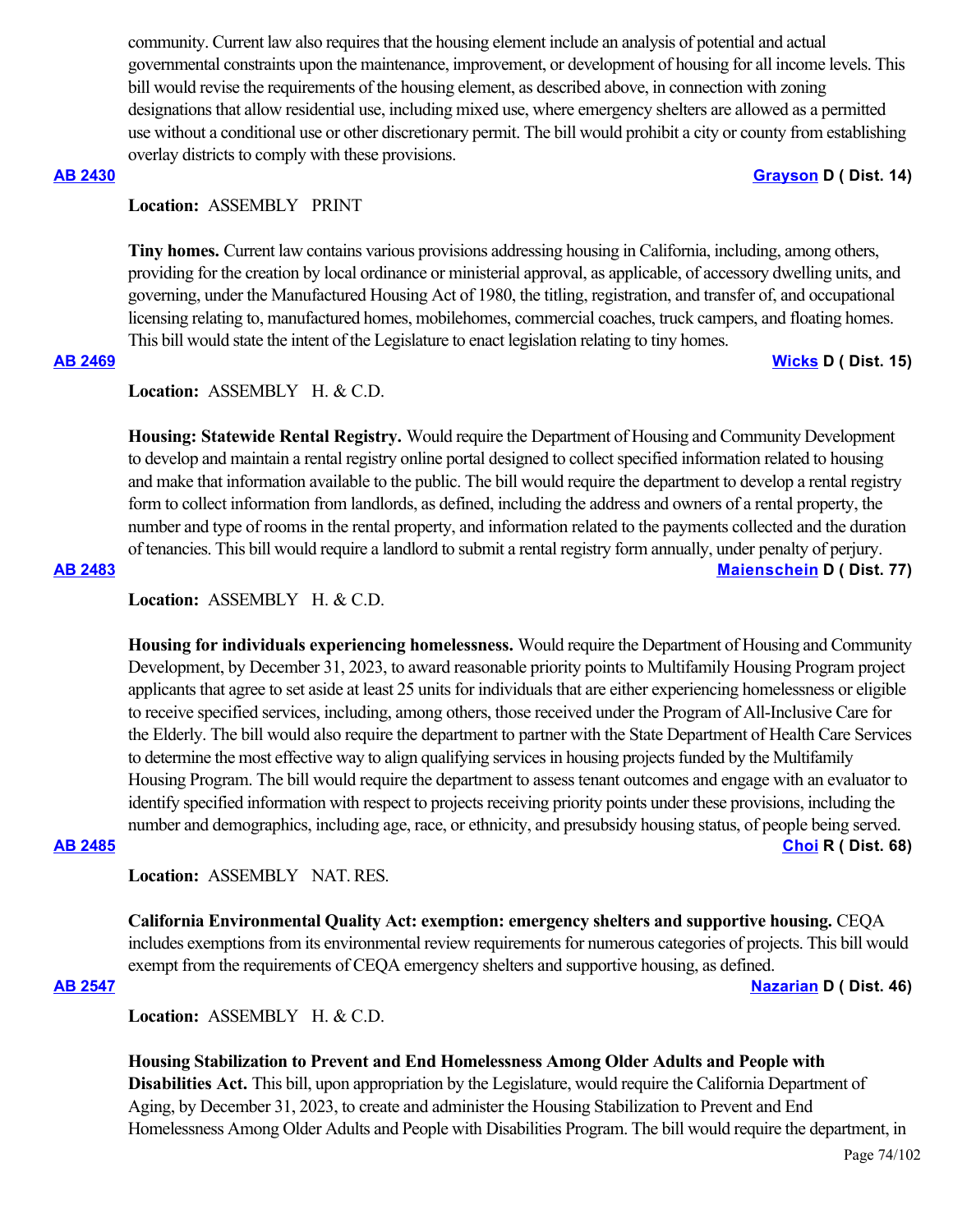administering the program, to offer competitive grants to nonprofit community-based organizations, continuums of care, and public housing authorities to administer a housing subsidy program for older adults and persons with a disability that are experiencing homelessness or at risk of homelessness, as those terms are as defined. The bill would require the department, in establishing program guidelines, to prioritize communities where renters face high rates of poverty, displacement, gentrification, and homelessness. This bill contains other related provisions.

## **[AB 2630](https://ctweb.capitoltrack.com/public/publishbillinfo.aspx?bi=8qoYIWCo3kcUL80PnkXIf7Ld%2FslommSBm8VXdmEWlGTqxtjPSSZsEYapaGnOoqId) [O'Donnell](https://a70.asmdc.org/) D ( Dist. 70)**

Location: ASSEMBLY H. & C.D.

**Housing: California Interagency Council on Homelessness: report.** Current law establishes various programs to assist local governments in addressing homelessness, such as the Homeless Emergency Aid Program and the Homeless Housing, Assistance, and Prevention program. This bill would require each city, county, and city and county that has used funds from any source to assist in addressing homelessness to submit a report to the California Interagency Council on Homelessness providing specified information, thereby imposing a state-mandated local program.

# **[AB 2755](https://ctweb.capitoltrack.com/public/publishbillinfo.aspx?bi=PRWRrpyHuvByL8Wle2nba%2F962igbdRDOLjqws7EcC3NRHKQ2R5MNn%2FpS7RqPcTWQ) [Muratsuchi](https://a66.asmdc.org/) D ( Dist. 66)**

## **Location:**  ASSEMBLY PRINT

**Right to housing.** Current law sets forth the general responsibilities and roles of the Business, Consumer Services, and Housing Agency, the Department of Housing and Community Development, and the California Housing Finance Agency in carrying out state housing policies and programs. This bill would declare the intent of the Legislature to subsequently amend this bill to include provisions that would create a personal right to housing or shelter in this state and would establish a corresponding obligation for the unhoused to seek out and utilize available local housing or shelter options. **[AB 2762](https://ctweb.capitoltrack.com/public/publishbillinfo.aspx?bi=NNGNHGpuoKtjY%2FVZ7Q%2FfmQi5WzK%2BnAR5M8wnPKEA1KeIGYtuFNKVtvh8tP8xUGDB) [Bloom](https://a50.asmdc.org/) D ( Dist. 50)**

## **Location:**  ASSEMBLY PRINT

**Housing: parking lots.** Current law, the Planning and Zoning Law, requires each county and city to adopt a comprehensive, long-term general plan for the physical development of the county or city, and specified land outside boundaries, that includes, among other mandatory elements, a housing element. This bill would state that it is the intent of the Legislature to enact subsequent legislation that would allow local agencies to build affordable housing on parking lots that serve public parks and recreational facilities, as provided.

# **[ACA 1](https://ctweb.capitoltrack.com/public/publishbillinfo.aspx?bi=vkAbgpBB9wOKQrx%2F6m3DJE4Lfzjw%2B69Lv7GxnaWpsGPIGgKDXm0xJSIkZsa8QVVB) [Aguiar-Curry](https://a04.asmdc.org/) D ( Dist. 4)**

**Location:**  ASSEMBLY L. GOV.

**Local government financing: affordable housing and public infrastructure: voter approval.** The California Constitution prohibits the ad valorem tax rate on real property from exceeding 1% of the full cash value of the property, subject to certain exceptions. This measure would create an additional exception to the 1% limit that would authorize a city, county, city and county, or special district to levy an ad valorem tax to service bonded indebtedness incurred to fund the construction, reconstruction, rehabilitation, or replacement of public infrastructure, affordable housing, or permanent supportive housing, or the acquisition or lease of real property for those purposes, if the proposition proposing that tax is approved by 55% of the voters of the city, county, or city and county, as applicable, and the proposition includes specified accountability requirements.

# **[SB 6](https://ctweb.capitoltrack.com/public/publishbillinfo.aspx?bi=oXSFwTOkDelqHhcTo%2B6z6m20UF3xamGd0AcFGP8968UI8lDQe47eNKPzSta6KQu4) [Caballero](https://sd12.senate.ca.gov/) D ( Dist. 12)**

# **Location:**  ASSEMBLY 2 YEAR

**Local planning: housing: commercial zones.** The Planning and Zoning Law requires each county and city to adopt a comprehensive, long-term general plan for its physical development, and the development of certain lands outside its boundaries, that includes, among other mandatory elements, a housing element. This bill, the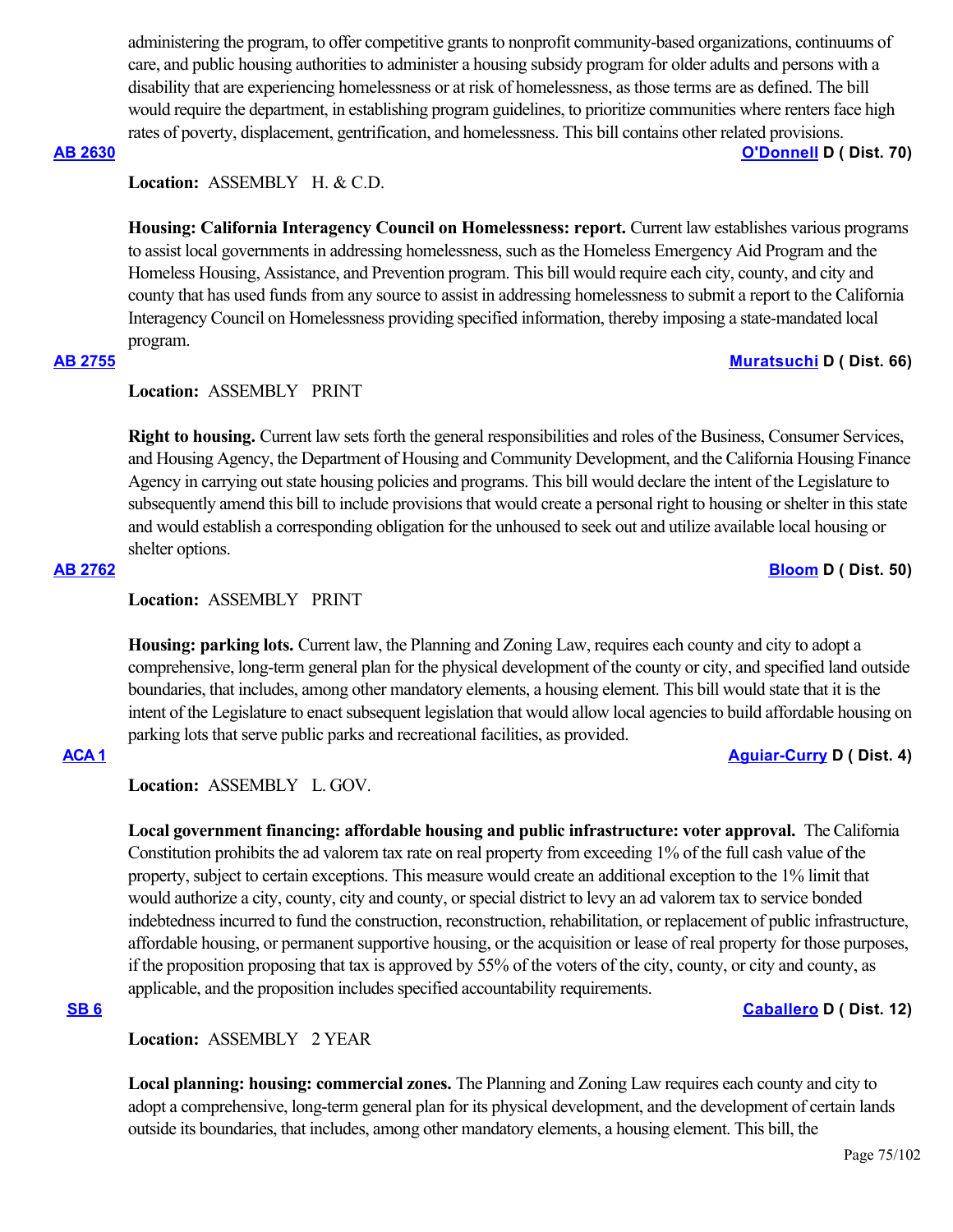Neighborhood Homes Act, would deem a housing development project, as defined, an allowable use on a neighborhood lot, which is defined as a parcel within an office or retail commercial zone that is not adjacent to an industrial use. The bill would require the density for a housing development under these provisions to meet or exceed the density deemed appropriate to accommodate housing for lower income households according to the type of local jurisdiction, including a density of at least 20 units per acre for a suburban jurisdiction.

### **[SB 649](https://ctweb.capitoltrack.com/public/publishbillinfo.aspx?bi=%2BbMisuO7rcKbxyWy6iCU8kGnPmfE8KcbemItEMkMnr9tkx0ANrW0qejb0qECcGJH) [Cortese](http://sd15.senate.ca.gov/) D ( Dist. 15)**

## **Location:**  ASSEMBLY 2 YEAR

**Local governments: affordable housing: local tenant preference.** Would establish a state policy supporting local tenant preferences for lower income households, as defined, that are subject to displacement risk, and, further, permit local governments and developers in receipt of local or state funds, federal or state tax credits, or an allocation of tax-exempt private activity bonds designated for affordable rental housing to restrict occupancy by creating a local housing preference for lower income households subject to displacement risk. The bill, subject to certain requirements and limitations, would authorize a local government to allow a local tenant preference in an affordable housing rental development to reduce displacement of lower income households with displacement risk beyond local government boundaries by adopting a program that allows preferences in affordable rental housing acquired, constructed, preserved or funded with state or local funds or tax programs.

### **[SB 847](https://ctweb.capitoltrack.com/public/publishbillinfo.aspx?bi=%2FHlilsx8485HaNkWIkVJJ3fXqlihEgUuulZxrNNwmrEgNQ9i8qmEeVt6712MsA1h) [Hurtado](https://sd14.senate.ca.gov/) D ( Dist. 14)**

## **Location:**  SENATE HOUSING

**COVID-19 relief: tenancy: grant program.** Current law, the State Rental Assistance Program, establishes a program for providing rental assistance, using funding made available pursuant to federal law, administered by the Department of Housing and Community Development. This bill would, until January 1, 2025, create a grant program under the administration of the department and would require the department to award a program grant, as defined, to a qualified applicant who submits a complete application, as defined, on a first-come, first-served basis. The bill would define "qualified applicant" to mean a landlord who satisfies certain criteria, including that the landlord has applied for rental assistance funds pursuant to the State Rental Assistance Program and either received a negative final decision, as specified, or the landlord has been notified that an application to the State Rental Assistance Program was submitted, as specified, but 20 days have passed without a final decision being rendered.

## **[SB 897](https://ctweb.capitoltrack.com/public/publishbillinfo.aspx?bi=LFXAcElsuglqltzU9dVC7zBaA04dbOaHNgRWa7fs%2BvLg%2FtBVnQZgpxDAwYJZXsEi) [Wieckowski](http://sd10.senate.ca.gov/) D ( Dist. 10)**

**Location:**  SENATE HOUSING

**Accessory dwelling units: junior accessory dwelling units.** Tthe Planning and Zoning Law authorizes a local agency, by ordinance or ministerial approval, to provide for the creation of accessory dwelling units in areas zoned for residential use, as specified. Current law authorizes a local agency to impose standards on accessory dwelling units that include, but are not limited to, parking, height, setback, landscape, architectural review, and maximum size of a unit. This bill would require that the standards imposed on accessory dwelling units be objective. For purposes of this requirement, the bill would define "objective standard" as a standard that involves no personal or subjective judgment by a public official and is uniformly verifiable, as specified.

### **[SB 1067](https://ctweb.capitoltrack.com/public/publishbillinfo.aspx?bi=1U0903spIRsw98TVspVF4JN0mVgIBBciE%2BSbnHj%2F02KI13VYUNJkgCmFENz%2Fsb2t) [Portantino](http://sd25.senate.ca.gov/) D ( Dist. 25)**

Location: **SENATE** GOV. & F.

**Housing development projects: automobile parking requirements.** Would prohibit a city, county, or city and county from imposing any minimum automobile parking requirement on a housing development project that is located within  $1/2$  mile of public transit, as defined, and that either (1) dedicates 25% of the total units to very low, low-, and moderate-income households, students, the elderly, or persons with disabilities or (2) the developer demonstrates that the development would not have a negative impact on the city's, county's, or city and county's ability to meet specified housing needs and would not have a negative impact on existing residential or commercial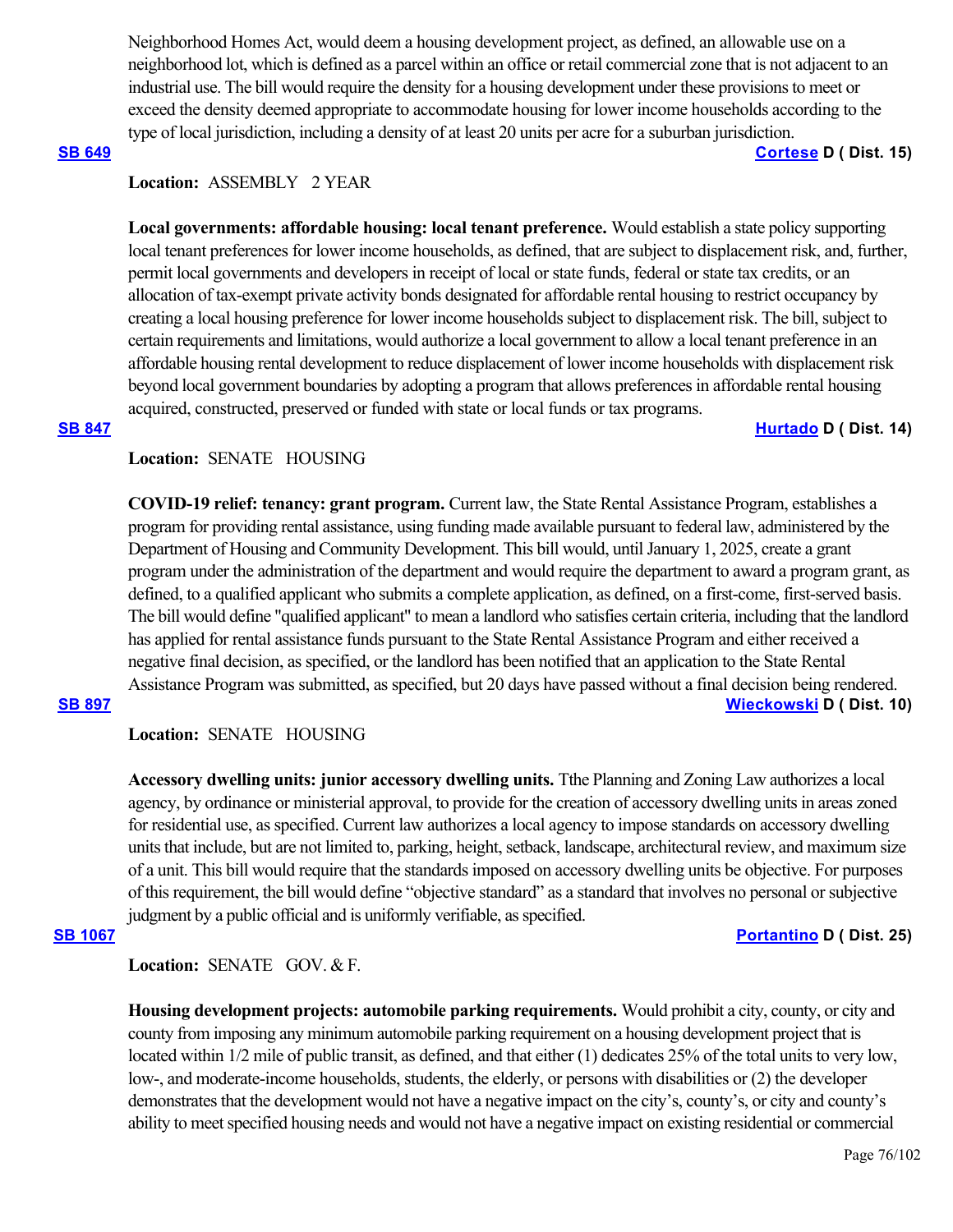parking within 1/2 mile of the project. By changing the duties of local planning officials, this bill would impose a state-mandated local program.

### **[SB 1213](https://ctweb.capitoltrack.com/public/publishbillinfo.aspx?bi=VPModTV8lx%2BidpvHyPFoJdZVUQbswwEyhUWGD%2FCnzAjvvbSuex7q92tvqidoSRVp) [Hueso](http://sd40.senate.ca.gov/) D ( Dist. 40)**

**Location:**  SENATE RLS.

**Public Utilities Commission and State Energy Resources Conservation and Development Commission: public outreach: community-based organizations.** Would require the PUC and Energy Commission to collaborate to develop and maintain a list of community-based organizations to help ensure adequate public outreach regarding available programs and incentives, as specified. The bill also would require the PUC and Energy Commission to work with existing committees, boards, and community-based organizations in developing the list. **[SCA 9](https://ctweb.capitoltrack.com/public/publishbillinfo.aspx?bi=TTtiJexiWrxi8xlB9FnYshZnpixjzLFt0kjeC8nStipVFhu9nnMvIvy0h3k6SJVd) [Gonzalez](https://sd33.senate.ca.gov/) D ( Dist. 33)**

**Location:**  SENATE RLS.

**Personal rights: right to housing.** Would declare that the fundamental human right to housing exists in this state. The measure would specify that it is the shared obligation of state and local jurisdictions to respect, protect, and fulfill this right through progressively implemented measures, consistent with available resources, within an aggressive but reasonable timeframe.

 **IHSS**

### **[SB 1098](https://ctweb.capitoltrack.com/public/publishbillinfo.aspx?bi=3odrIF%2FX0agswv4uf1ARewOCRRhsUUQTzpXApFIyaM%2Bk1RgKWJQEOBfAp8FwGUSN) [Stern](http://sd27.senate.ca.gov/) D ( Dist. 27)**

**Location:**  SENATE RLS.

**In-home supportive services and waiver personal care services.** Current law establishes the In-Home Supportive Services (IHSS) program, which is administered by the State Department of Social Services, counties, and other entities, under which qualified aged, blind, or disabled persons are provided with supportive services in order to permit them to remain in their own homes. Current law establishes the Medi-Cal program, which is administered by the State Department of Health Care Services, under which qualified low-income individuals receive health care services. Current law authorizes certain Medi-Cal recipients to receive waiver personal care services (WPCS) in order to permit them to remain in their own homes. Current law sets forth various provisions relating to the determination of IHSS and WPCS provider wages. Under current law, payments to IHSS and WPCS providers are made through the Case Management Information and Payrolling System (CMIPS). This bill would require a wage differential to be granted to an IHSS or WPCS provider during a declared state of emergency or local emergency that is caused by a natural disaster. The bill would require the wage differential to result in an increase of at least \$2 per hour over the county's current hourly wage rate for IHSS and WPCS providers.

### **Infrastructure**

**[AB 2419](https://ctweb.capitoltrack.com/public/publishbillinfo.aspx?bi=3PyA%2FOupEJdb9WGSAovbhsbCOHj%2BcqfUY61U9NYPCIucncc67wq8D14JhSDdxhCW) [Bryan](https://a54.asmdc.org/) D ( Dist. 54)**

## **Location:**  ASSEMBLY NAT. RES.

## **Environmental justice: federal Infrastructure Investment and Jobs Act: Justice40 Oversight**

**Committee.** Current law requires the Secretary for Environmental Protection to convene a Working Group on Environmental Justice composed of various representatives, as specified, to assist the California Environmental Protection Agency in developing an agencywide environmental justice strategy. The federal Infrastructure Investment and Jobs Act provides additional federal funds to rebuild the nation's infrastructures. This bill would require a minium of 40% of funds received by the state under the federal act to be allocated to projects that provide direct benefits to disadvantaged communities and a minimum of an additional 10% be allocated for projects that provide direct benefits to low-income households and low-income communities. The bill would establish the Justice40 Oversight Committee in the Office of Planning and Research to perform various actions related to the expenditure of those federal funds.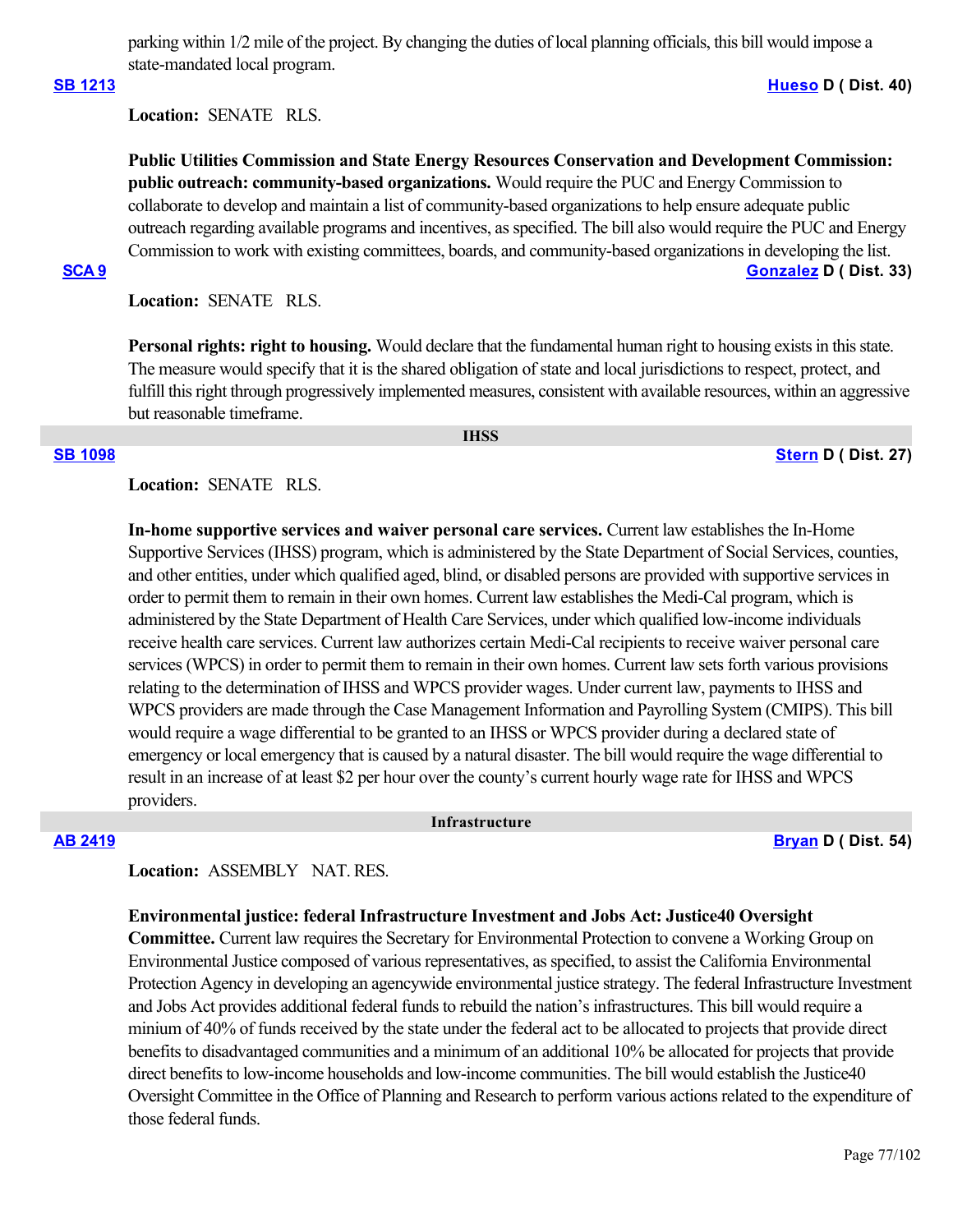### **Land Use**

## **Location:**  SENATE 2 YEAR

**Housing Accountability Act: appeals: Office of Housing Appeals.** The Housing Accountability Act prohibits a local agency from disapproving, or conditioning approval in a manner that renders infeasible, specified housing development projects, including projects for very low, low-, or moderate-income households and projects for emergency shelters that comply with applicable, objective general plan, zoning, and subdivision standards and criteria in effect at the time the application for the project is deemed complete, unless the local agency makes specified written findings based on a preponderance of the evidence in the record. This bill would, until January 1, 2029, establish an Office of Housing Appeals (office) within the department, administered by the director of the department, to review housing development projects that are alleged to have been denied or subject to conditions in violation of the Housing Accountability Act. The bill would establish housing appeals panels, consisting of administrative law judges with specified qualifications, within the office.

**Position: San Bernardino County Oppose**

**[AB 1401](https://ctweb.capitoltrack.com/public/publishbillinfo.aspx?bi=fQ56FfKqG7a6sZSjOVyOjXlJ95OI%2FLKyiBiPvRiGpmvkWVikUcdun8b73Dk0GSDa) [Friedman](https://a43.asmdc.org/) D ( Dist. 43)**

**Location:**  SENATE 2 YEAR

### **Residential and commercial development: remodeling, renovations, and additions: parking**

**requirements.** Would prohibit a public agency in a county with a population of 600,000 or more from imposing a minimum automobile parking requirement, or enforcing a minimum automobile parking requirement, on residential, commercial, or other development if the development is located on a parcel that is within1/2 mile, as specified, of public transit, as defined. The bill would prohibit a public agency in a city with of 75,000 or more located in a county with a population of less than 600,000 from imposing a minimum automobile parking requirement, or enforcing a minimum automobile parking requirement, on residential, commercial, or other development if the project is located within 1/4 mile, as specified, of public transit, as defined. The bill would create authorizations in this regard for a city or a county to which these prohibitions do not apply. **[AB 1551](https://ctweb.capitoltrack.com/public/publishbillinfo.aspx?bi=0afc6OOFaLcM8dcJXpiKK03jBFTo5%2FHoYXn7P36YwA%2FHh77jsLNwEaud6vI2DQvi) [Santiago](https://a53.asmdc.org/) D ( Dist. 53)**

**Location:**  SENATE RLS.

**Planning and zoning: development bonuses: mixed-use projects.** The Density Bonus Law requires a city or county to provide a developer that proposes a housing development within the city or county with a density bonus and other incentives or concessions, as specified, if the developer agrees to construct specified percentages of units for lower income, very low income, or senior citizen housing, among other things, and meets other requirements. Previously existing law, until January 1, 2022, required a city, county, or city and county to grant a commercial developer a development bonus, as specified, when an applicant for approval of a commercial development had entered into an agreement for partnered housing with an affordable housing developer to contribute affordable housing through a joint project or 2 separate projects encompassing affordable housing. This bill would reenact the above-described provisions regarding the granting of development bonuses to certain projects. The bill would require a city or county to annually submit to the Department of Housing and Community Development information describing an approved commercial development bonus. The bill would repeal these provisions on January 1, 2028.

### **[AB 2762](https://ctweb.capitoltrack.com/public/publishbillinfo.aspx?bi=NNGNHGpuoKtjY%2FVZ7Q%2FfmQi5WzK%2BnAR5M8wnPKEA1KeIGYtuFNKVtvh8tP8xUGDB) [Bloom](https://a50.asmdc.org/) D ( Dist. 50)**

### **Location:**  ASSEMBLY PRINT

**Housing: parking lots.** Current law, the Planning and Zoning Law, requires each county and city to adopt a comprehensive, long-term general plan for the physical development of the county or city, and specified land outside boundaries, that includes, among other mandatory elements, a housing element. This bill would state that it is the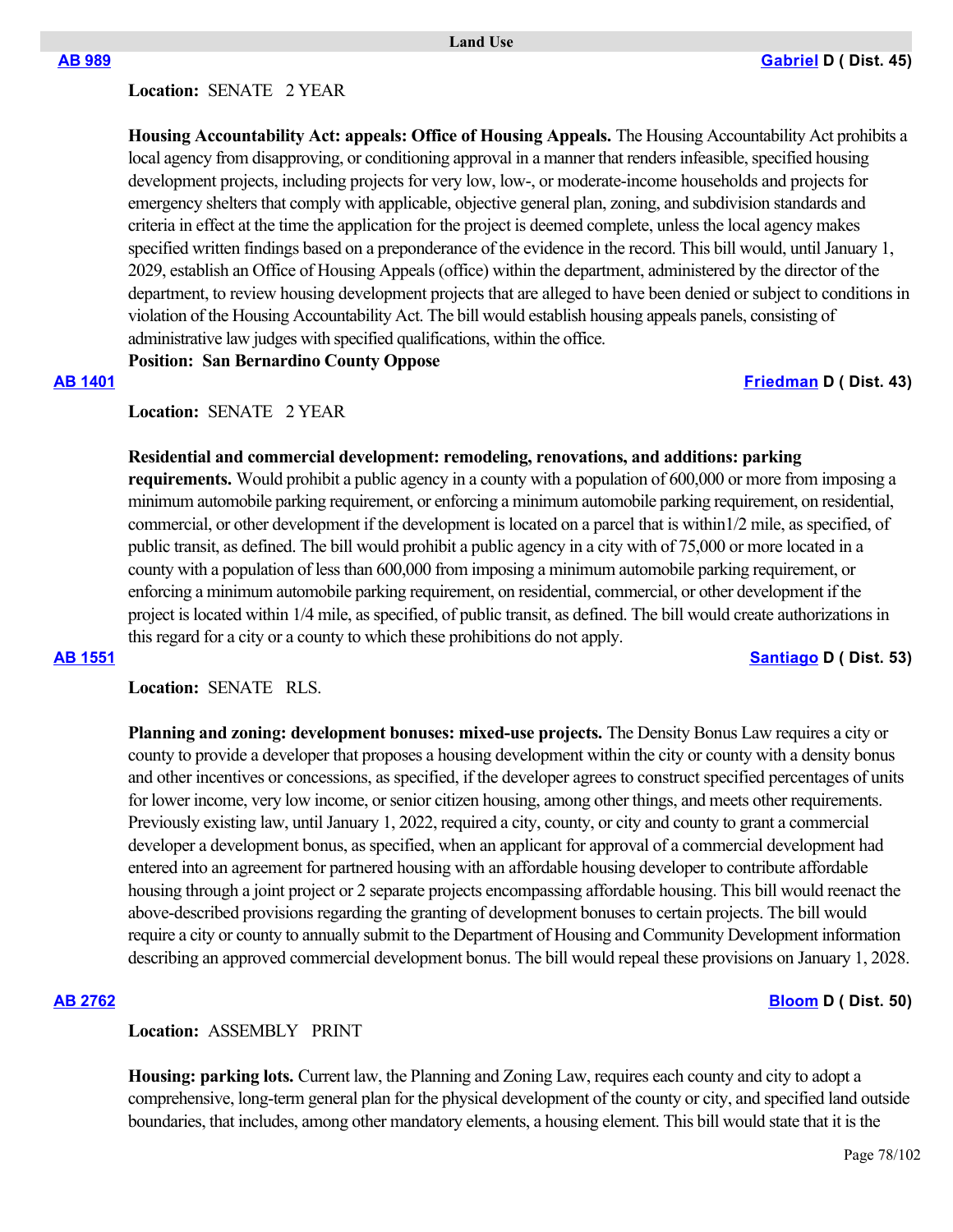intent of the Legislature to enact subsequent legislation that would allow local agencies to build affordable housing on parking lots that serve public parks and recreational facilities, as provided.

### **[SB 15](https://ctweb.capitoltrack.com/public/publishbillinfo.aspx?bi=CzBvxEQUwfWMqsZui6iOWnHXa36JrXVg%2FfGJIsWZytbLXyWuIdEN0oJ9SruHYrcW) [Portantino](http://sd25.senate.ca.gov/) D ( Dist. 25)**

## **Location:**  ASSEMBLY 2 YEAR

**Housing development: incentives: rezoning of idle retail sites.** Current law establishes, among other housing programs, the Workforce Housing Reward Program, which requires the Department of Housing and Community Development to make local assistance grants to cities, counties, and cities and counties that provide land use approval to housing developments that are affordable to very low and low-income households. This bill, upon appropriation by the Legislature in the Budget Act or other act, would require the department to administer a program to provide incentives in the form of grants allocated as provided to local governments that rezone idle sites used for a big box retailer or a commercial shopping center to instead allow the development of housing, as defined.

## **[SB 1067](https://ctweb.capitoltrack.com/public/publishbillinfo.aspx?bi=1U0903spIRsw98TVspVF4JN0mVgIBBciE%2BSbnHj%2F02KI13VYUNJkgCmFENz%2Fsb2t) [Portantino](http://sd25.senate.ca.gov/) D ( Dist. 25)**

Location: **SENATE** GOV. & F.

**Housing development projects: automobile parking requirements.** Would prohibit a city, county, or city and county from imposing any minimum automobile parking requirement on a housing development project that is located within  $1/2$  mile of public transit, as defined, and that either (1) dedicates 25% of the total units to very low, low-, and moderate-income households, students, the elderly, or persons with disabilities or (2) the developer demonstrates that the development would not have a negative impact on the city's, county's, or city and county's ability to meet specified housing needs and would not have a negative impact on existing residential or commercial parking within 1/2 mile of the project. By changing the duties of local planning officials, this bill would impose a state-mandated local program.

 **Law and Justice / Courts**

**[AB 503](https://ctweb.capitoltrack.com/public/publishbillinfo.aspx?bi=9q%2Fh7eCb8Mkl5tOrz9wE9YTwaIA0n%2FISK6GlkgeZnKpOvmEJDEoEx89yT8FKoQcn) [Stone](https://a29.asmdc.org/) D ( Dist. 29)**

### **Location:**  SENATE 2 YEAR

**Wards: probation.** Current law subjects a minor between 12 and 17 years of age, inclusive, who violates any federal, state, or local law or ordinance, who persistently or habitually refuses to obey the reasonable and proper orders or directions of the minor's parents, guardian, or custodian, or who is beyond the control of that person, who violates an ordinance establishing a curfew or is truant, and a minor under 12 years of age who is alleged to have committed specified serious offenses to, the jurisdiction of the juvenile court, which may adjudge the minor to be a ward of the court. This bill would limit to 6 months the period of time ward may remain on probation, except that a court may extend the probation period for a period not to exceed increments of 6 months after a noticed hearing and upon proof by a preponderance of the evidence that it is in the ward's best interest. The bill would require the probation agency to submit a report to the court detailing the basis for any request to extend probation at the noticed hearing.

### **[AB 1630](https://ctweb.capitoltrack.com/public/publishbillinfo.aspx?bi=lnvb529SGpCt%2BOqcxtChTM%2F9ETVgOAt0P8jnL9Tjj6YgSJh%2Bw2jNquuODF9AtSTL) [Weber, Akilah](https://a79.asmdc.org/) D ( Dist. 79)**

## **Location:**  ASSEMBLY APPR.

**Competence to stand trial: statewide application.** Current law prohibits a person from being tried or adjudged to punishment while that person is mentally incompetent. Current law establishes a process by which a defendant's mental competency is evaluated and by which the defendant receives treatment with the goal of returning the defendant to competency. Existing law requires a court to appoint 2 psychiatrists, licensed psychologists, or a combination thereof to examine a defendant if the defendant is not seeking a finding of mental incompetence. This bill would require the court to appoint the mental health professionals if the defendant objects to an evaluation of mental incompetence.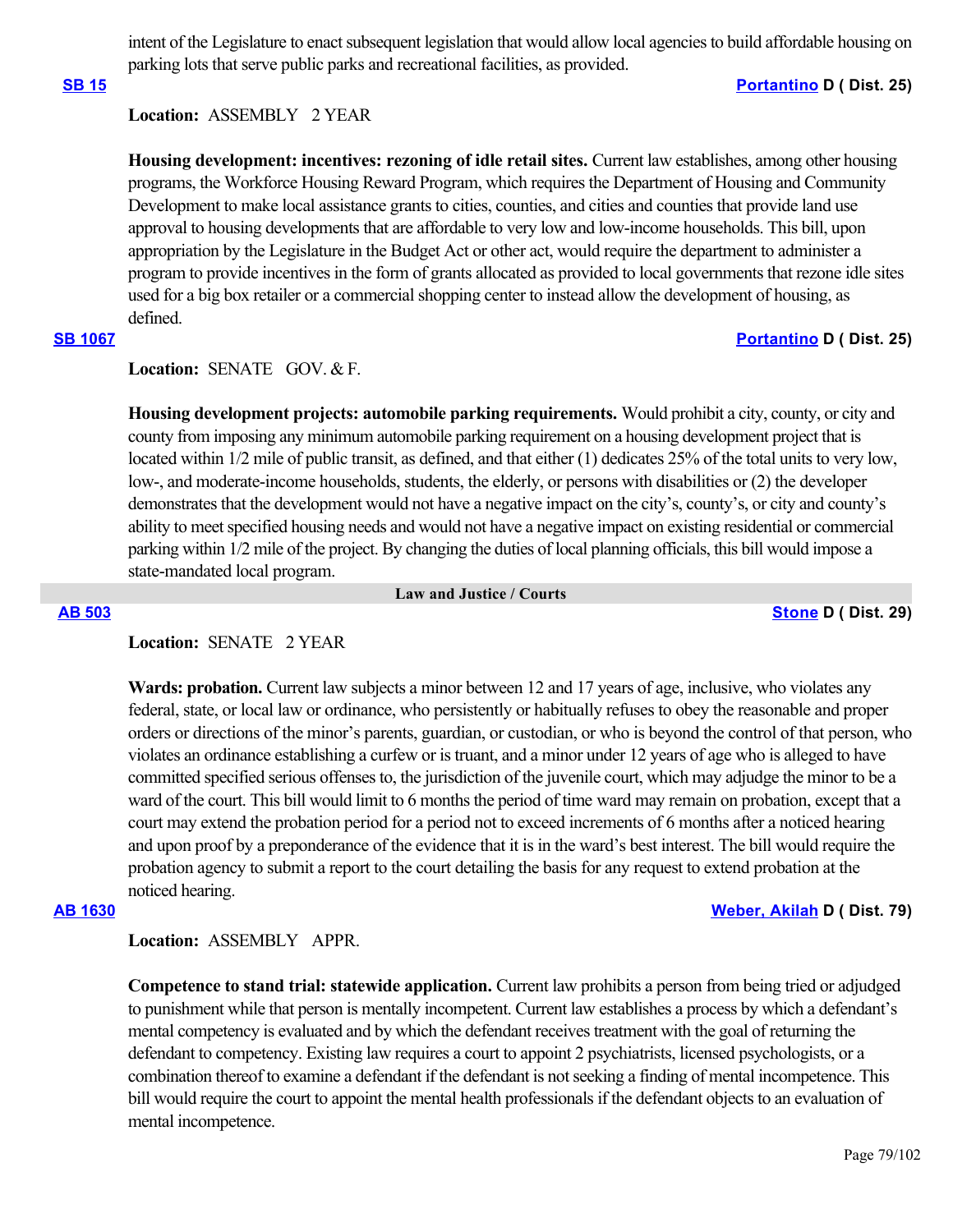Location: **ASSEMBLY APPR.** 

**Sexually violent predators.** Current law establishes a procedure by which a person committed as a sexually violent predator may petition for conditional release and requires the court, if it makes a specified determination, to place the person on conditional release for one year. Current law authorizes the committed person, after a minimum of one year on conditional release, to petition the court for unconditional release, with or without the recommendation or concurrence of the Director of State Hospitals. This bill would require a person on conditional release or outpatient status to be monitored by a global positioning system until the person is unconditionally discharged.

**Location:**  ASSEMBLY JUD.

**Conservatorship and guardianship.** The Guardianship-Conservatorship Law generally establishes the standards and procedures for the appointment of and termination of an appointment for a guardian or conservator of a person, an estate, or both. Existing law exempts the court from performing specified duties imposed by law, including, among others, requiring specific information to be gathered by court investigators, until the Legislature makes an appropriation identified for that purpose. This bill would require the court to undertake those duties regardless of appropriation.

### **[AB 2717](https://ctweb.capitoltrack.com/public/publishbillinfo.aspx?bi=yFEkGi8zPmpDOihFfa3Q0yn%2BOkhF3i%2F9wKbKgC9yNScxQ%2B9bOfC06WNam55SbuuW) [Waldron](https://ad75.asmrc.org/) R ( Dist. 75)**

**Location:**  ASSEMBLY PRINT

**State prisons.** Current law establishes various state prisons under the jurisdiction of the Department of Corrections and Rehabilitation. This bill would state the intent of the Legislature to enact legislation that would address corrections.

**Location:**  ASSEMBLY 2 YEAR

**Fraudulent claims: inmates.** Would require the Department of Corrections and Rehabilitation to provide the names and social security numbers of current inmates to the Employment Development Department for the purposes of preventing payments on fraudulent claims for unemployment compensation benefits. The bill would require the Department of Corrections and Rehabilitation to provide the information to the Employment Development Department at least every 90 calendar days and upon that department's request. Because this bill would expand the group of persons who can be convicted for knowingly furnishing state summary criminal history information to unauthorized persons, it would impose a state-mandated local program.

**Position: San Bernardino County Support**

## **[SB 233](https://ctweb.capitoltrack.com/public/publishbillinfo.aspx?bi=CWBdqm8ay5B25yfeKleer40p3DiOHCQ7El%2BakyFlnYYvTqqJ6C8nkOwv2Y0gyHoF) [Umberg](https://sd34.senate.ca.gov/) D ( Dist. 34)**

**Location:**  ASSEMBLY 2 YEAR

**Protective proceedings: compromise of minor's disputed claim.** Existing law authorizes a minor's parent to compromise, or execute a covenant not to sue or not to enforce a judgment on, a claim on behalf of the minor if the minor has a disputed claim for damages, money, or other property and does not have a guardian of the estate.This bill would require the court to schedule a hearing on a petition to compromise a minor's disputed claim within 30 days from the date of filing and, if the petition is unopposed, would require the court to enter a decision at the conclusion of the hearing.

**[SB 262](https://ctweb.capitoltrack.com/public/publishbillinfo.aspx?bi=Cq2hWoghhvqRl0KBFyLuemjOq0b%2FadyPHaxumjgw5gy2WMntLlC%2FLNLUjv%2BIY%2BY6) [Hertzberg](https://sd18.senate.ca.gov/) D ( Dist. 18)**

**Location:**  ASSEMBLY 2 YEAR

## **[AB 2616](https://ctweb.capitoltrack.com/public/publishbillinfo.aspx?bi=c5YRB3BtSFN35E1Mf1vJ6dYkzKUz2SPwmaCL8Pwby2XGZxmJb3wrHgTDlFH5unm6) [Low](https://a28.asmdc.org/) D ( Dist. 28)**

# **[SB 39](https://ctweb.capitoltrack.com/public/publishbillinfo.aspx?bi=sUKRFgAc2NMvgSBTS%2F1GGVbYKlZ1ETu1WiOud04YN1dK%2BSF7%2BA6eNuD7QMFsqQbv) [Grove](https://grove.cssrc.us/) R ( Dist. 16)**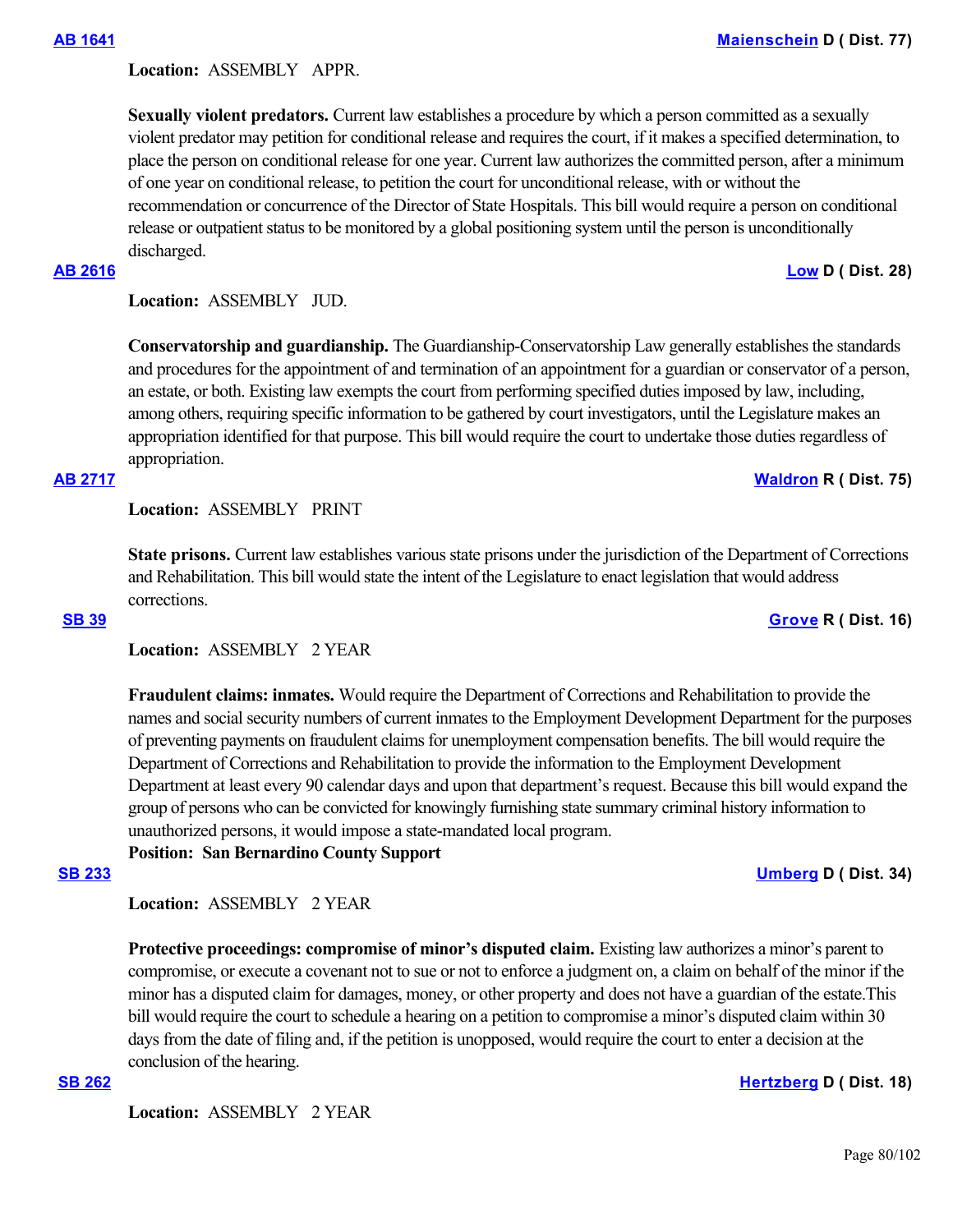**Bail.** Current law requires the superior court judges in each county to prepare, adopt, and annually revise a uniform countywide schedule of bail, as specified, and requires the superior court judges, when adopting that schedule, to consider the seriousness of the offense charged and assign an additional amount of required bail for each aggravating or enhancing factor chargeable in the complaint, as specified.This bill would instead require the Judicial Council to, starting January 1, 2023, prepare, adopt, and annually revise a statewide bail schedule. The bill would require the Judicial Council, when adopting that schedule, to consider the seriousness of the offense charged and input from stakeholders, experts, and other interested parties. The bill would require the court, prior to setting bail, to consider whether nonfinancial conditions will reasonably protect the public and the victim and reasonably assure the arrestee's presence at trial.

### **[SB 299](https://ctweb.capitoltrack.com/public/publishbillinfo.aspx?bi=5m8tyJaJ43VktoJQBcXZ4MoysGntQ9zD5Cfp94xuJYEguIXngZ4dYxUK4RWHKgP4) [Leyva](http://sd20.senate.ca.gov/) D ( Dist. 20)**

# **Location:**  ASSEMBLY 2 YEAR

**Victim compensation: use of force by a law enforcement officer.** Current law provides for the compensation of victims and derivative victims of specified types of crimes by the California Victim Compensation Board from the Restitution Fund, a continuously appropriated fund, for specified losses suffered as a result of those crimes. Current law defines various terms for purposes of these provisions, including "crime," which includes any public offense wherever it may take place that would constitute a misdemeanor or felony. This bill would revise the definition of "crime" to include any public offense described above regardless of whether any person is arrested for, charged with, or convicted of the commission of the crime.

## **Location:**  ASSEMBLY 2 YEAR

**Controlled substances: decriminalization of certain hallucinogenic substances.** Current law categorizes certain drugs and other substances as controlled substances and prohibits various actions related to those substances, including their manufacture, transportation, sale, possession, and ingestion.This bill would make lawful the possession, obtaining, giving away, or transportation of, specified quantities of psilocybin, psilocyn, dimethyltryptamine (DMT), ibogaine, mescaline, lysergic acid diethylamide (LSD), and 3,4 methylenedioxymethamphetamine (MDMA) for personal use or facilitated or supported use, as defined, by and with persons 21 years of age or older. The bill would provide penalties for possession of these substance on school grounds, or possession by, or sharing with, persons under 21 years of age.

## **[SB 848](https://ctweb.capitoltrack.com/public/publishbillinfo.aspx?bi=6OsQu0oU7JnguhmKtx3Qo65Lrk1CaeXRzGblv4mGeaJYzL4RPAEsXWKf8EIkZC3n) [Umberg](https://sd34.senate.ca.gov/) D ( Dist. 34)**

**Location:**  SENATE JUD.

**Civil actions: parties and postponements.** Current law authorizes, until July 1, 2023, a party to appear remotely and a court to conduct conferences, hearings, proceedings, and trials in civil cases, in whole or in part, through the use of remote technology. This bill would eliminate the sunset provision, thereby allowing these provisions to continue indefinitely.

### **[SB 1270](https://ctweb.capitoltrack.com/public/publishbillinfo.aspx?bi=HzyGTo%2F2NJKgmdLR9c77lfeLplPaJVpK%2BBId9iYITDEptL8IxGz7o02209jDqVTI) [Umberg](https://sd34.senate.ca.gov/) D ( Dist. 34)**

**Location:**  SENATE RLS.

**Courts: civil trials: COVID-19.** Would express the intent of the Legislature to help facilitate the successful operation of civil trials in the courts during the COVID-19 pandemic.

 **Museums**

**[AB 1815](https://ctweb.capitoltrack.com/public/publishbillinfo.aspx?bi=26vOGg2YEw6Mfb1jQAii3FOrh1RZZqZCKmuUwo5GrpVh2W3026t13UvKeXUHQnK3) [Nazarian](https://a46.asmdc.org/) D ( Dist. 46)**

**Location:**  ASSEMBLY A.,E.,S.,T., & I.M.

**Cultural heritage destruction: California universities and museums.** Would prohibit the California Community Colleges and the California State University from inviting, and would request the University of California to not

**[SB 519](https://ctweb.capitoltrack.com/public/publishbillinfo.aspx?bi=S%2Fqdy5QJb97AZhOUGFEgrrOu2893hHPADL3SNrgXeTRpxLo6I80R%2BXvamzjzl7KU) [Wiener](http://sd11.senate.ca.gov/) D ( Dist. 11)**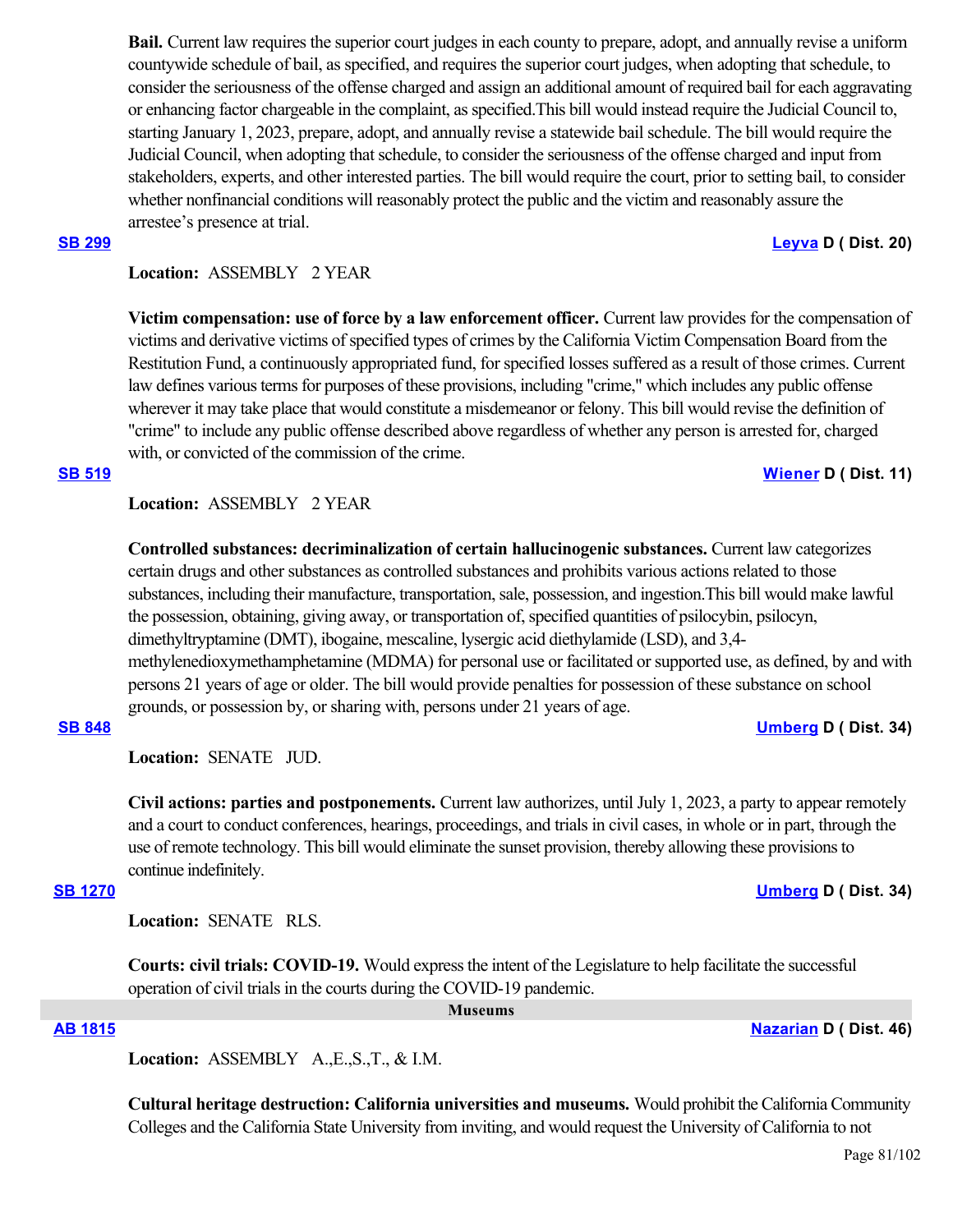invite, a sponsored professor, as defined, to its campus or facility for a period of 10 years if the professor is employed by a college or university that is funded by a country that has received an adverse judgment regarding the destruction of cultural heritage artifacts or sites by the International Court of Justice, as specified.

### **Parks**

**[AB 1190](https://ctweb.capitoltrack.com/public/publishbillinfo.aspx?bi=LyTfYYySsuFojf4ZmZJI%2B6dKv0i1XCakYBpGFoDDkutPcKgMru5fZIJE3cRJGZdS) [Mayes](https://www.assembly.ca.gov/assemblymemberchadmayes) I ( Dist. 42)**

**Location:**  SENATE 2 YEAR

**Parks and recreation: County of San Bernardino: Big Morongo Canyon Preserve.** Would authorize the County of San Bernardino to convey fee title in lands within the Big Morongo Canyon Preserve acquired with grant moneys from The Cameron-Unruh Beach, Park, Recreational, and Historical Facilities Bond Act of 1964, the Z'berg-Collier Park Bond Act and the The Safe Neighborhood Parks, Clean Water, Clean Air, and Coastal Protection Bond Act of 2000, as provided, to the United States Bureau of Land Management, as specified. **Position: County Sponsored**

### **[AB 2346](https://ctweb.capitoltrack.com/public/publishbillinfo.aspx?bi=5qHSgw%2B2dUuG1HMWXSHcEODpU3ADc5%2BKVpASo60aAnJX%2FdPTwxJqmYYmPiurw%2FrR) [Gabriel](https://a45.asmdc.org/) D ( Dist. 45)**

**Location:**  ASSEMBLY W.,P. & W.

**Outdoor recreation: Equitable Access Grant Program.** Would require the Natural Resources Agency to develop the Equitable Access Grants Program to provide financial and technical assistance to local governments and nonprofit organizations to implement community access projects, as defined, that improve the use, equitable admittance, and engagement with the public in stewardship of outdoor recreation areas or facilities located within the state.

 **Privacy & Security**

**[AB 2486](https://ctweb.capitoltrack.com/public/publishbillinfo.aspx?bi=6wsxbK3WIEiRg%2BeOJkQNpbjnM6Fs8fKMGcBx2vX%2F%2BFi4SY6C7N6jtEY9RaIl%2FEqU) [Gabriel](https://a45.asmdc.org/) D ( Dist. 45)**

Location: ASSEMBLY P. & C.P.

**California Privacy Rights Act of 2020: Office for the Protection of Children Online.** Would create, in the California Privacy Protection Agency, the Office for the Protection of Children Online for the purpose of ensuring that digital media available to children in this state are designed, provided, and accessed in a manner that duly protects the privacy, civil liberties, and mental and physical well-being of children, as prescribed. By expanding the authorized uses of continuously appropriated funds, this bill would make an appropriation.

 **Probation**

### **[AB 503](https://ctweb.capitoltrack.com/public/publishbillinfo.aspx?bi=9q%2Fh7eCb8Mkl5tOrz9wE9YTwaIA0n%2FISK6GlkgeZnKpOvmEJDEoEx89yT8FKoQcn) [Stone](https://a29.asmdc.org/) D ( Dist. 29)**

**Location:**  SENATE 2 YEAR

**Wards: probation.** Current law subjects a minor between 12 and 17 years of age, inclusive, who violates any federal, state, or local law or ordinance, who persistently or habitually refuses to obey the reasonable and proper orders or directions of the minor's parents, guardian, or custodian, or who is beyond the control of that person, who violates an ordinance establishing a curfew or is truant, and a minor under 12 years of age who is alleged to have committed specified serious offenses to, the jurisdiction of the juvenile court, which may adjudge the minor to be a ward of the court. This bill would limit to 6 months the period of time ward may remain on probation, except that a court may extend the probation period for a period not to exceed increments of 6 months after a noticed hearing and upon proof by a preponderance of the evidence that it is in the ward's best interest. The bill would require the probation agency to submit a report to the court detailing the basis for any request to extend probation at the noticed hearing.

 **Public Health**

**[AB 58](https://ctweb.capitoltrack.com/public/publishbillinfo.aspx?bi=WgrShyLX0MOnEOOovH9DdfcF5bwwiKbfN2AOah4jbt5RSeYbDiX6n8MX0tyiVoj7) [Salas](https://a32.asmdc.org/) D ( Dist. 32)**

**Location:**  SENATE RLS.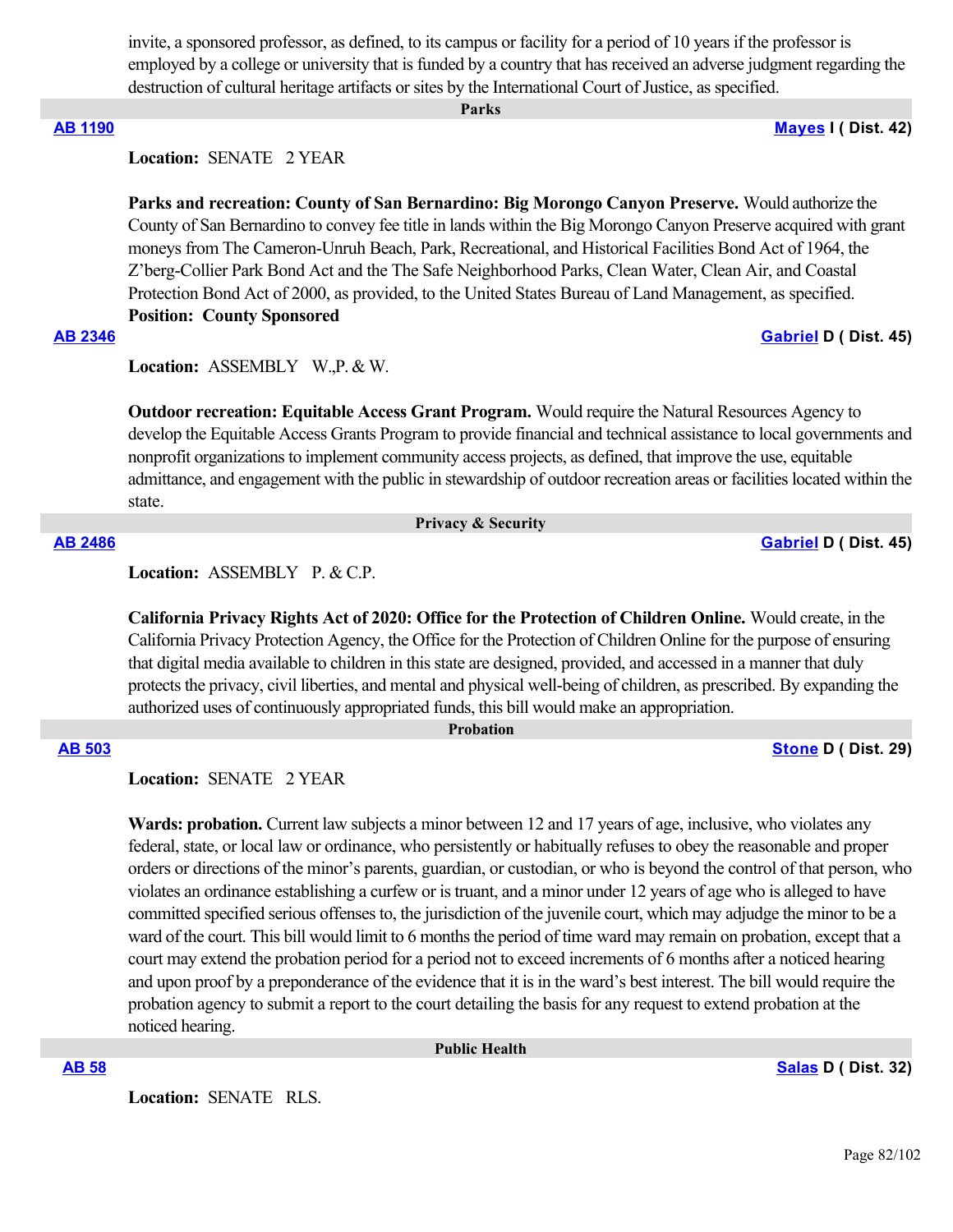**Pupil health: suicide prevention policies and training.** Would require a local educational agency, on or before June 1, 2024, to review and update its policy on pupil suicide prevention, and revise its training materials, to incorporate best practices identified by the department in the department's model policy. By imposing additional duties on local educational agencies, the bill would impose a state-mandated local program.

## **[AB 240](https://ctweb.capitoltrack.com/public/publishbillinfo.aspx?bi=34k50L13At79nUHUwlOPcRPd8koc9n7B4WWvbeedGXktY%2BNkrNYRxMRLiKQ3Ql9y) [Rodriguez](https://a52.asmdc.org/) D ( Dist. 52)**

**Location:**  SENATE 2 YEAR

**Local health department workforce assessment.** This bill would require the State Department of Public Health to contract with an appropriate and qualified entity to conduct an evaluation of the adequacy of the local health department infrastructure and to make recommendations for future staffing, workforce needs, and resources, in order to accurately and adequately fund local public health. The bill would exempt the department from specific provisions relating to public contracting with regard to this requirement. The bill would require the department to report the findings and recommendations of the evaluation to the appropriate policy and fiscal committees of the Legislature on or before July 1, 2024. The bill would also require the department to convene an advisory group, composed of representatives from public, private, and tribal entities, as specified, to provide input on the selection of the entity that would conduct the evaluation.

**Position: San Bernardino County Support**

### **[AB 835](https://ctweb.capitoltrack.com/public/publishbillinfo.aspx?bi=2aCiLjbhCP3GuNjWxI7nne8Ypa3W1fu5QHCJohjB9tlXBiqOqjdKFj4o2ETqWh%2BE) [Nazarian](https://a46.asmdc.org/) D ( Dist. 46)**

**Location:**  SENATE 2 YEAR

**Hospital emergency departments: HIV testing.** Would require every patient who is 12 years of age or older and has blood drawn at a hospital emergency department to be offered an HIV test, as specified. The bill would specify the manner in which the results of that test are provided. The bill would state that a hospital emergency department is not required to offer an HIV test to a patient if the department determines that the patient is being treated for a life-threatening emergency, if they determine the person lacks the capacity to consent to an HIV test, if the person was a patient of the hospital emergency department within the previous 12 months, was offered an HIV test, and consented to the test, or if the person is pregnant and has already been tested.

**[AB 1627](https://ctweb.capitoltrack.com/public/publishbillinfo.aspx?bi=TzQzmcQLt7l1mpFdneotmFX4LLN9CAOpBJUpwc94sV%2BaZ%2BG7i3Qon2b0uZtmjTbU) [Ramos](https://a40.asmdc.org/) D ( Dist. 40)**

**Location:**  ASSEMBLY HEALTH

**Opioid overdose prevention.** Current law requires the State Department of Public Health, subject to an appropriation in the Budget Act of 2016, to award funding to local health departments, local government agencies, or on a competitive basis to other organizations, as specified, to support or establish programs that provide naloxone to first responders and to at-risk opioid users through programs that serve at-risk drug users. This bill would require the department to provide funding to local behavioral health departments to provide naloxone, free of charge, to individuals who attend a training program on the administration of naloxone, as specified. **[AB 1673](https://ctweb.capitoltrack.com/public/publishbillinfo.aspx?bi=5vTJOL8rt7B9o%2FKYxIq950pjoXYB1AIfsaVQck4ZYRVKFhlF0XSurYm5pPwkbcvr) [Seyarto](https://ad67.asmrc.org/) R ( Dist. 67)**

**Location:**  ASSEMBLY HEALTH

**California Fentanyl Abuse Task Force.** Would establish the California Fentanyl Abuse Task Force to undertake various duties relating to fentanyl abuse including, among others, collecting and organizing data on the nature and extent of fentanyl abuse in California and evaluating approaches to increase public awareness of fentanyl abuse. The bill would require the task force to be chaired by a designee of the Attorney General and would specify the membership of the task force. The bill would require the first meeting of the task force to take place no later than March 1, 2023, and would require the task force to meet at least once every 2 months. The bill would require the task force to report its findings and recommendations to the Attorney General, the Governor, and the Legislature by July 1, 2024.

**[AB 1737](https://ctweb.capitoltrack.com/public/publishbillinfo.aspx?bi=zLZ1TCWvaKBOvXCvQdtiJc6Vr9fFv1NOGXeJZe17U%2B5sYCanB1QiJQ1vAqojO%2Fcp) [Holden](https://a41.asmdc.org/) D ( Dist. 41)**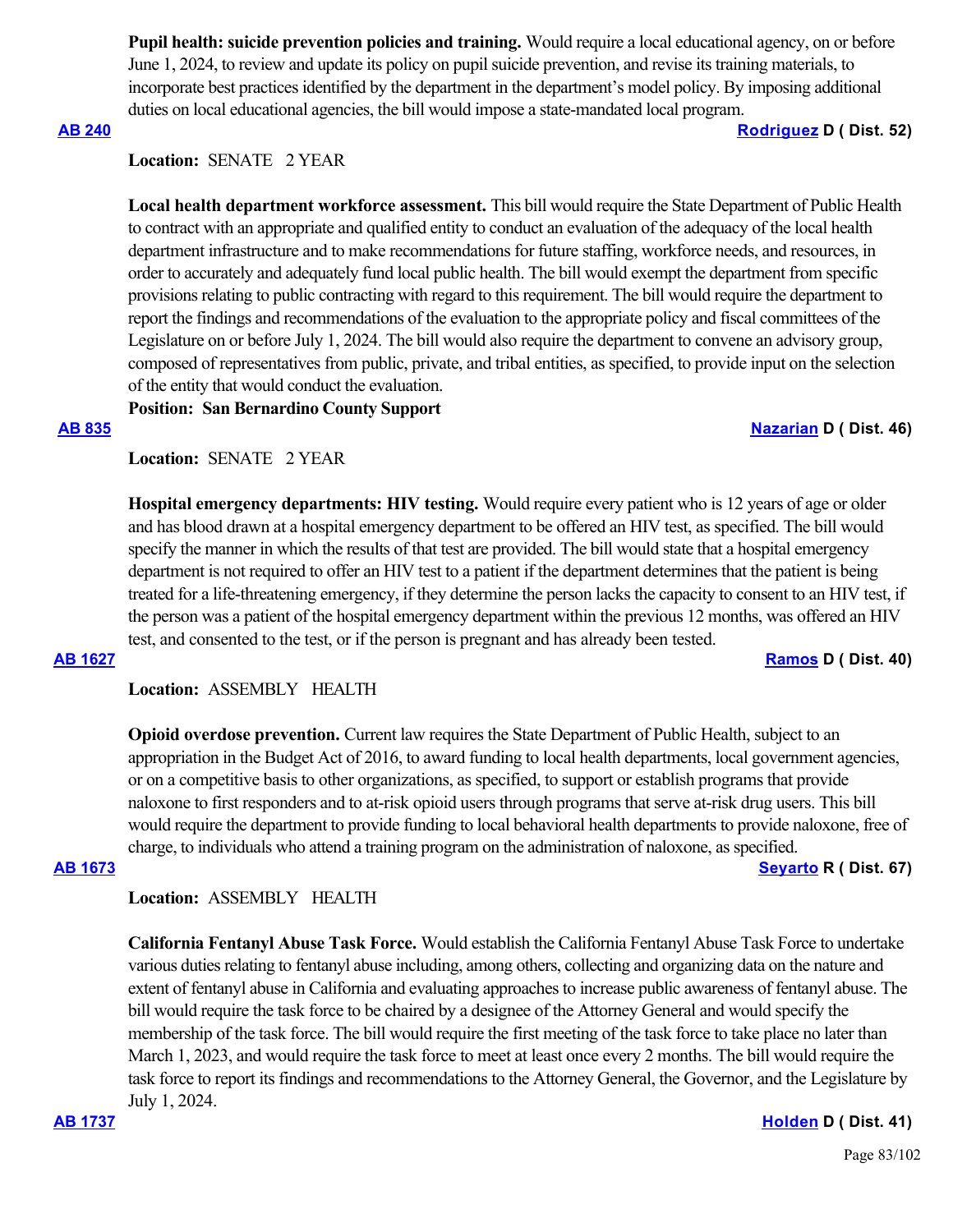**Location:**  ASSEMBLY HEALTH

**Children's camps: local registration and inspections.** Current law requires the State Public Health Officer to establish rules and regulations establishing minimum standards for organized camps. Current law requires the State Fire Marshal to adopt minimum fire safety regulations for organized camps. Current law requires local health officers to enforce building standards relating to organized camps and the other rules and regulations adopted by the State Public Health Officer. Current law defines "organized camp," for these purposes. Current law requires the Director of Public Health to consider the Camp Standards of the American Camping Association when adopting rules and regulations pursuant to these provisions. This bill would make these provisions applicable to "children's camps" instead of organized camps and would define "children's camp" as a camp that offers daytime or overnight experiences administered by professional adults who provide social, cultural, educational, recreational, or artistic programming to more than 5 children between 3 and 17 years of age for 5 days or longer during at least one season, except as specified. The bill would make other conforming changes in this regard. **[AB 1797](https://ctweb.capitoltrack.com/public/publishbillinfo.aspx?bi=MLaGase4Hr33JqNp%2BUNM1NjvIWSLxblXhwXQbIGJ0gVJC3hRcqBR6ne%2BJ10%2B5yFA) [Weber, Akilah](https://a79.asmdc.org/) D ( Dist. 79)**

**Location:**  ASSEMBLY PRINT

**Immunization registry.** Current law authorizes local health officers to operate immunization information systems, and authorizes health care providers and other agencies to share immunization information with local health departments and the State Department of Public Health, except as specified. This bill would state the intent of the Legislature to enact legislation relating to immunization registry.

**[AB 2076](https://ctweb.capitoltrack.com/public/publishbillinfo.aspx?bi=Nusf9z8NLufWyse9kNOxxo3Nyq9n9oiqTyubgl9kSWU0irGIMY2y8cTITqozWuJu) [Rivas, Luz](https://a39.asmdc.org/) D ( Dist. 39)**

**Location:**  ASSEMBLY HEALTH

**Extreme Heat and Community Resilience Program: Extreme Heat Hospitalization and Death Reporting System.** Would establish the Extreme Heat and Community Resilience Program in the Office of Planning and Research, to be administered by the office through the Integrated Climate Adaptation and Resiliency Program, for the purpose of coordinating state efforts and supporting local and regional efforts to prevent or mitigate the impacts of, and reduce the public health risks of, heat. The bill would require the Director of State Planning and Research to appoint a Chief Heat Officer in the office to, among other things, implement the program and establish the Interagency Heat Taskforce, as provided. Upon appropriation by the Legislature, the bill would authorize the program to award grants and provide technical assistance to eligible entities, as defined, for specified projects that support local and regional efforts to mitigate the impacts and reduce the public health risks of heat.

## **[AB 2246](https://ctweb.capitoltrack.com/public/publishbillinfo.aspx?bi=fFNPuCYVveRsVL4HtDH5Wk%2FzwoHw3RHpgwOMINOpdiDByPr1l7AAnrW067lDlf5l) [Petrie-Norris](https://a74.asmdc.org/) D ( Dist. 74)**

**Location:**  ASSEMBLY PUB. S.

**Controlled substances: fentanyl.** Current law classifies controlled substances into 5 schedules and places the greatest restrictions on the use of those substances placed in Schedule I. Current law classifies the drug fentanyl in Schedule II. Current law treats an analog of a controlled substance the same as the controlled substance of which it is an analog. This bill would reclassify fentanyl analogs as Schedule I controlled substances. The bill would additionally make conforming changes.

## **[AB 2365](https://ctweb.capitoltrack.com/public/publishbillinfo.aspx?bi=DXX%2Bc9eSdaSLq%2BAhzCGUoq5%2Fx4BVpw5Jk8InH96HiJyEopsLBKMAAqcQ6rIsSEmW) [Patterson](https://ad23.asmrc.org/) R ( Dist. 23)**

**Location:**  ASSEMBLY HEALTH

**Fentanyl program grants.** Would, contingent upon an appropriation in the annual Budget Act, require the California Health and Human Services Agency to establish a grant program to reduce fentanyl overdoses and use throughout the state by giving out 6 one-time grants to increase local efforts in education, testing, recovery, and support services, as specified. The bill would require the participating entities to provide the agency with specified information on the results of the program and would require the agency to report those results to the Legislature and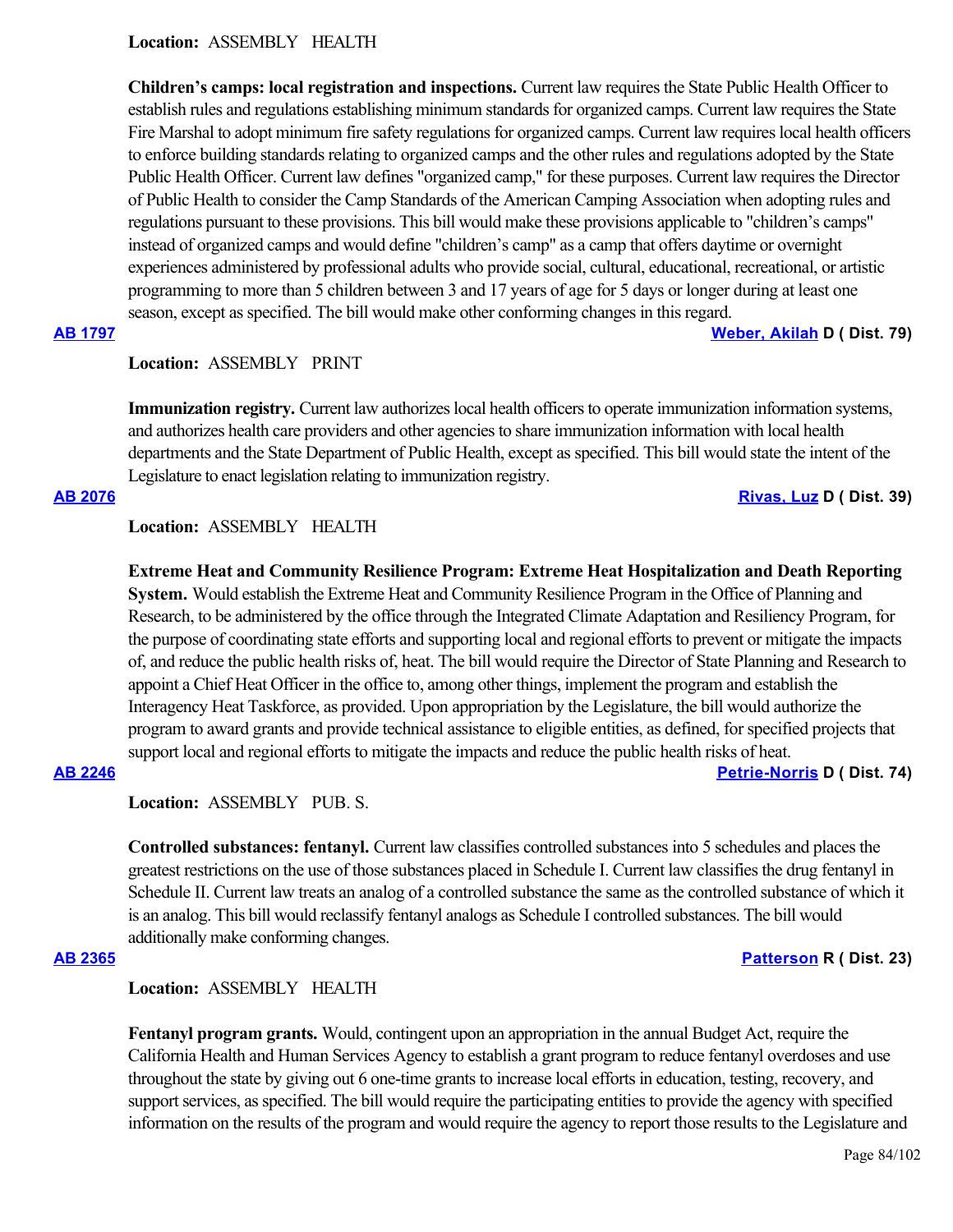Governor's office on or before January 1, 2026.

## **Location:**  ASSEMBLY 2 YEAR

**Office of Racial Equity.** Would, until January 1, 2029, would establish in state government an Office of Racial Equity, an independent public entity not affiliated with an agency or department, governed by a Racial Equity Advisory and Accountability Council. The bill would authorize the council to hire an executive director to organize, administer, and manage the operations of the office. The bill would task the office with coordinating, analyzing, developing, evaluating, and recommending strategies for advancing racial equity across state agencies, departments, and the office of the Governor. The bill would require the office, in consultation with state agencies, departments, and public stakeholders, as appropriate, to develop a statewide Racial Equity Framework that includes a strategic plan with policy and inclusive practice recommendations, guidelines, goals, and benchmarks to reduce racial inequities, promote racial equity, and address individual, institutional, and structural racism.

**[SB 57](https://ctweb.capitoltrack.com/public/publishbillinfo.aspx?bi=Lv7Elqqc41mLJLH2Zgldd2ENbBe%2F2AACEFAp57qr3o%2FEEJPqJsnF7dAV%2BDMNNJpC) [Wiener](http://sd11.senate.ca.gov/) D ( Dist. 11)**

# Location: ASSEMBLY PUB. S.

**Controlled substances: overdose prevention program.** Would, until January 1, 2028, authorize the City and County of San Francisco, the County of Los Angeles, the City of Los Angeles, and the City of Oakland to approve entities to operate overdose prevention programs for persons that satisfy specified requirements, including, among other things, providing a hygienic space supervised by trained staff where people who use drugs can consume preobtained drugs, providing sterile consumption supplies, providing access or referrals to substance use disorder treatment, and that program staff be authorized and trained to provide emergency administration of an opioid antagonist, as defined by existing law. The bill would require the City and County of San Francisco, the County of Los Angeles, the City of Los Angeles, and the City of Oakland, prior to authorizing an overdose prevention program in its jurisdiction, to provide local law enforcement officials, local public health officials, and the public with an opportunity to comment in a public meeting. The bill would require an entity operating a program to provide an annual report to the city or the city and county, as specified.

### **[SB 108](https://ctweb.capitoltrack.com/public/publishbillinfo.aspx?bi=H%2B79Zu2%2Fv7KprlgFOSP4R4lEEqXSGBTKZme%2Fow59msy8dKjD5n4SMlNd2aNP9cs8) [Hurtado](https://sd14.senate.ca.gov/) D ( Dist. 14)**

**Location:**  ASSEMBLY 2 YEAR

**State Healthy Food Access Policy.** Would declare that it is the established policy of the state that every human being has the right to access sufficient affordable and healthy food. The bill would require all relevant state agencies, including the State Department of Social Services, the Department of Food and Agriculture, and the State Department of Public Health, to consider this state policy when revising, adopting, or establishing policies, regulations, and grant criteria when those policies, regulations, and grant criteria are pertinent to the distribution of food and nutrition assistance. The bill would also require, by January 1, 2023, the State Department of Social Services, in consultation with the Department of Food and Agriculture and the Department of Conservation, to submit a report to the Legislature relating to food access and recommendations to increase the availability of sufficient affordable and healthy food.

### **[SB 340](https://ctweb.capitoltrack.com/public/publishbillinfo.aspx?bi=o7c4xnROQN3yzqqUUsr3HDvHSt5jsU2jMveJJkW5YKoG0bJsOECHrt2wV%2Fr7HQpj) [Stern](http://sd27.senate.ca.gov/) D ( Dist. 27)**

## **Location:**  ASSEMBLY 2 YEAR

**Lanterman-Petris-Short Act: hearings.** Current law, the Lanterman-Petris-Short Act, authorizes the involuntary commitment and treatment of persons with specified mental health disorders for the protection of the persons so committed. Under the act, if a person, as a result of a mental health disorder, is a danger to others, or to themselves, or is gravely disabled, the person may, upon probable cause, be taken into custody and placed in a facility designated by the county and approved by the State Department of Social Services as a facility for 72-hour treatment and evaluation. Existing law provides for judicial review of the involuntary commitment and requires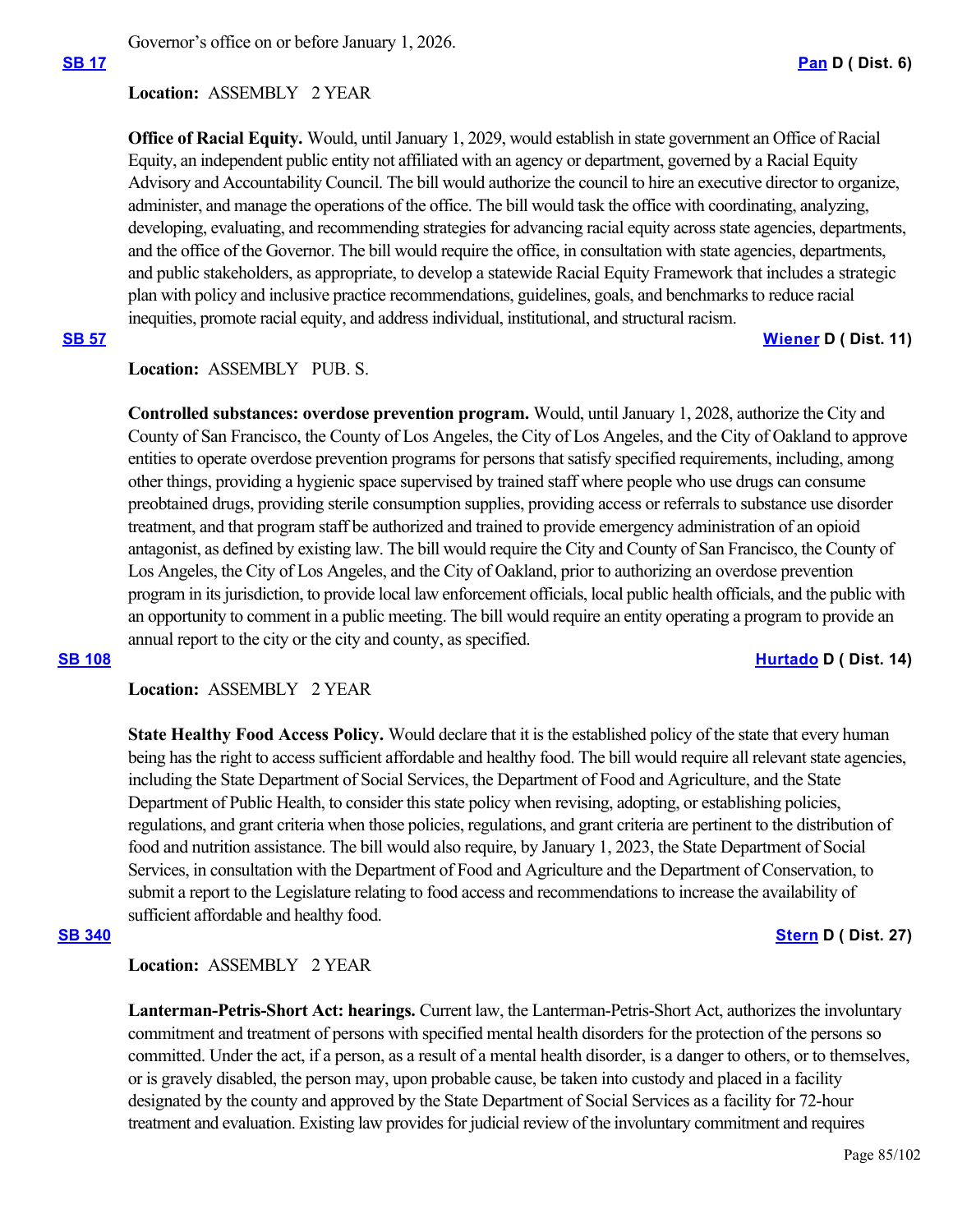reasonable attempts to be made by the mental health facility to notify family members or any other person designated by the patient of the time and place of judicial review. This bill would authorize a family member, friend, or acquaintance with personal knowledge of the person receiving treatment to make a request to testify in the judicial review proceedings, in writing, to the counsel of a party to the judicial review

**[SB 519](https://ctweb.capitoltrack.com/public/publishbillinfo.aspx?bi=S%2Fqdy5QJb97AZhOUGFEgrrOu2893hHPADL3SNrgXeTRpxLo6I80R%2BXvamzjzl7KU) [Wiener](http://sd11.senate.ca.gov/) D ( Dist. 11)**

### **Location:**  ASSEMBLY 2 YEAR

**Controlled substances: decriminalization of certain hallucinogenic substances.** Current law categorizes certain drugs and other substances as controlled substances and prohibits various actions related to those substances, including their manufacture, transportation, sale, possession, and ingestion.This bill would make lawful the possession, obtaining, giving away, or transportation of, specified quantities of psilocybin, psilocyn, dimethyltryptamine (DMT), ibogaine, mescaline, lysergic acid diethylamide (LSD), and 3,4 methylenedioxymethamphetamine (MDMA) for personal use or facilitated or supported use, as defined, by and with persons 21 years of age or older. The bill would provide penalties for possession of these substance on school grounds, or possession by, or sharing with, persons under 21 years of age.

## **[SB 744](https://ctweb.capitoltrack.com/public/publishbillinfo.aspx?bi=JIZZ3Wleqhe2Afu8aSlx2KX18JyZA8Rq1KFFiRORfqV64KqI99E5CRWoF%2Fb%2B7Mzo) [Glazer](http://sd07.senate.ca.gov/) D ( Dist. 7)**

## **Location:**  ASSEMBLY 2 YEAR

**Communicable diseases: respiratory disease information.** Would require the State Department of Public Health to create a program to provide expedited release, during a declared public health emergency, of specified health care data to researchers at a bona fide research institution of higher education, as defined. The bill would require the department to make the specified data available promptly, and on an ongoing basis, to qualified researchers who sign a memorandum of understanding with the department agreeing to use the data only for public health research purposes, to not disclose it to any other party, and to keep all personal information confidential. **[SB 855](https://ctweb.capitoltrack.com/public/publishbillinfo.aspx?bi=asP%2BPVY1VtNcJs0S%2FCNLrvQ6S6T7%2B3KwDqoC49fml8iWxwyOGVJqz0n%2FAqOUglle) [Newman](https://sd29.senate.ca.gov/) D ( Dist. 29)**

## **Location:**  SENATE HEALTH

**Childhood Drowning Data Collection Pilot Program.** Would establish the Childhood Drowning Data Collection Pilot Program, to be administered by the department, to collect detailed data on childhood fatal and nonfatal drownings in California, as specified. The bill would require the department, on or before January 1, 2024, to seek to collaborate with at least 5 but no more than 10 county child death review teams or other local agencies, as specified. The bill would require the department to submit various reports to the appropriate legislative policy committees, as specified. The bill would require the department, based on those reports, to develop a California Water Safety Action Plan for Children and a standardized form for counties to use in reporting drownings statistics. **[SB 866](https://ctweb.capitoltrack.com/public/publishbillinfo.aspx?bi=V99pAB8Y1%2Bb%2BlFK8GJaUg73grhhqh%2BMt%2FE3mxCkNVrYjqhO7Vtd1wqBNblSiS48X) [Wiener](http://sd11.senate.ca.gov/) D ( Dist. 11)**

## **Location:**  SENATE JUD.

**Minors: vaccine consent.** Current law prescribes various circumstances under which a minor may consent to their medical care and treatment without the consent of a parent or guardian. This bill would additionally authorize a minor 12 years of age or older to consent to vaccines that meet specified federal agency criteria. The bill would authorize a vaccine provider, as defined, to administer a vaccine pursuant to the bill, but would not authorize the vaccine provider to provide any service that is otherwise outside the vaccine provider's scope of practice.

## **[SB 871](https://ctweb.capitoltrack.com/public/publishbillinfo.aspx?bi=zg17N3H78wuAHw6UznmyKJ5pZZaWo2roAwrBaY%2BfZUWY7ivrgCWennq%2FqaYNNzfv) [Pan](http://sd06.senate.ca.gov/) D ( Dist. 6)**

**Location:**  SENATE JUD.

**Public health: immunizations.** Current law prohibits the governing authority of a school or other institution from unconditionally admitting any person as a pupil of any public or private elementary or secondary school, childcare center, day nursery, nursery school, family day care home, or development center, unless prior to their admission to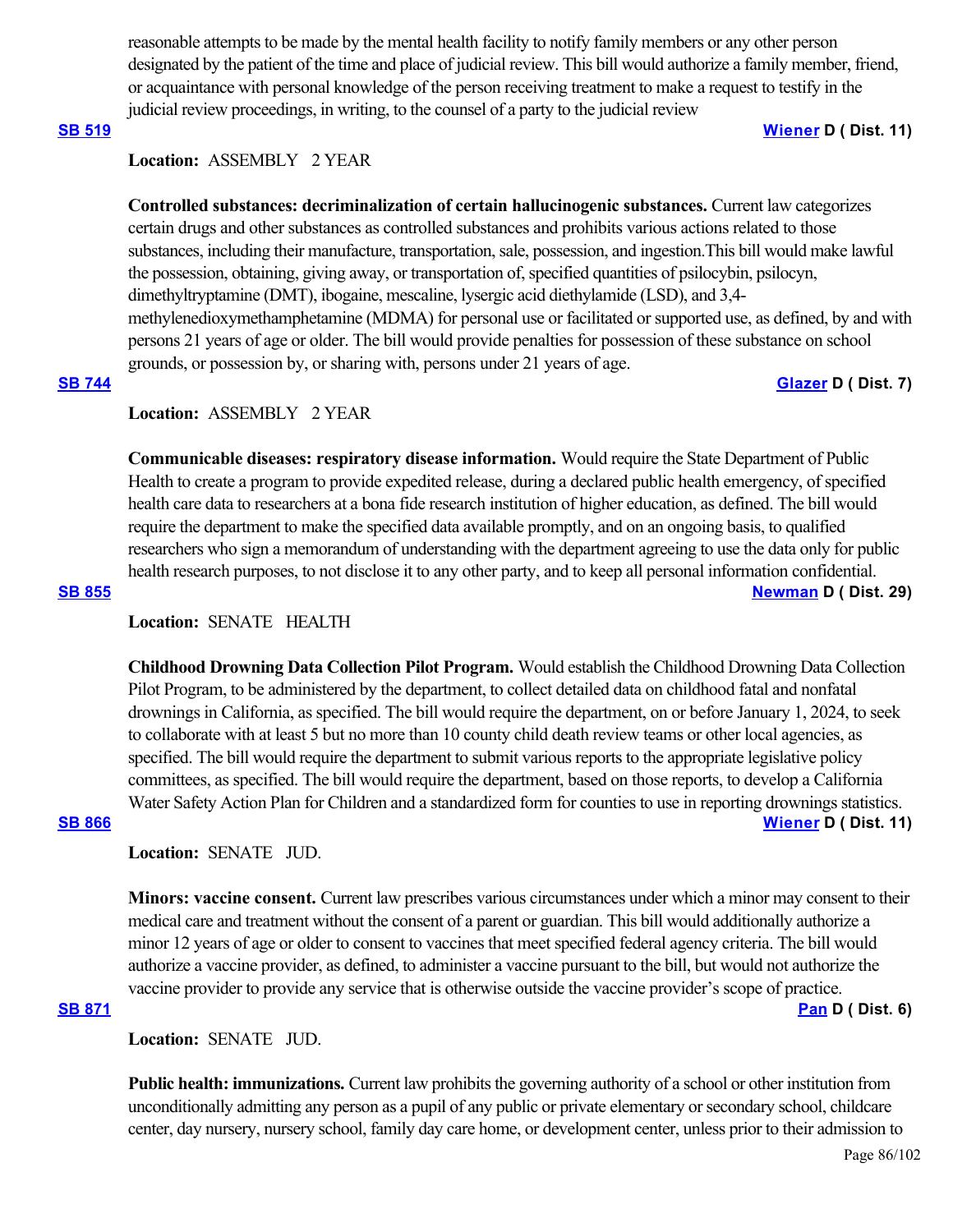that institution they have been fully immunized against various diseases, including measles, mumps, pertussis, hepatitis B, and any other disease deemed appropriate by the State Department of Public Health, as specified. Current law authorizes an exemption from those provisions for medical reasons. Under existing law, notwithstanding the abovedescribed prohibition, full immunization against hepatitis B is not a condition by which the governing authority admits or advances a pupil to the 7th grade level of a public or private elementary or secondary school. This bill would remove the above-described exception relating to hepatitis B. The bill would additionally prohibit the governing authority of a school or other institution from unconditionally admitting any person as a pupil of any public or private elementary or secondary school, childcare center, day nursery, nursery school, family day care home, or development center, unless prior to their admission to that institution they have been fully immunized against COVID-19.

## **[SB 1003](https://ctweb.capitoltrack.com/public/publishbillinfo.aspx?bi=29J6BOFriWd3nFSebHkNfGHl56i9fS5%2FFN%2FktrZ8Ku2J6MCWwnzk30KvjydpkD1q) [Eggman](http://sd05.senate.ca.gov/) D ( Dist. 5)**

## **Location:**  SENATE HEALTH

**Trauma-Informed Care Training Program.** Would create the Trauma-Informed Care Training Program under the State Department of Public Health for the purpose of approving Trauma-Informed Care Training providers and certifying training programs. The bill would require the department to approve trainings provided by state or local agencies, nonprofit organizations, or educational institutions with demonstrated expertise and experience working with victims of violent crime and mass casualty events. The bill would also require the department to approve and certify all Trauma- Informed Care Training courses that meet certain criteria, including, among other things, courses that provide a minimum of 40 hours of training, and teaches the major tenets of trauma-informed care, as specified. The bill would set forth legislative findings and declarations in support of these provisions.

## **[SB 1350](https://ctweb.capitoltrack.com/public/publishbillinfo.aspx?bi=%2FA58tzPqY8qvFRKrQqk7MOyt4o3Pn%2Fqlb8xdssFlmj18evLO4tzuCPhH5oB%2Fbg2K) [Melendez](https://melendez.cssrc.us/) R ( Dist. 28)**

## **Location:**  SENATE PUB. S.

**Controlled substances: homicide resulting from the illegal furnishing of a controlled substance.** Would require a court to advise a person convicted of specified crimes, including, among others, selling, furnishing, transporting, or manufacturing certain controlled substances, that such conduct inflicts a grave health risk to those who ingest or are exposed to those substances, that it is extremely dangerous to human life to manufacture or distribute real or counterfeit controlled substances, and that if someone dies as a result, the defendant can be charged with voluntary manslaughter or murder. The bill would require the advisement to be provided in writing and the fact that the advisement was given to be recorded on the record and recorded in the abstract of judgment.

## **[SB 1464](https://ctweb.capitoltrack.com/public/publishbillinfo.aspx?bi=7%2BZIFMUR%2ByTv4IZcscEsR4bfzanenRc%2BHDbuM07tEsjLI0uSTvxSh83MfeAGzPpN) [Pan](http://sd06.senate.ca.gov/) D ( Dist. 6)**

**Location:**  SENATE HEALTH

**Law enforcement: public health orders.** Current law requires all sheriffs to execute all lawful orders of a department in their counties. Current law authorizes each sheriff to enforce all orders of the State Department of Public Health or of the local health officer issued for the purpose of preventing the spread of any contagious, infectious, or communicable disease. Current law authorizes each peace officer of every political subdivision of the county to enforce within the area subject to their jurisdiction all orders of the State Department of Public Health or of the local health officer issued for the purpose of preventing the spread of any contagious, infectious, or communicable disease. This bill would instead require those sheriffs and peace officers to enforce those orders.

 **Public Safety**

## **[AB 256](https://ctweb.capitoltrack.com/public/publishbillinfo.aspx?bi=rQtYJcf4dXrzHn9e1RwZjOpgoG8pIdmaYjYZUZRFGTfIJrIITioAhm9HEAySE%2FU5) [Kalra](https://a27.asmdc.org/) D ( Dist. 27)**

**Location:**  SENATE 2 YEAR

**Criminal procedure: discrimination.** Current law prohibits the state from seeking a criminal conviction or sentence on the basis of race, ethnicity, or national origin, as specified, and, in a case in which judgment has not been entered prior to January 1, 2021, allows a petition to be filed alleging a violation of that prohibition. Current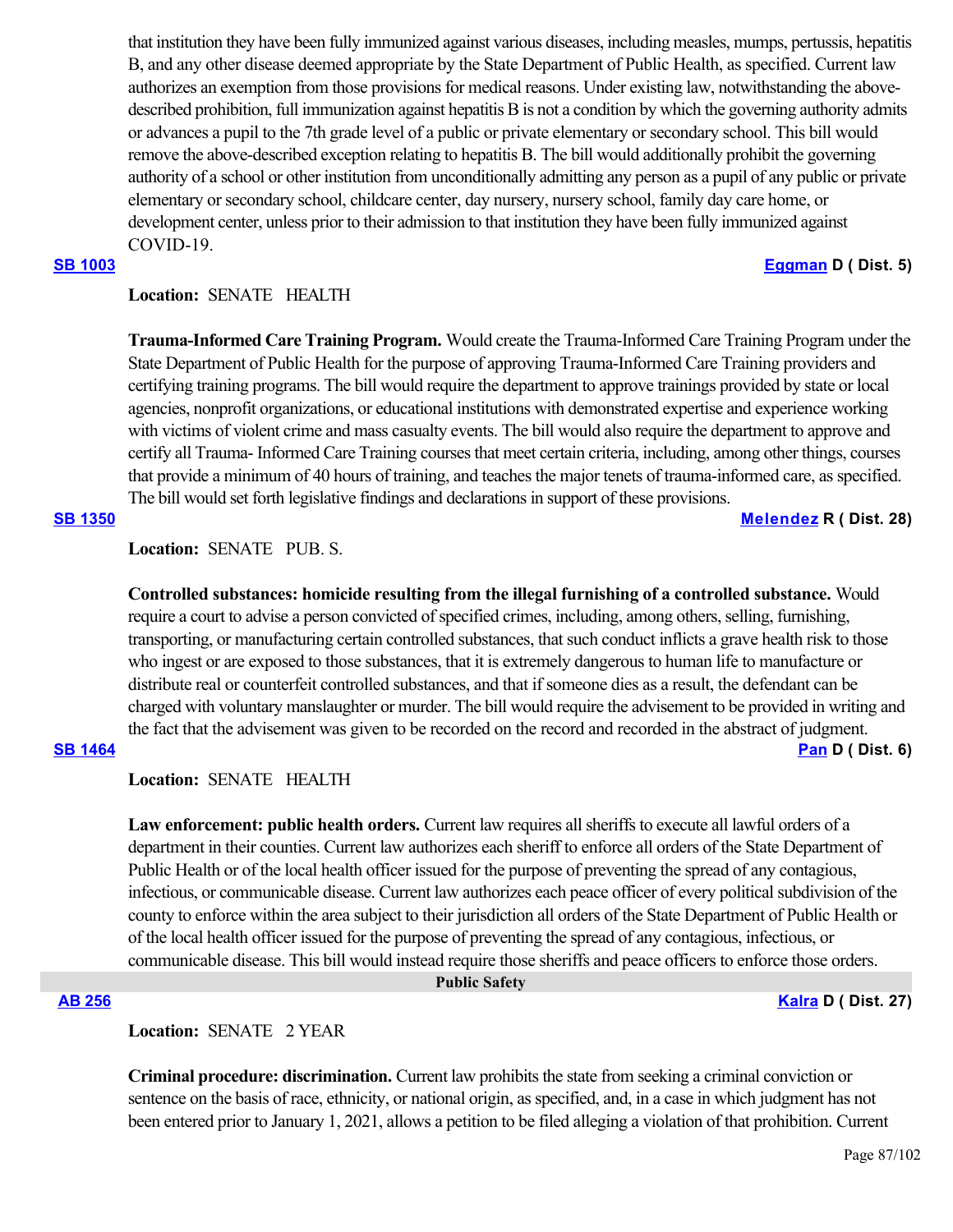law authorizes a court that finds a violation of that prohibition to impose specified remedies, including, among other things, vacating the conviction or sentence and ordering new proceedings.This bill would authorize that petition to be filed for cases in which a judgment was entered prior to January 1, 2021, as specified. The bill would, if a motion under these provisions is based on the conduct or statements by the judge, require the judge to disqualify themselves from those proceedings. The bill would additionally make other technical changes.

### **[AB 312](https://ctweb.capitoltrack.com/public/publishbillinfo.aspx?bi=FjKfgcY2mt3SCkTyoI4d1HrD7k2BCbgXSe6glqFxCKT8Np9N41GlfHYkFpdL%2BXFi) [Seyarto](https://ad67.asmrc.org/) R ( Dist. 67)**

## **Location:**  SENATE 2 YEAR

**Teacher credentialing: basic skills proficiency test: exemption.** Currentlaw requires the Commission on Teacher Credentialing, among other duties, to establish standards and procedures for the issuance and renewal of credentials, certificates, and permits. Existing law prohibits the commission from issuing initially a credential, permit, certificate, or renewal of an emergency credential to a person to serve in the public schools unless the person has demonstrated proficiency in basic reading, writing, and mathematics skills in the English language by passing the state basic skills proficiency test. This bill would exempt from the basic skills proficiency test requirement an applicant who earns at least a letter grade of B in qualifying coursework, as defined, determined by a credential preparation program or the commission, as specified, to sufficiently serve as an alternative indicator of proficiency in basic reading, writing, and mathematics skills in the English language. The bill would also exempt an applicant who has demonstrated proficiency in the basic skills through a combination of qualifying coursework, passage of components of the state basic skills proficiency test, and scores on the writing, reading, and mathematics sections of the College Board SAT Reasoning Test, the enhanced ACT English and mathematics tests, or the California State University Early Assessment Program that are sufficient to waive the English placement test and the entry level mathematics examination administered by the California State University.

### **[AB 960](https://ctweb.capitoltrack.com/public/publishbillinfo.aspx?bi=nPmUazv3CfGl4xs3NkwU9nY63ELfjp3XK9ko1a9L7kUQUkufO7KEB3%2FCGttkDq5y) [Ting](https://a19.asmdc.org/) D ( Dist. 19)**

## **Location:**  SENATE 2 YEAR

**Medical parole.** The Victim's Bill of Rights Act of 2008 (Marsy's Law) added by Proposition 9 at the November 4, 2008, statewide general election, establishes the Board of Parole Hearings as the state's parole authority and requires the board to be responsible for protecting victims' rights in the parole process. The act allows these duties to be assumed by a successor in interest. This bill would create a medical parole panel, comprised of a department psychologist, a primary care provider, and a representative from California Correctional Health Care Services, at each institution to act as the state's parole authority for the purpose of medical parole decisions. The bill would require the panel to protect victims' rights in the medical parole process. The bill would expand the qualifying criteria for medical parole and establish a new medical parole consideration process, as specified.

## **[AB 1599](https://ctweb.capitoltrack.com/public/publishbillinfo.aspx?bi=9PiOwnRjRLY4DnAca%2F3COFkubgfkQsdUW9osKyrVqR9UZownSLqTVN%2F6ZVqH%2FBVu) [Kiley](https://ad06.asmrc.org/) R ( Dist. 6)**

**Location:**  ASSEMBLY PUB. S.

**Proposition 47: repeal.** The Safe Neighborhoods and Schools Act, enacted as an initiative statute by Proposition 47, as approved by the electors at the November 4, 2014, statewide general election, made various changes relating to theft and the possession of controlled substances, including by, among other things, generally reducing the penalty for those crimes, including reducing the penalty for possession of concentrated cannabis, establishing a procedure by which individuals convicted of those crimes prior to the passage of the act may petition for resentencing under the act, and creating the crime of shoplifting. This bill would repeal the changes and additions made by Proposition 47, except those related to reducing the penalty for possession of concentrated cannabis.

### **[AB 1650](https://ctweb.capitoltrack.com/public/publishbillinfo.aspx?bi=jps%2BM3Z1RfpUQ6ahSKSklM%2BcB0DLxyf9pGJRviSC%2FmjyuNQbIxPNPicmKBznOlN5) [Cooper](https://a09.asmdc.org/) D ( Dist. 9)**

## **Location:**  ASSEMBLY PRINT

**Sexually violent predators.** Current law authorizes a person who has been committed as a sexually violent predator to petition the court for conditional release, as specified, and if the conditional release is granted, requires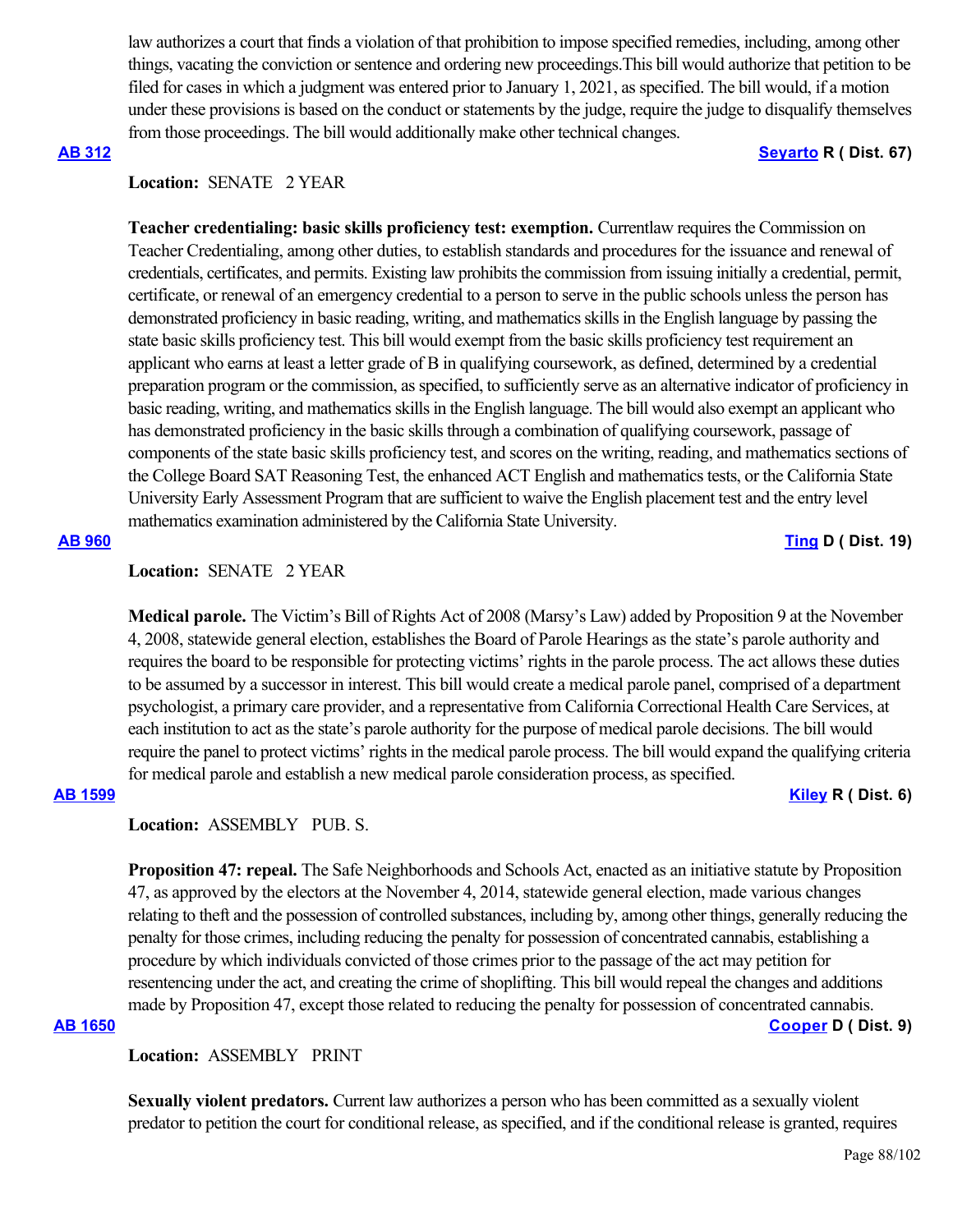the person to be placed in the person's county of domicile prior to the incarceration, except as specified. This bill would declare the intent of the Legislature to enact legislation relating to sexually violent predators.

### **[AB 1673](https://ctweb.capitoltrack.com/public/publishbillinfo.aspx?bi=5vTJOL8rt7B9o%2FKYxIq950pjoXYB1AIfsaVQck4ZYRVKFhlF0XSurYm5pPwkbcvr) [Seyarto](https://ad67.asmrc.org/) R ( Dist. 67)**

### **Location:**  ASSEMBLY HEALTH

**California Fentanyl Abuse Task Force.** Would establish the California Fentanyl Abuse Task Force to undertake various duties relating to fentanyl abuse including, among others, collecting and organizing data on the nature and extent of fentanyl abuse in California and evaluating approaches to increase public awareness of fentanyl abuse. The bill would require the task force to be chaired by a designee of the Attorney General and would specify the membership of the task force. The bill would require the first meeting of the task force to take place no later than March 1, 2023, and would require the task force to meet at least once every 2 months. The bill would require the task force to report its findings and recommendations to the Attorney General, the Governor, and the Legislature by July 1, 2024.

## **Location:**  ASSEMBLY APPR.

**Cannabis crimes: resentencing.** The Control, Regulate and Tax Adult Use of Marijuana Act (AUMA), enacted by the voters at the November 8, 2016, statewide general election, regulates the cultivation, distribution, and use of cannabis for nonmedical purposes by individuals 21 years of age and older. Under AUMA, a person 21 years of age or older may, among other things, possess, process, transport, purchase, obtain, or give away, as specified, up to 28.5 grams of cannabis and up to 8 grams of concentrated cannabis. Current law authorizes a person to petition for the recall or dismissal of a sentence, dismissal and sealing of a conviction, or redesignation of a conviction of an offense for which a lesser offense or no offense would be imposed under AUMA. This bill would, if a sentence was not challenged by July 1, 2020, require the court to issue an order recalling or dismissing the sentence, dismissing and sealing, or redesignating the conviction no later than March 1, 2023, and would require the court to update its records accordingly and to notify the Department of Justice. The bill would require the Department of Justice, on or before July 1, 2023, to complete the update of the state summary criminal history information database, and ensure that inaccurate criminal history is not reported, as specified.

### **[AB 1725](https://ctweb.capitoltrack.com/public/publishbillinfo.aspx?bi=eDF9mvzrhO16tfXjtjgocRb3w2U96hc6wcYATijL3sdIAx4x5R1ko7wfYGLXFOH8) [Smith](https://ad33.asmrc.org/) R ( Dist. 33)**

**Location:**  ASSEMBLY PUB. S.

**Illegal cultivation of cannabis.** Would amend the Control, Regulate and Tax Adult Use of Marijuana Act (AUMA) to make it a felony, punishable by 16 months or 2 or 3 years in county jail, for a person over 18 years of age to plant, cultivate, harvest, dry, or process more than 6 living cannabis plants. The bill would additionally make it a felony, punishable by 16 months or 2 or 3 years in county jail, for a person at least 18 years of age but less than 21 years of age to plant, cultivate, harvest, dry, or process less than 6 living cannabis plants. By increasing the penalty for a crime, this bill would impose a state-mandated local program.

### **[AB 1816](https://ctweb.capitoltrack.com/public/publishbillinfo.aspx?bi=J61mpejvz2vJ6zt3Dde1usn6mCchpsi2zEPLx6TwI0spERB07IcdBkzd8OQlOQMr) [Bryan](https://a54.asmdc.org/) D ( Dist. 54)**

**Location:**  ASSEMBLY H. & C.D.

**Reentry Housing and Workforce Development Program.** Current law establishes the Department of Housing and Community Development in the Business, Consumer Services, and Housing Agency and makes the department responsible for administering various housing programs throughout the state, including, among others, the Multifamily Housing Program, the Housing for a Healthy California Program, and the California Emergency Solutions Grants Program. Upon appropriation by the Legislature for this express purpose, this bill would require the department to create the Reentry Housing and Workforce Development Program, and would require the department to take specified actions to provide grants to applicants, as defined, for innovative or evidence-based housing, housingbased services, and employment interventions to allow people with recent histories of incarceration to exit

# **[AB 1706](https://ctweb.capitoltrack.com/public/publishbillinfo.aspx?bi=ircW6e4dWysjMSC4qaqJPPKCs2JgD%2BDH%2BmJ363Fat0KWoiUrudk%2FC9HLcPHhmH0g) [Bonta, Mia](https://a18.asmdc.org/) D ( Dist. 18)**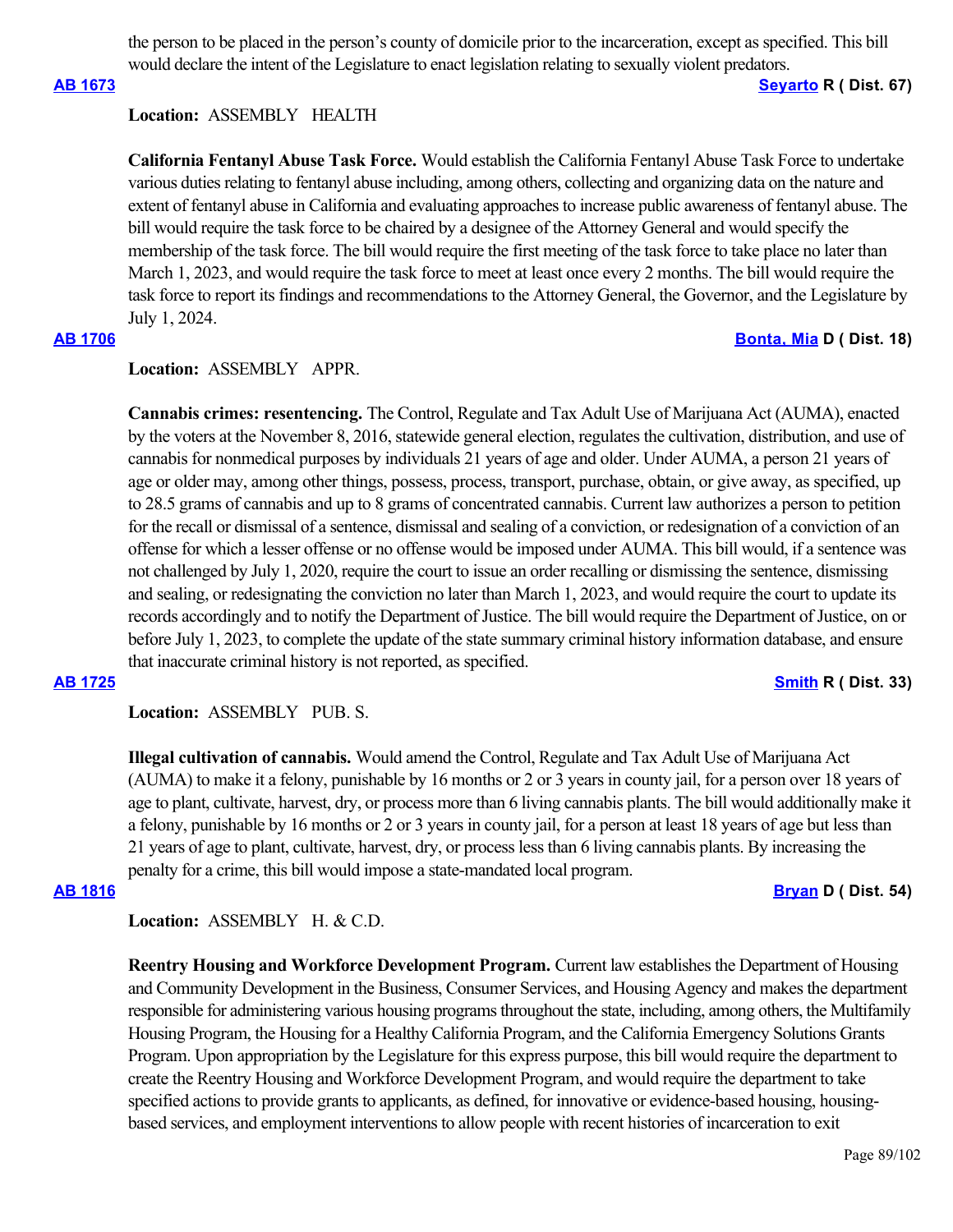## **Location:**  ASSEMBLY PUB. S.

**Sexually violent predators: conditional release: placement location.** Current law provides for the civil commitment of a person who is determined to be a sexually violent predator. Current law establishes a procedure by which a person committed as a sexually violent predator may petition for conditional release and requires the court, if it makes a specified determination, to place the person on conditional release. Current law generally requires that a person released on conditional release pursuant to these provisions be placed in the county of domicile and requires the State Department of State Hospitals, or its designee, to consider specified factors when recommending a specific placement for community outpatient treatment, including the concerns and proximity of the victim or the victim's next of kin and the age and profile of the victim or victims in the sexually violent offenses committed by the person subject to placement. This bill would also require, if reasonably possible, a person to be placed at a location within the person's city of domicile, if any, or within a close geographic location within the county of domicile in which the person has family, social ties, or economic ties, and access to reentry services, unless placement within that city or location would pose a risk to the person's victim or victim's next of kin. **[AB 2294](https://ctweb.capitoltrack.com/public/publishbillinfo.aspx?bi=d885N6neES5DWfOoFLE3qUN1f9%2B%2Ba1nmqijwBbzb0bpvpGOKBHJjU0r%2BsjoMo4ds) [Jones-Sawyer](https://a59.asmdc.org/) D ( Dist. 59)**

## **Location:**  ASSEMBLY PUB. S.

**Diversion for repeat retail theft crimes.** Current law requires a peace officer to release a person who has been arrested for a misdemeanor after securing that person's promise to appear, as specified, unless certain conditions are met for nonrelease, including, among others, there is reason to believe that the person would not appear as required or there was a reasonable likelihood that the offense or offenses for which the person was arrested would continue or resume.This bill, until January 1, 2026, would include in the reasons for nonrelease that the person has been cited, arrested, or convicted for misdemeanor or felony theft from a store in the previous 6 months and that there is probable cause to believe that the person arrested is guilty of committing organized retail theft. **[AB 2356](https://ctweb.capitoltrack.com/public/publishbillinfo.aspx?bi=JG%2BTScrVZPush2FOJnfdKDR9do1RT%2FtDejPbG9UPYrhOzJypZFx56vhrtEfTzf7p) [Rodriguez](https://a52.asmdc.org/) D ( Dist. 52)**

# **Location:**  ASSEMBLY PUB. S.

**Crimes: theft in concert.** Current law generally provides that grand theft is theft committed when the money, labor, or real or personal property taken is of a value exceeding \$950 and is punishable as either a misdemeanor or a felony. Current law further provides that if 2 or more persons conspire to commit a crime, that conspiracy is punishable as either a misdemeanor or felony, as specified. This bill would additionally provide that grand theft occurs where money, labor, or real or personal property in an aggregate amount exceeding \$950 is taken as a result of an agreement or prior arrangement to take and the taking is made in concert with one or more other individuals. **[AB 2543](https://ctweb.capitoltrack.com/public/publishbillinfo.aspx?bi=DuWI8jsWESkn8qQOpIH%2F5Zhhgv4sJbWOaSkAlL6xoqiHLKKmLiel0nx9ZRdeUMom) [Fong](https://ad34.asmrc.org/) R ( Dist. 34)**

## **Location:**  ASSEMBLY PUB. S.

**Theft and burglary.** The existing Safe Neighborhoods and Schools Act, enacted as an initiative statute by Proposition 47, as approved by the electors at the November 4, 2014, statewide general election, makes the theft of property that does not exceed \$950 in value petty theft, and makes that crime punishable as a misdemeanor, with certain exceptions. The initiative statute defines shoplifting as entering a commercial establishment with the intent to commit larceny while that establishment is open during regular hours, where the value of the property that is taken or intended to be taken does not exceed \$950. The initiative statute requires that shoplifting be punished as a misdemeanor. This bill would amend Proposition 47 by authorizing acts of shoplifting that occur on 2 or more separate occasions within a 12-month period, and the aggregated value of the merchandise taken exceeds \$950, to be punished either by imprisonment in a county jail for not more than one year or by 16 months or 2 or 3 years in a county jail.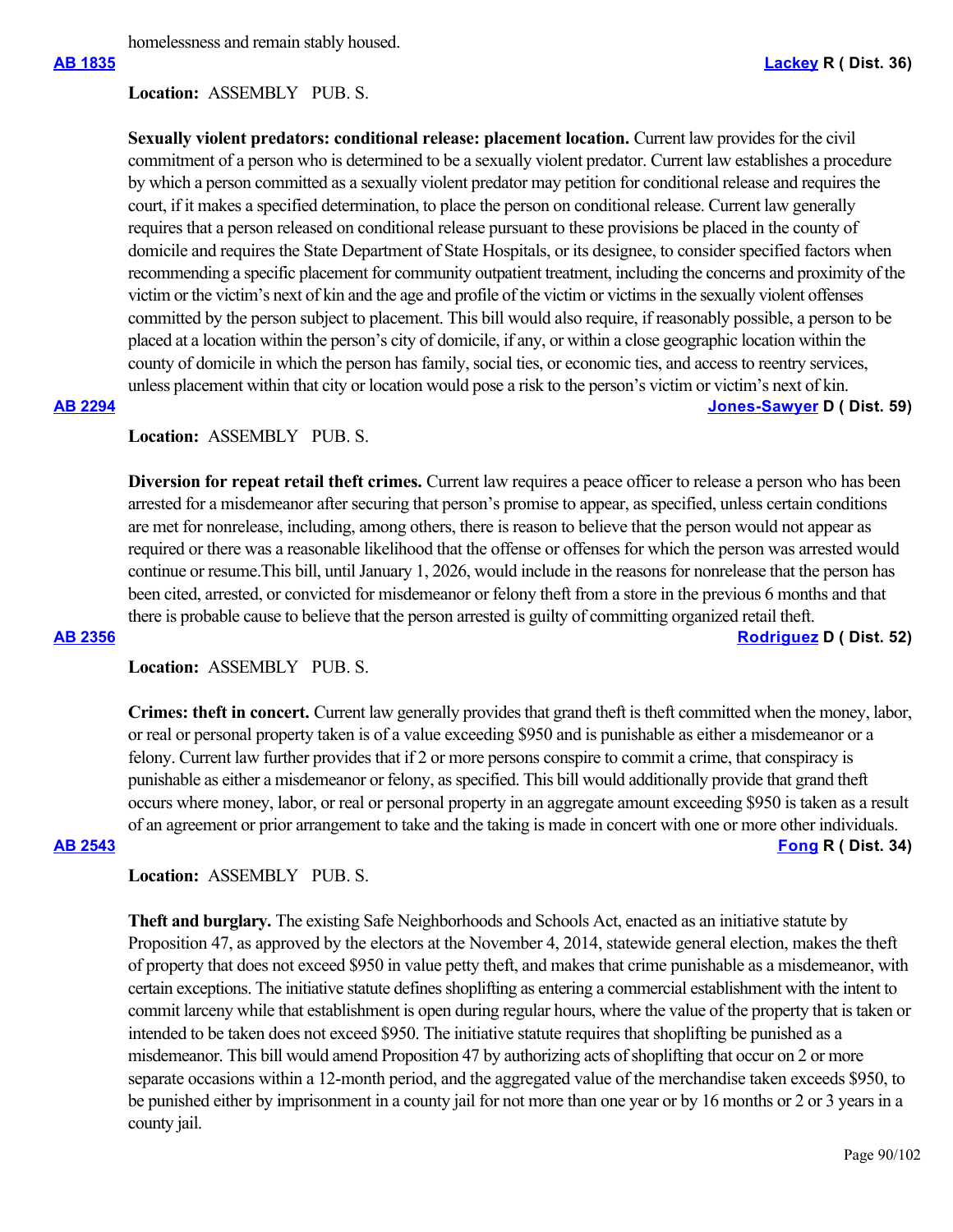### **Location:**  ASSEMBLY PRINT

**The California Concert and Festival Crowd Safety Act.** Current law provides that when 2 or more persons assemble together to do an unlawful act, or to do a lawful act in a violent, boisterous, or tumultuous manner, such assembly is an unlawful assembly. Current law requires that where any number of persons, whether armed or not, are unlawfully or riotously assembled, that the sheriff of the county and their deputies, the officials governing the town or city, or any of them, must go among the persons assembled, or as near to them as possible, and command them, in the name of the people of the state, immediately to disperse. This bill would state the intent of the Legislature to subsequently amend this bill to include provisions that would establish minimum crowd control safety standards for concerts and festivals throughout the state.

### **[AB 2717](https://ctweb.capitoltrack.com/public/publishbillinfo.aspx?bi=yFEkGi8zPmpDOihFfa3Q0yn%2BOkhF3i%2F9wKbKgC9yNScxQ%2B9bOfC06WNam55SbuuW) [Waldron](https://ad75.asmrc.org/) R ( Dist. 75)**

### **Location:**  ASSEMBLY PRINT

**State prisons.** Current law establishes various state prisons under the jurisdiction of the Department of Corrections and Rehabilitation. This bill would state the intent of the Legislature to enact legislation that would address corrections.

## **[AB 2728](https://ctweb.capitoltrack.com/public/publishbillinfo.aspx?bi=e15joL2ba4hu3wxRsnQ1srQ2J3KgmQ%2B%2F7G0sFcWLeSdMMkB5%2FksDtSoncfIzBwy5) [Smith](https://ad33.asmrc.org/) R ( Dist. 33)**

## Location: ASSEMBLY B.&P.

**Unlawful cannabis activity: penalties.** The Control, Regulate and Tax Adult Use of Marijuana Act (AUMA), an initiative measure approved as Proposition 64 at the November 8, 2016, statewide general election, authorizes a person who obtains a state license under AUMA to engage in commercial adult-use cannabis activity pursuant to that license and applicable local ordinances. The Medicinal and Adult-Use Cannabis Regulation and Safety Act (MAUCRSA), among other things, consolidates the licensure and regulation of commercial medicinal and adult-use cannabis activities, including retail commercial cannabis activity. MAUCRSA gives the Bureau of Cannabis Control in the Department of Consumer Affairs the power, duty, purpose, responsibility, and jurisdiction to regulate commercial cannabis activity. This bill would impose an additional civil penalty on an unlicensed person engaging in commercial activity involving various cannabis products, including cannabis plants in excess of 6 plants, cannabis product, cannabis concentrate, cannabis biomass, and cannabis flower, as specified. This bill contains other related provisions and other existing laws.

**Position: San Bernardino County Sponsor**

## **[HR 1](https://ctweb.capitoltrack.com/public/publishbillinfo.aspx?bi=Jm%2FyAY%2FX%2FbZqajqviCnPU7wcE2ard6%2B23H4yLIfjTKxLI97jwSCe6SKB6x8OqZoe) [Cooley](https://a08.asmdc.org/) D ( Dist. 8)**

## **Location:**  ASSEMBLY ADOPTED

**Relative to the Standing Rules of the Assembly for the 2021-22 Regular Session.** This measure would resolve by the Assembly of the State of California, That the following Rules be, and the same are hereby, adopted as the Standing Rules of the Assembly for the 2021-22 Regular Session; and be it further Resolved, That these rules shall govern the operations of the Assembly. This bill contains other laws and provisions.

**[SB 39](https://ctweb.capitoltrack.com/public/publishbillinfo.aspx?bi=sUKRFgAc2NMvgSBTS%2F1GGVbYKlZ1ETu1WiOud04YN1dK%2BSF7%2BA6eNuD7QMFsqQbv) [Grove](https://grove.cssrc.us/) R ( Dist. 16)**

### **Location:**  ASSEMBLY 2 YEAR

**Fraudulent claims: inmates.** Would require the Department of Corrections and Rehabilitation to provide the names and social security numbers of current inmates to the Employment Development Department for the purposes of preventing payments on fraudulent claims for unemployment compensation benefits. The bill would require the Department of Corrections and Rehabilitation to provide the information to the Employment Development Department at least every 90 calendar days and upon that department's request. Because this bill would expand the group of persons who can be convicted for knowingly furnishing state summary criminal history information to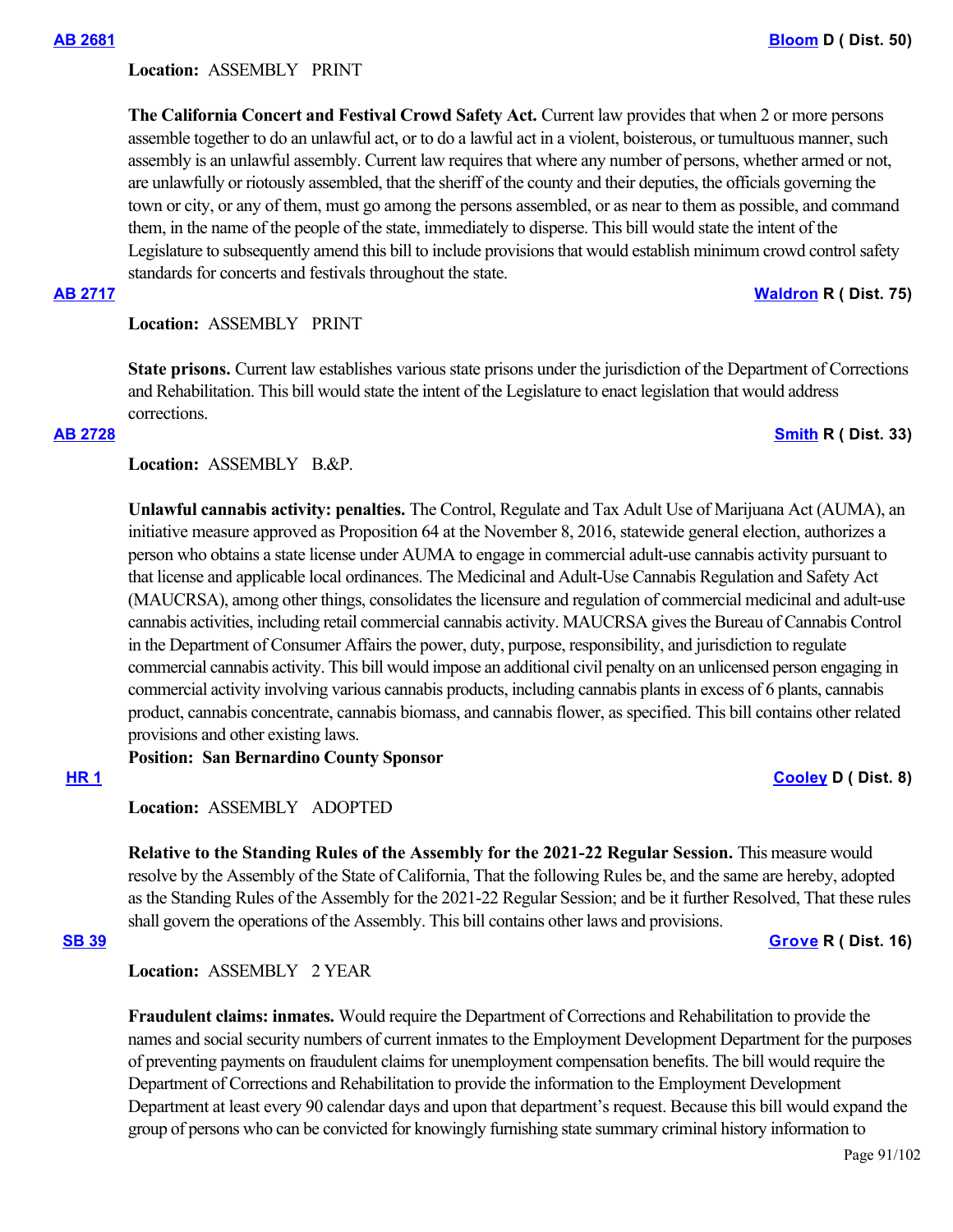unauthorized persons, it would impose a state-mandated local program. **Position: San Bernardino County Support**

## **Location:**  ASSEMBLY 2 YEAR

**Workers' compensation: firefighters and peace officers: post-traumatic stress.** Current law, under the workers' compensation system, provides, only until January 1, 2025, that, for certain state and local firefighting personnel and peace officers, the term "injury" includes post-traumatic stress that develops or manifests during a period in which the injured person is in the service of the department or unit, but applies only to injuries occurring on or after January 1, 2020. Existing law requires the compensation awarded pursuant to this provision to include full hospital, surgical, medical treatment, disability indemnity, and death benefits. This bill would make that provision applicable to active firefighting members of the State Department of State Hospitals, the State Department of Developmental Services, the Military Department, and the Department of Veterans Affairs, and to additional peace officers, including security officers of the Department of Justice when performing assigned duties as security officers and the officers of a state hospital under the jurisdiction of the State Department of State Hospitals or the State Department of Developmental Services, among other officers.

### **[SB 299](https://ctweb.capitoltrack.com/public/publishbillinfo.aspx?bi=5m8tyJaJ43VktoJQBcXZ4MoysGntQ9zD5Cfp94xuJYEguIXngZ4dYxUK4RWHKgP4) [Leyva](http://sd20.senate.ca.gov/) D ( Dist. 20)**

## **Location:**  ASSEMBLY 2 YEAR

**Victim compensation: use of force by a law enforcement officer.** Current law provides for the compensation of victims and derivative victims of specified types of crimes by the California Victim Compensation Board from the Restitution Fund, a continuously appropriated fund, for specified losses suffered as a result of those crimes. Current law defines various terms for purposes of these provisions, including "crime," which includes any public offense wherever it may take place that would constitute a misdemeanor or felony. This bill would revise the definition of "crime" to include any public offense described above regardless of whether any person is arrested for, charged with, or convicted of the commission of the crime.

### **[SB 841](https://ctweb.capitoltrack.com/public/publishbillinfo.aspx?bi=EXXQDedcat9%2B46LSRAfTfll1b16aSrtc3NwU3vTrPHuO5d5yS8qswncT1m65pJby) [Jones](https://jones.cssrc.us/) R ( Dist. 38)**

## **Location:**  SENATE PUB. S.

**Sexually violent predators.** Current law requires the State Department of State Hospitals to notify the sheriff or chief of police, or both, the district attorney, or the county's designated counsel, as specified, when the department makes a recommendation to the court for community outpatient treatment for a person committed as a sexually violent predator, or when a person who is committed as a sexually violent predator has petitioned a court for conditional release under supervision and treatment in the community pursuant to a conditional release program, or has petitioned a court for subsequent unconditional discharge, and a community placement is recommended or proposed. Existing law requires a sexually violent predator who is conditionally released to be placed in the county that was the person's county of domicile prior to the person's incarceration, unless extraordinary circumstances exist requiring placement outside the county, as specified. This act, the Sexually Violent Predator Accountability, Fairness, and Enforcement Act, would require the State Department of State Hospitals to take specified actions regarding the placement of sexually violent predators in communities, including notifying the county's executive officer of the placement location, as specified, and preparing an annual report on, among other things, the number and location of sexually violent predators under department supervision.

## **[SB 1108](https://ctweb.capitoltrack.com/public/publishbillinfo.aspx?bi=qYYJv8qeu4pHod1KyvnbFu%2BwxY3WH8QfEAaK3boSKybfoqWgo%2Bhw6IDXSm58N8Yv) [Bates](https://bates.cssrc.us/) R ( Dist. 36)**

**Location:**  SENATE PUB. S.

**Shoplifting: increased penalties for prior crimes.** Would reinstate a provision of law that was repealed by Proposition 47 that provides that a person who has been convicted 3 or more times of petty theft, grand theft, or other specified crimes and who is subsequently convicted of petty theft is subject to imprisonment in a county jail not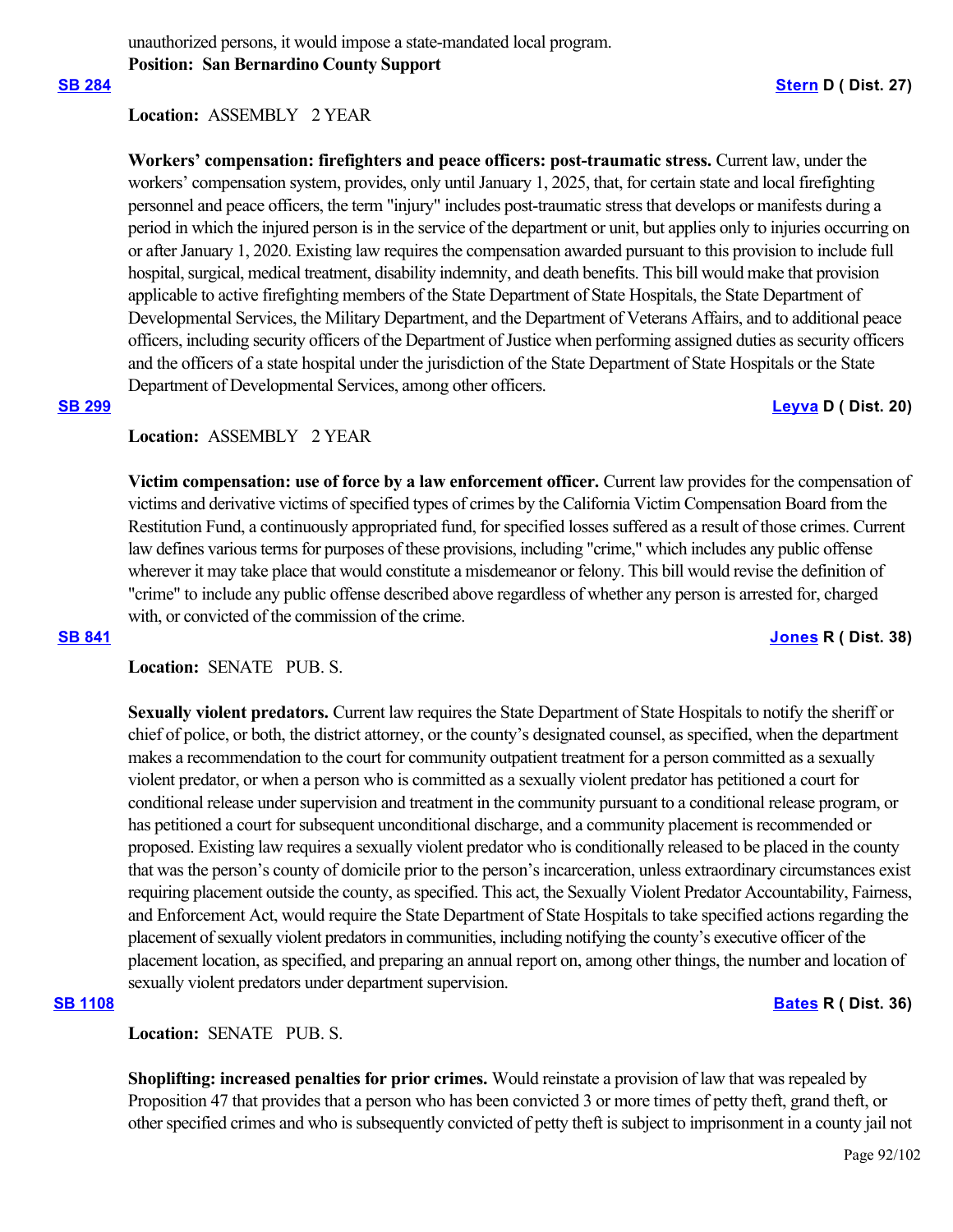exceeding one year or in a county jail for 16 months or 2 or 3 years. The bill would also make this provision and the provision relating to a person with serious, violent, or sexual prior offenses applicable to a person whose prior or current conviction is for shoplifting.

### **[SB 1350](https://ctweb.capitoltrack.com/public/publishbillinfo.aspx?bi=%2FA58tzPqY8qvFRKrQqk7MOyt4o3Pn%2Fqlb8xdssFlmj18evLO4tzuCPhH5oB%2Fbg2K) [Melendez](https://melendez.cssrc.us/) R ( Dist. 28)**

Location: **SENATE** PUB. S.

**Controlled substances: homicide resulting from the illegal furnishing of a controlled substance.** Would require a court to advise a person convicted of specified crimes, including, among others, selling, furnishing, transporting, or manufacturing certain controlled substances, that such conduct inflicts a grave health risk to those who ingest or are exposed to those substances, that it is extremely dangerous to human life to manufacture or distribute real or counterfeit controlled substances, and that if someone dies as a result, the defendant can be charged with voluntary manslaughter or murder. The bill would require the advisement to be provided in writing and the fact that the advisement was given to be recorded on the record and recorded in the abstract of judgment.

## **[SB 1464](https://ctweb.capitoltrack.com/public/publishbillinfo.aspx?bi=7%2BZIFMUR%2ByTv4IZcscEsR4bfzanenRc%2BHDbuM07tEsjLI0uSTvxSh83MfeAGzPpN) [Pan](http://sd06.senate.ca.gov/) D ( Dist. 6)**

## **Location:**  SENATE HEALTH

**Law enforcement: public health orders.** Current law requires all sheriffs to execute all lawful orders of a department in their counties. Current law authorizes each sheriff to enforce all orders of the State Department of Public Health or of the local health officer issued for the purpose of preventing the spread of any contagious, infectious, or communicable disease. Current law authorizes each peace officer of every political subdivision of the county to enforce within the area subject to their jurisdiction all orders of the State Department of Public Health or of the local health officer issued for the purpose of preventing the spread of any contagious, infectious, or communicable disease. This bill would instead require those sheriffs and peace officers to enforce those orders.

### **Public Works**

**[AB 2120](https://ctweb.capitoltrack.com/public/publishbillinfo.aspx?bi=EauQqrW0pk83io5Ruslcmr7eLA%2BOrgI943tB%2BPqyKIIOWt6LQlZLw7tcX78lPkpa) [Ward](https://a78.asmdc.org/) D ( Dist. 78)**

# **Location:**  ASSEMBLY TRANS.

**Transportation finance: federal funding: bridges.** Under current law, the purpose of the Bridge Reconstruction and Replacement Act is to implement the federal Special Bridge Replacement Program in California. The act authorizes boards of supervisors, city councils, and the Department of Transportation to do all things necessary and proper to secure federal aid under that federal program. The act authorizes the department to allocate to counties and cities federal funds received for approved bridge reconstruction or replacement projects in accordance with procedures promulgated by the Director of Transportation, as specified. Current law requires the California Transportation Commission, in allocating funds, and the department, in expending funds, for bridge replacement projects, to follow federal design standards, except as specified. This bill would instead provide that the purpose of the act is to implement the federal Highway Infrastructure Program. The bill would authorize the above-described entities to do all things necessary and proper to secure federal funds instead under the federal Highway Infrastructure Program.

### **Redistricting**

**[AB 1307](https://ctweb.capitoltrack.com/public/publishbillinfo.aspx?bi=6LFqxwLruF4%2BpePcbMnH3OjKWP%2B%2Fg7DLH422kYadQSyp0bb8y1fxb74Xblqmf%2Ffz) [Cervantes](https://a60.asmdc.org/) D ( Dist. 60)**

## **Location:**  SENATE RLS.

**County of Riverside Citizens Redistricting Commission.** Would establish the Citizens Redistricting Commission in the County of Riverside, which would be charged with adjusting the boundary lines of the districts of the Board of Supervisors of the County of Riverside. The commission would consist of 14 members who meet specified qualifications. This bill would require the commission to adjust the boundaries of the supervisorial districts in accordance with specified criteria and adopt a redistricting plan, which would become effective 30 days following its submission to the county elections official.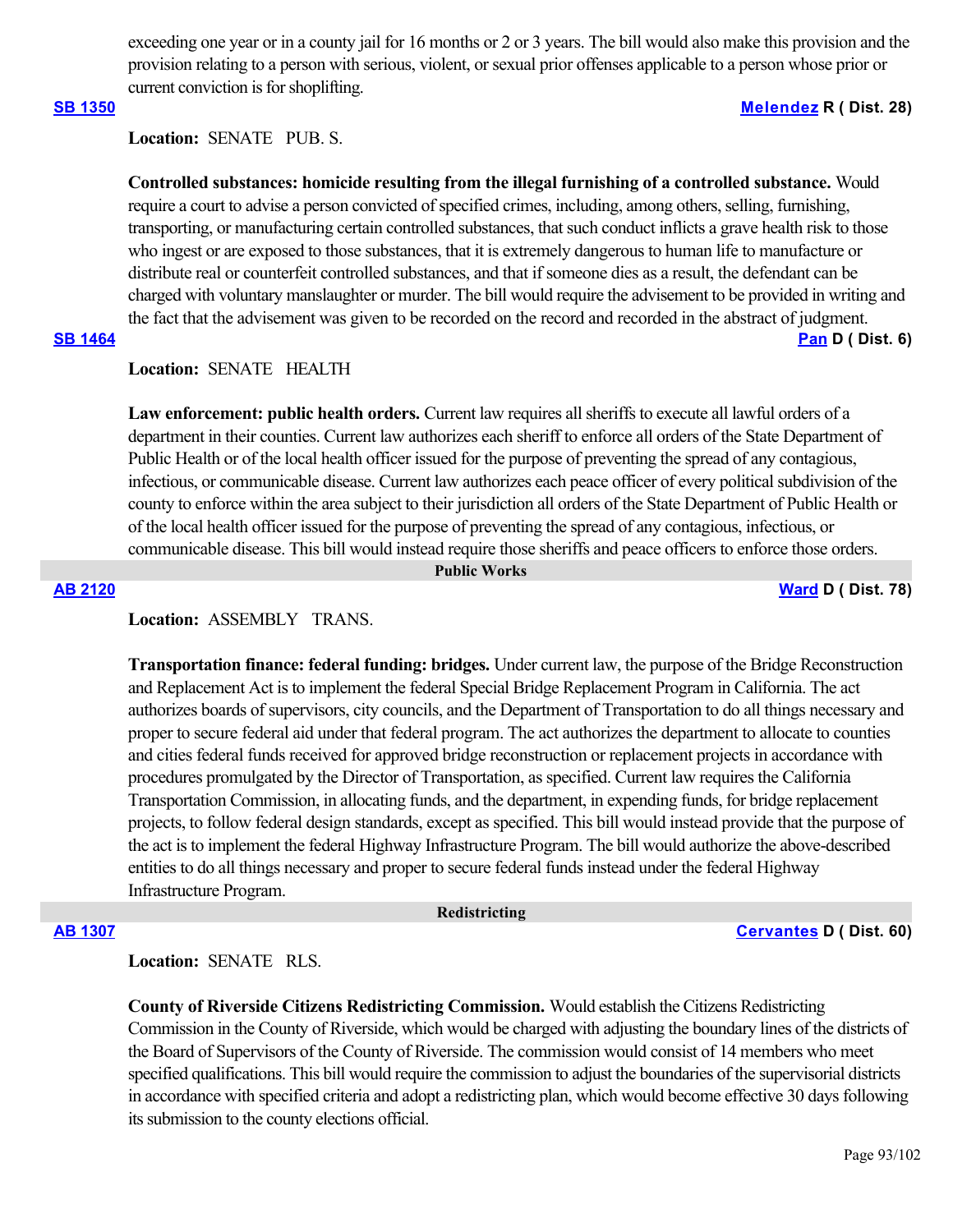### **Location:**  ASSEMBLY ELECTIONS

**County of Fresno Citizens Redistricting Commission.** Would establish the Citizens Redistricting Commission in the County of Fresno, which would be charged with adjusting the boundary lines of the districts of the Board of Supervisors of the County of Fresno in accordance with specified criteria. The commission would consist of 14 members who meet specified qualifications. By increasing the duties on local officials, the bill would impose a statemandated local program.

### **[SB 443](https://ctweb.capitoltrack.com/public/publishbillinfo.aspx?bi=HIojWqTdpascDXzdrowFDmZfMBn6ikUpCG3ceZICtuNK6Drr9Vz38JPGnn2sEp40) [Hertzberg](https://sd18.senate.ca.gov/) D ( Dist. 18)**

**Location:**  ASSEMBLY 2 YEAR

**Referendum measures.** Current law specifies the order in which statewide ballot measures are required to appear on the ballot, with referendum measures required to be last after all initiative measures. This bill would instead require initiative and referendum measures to appear in the order in which they qualify for the ballot.

 **Schools**

**[AB 408](https://ctweb.capitoltrack.com/public/publishbillinfo.aspx?bi=m3m8rEkAcDZBKMwu3d7LNwvEQkFtgVtPg5HZ0KUQxJdi%2FpPLe0OhkVrxV0vi59Zr) [Quirk-Silva](https://a65.asmdc.org/) D ( Dist. 65)**

### **Location:**  SENATE RLS.

**Homeless children and youths: reporting.** Would require a local educational agency, as defined to include a school district, county office of education, charter school, or special education local plan area, to establish homeless education program policies that are consistent with specified state laws, and would further require the local educational agency to update these policies at intervals not exceeding 3 years. The bill would require a local educational agency liaison for homeless children and youths and unaccompanied youths to provide training at least annually on designated subjects to classified and certificated employees of the local educational agency who work with pupils, as specified, and would further require the liaison to inform those employees of the availability of training and services the liaison provides to pupils who are experiencing, or are at risk of experiencing, homelessness. **[AJR 8](https://ctweb.capitoltrack.com/public/publishbillinfo.aspx?bi=v4%2B0xj2Ty4VOuB755EUx7TIU%2FiDqC1JYXWz9PsnQvsbnclKsucmy0nxLqyxNFpWv) [Rivas, Luz](https://a39.asmdc.org/) D ( Dist. 39)**

**Location:**  ASSEMBLY ED.

**School meals: federal National School Lunch Program.** This measure would urge the federal government to provide school lunches free of charge to all elementary, middle school, and high school students in the United States.

### **Sheriff/Coroner**

**[AB 1608](https://ctweb.capitoltrack.com/public/publishbillinfo.aspx?bi=2wpBJxC0ubOrI0Aj17ki5THOC5O3h0jlbKqkHkco4lIy4OuaP4FYP7XFEBwomJKI) [Gipson](https://a64.asmdc.org/) D ( Dist. 64)**

**Location:**  ASSEMBLY L. GOV.

**County officers: consolidation of offices.** Current law authorizes the board of supervisors of a county to consolidate the duties of various county offices in various combinations, including combining the duties of the sheriff and the coroner.This bill would delete the authority to combine the duties of the sheriff with the duties of the coroner.

 **Taxes**

**[AB 1623](https://ctweb.capitoltrack.com/public/publishbillinfo.aspx?bi=g45GJvv3aSqHeUF1Xub4q5WI4n7fyOlJrLU%2FtQWBK3hA%2BpBOy0W7gfP3jXwW5ZJv) [Ramos](https://a40.asmdc.org/) D ( Dist. 40)**

Location: **ASSEMBLY REV & TAX** 

**Personal income taxes: exclusion: uniformed services retirement pay: survivor benefit plan payments.** The Personal Income Tax Law imposes a tax on individual taxpayers measured by the taxpayer's taxable income for the taxable year, but excludes certain items of income from the computation of tax, including an exclusion for combat-related special compensation.This bill, for taxable years beginning on or after January 1, 2023,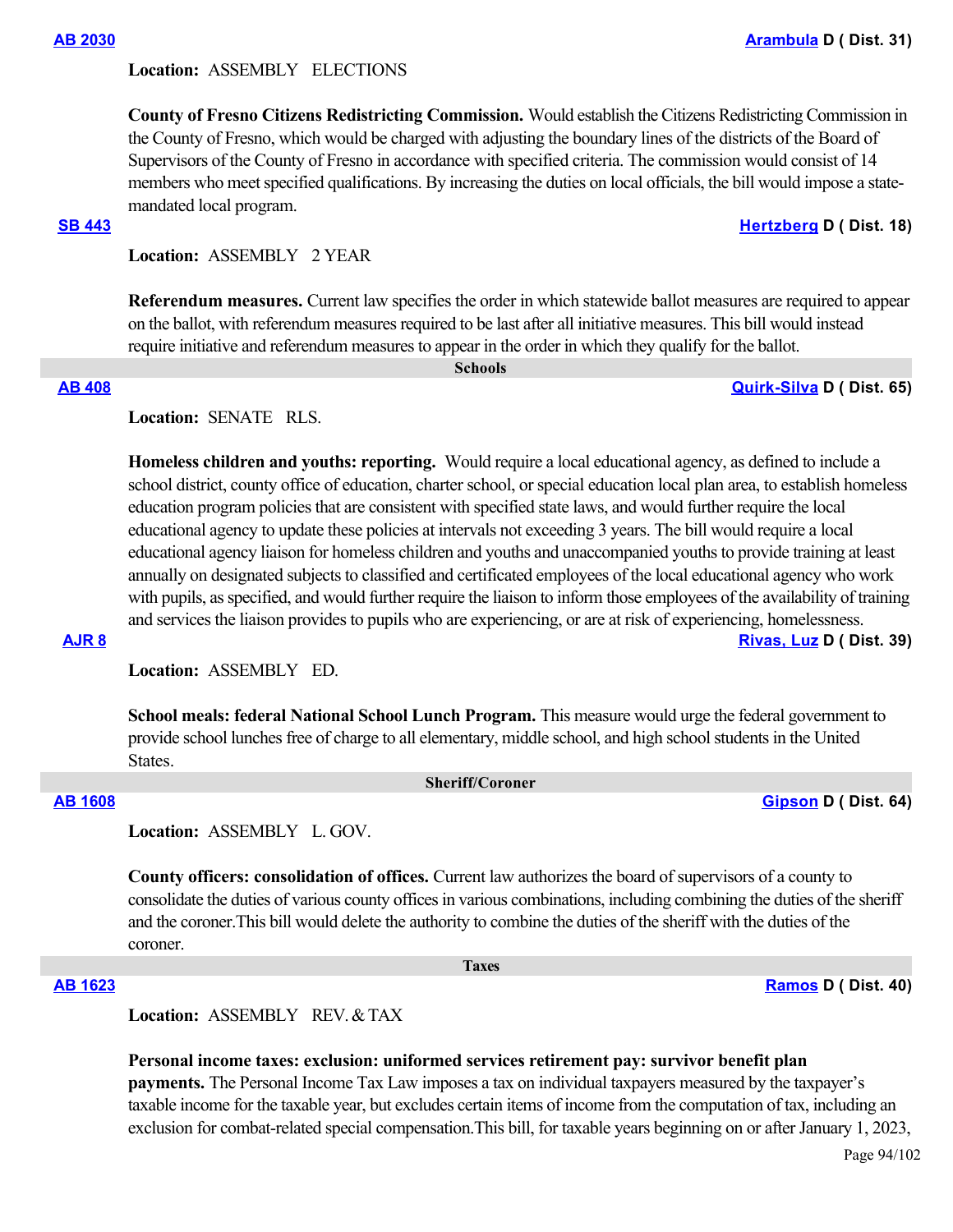and before January 1, 2033, would exclude from gross income retirement pay received by a taxpayer from the federal government for service performed in the uniformed services, as defined, during the taxable year. The bill, for taxable years beginning on or after January 1, 2023, and before January 1, 2023, would also exclude from gross income annuity payments received by a qualified taxpayer, as defined, pursuant to a United States Department of Defense Survivor Benefit Plan during the taxable year. The bill would make related findings and declarations. This bill contains other related provisions and other existing laws.

### **[AB 1890](https://ctweb.capitoltrack.com/public/publishbillinfo.aspx?bi=UH4XiiD51j6u%2Fm9%2BivrxLDVgDB%2F7N36X4xCVmh0l4ha4Q3KXo2y88zA8KDsIGv0u) [Choi](https://ad68.asmrc.org/) R ( Dist. 68)**

## **Location:**  ASSEMBLY REV. & TAX

**Income taxes: credits: COVID-19 supplemental paid sick leave.** The Personal Income Tax Law and Corporation Tax Law allow various credits against the taxes imposed by those laws. This bill, for taxable years beginning on or after January 1, 2021, and before January 1, 2023, would allow a credit against the taxes imposed by those laws to employers, as specified, for the expenses of complying with specified COVID-19 supplemental paid sick leave requirements.

**[AB 2898](https://ctweb.capitoltrack.com/public/publishbillinfo.aspx?bi=proEpTocxqpTL7lTZMKRjSduBEZtEP3uijHjk1yMtdo%2FgUduvcUN37RYa6TrLiAq) [Fong](https://ad34.asmrc.org/) R ( Dist. 34)**

**Location:**  ASSEMBLY M. & V.A.

## **Property taxation: exemption: principal residence: veterans and their unmarried surviving**

**spouses.** Current property tax law, pursuant to the authorization of the California Constitution, provides a disabled veteran's property tax exemption for the principal place of residence of a veteran, the veteran's spouse, or the veteran and veteran's spouse jointly, and the unmarried surviving spouse of a veteran, as provided, if the veteran is blind in both eyes, has lost the use of 2 or more limbs, or is totally disabled as a result of injury or disease incurred in military service, or if the veteran has, as a result of a service-connected injury or disease, died while on active duty in military service. Current law exempts that part of the full value of the residence that does not exceed \$100,000, or \$150,000 if the household income of the claimant does not exceed \$40,000, as adjusted for inflation, as specified. This bill, for the 2023–24 fiscal year and for each fiscal year thereafter, would increase these exemption amounts to \$200,000, or \$300,000 if the household income of the claimant does not exceed \$40,000, as adjusted for inflation.

**[ACA 1](https://ctweb.capitoltrack.com/public/publishbillinfo.aspx?bi=vkAbgpBB9wOKQrx%2F6m3DJE4Lfzjw%2B69Lv7GxnaWpsGPIGgKDXm0xJSIkZsa8QVVB) [Aguiar-Curry](https://a04.asmdc.org/) D ( Dist. 4)**

## **Location:**  ASSEMBLY L. GOV.

**Local government financing: affordable housing and public infrastructure: voter approval.** The California Constitution prohibits the ad valorem tax rate on real property from exceeding 1% of the full cash value of the property, subject to certain exceptions. This measure would create an additional exception to the 1% limit that would authorize a city, county, city and county, or special district to levy an ad valorem tax to service bonded indebtedness incurred to fund the construction, reconstruction, rehabilitation, or replacement of public infrastructure, affordable housing, or permanent supportive housing, or the acquisition or lease of real property for those purposes, if the proposition proposing that tax is approved by 55% of the voters of the city, county, or city and county, as applicable, and the proposition includes specified accountability requirements.

### **[SB 1073](https://ctweb.capitoltrack.com/public/publishbillinfo.aspx?bi=xnx0Ilf40Z7qZpyNwbMcGFXGJ%2BP4ryiNs%2BeqQNU7r8bYWayUTecFuwEAxpVl42ZB) [Grove](https://grove.cssrc.us/) R ( Dist. 16)**

Location: **SENATE** GOV. & F.

**Property tax: exemptions: disabled veterans.** Would, for property tax lien dates occurring on or after January 1, 2023, additionally provide a partial exemption for property owned by, and that constitutes the principal place of residence of, a veteran who is partially disabled, as defined, or the veteran's spouse or the veteran and the veteran's spouse jointly, under these provisions. The bill would require that the amount of partial exemption provided be the percentage of the full amount of exemption, as described above, equivalent to the partially disabled veteran's disability rating percentage by the United States Department of Veterans Affairs or the military service from which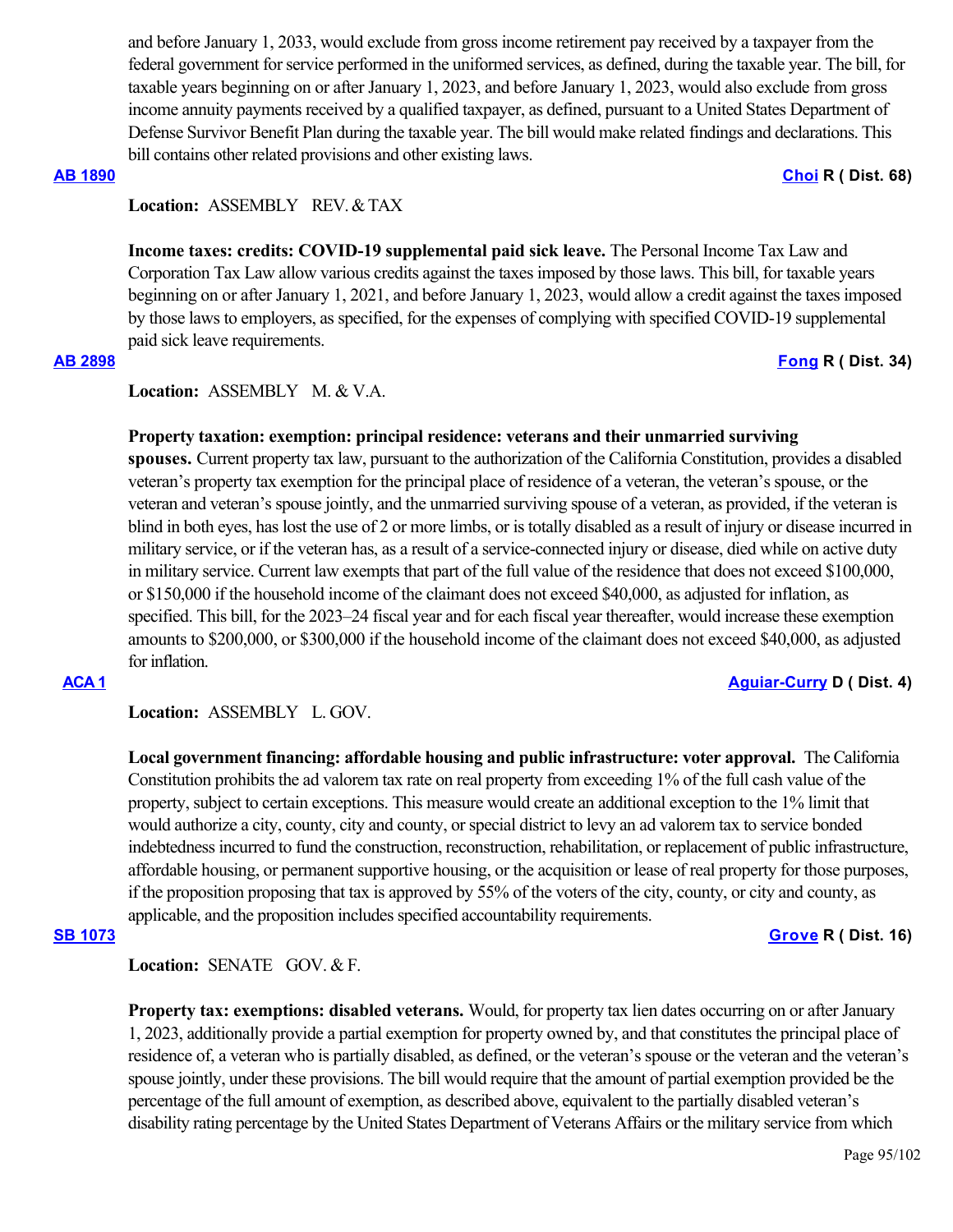the veteran was discharged, as applicable. By adding to the duties of local tax officials in administering the disabled veterans' property tax exemption, this bill would impose a state-mandated local program.

### **[SB 1357](https://ctweb.capitoltrack.com/public/publishbillinfo.aspx?bi=fmxn1rdnXBGjm5WWmsIbfsVAzh37XZvV7J6ToIoew219nCgfzlMnov6JNZ1SEQPW) [Archuleta](http://sd32.senate.ca.gov/) D ( Dist. 32)**

## **Location:**  SENATE RLS.

**Property taxation: exemption: disabled veteran homeowners.**  The California Constitution provides that all property is taxable, and requires that it be assessed at the same percentage of fair market value, unless otherwise provided by the California Constitution or federal law. The California Constitution and existing property tax law provide various exemptions from taxation, including, among others, a disabled veterans' exemption and a veterans' organization exemption. This bill would provide a full property exemption for property owned by, and that constitutes the principal place of residence of, a veteran, the veteran's spouse, or the veteran and the veteran's spouse jointly, if the veteran is 100% disabled. The bill would provide a partial property exemption, as described, for those properties if the veteran is blind in both eyes or has lost the use of 2 or more limbs and has a disability rating of less than 100%. The bill would provide an unmarried surviving spouse a property exemption in the same amount that they would have been entitled to if the veteran was alive and if certain conditions are met.

### **Technology**

### **[SB 857](https://ctweb.capitoltrack.com/public/publishbillinfo.aspx?bi=XoSLnRumH%2FCJPqtdv24%2FSK%2FqGs9XWXRgYnxe4W%2FV7fVXWIQH8b0Bune9SQ9py9g3) [Hueso](http://sd40.senate.ca.gov/) D ( Dist. 40)**

## **Location:**  SENATE APPR.

**Telecommunications: universal service programs.** Current law establishes the state's 6 universal service funds in the State Treasury, including the California High-Cost Fund-A Administrative Committee Fund and the California High-Cost Fund-B Administrative Committee Fund, and provides that moneys in each of the state's universal service funds are the proceeds of rates and are held in trust for the benefit of ratepayers and to compensate telephone corporations for their costs of providing universal service. Moneys in the funds may only be expended to accomplish specified telecommunications universal service programs, upon appropriation in the annual Budget Act or upon supplemental appropriation. Current law, until January 1, 2023, requires the Public Utilities Commission to develop, implement, and maintain a suitable program to establish a fair and equitable local rate structure aided by universal service rate support to small independent telephone corporations that serve rural areas and are subject to rate-of-return regulation by the commission (the CHCF-A program). Current law, until January 1, 2023, requires the commission to develop, implement, and maintain a suitable, competitively neutral, and broad-based program to establish a fair and equitable local rate support structure aided by universal service rate support to telephone corporations serving areas where the cost of providing services exceeds rates charged by providers, as determined by the commission (the CHCF-B program). This bill would extend the CHCF-A program and CHCF-B program requirements to January 1, 2028.

 **Transportation**

**[AB 1919](https://ctweb.capitoltrack.com/public/publishbillinfo.aspx?bi=ccSjQVYL%2FpKlVBSUqc7Gjv4DBMT%2B7g1OGPqkS85hPYrjxmaISdPF4mRXDPH5%2BjKl) [Holden](https://a41.asmdc.org/) D ( Dist. 41)**

# **Location:**  ASSEMBLY TRANS.

**Youth Transit Pass Pilot Program: free youth transit passes: eligibility for state funding.** Current law establishes the State Transit Assistance Program for the purpose of providing a source of state funding to eligible public transportation operators and other transportation agencies in order to support their local and regional transit operating and capital needs. Current law establishes the Low Carbon Transit Operations Program to provide operating and capital assistance for transit agencies to reduce greenhouse gas emissions and improve mobility. Existing law conditions transit funding from certain programs on achieving specified ratios of fare revenues to operating costs. This bill would require transit agencies to offer free youth transit passes to all persons 25 years of age and under with California residency, regardless of immigration status, in order to be eligible for state funding under the Mills-Deddeh Transit Development Act, the State Transit Assistance Program, or the Low Carbon Transit Operations Program. These free youth transit passes would count as full-price fares for purposes of calculating the ratio of fare revenues to operating costs.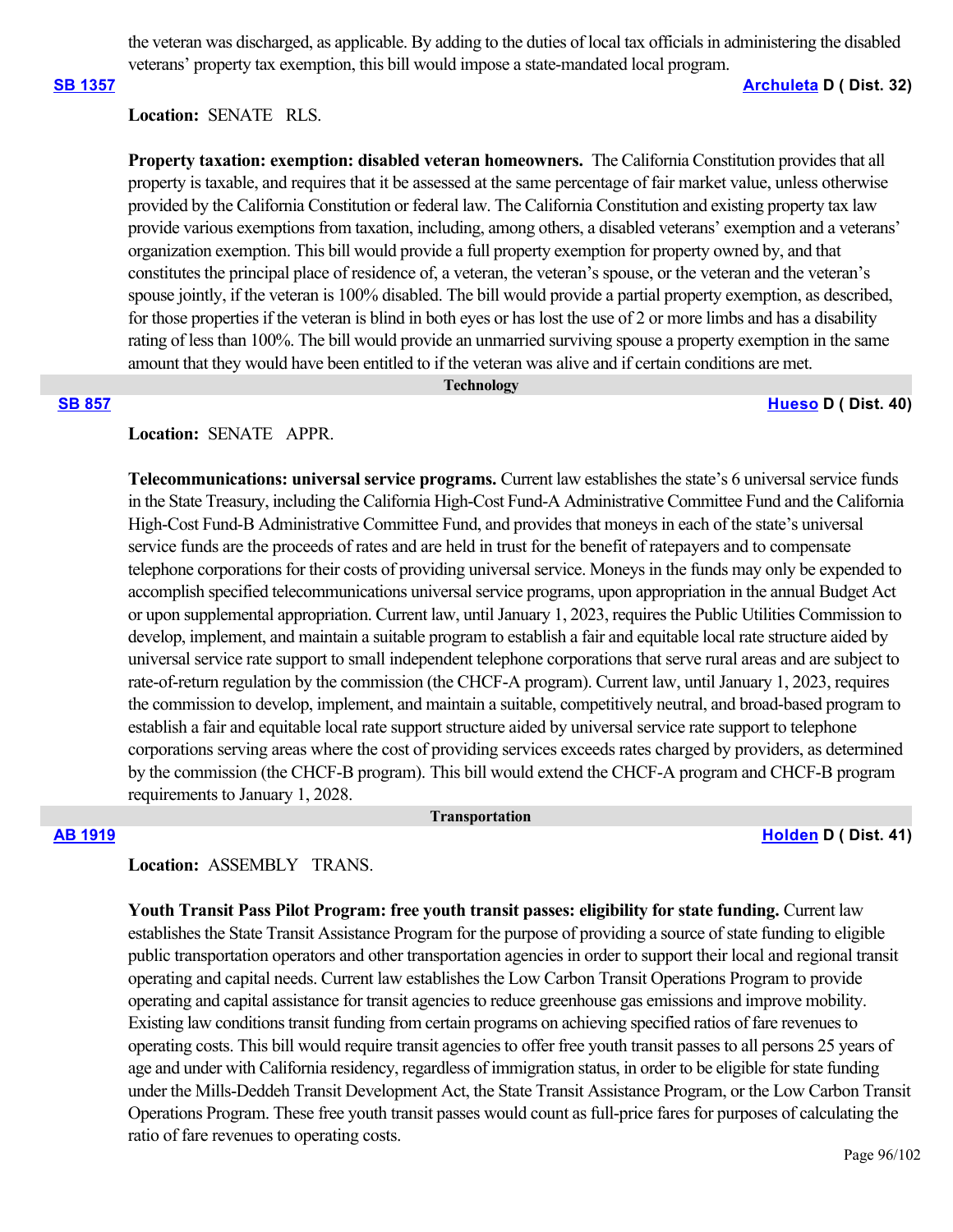**Location:**  ASSEMBLY TRANS.

**Vehicles: off-highway vehicle recreation: City of Needles.** Current law authorizes an off-highway motor vehicle that has been issued a plate or device to be operated or driven upon a highway under certain circumstances. Current law authorizes various public entities, and the Director of Parks and Recreation, to designate a highway, or portion thereof, for the combined use of regular vehicular traffic and off-highway motor vehicles if certain requirements are met, including a prohibition on a designation of greater than 3 miles. This bill would authorize, until January 1, 2028, a similar pilot program in the City of Needles. The bill would also require the City of Needles, in conjunction with specified state agencies, to prepare and submit to the Legislature reports evaluating the effectiveness and environmental impacts of the pilot project by January 1, 2027, as specified. This bill contains other existing laws.

**[AB 2438](https://ctweb.capitoltrack.com/public/publishbillinfo.aspx?bi=zaJ9JZU%2F3h%2FrEqUcBXnJv4Sb4WDD1aK0FojMwGNk8YlIc9mGzBB7sB48FpclzuFx) [Friedman](https://a43.asmdc.org/) D ( Dist. 43)**

## **Location:**  ASSEMBLY TRANS.

### **Transportation funding: alignment with state plans and greenhouse gas emissions reduction**

**standards.** Current law provides for the funding of projects on the state highway system and other transportation improvements, including under the state transportation improvement program, the state highway operation and protection program, the Solutions for Congested Corridors Program, the Trade Corridor Enhancement Program, and the program within the Road Maintenance and Rehabilitation Program commonly known as the Local Partnership Program. This bill would require the agencies that administer those programs to revise the guidelines or plans applicable to those programs to ensure that projects included in the applicable program align with the California Transportation Plan, the Climate Action Plan for Transportation Infrastructure adopted by the Transportation Agency, and specified greenhouse gas emissions reduction standards.

 **Veterans**

**[AB 305](https://ctweb.capitoltrack.com/public/publishbillinfo.aspx?bi=qbvKkBAf9ecArIhcDAXUlVGE6wjbPJnzsxcI6anzh4cafvWR8QvLfP1LwZ68qJOe) [Maienschein](https://a77.asmdc.org/) D ( Dist. 77)**

## **Location:**  SENATE 2 YEAR

**Veteran services: notice.** Current law requires every state agency that requests on any written form or written publication, or through its internet website, whether a person is a veteran, to request that information in a specified manner. This bill would require specified governmental agencies to include, at their next scheduled update, additional questions on their intake and application forms, except as provided, to determine whether a person is affiliated with the Armed Forces of the United States. The bill would require those agencies, through the intake or application form, to request permission from that person to transmit their contact information to the Department of Veterans Affairs so that the person may be notified of potential eligibility to receive state and federal veterans benefits. **[AB 325](https://ctweb.capitoltrack.com/public/publishbillinfo.aspx?bi=WeYjmgsEqjXuM4VU%2B%2BzNJjGMW68mpb%2BT1a7jtKSOweDfPgSidGvi4uADGyKTqHz1) [Irwin](https://a44.asmdc.org/) D ( Dist. 44)**

Location: **SENATE 2 YEAR** 

**Veterans: discharge upgrades.** Would, subject to an appropriation by the Legislature, require the Department of Veterans Affairs to establish the Veteran's Military Discharge Upgrade Grant Program to help fund service providers who will educate veterans about discharge upgrades and assist veterans in filing discharge upgrade applications, as specified.

### **[AB 411](https://ctweb.capitoltrack.com/public/publishbillinfo.aspx?bi=6IwhXVaxMzjl9v%2BGayCf4CP6tdK1hC14JWJSWj9pNaZK2MjOO4pqVVPP%2BlmhXeUY) [Irwin](https://a44.asmdc.org/) D ( Dist. 44)**

**Location:**  SENATE RLS.

**Veterans Housing and Homeless Prevention Bond Act of 2022.** Existing law, the Veterans Housing and Homeless Prevention Bond Act of 2014 (the 2014 bond act), authorizes the issuance of bonds in the amount of \$600,000,000, as specified, for expenditure by the California Housing Finance Agency, the Department of Housing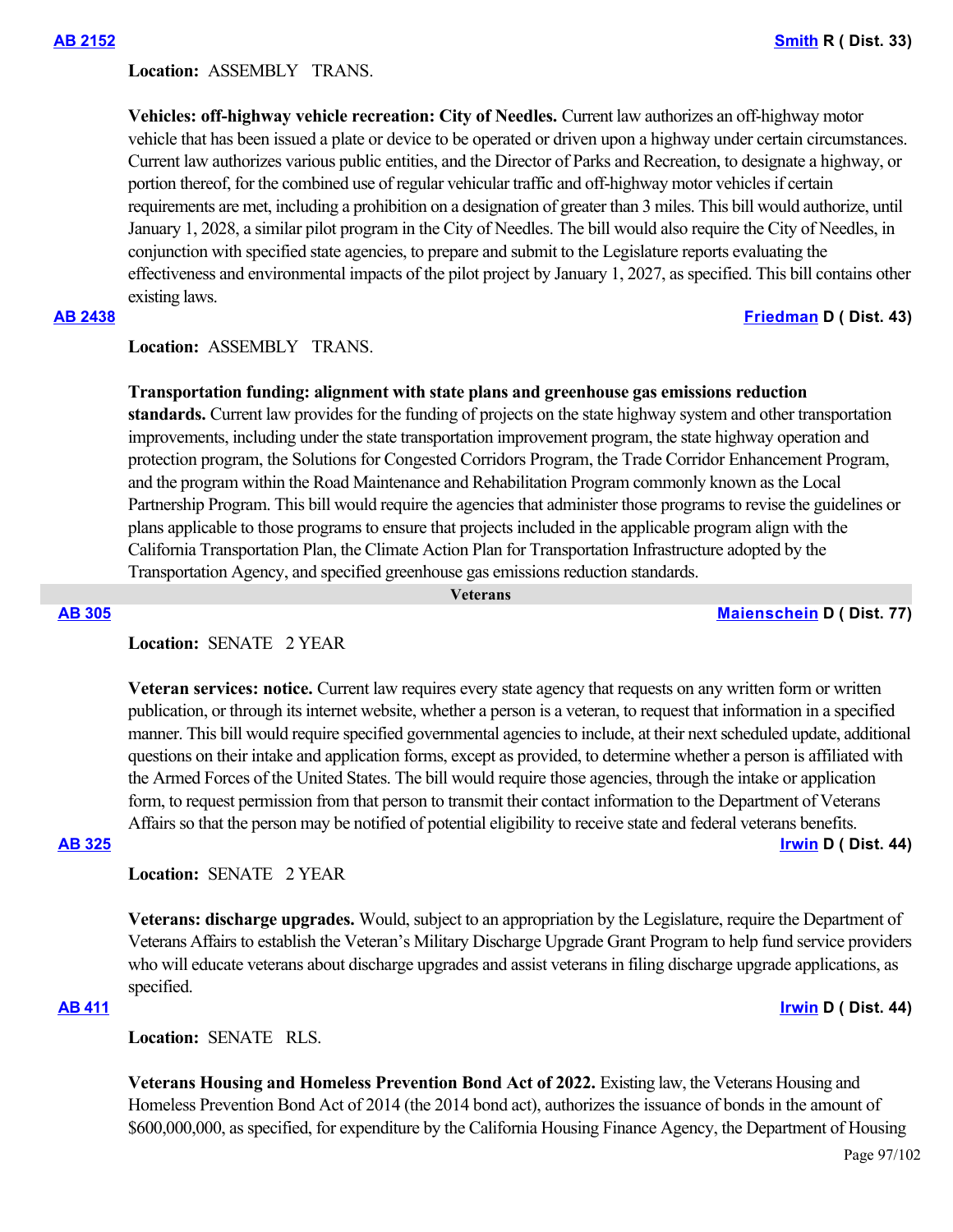and Community Development, and the Department of Veterans Affairs to provide housing to veterans and their families pursuant to the Veterans Housing and Homeless Prevention Act of 2014 (VHHPA).This bill would enact the Veterans Housing and Homeless Prevention Bond Act of 2022 to authorize the issuance of bonds in an amount not to exceed \$600,000,000 to provide additional funding for the VHHPA. The bill would provide for the handling and disposition of the funds in the same manner as the 2014 bond act. This bill contains other related provisions.

### **[AB 1623](https://ctweb.capitoltrack.com/public/publishbillinfo.aspx?bi=g45GJvv3aSqHeUF1Xub4q5WI4n7fyOlJrLU%2FtQWBK3hA%2BpBOy0W7gfP3jXwW5ZJv) [Ramos](https://a40.asmdc.org/) D ( Dist. 40)**

## **Location:**  ASSEMBLY REV. & TAX

## **Personal income taxes: exclusion: uniformed services retirement pay: survivor benefit plan**

**payments.** The Personal Income Tax Law imposes a tax on individual taxpayers measured by the taxpayer's taxable income for the taxable year, but excludes certain items of income from the computation of tax, including an exclusion for combat-related special compensation.This bill, for taxable years beginning on or after January 1, 2023, and before January 1, 2033, would exclude from gross income retirement pay received by a taxpayer from the federal government for service performed in the uniformed services, as defined, during the taxable year. The bill, for taxable years beginning on or after January 1, 2023, and before January 1, 2023, would also exclude from gross income annuity payments received by a qualified taxpayer, as defined, pursuant to a United States Department of Defense Survivor Benefit Plan during the taxable year. The bill would make related findings and declarations. This bill contains other related provisions and other existing laws.

### **[AB 1863](https://ctweb.capitoltrack.com/public/publishbillinfo.aspx?bi=at9QiXH9Gza0bsCLzHbMaubs%2BIerV1Zi6TKtguZyEnHeELvGKSk5SUMXY%2F1nE2v8) [Irwin](https://a44.asmdc.org/) D ( Dist. 44)**

**Location:**  ASSEMBLY PRINT

**County veterans service officers.** Current law authorizes the board of supervisors of each county to appoint a county veterans service officer to perform duties relating to the administration of benefits to veterans. Current law requires the Department of Veterans Affairs annually to prepare a report of the activities of county veterans service officers, including information on the number of veterans and their family members who have contacted or utilized the services of the county veterans service officers and the benefits received by veterans and their dependents as a result of the efforts of the county veterans service officers. This bill would make a technical, nonsubstantive change to these provisions.

**[AB 2898](https://ctweb.capitoltrack.com/public/publishbillinfo.aspx?bi=proEpTocxqpTL7lTZMKRjSduBEZtEP3uijHjk1yMtdo%2FgUduvcUN37RYa6TrLiAq) [Fong](https://ad34.asmrc.org/) R ( Dist. 34)**

**Location:**  ASSEMBLY M. & V.A.

### **Property taxation: exemption: principal residence: veterans and their unmarried surviving**

**spouses.** Current property tax law, pursuant to the authorization of the California Constitution, provides a disabled veteran's property tax exemption for the principal place of residence of a veteran, the veteran's spouse, or the veteran and veteran's spouse jointly, and the unmarried surviving spouse of a veteran, as provided, if the veteran is blind in both eyes, has lost the use of 2 or more limbs, or is totally disabled as a result of injury or disease incurred in military service, or if the veteran has, as a result of a service-connected injury or disease, died while on active duty in military service. Current law exempts that part of the full value of the residence that does not exceed \$100,000, or \$150,000 if the household income of the claimant does not exceed \$40,000, as adjusted for inflation, as specified. This bill, for the 2023–24 fiscal year and for each fiscal year thereafter, would increase these exemption amounts to \$200,000, or \$300,000 if the household income of the claimant does not exceed \$40,000, as adjusted for inflation.

## **[SB 348](https://ctweb.capitoltrack.com/public/publishbillinfo.aspx?bi=nLXgUtIujQf8UKXVZS9hVdSm0hqz67MIYYZdXKGTKhPzpB31PxX1pHNLmmpxBZbu) [Grove](https://grove.cssrc.us/) R ( Dist. 16)**

### **Location:**  ASSEMBLY 2 YEAR

**Veterans' homes: closure.** Current law requires the master plan for the overall operation of the veterans' homes system be revised by the department every 5 years. Under current law, the master plan is required to discuss, among other things, the location of future facilities at or within the vicinity of United States Department of Veterans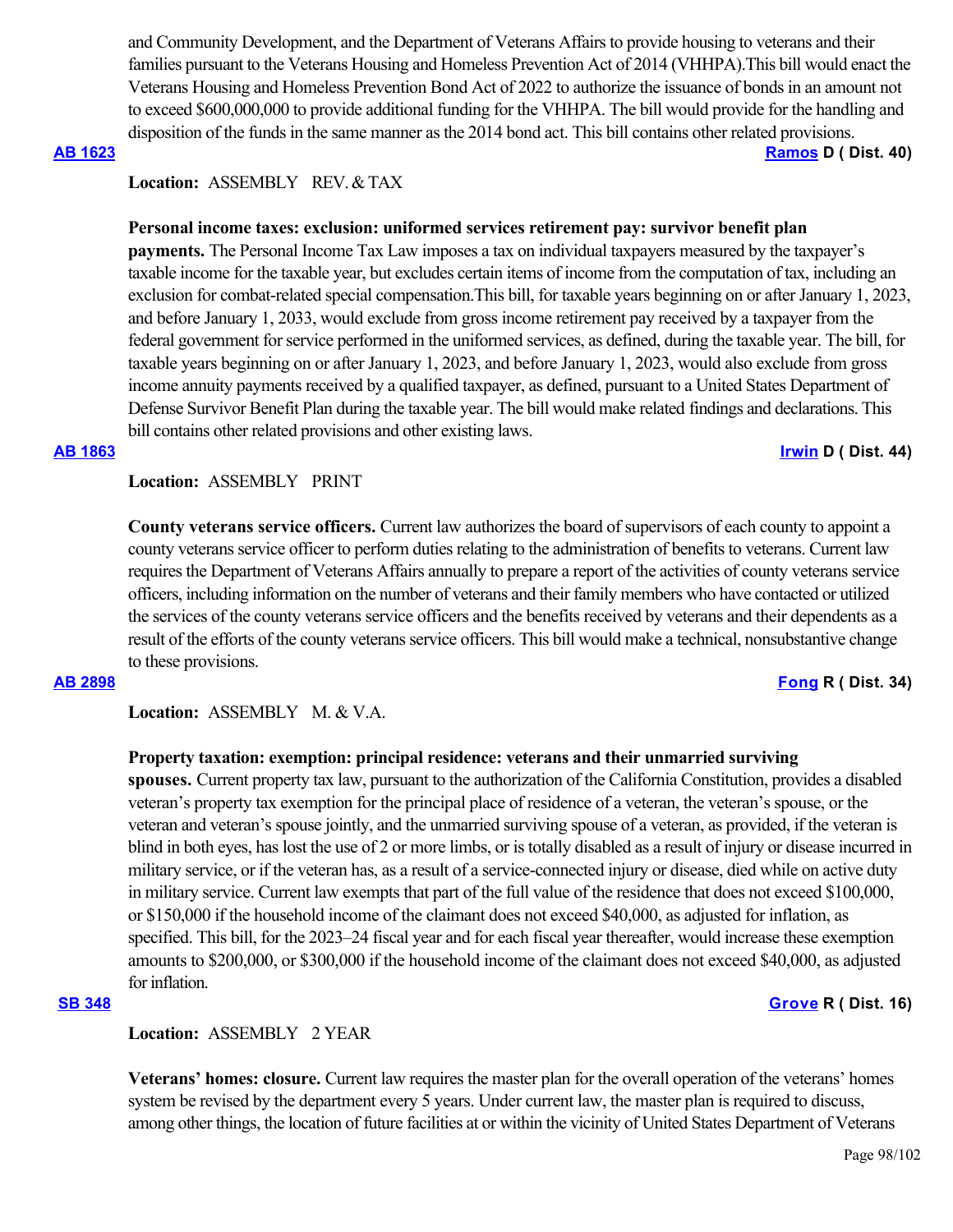Affairs facilities, the closure of facilities, and the expansion of existing facilities or conversion of existing facilities to provide different levels of service. This bill would, in the event the department recommends or proposes to close a veterans' home, require the Secretary of Veterans Affairs to convene a taskforce that includes representatives from the department, elected officials from the community where the home is located, residents of the home, staff employed at the home, and local veterans groups.

## **[SB 1073](https://ctweb.capitoltrack.com/public/publishbillinfo.aspx?bi=xnx0Ilf40Z7qZpyNwbMcGFXGJ%2BP4ryiNs%2BeqQNU7r8bYWayUTecFuwEAxpVl42ZB) [Grove](https://grove.cssrc.us/) R ( Dist. 16)**

# Location: **SENATE** GOV. & F.

**Property tax: exemptions: disabled veterans.** Would, for property tax lien dates occurring on or after January 1, 2023, additionally provide a partial exemption for property owned by, and that constitutes the principal place of residence of, a veteran who is partially disabled, as defined, or the veteran's spouse or the veteran and the veteran's spouse jointly, under these provisions. The bill would require that the amount of partial exemption provided be the percentage of the full amount of exemption, as described above, equivalent to the partially disabled veteran's disability rating percentage by the United States Department of Veterans Affairs or the military service from which the veteran was discharged, as applicable. By adding to the duties of local tax officials in administering the disabled veterans' property tax exemption, this bill would impose a state-mandated local program.

### **[SB 1195](https://ctweb.capitoltrack.com/public/publishbillinfo.aspx?bi=gbRojT3NQ4Ze6q5wG2i%2Fpf01i5onX4hiZ8mc0nxWmxlH3ANUnN0tCYN7MlPga8Xc) [Grove](https://grove.cssrc.us/) R ( Dist. 16)**

**Location:**  SENATE M. & V.A.

**Veterans homes.** Current law establishes veterans homes in the State of California, under the jurisdiction of the Department of Veterans Affairs. Current law requires the department to review the use of each home no later than 5 years after the expiration of the use restriction imposed on the home by federal law to determine the best continued use of the home. In making that determination, current law requires the department to review, among other things, the current needs of the regional veteran population, and update the determination every 5 years from the date of the last determination. When the department updates the determination, this bill would require the department to assess, among other things, the potential for the Veterans Health Administration to place satellite medical clinics on state veteran home campuses and within a 30-minute drive of a state veteran home campus, to serve both residents of the veteran homes and nonresident veterans in the communities where state veteran homes are located.

### **[SB 1357](https://ctweb.capitoltrack.com/public/publishbillinfo.aspx?bi=fmxn1rdnXBGjm5WWmsIbfsVAzh37XZvV7J6ToIoew219nCgfzlMnov6JNZ1SEQPW) [Archuleta](http://sd32.senate.ca.gov/) D ( Dist. 32)**

**Location:**  SENATE RLS.

**Property taxation: exemption: disabled veteran homeowners.**  The California Constitution provides that all property is taxable, and requires that it be assessed at the same percentage of fair market value, unless otherwise provided by the California Constitution or federal law. The California Constitution and existing property tax law provide various exemptions from taxation, including, among others, a disabled veterans' exemption and a veterans' organization exemption. This bill would provide a full property exemption for property owned by, and that constitutes the principal place of residence of, a veteran, the veteran's spouse, or the veteran and the veteran's spouse jointly, if the veteran is 100% disabled. The bill would provide a partial property exemption, as described, for those properties if the veteran is blind in both eyes or has lost the use of 2 or more limbs and has a disability rating of less than 100%. The bill would provide an unmarried surviving spouse a property exemption in the same amount that they would have been entitled to if the veteran was alive and if certain conditions are met.

 **Water**

### **[AB 441](https://ctweb.capitoltrack.com/public/publishbillinfo.aspx?bi=oqyp6GJ0p0sy9WvFZ2GTH%2FYL4lTm5%2B6CBmHGWmTfS%2FGDq1drB5MKBjVuoTtcFywR) [Mayes](https://www.assembly.ca.gov/assemblymemberchadmayes) I ( Dist. 42)**

**Location:**  SENATE 2 YEAR

**Recreational water use: wave basins.** Current law provides for the regulation of recreational water use, as specified, including, but not limited to, swimming pools and wave pools. Current law establishes applicable construction and sanitation standards for public swimming pools, and standards pertaining to their operation,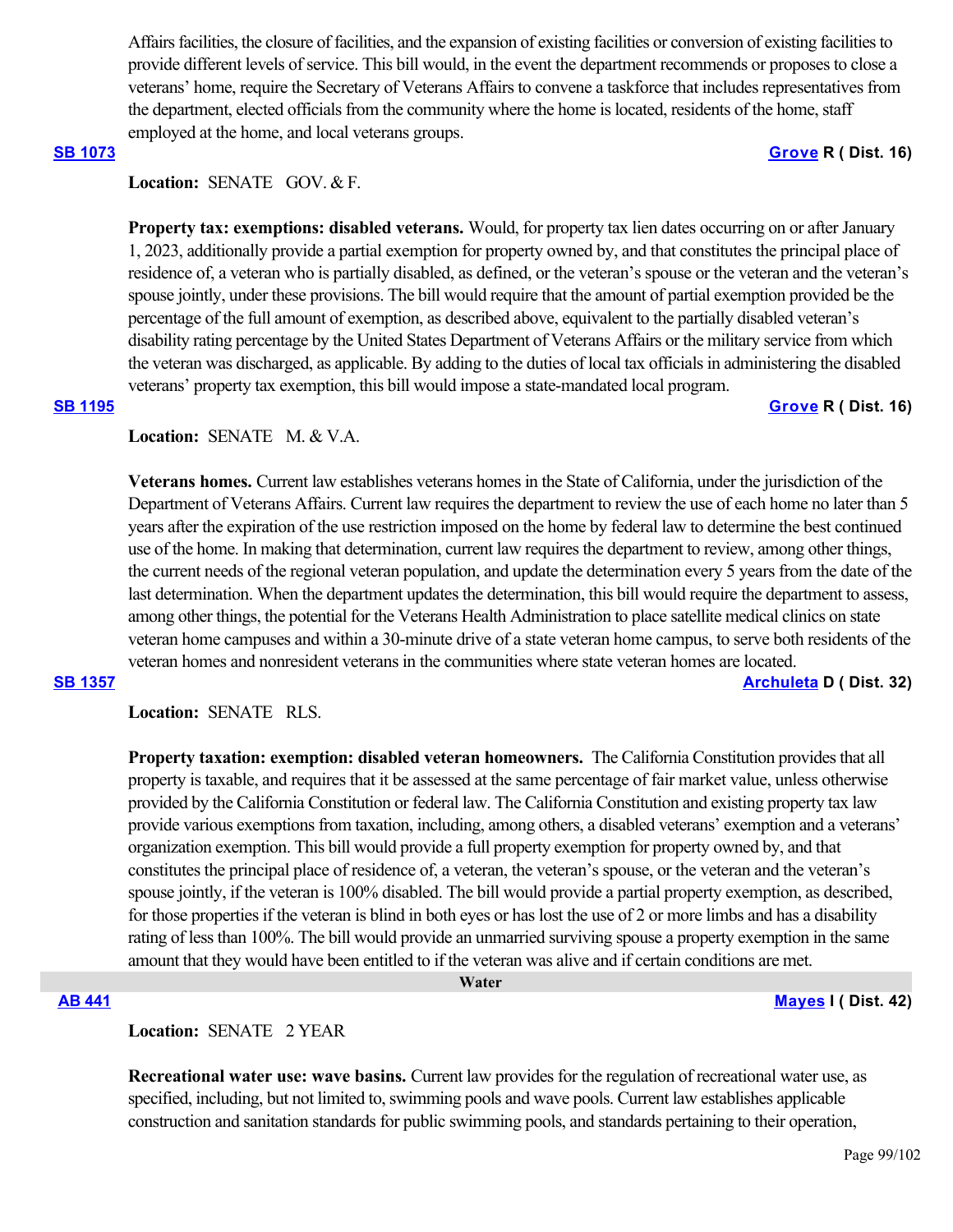maintenance, and use. This bill would similarly establish, under the supervision of the State Department of Public Health, standards for a wave basin, defined as an artificially constructed body of water within an impervious water containment structure incorporating the use of a mechanical device principally designed to generate waves for surfing on a surfboard or analogous surfing device commonly used in the ocean and intended for sport.

**[AB 2387](https://ctweb.capitoltrack.com/public/publishbillinfo.aspx?bi=mAsKx02WwTNLoXWuXh8d4TjCjo3Lvn%2BgRbIrd0vXWo5WJFK5Aq09vk3pePdlwvw%2F) [Garcia, Eduardo](https://a56.asmdc.org/) D ( Dist. 56)**

**Location:**  ASSEMBLY W.,P. & W.

**Safe Drinking Water, Wildfire Prevention, Drought Preparation, Flood Protection, Extreme Heat Mitigation, and Workforce Development Bond Act of 2022.** Would enact the Safe Drinking Water, Wildfire Prevention, Drought Preparation, Flood Protection, Extreme Heat Mitigation, and Workforce Development Bond Act of 2022, which, if approved by the voters, would authorize the issuance of bonds in the amount of \$7,430,000,000 pursuant to the State General Obligation Bond Law to finance projects for safe drinking water, wildfire prevention, drought preparation, flood protection, extreme heat mitigation, and workforce development programs.

## **[AB 2421](https://ctweb.capitoltrack.com/public/publishbillinfo.aspx?bi=Yv5oqQzdvN3CGGfOMWwk35fLfHbS3z%2FMWMlEL9cVlv22eLn1cLkUz%2Bho5IiAs1al) [Rubio, Blanca](https://a48.asmdc.org/) D ( Dist. 48)**

### **Location:**  ASSEMBLY W.,P. & W.

Water: unlicensed cannabis cultivation. Current law makes it unlawful to deposit, permit to pass, or place where it can pass, specified pollutants into the waters of this state, including any substance or material deleterious to fish, plant life, mammals, or bird life. A violation of this provision is a crime under the Fish and Game Code. Current law also subjects a violation of that provision to a civil penalty of no more than \$25,000 for each violation and an additional civil penalty of no more than \$10 for each gallon or pound of material discharged, and requires the civil action to be brought by the Attorney General upon complaint by the Department of Fish and Wildlife or by the district attorney or city attorney in the name of the people of the State of California. Current law provides that a specified affirmative defense to a violation of the criminal provision does not apply to an action for civil penalties or injunctive relief pursuant to that civil provision. This bill would provide that the specified affirmative defense to a violation of the criminal provision also does not apply in any other civil action that alleges a violation resulting from unlicensed cannabis cultivation.

### **[SB 222](https://ctweb.capitoltrack.com/public/publishbillinfo.aspx?bi=7sVgn2aW5KlbSu52Ipo6jKfrv%2B9UmFmFS%2F2T%2BTQ4qnAAuRJnojTSViiGLctcdCK5) [Dodd](http://sd03.senate.ca.gov/) D ( Dist. 3)**

**Location:**  ASSEMBLY 2 YEAR

**Water Rate Assistance Program.** Would establish the Water Rate Assistance Fund in the State Treasury to help provide water affordability assistance, for both drinking water and wastewater services, to low-income ratepayers and ratepayers experiencing economic hardship in California. The bill would require the Department of Community Services and Development to develop and administer the Water Rate Assistance Program established by the bill. **[SB 1426](https://ctweb.capitoltrack.com/public/publishbillinfo.aspx?bi=GQl2nfJ%2FKvoazRd4%2FxxsOOUa6OJSZeiuD2mR3vAOV9gOxaFQqsN0hIdo00DR3HVg) [Caballero](https://sd12.senate.ca.gov/) D ( Dist. 12)**

**Location:**  SENATE PUB. S.

**Cannabis: water pollution crimes.** Would make it a felony to plant, cultivate, harvest, dry, or process more than 6 living cannabis plants, or any part thereof, and where that activity involves theft of groundwater, unauthorized tapping into a water conveyance or storage infrastructure, digging an unpermitted, illegal well, or the pollution of groundwater, as specified. This bill would also clarify that causing substantial environmental harm to public resources includes groundwater. By expanding the scope of a crime, this bill would impose a state-mandated local program. **Position: San Bernardino County Sponsor**

 **Workforce**

**[AB 106](https://ctweb.capitoltrack.com/public/publishbillinfo.aspx?bi=TSHJENppxbfSG53un6%2BUCngvhXso2lgVZ4pSYQx3GPXcEkM9Nfz4NFNaLhigTmpX) [Salas](https://a32.asmdc.org/) D ( Dist. 32)**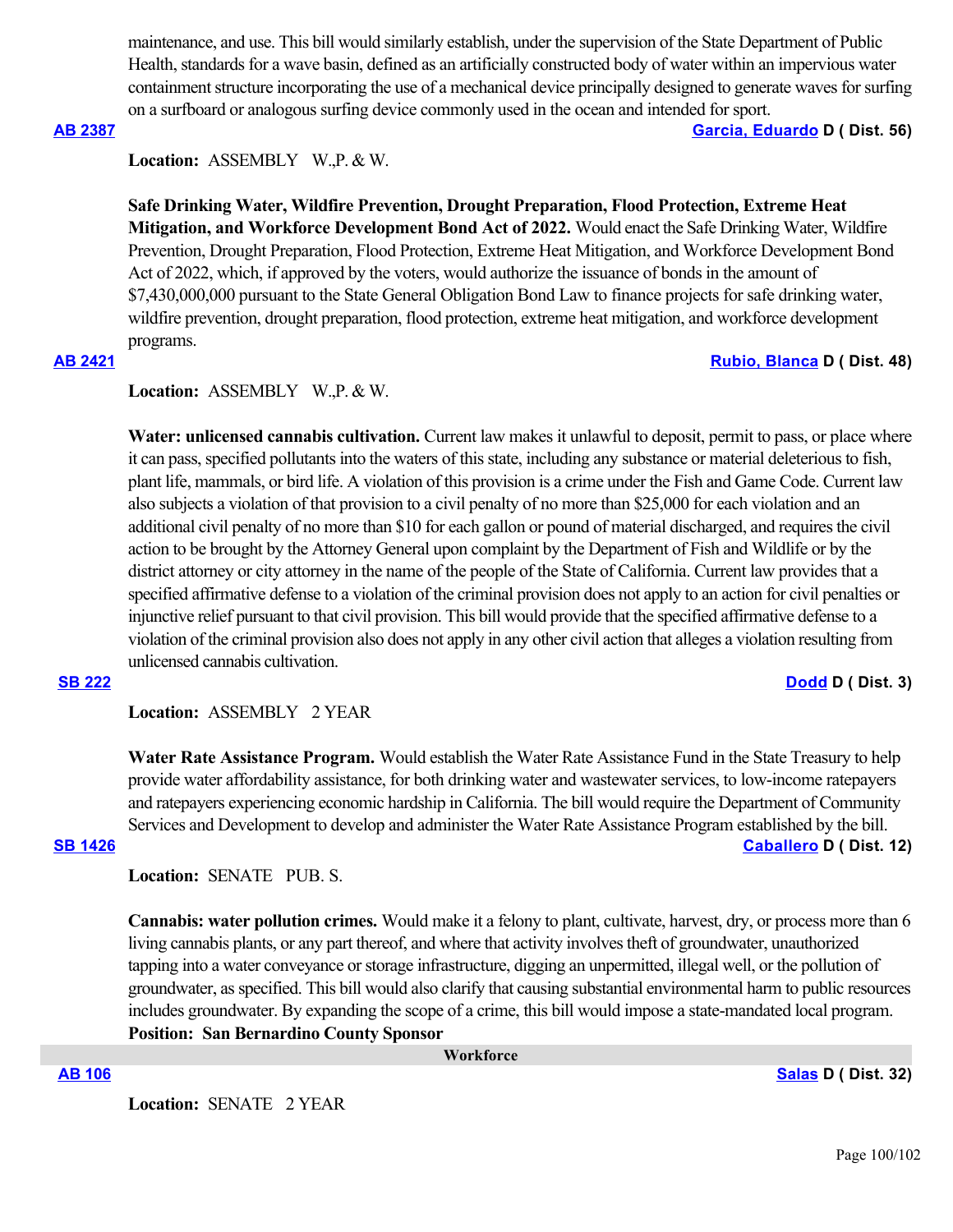**Regions Rise Grant Program.** Would establish the Regions Rise Grant Program within the Office of Planning and Research for the purpose of supporting inclusive, cross-jurisdictional, and innovative engagement processes that lead to inclusive strategies to address barriers and challenges confronting communities in creating economic prosperity for all. The bill would define "region" as a geographic area composed of one or more counties and cities that form a functional economy.

### **[AB 2088](https://ctweb.capitoltrack.com/public/publishbillinfo.aspx?bi=KGHPh8uYt805tahbEhlr%2BoPbSLvIX5B%2FK3%2Bj4AI2cB51qd%2B9HGFWh6AWUyeDXjVj) [Cooper](https://a09.asmdc.org/) D ( Dist. 9)**

## **Location:**  ASSEMBLY ED.

**Career technical education: California Pilot Paid Internship Program.** Current law establishes the California Career Technical Education Incentive Grant Program, administered by the State Department of Education, with the purpose of encouraging, maintaining, and strengthening the delivery of high-quality career technical education programs. This bill would establish the California Pilot Paid Internship Program in the department to help prepare thousands of California pupils for high-skill jobs of the future in engineering, health care, mathematics, manufacturing, science, teaching, and technology. The bill would appropriate \$575,000,000 from the General Fund to the department to provide technical assistance to, and allocate grant funds to, school districts, charter schools, and county offices of education that establish or expand existing local public-private internship programs, as provided. The bill would require the department to allocate grant funds to local educational agencies to support, in total, up to 40,000 grade 12 pupils per year participating in 8-week internship programs, as provided.

### **[AB 2670](https://ctweb.capitoltrack.com/public/publishbillinfo.aspx?bi=ucYrgGNaMUHvy6g3huXPtty89bRWGrLU2I2eGANvQpT7SWq2HuU2dOEVDIN1X%2F6j) [McCarty](https://a07.asmdc.org/) D ( Dist. 7)**

**Location:**  ASSEMBLY L. & E.

**California Regional Initiative for Social Enterprises Program.** Would require, upon appropriation by the Legislature, the Government Operations Agency to establish the California Regional Initiative for Social Enterprises Program for purposes of creating a statewide effort to support employment social enterprises, as described. The bill would declare the intent of the Legislature to enact legislation that would expand on the framework for the program. This bill contains other existing laws.

**[SB 33](https://ctweb.capitoltrack.com/public/publishbillinfo.aspx?bi=z2uhVZovYdQ5Rd5SBow7bxolla7xKqhJljdhJ%2BHhZkYiSCnpTQ9HmMwlSIIvhSnu) [Cortese](http://sd15.senate.ca.gov/) D ( Dist. 15)**

## **Location:**  ASSEMBLY 2 YEAR

**Apprenticeship: annual report: task force.** Would require the Director of Industrial Relations, on or before September 1, 2022, to convene a task force to promote apprenticeship for all populations throughout the state, to be known as the Construction Apprenticeship Advancement Task Force, with membership as prescribed. The bill would require the task force, in consultation with specified entities, to study the recruitment, retention, and barriers to entry of women and other minority, underrepresented, and disadvantaged populations in the State of California for purposes of ensuring apprenticeship opportunities are more inclusive of those populations.

**[SB 755](https://ctweb.capitoltrack.com/public/publishbillinfo.aspx?bi=O0EKjk6MHnc0I1vTba5%2FX56KGox9itc5QlYD8TmF0P4IulqDEyMJsCfimeMKPxf4) [Roth](http://sd31.senate.ca.gov/)** D ( Dist. 31)

## **Location:**  ASSEMBLY 2 YEAR

**Workforce development: training-related job placement: reporting.** Current law establishes the California Workforce Development Board as the body responsible for assisting the Governor in the development, oversight, and continuous improvement of California's workforce investment system and the alignment of the education and workforce investment systems to the needs of the 21st century economy and workforce. Current law permits local chief elected officials in a local workforce development area to form a local workforce development board to plan and oversee the workforce investment system, as provided. Current law requires the Employment Development Department to provide an annual report to the Governor, the Legislature, and the board, on or before November 30, regarding the training and supportive services expenditures made by local workforce development boards pursuant to certain expenditure requirements relating to workforce training programs. This bill would require the board and department to work collaboratively to measure and report on training-related job placement outcomes